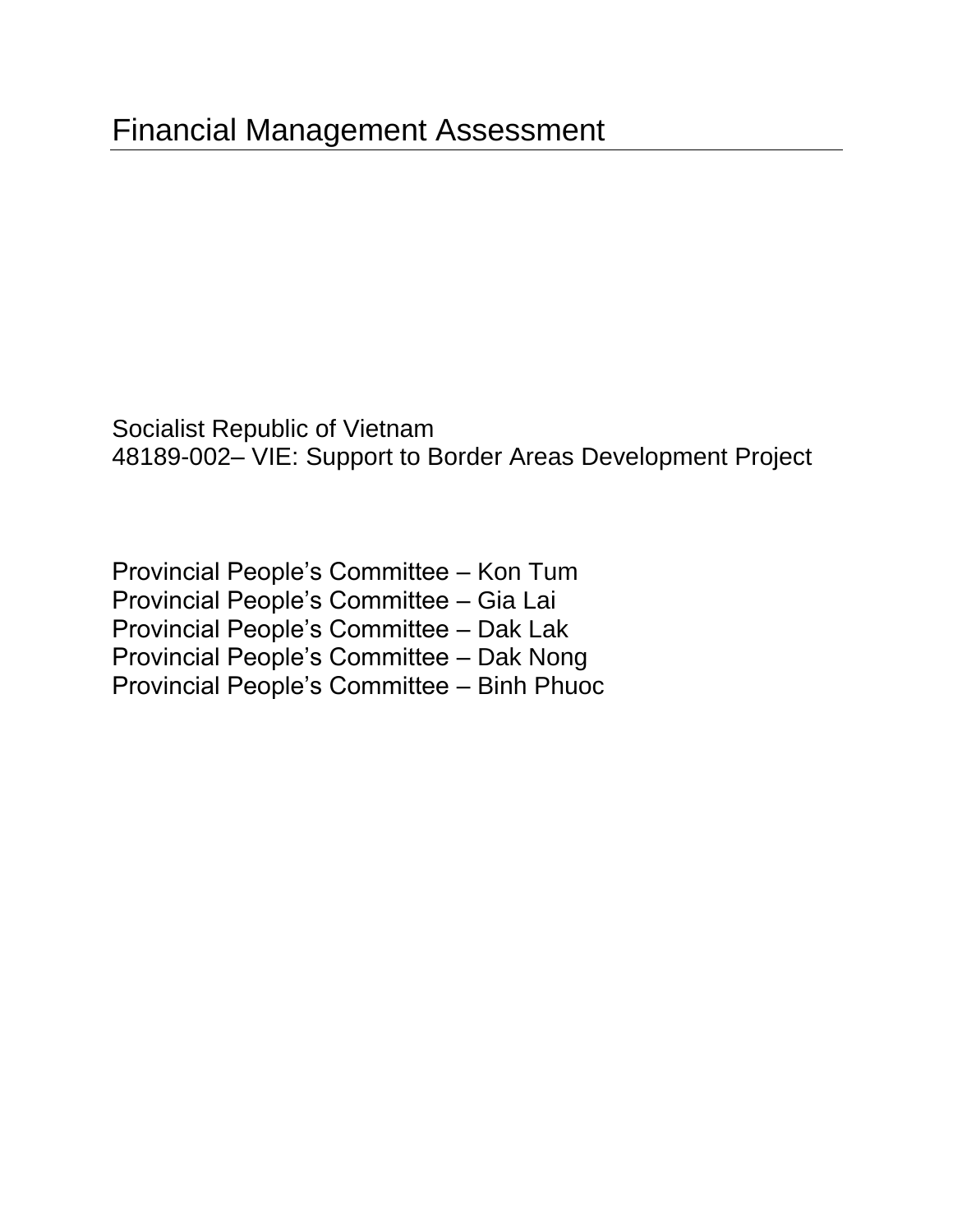# **TABLE OF CONTENTS**

|       | <b>EXECUTIVE SUMMARY</b>                                                                                                                                                                                                                                                                                         | 1                              |  |  |  |  |
|-------|------------------------------------------------------------------------------------------------------------------------------------------------------------------------------------------------------------------------------------------------------------------------------------------------------------------|--------------------------------|--|--|--|--|
| Ι.    | <b>INTRODUCTION</b><br>3                                                                                                                                                                                                                                                                                         |                                |  |  |  |  |
| ΙΙ.   | PROJECT DESCRIPTION                                                                                                                                                                                                                                                                                              | 3                              |  |  |  |  |
| III.  | <b>COUNTRY ISSUES</b>                                                                                                                                                                                                                                                                                            | 4                              |  |  |  |  |
|       | <b>Public Financial Management</b><br>А.<br>В.<br>Management and Skills Capacity<br>C.<br><b>Country Environment</b>                                                                                                                                                                                             | 4<br>6<br>6                    |  |  |  |  |
| IV.   | PROJECT FINANCIAL MANAGEMENT SYSTEM                                                                                                                                                                                                                                                                              | 8                              |  |  |  |  |
|       | Overview of the Executing and Implementing Agencies<br>А.<br>В.<br><b>Strengths</b><br>C.<br>Weaknesses<br>D.<br>Personnel, Accounting Policies and Procedures, Internal and External Audit<br>Е.<br>Financial Reporting, Use of Information Technology<br>F.<br>Disbursement Arrangements, Funds Flow Mechanism | 8<br>9<br>10<br>10<br>12<br>12 |  |  |  |  |
| V.    | <b>RISK DESCRIPTION AND RATING</b>                                                                                                                                                                                                                                                                               | 13                             |  |  |  |  |
| VI.   | PROPOSED TIME-BOUND ACTION PLAN                                                                                                                                                                                                                                                                                  | 18                             |  |  |  |  |
| VII.  | SUGGESTED FINANCIAL MANAGEMENT COVENANTS                                                                                                                                                                                                                                                                         | 19                             |  |  |  |  |
| VIII. | <b>CONCLUSION</b>                                                                                                                                                                                                                                                                                                | 19                             |  |  |  |  |

| APPENDIX 1: | <b>Financial Management Assessment Questionnaire</b>                                                                        |
|-------------|-----------------------------------------------------------------------------------------------------------------------------|
| APPENDIX 2: | Terms of Reference for the Financial and Accounting Specialist (Member<br>of the Project Implementation Support Consultant) |
|             |                                                                                                                             |

APPENDIX 3: Terms of Reference for the Independent Audit of Project Financial **Statements**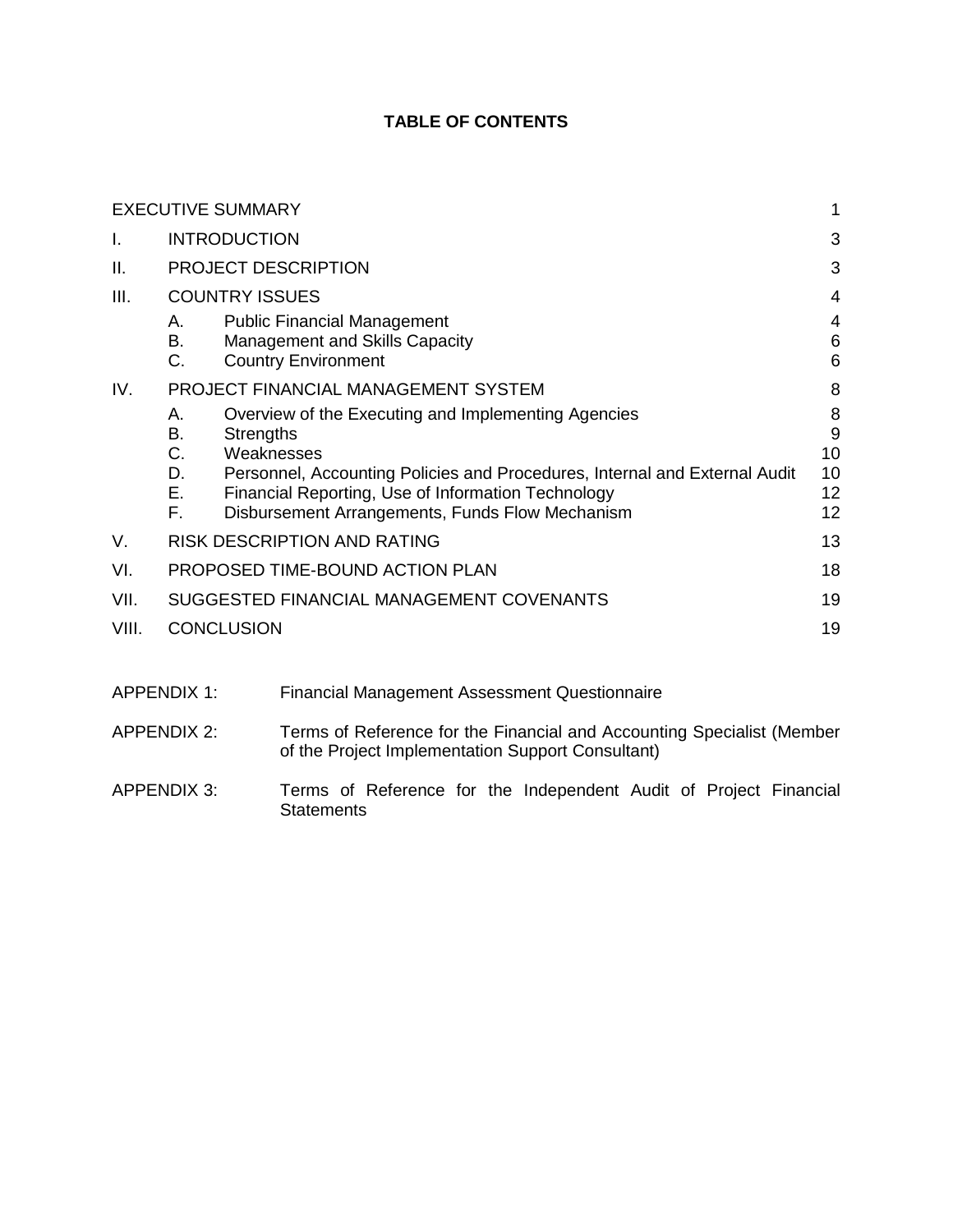#### **EXECUTIVE SUMMARY**

<span id="page-2-0"></span>1. The Financial Management Assessment (FMA) was conducted in accordance with ADB guidelines. The instrument used for the assessment was ADB's financial management assessment questionnaire. The FMA covers the Provincial Peoples' Committee (PPC) of the 5 participating provinces (Kon Tum, Gia Lai, Dak Lak, Dak Nong and Bihn Phuoc) as the Executing Agency (EA) and the Provincial Project Management Unit (PPMU) of the participating provinces as the Implementing Agency (IA). The objective of the assessment was to determine whether the entities implementing the project have acceptable financial management arrangements that can comply with ADB accounting and reporting requirements.

2. Country issues noted in this FMA are based on information developed from the latest available assessments by ADB and the World Bank and the survey results by international and local research organizations. The assessments put particular emphasis on the second Governance and Anticorruption Action Plan (GACAP II) themes of public financial management (PFM), procurement, and anti-corruption. Country issues that could impact on the effective financial management of the project are concerned with: (i) public financial management (PFM); (ii) management and skills capacity; and (iii) the country environment.

3. In 2013, PFM arrangements in Vietnam were evaluated based on the Public Expenditure and Financial Accountability (PEFA) assessment framework developed by the World Bank in collaboration with other development partners.<sup>1</sup> Indicators were scored from A to D, with A indicating better performance. Groupings of indicators were: (i) credibility of budget; (ii) comprehensiveness and transparency; (iii) budget execution; and (iv) donor practices. Out of the 30 indicators Vietnam was rated on, scores were: A for one indicator, B for 11 indicators, C for 10 indicators, and D for 8 indicators.

4. Among a pool of 215 countries included in the 2014 World Bank's Worldwide Governance Indicators, Vietnam was among the weakest in governance and was ranked in the bottom half for all indicators except government effectiveness. Many of the features most commonly associated with systemic corruption exist in Vietnam. In 2015, the Transparency International Corruption Perception Index ranked Vietnam at 112 of 167 countries assessed. Previously, the country had a rank of 119 in 2014 (pool of 174 countries), 116 in 2013 (pool of 177 countries), 123 in 2012 (pool of 176 countries), and 112 in 2011 (pool of 183 countries).

5. The Viet Nam Provincial Governance and Public Administration Performance Index  $(PAPI)<sup>2</sup>$  is the largest time-series national governance and public administration performance monitoring tool in Viet Nam of all provinces exclusively based on citizens' experiences. The 2015 governance and public administration performance results of the 5 provinces participating in the project can be summarized as follows: out of 6 governance indicators<sup>3</sup>, Kon Tum was ranked as a poor performer in all indicators except for vertical accountability (high average). Gia Lai was ranked either as a low average or poor performer in all indicators except for participation at local levels (high average) and public administrative procedures (high average). Dak Lak was ranked either as a low average or poor performer in all indicators except for public

 $\overline{a}$ 

<sup>&</sup>lt;sup>1</sup> The "Vietnam Public Expenditure and Financial Accountability, Public Financial Management Assessment" report (July 2013) resulted from a process of self-assessment led by the Ministry of Finance (MOF), under the guidance of PEFA Secretariat and support from the World Bank and other development partners.

<sup>&</sup>lt;sup>2</sup> PAPI is a joint collaboration between the Centre for Community Support Development Studies under the Viet Nam Union of Science and Technology Associations , and the United Nations Development Programme in Viet Nam

 $3$  The six governance indicators are: (i) participation at local levels; (ii) transparency; (iii) vertical accountability; (iv) control of corruption; (v) public administrative procedures; and (vi) public service delivery.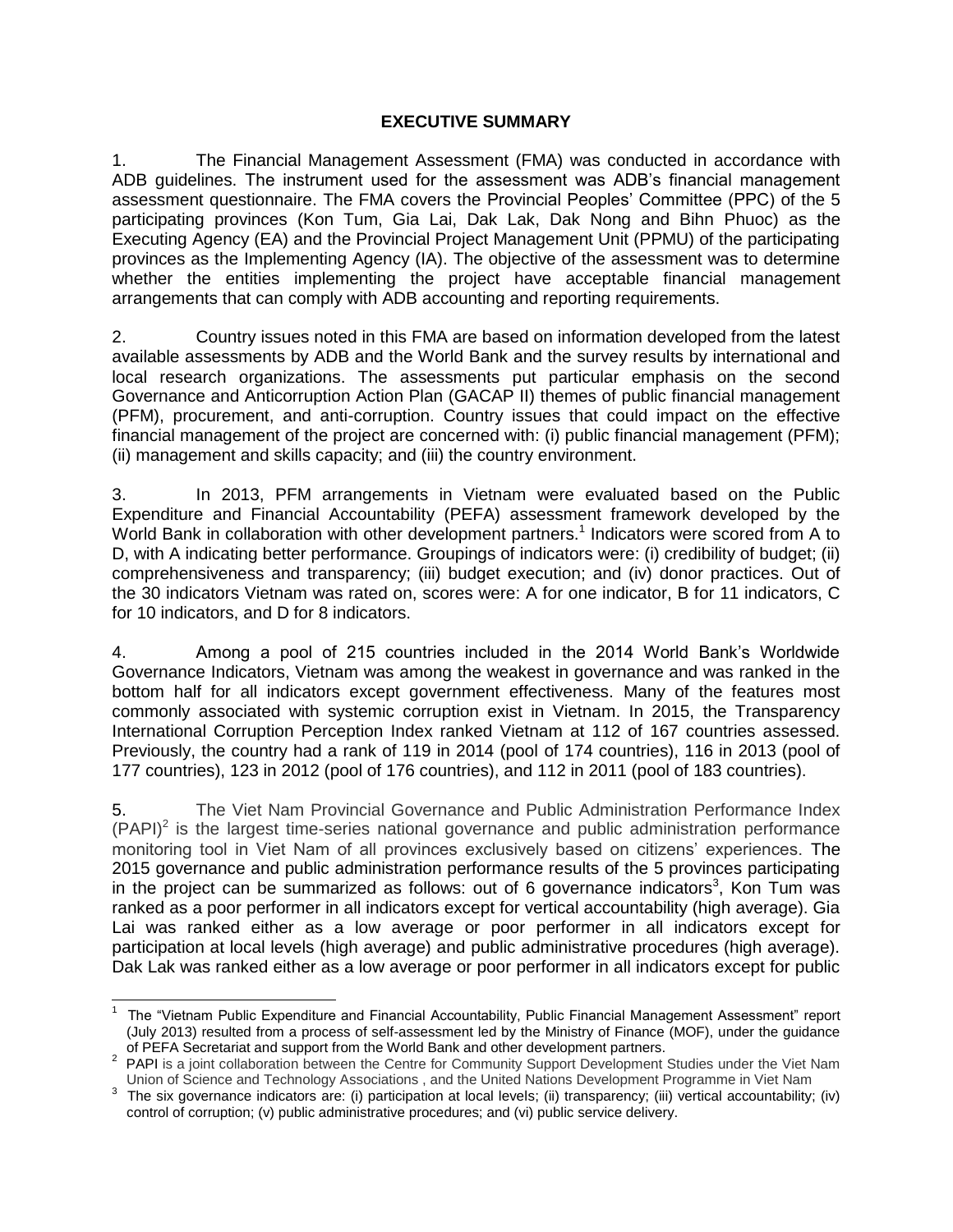administrative procedures (high average) and public service delivery (high average). Dak Nong was ranked as a poor performer in all indicators except for participation at local levels (high average) and control of corruption (high average). Binh Phuoc was ranked either as a low average or poor performer in all indicators except for transparency (high average), vertical accountability (high average) and public administrative procedures (best performer).

6. Country-specific risks in financial management systems include: (i) weak public financial management (PFM) systems; (ii) a shortage of personnel with adequate financial management skills; and (iii) the failure of procuring entities to follow PFM rules. Potential project-specific risks include: (i) possible inability of Government to meet counterpart funding obligations due to budgetary constraints; (ii) limited financial management and procurement capacity within the IAs; (iii) potential for corruption as a result of weak procurement oversight; (iv) funds may not reach intended beneficiaries in a timely manner; (v) project accounting and financial reporting will not meet ADB requirements; (vi) delays in the submission of externally audited project accounts; (vi) annual audits will not meet ADB requirements; and (vii) inadequate safeguard of accounting data. Without risk mitigation measures, the overall risk level for the project is assessed as moderate.

7. Mitigating measures for country-specific risks include: (i) ADB, together with other development partners, will continue to support on-going and planned efforts to strengthen PFM arrangements, through technical assistance and lending; and (ii) the National Assembly has approved a development plan (2011-2020) for the State Audit of Vietnam (SAV) to increase staff number from 1,600 to 3,500. This will make it possible for the SAV to audit all Ministries, provinces and SOEs every year (instead of the 50-60% coverage currently achieved), as well as extending its work on performance audits. The SAV has started capacity-building activities to improve financial audits with support from development partners.

8. The PPCs have extensive experience in the implementation of externally funded projects, but less in transport and none by ADB. Mitigating measures to address project-specific risks include: (i) experienced and qualified staff shall be appointed in the PPMU; they will be trained in ADB procurement guidelines, project accounting and reporting requirements; support and training will be provided by a procurement consultant and a financial management consultant, member of the project implementation support consulting team; (ii) ADB bidding, procurement and disbursement guidelines will be used; (iii) project financing plan was formulated in consultation with the government to ensure affordable counterpart financing; (iv) ADB funds flow arrangements, which have been tested in prior projects and proven successful, will be used; (v) accounting policies and procedures consistent with VAS will be used and financial reporting shall be in accordance with ADB requirements; (vi) PPMU will recruit an external auditor whose qualifications, experience and TOR are acceptable to ADB; annual external audit will be in accordance with international auditing standards; and (vii) regular backups of all financial and accounting data and appropriate security measures over backed-up data shall be in place. With risk mitigation measures, the overall risk level for the project is assessed as low.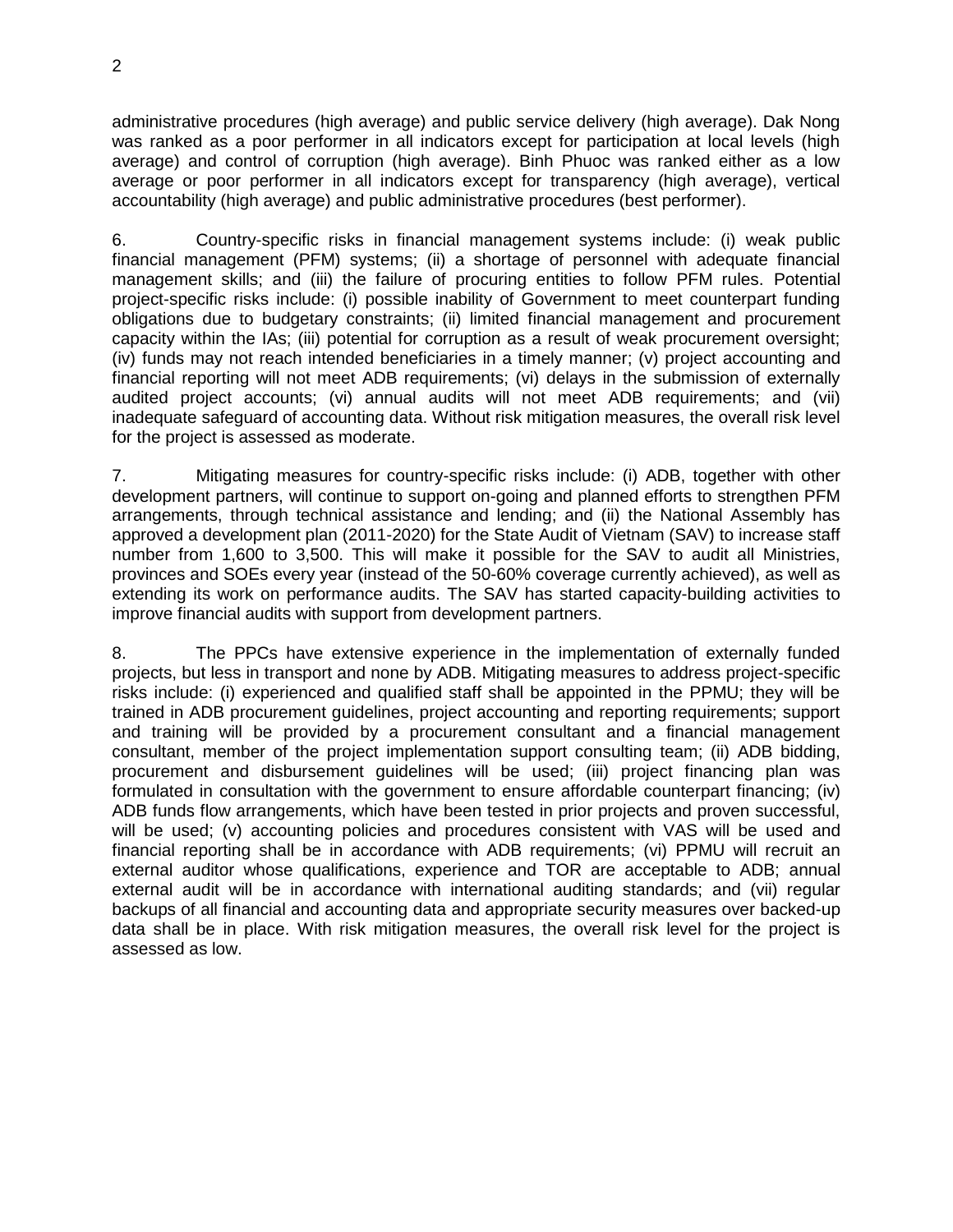## **I. INTRODUCTION**

<span id="page-4-0"></span>1. The Financial Management Assessment (FMA) was conducted in accordance with ADB's Guidelines for the Financial Management and Analysis of Projects<sup>4</sup> (the Guidelines) and the publication, *Financial Due Diligence, A Methodology Note*. <sup>5</sup> The instrument used for the assessment was ADB's financial management assessment questionnaire (Appendix 1).

2. The objective of the assessment was to determine whether the entities implementing the project have acceptable financial management arrangements and staff with adequate capacity to conduct and supervise the project accounts in accordance with international standards. The arrangements assessed include the entities' system of accounting, budgeting and reporting, auditing, and internal controls. They are considered acceptable if they: (i) ensure that funds will be used only for the intended purposes in an efficient and economical way; (ii) are capable of correctly recording all transactions and balances, and supporting the preparation of regular and reliable financial statements; (iii) are capable of safeguarding the entities' assets; and (iv) are subject to external audit arrangements acceptable to ADB. Staff assessments evaluated (i) academic qualifications and years of experience implementing internationally financed projects; and (ii) the number of staff available to carry out and supervise financial management tasks.

3. The FMA incorporates a summary Financial Management Internal Control and Risk Assessment required by the Guidelines (Table 4). The FMA covers the Provincial Peoples' Committee (PPC) of the 5 participating provinces (Kon Tum, Gia Lai, Dak Lak, Dak Nong and Bihn Phuoc) as the Executing Agency (EA) and the Provincial Project Management Unit (PPMU) of the participating provinces as the Implementing Agency (IA).

4. Country issues noted in this FMA are based on information developed from the latest available assessments by ADB and the World Bank and the survey results by international and local research organizations. The assessments put particular emphasis on the second Governance and Anticorruption Action Plan (GACAP II) themes of public financial management (PFM), procurement, and anti-corruption.

# **II. PROJECT DESCRIPTION**

<span id="page-4-1"></span>5. The proposed Project investment includes ADB funding of US\$106 million<sup>6</sup> and is to be implemented over a five year period from 2017 to 2021. The scope of the proposed investment is limited to five provinces being Kon Tum, Gia Lai, Dak Lak, Dak Nong in the Central Highlands, and Binh Phuoc in south east Viet Nam.

6. The Project seeks to provide support to: (i) provide all-year-round access to economic opportunities for the poor, particularly among the ethnic minorities; (ii) facilitate access of agricultural products to domestic and international markets; (iii) improve agriculture value chains; (iv) improve planning capacity and coordination between the provinces to strategically prioritize transport and other infrastructure investment within a context of the DTA area development; (v) improve connectivity and eliminate missing links along major highways and provincial and district roads through a selected roads corridor to promote sub-regional integration and growth; (vi) improve knowledge and capacity of farmers and enterprises to

 $\overline{\phantom{a}}$ 

<sup>4</sup> ADB. 2005. *Financial Management and Analysis of Projects.* Manila.

<sup>5</sup> ADB. 2009. *Financial Due Diligence A Methodology Note.* Manila.

<sup>&</sup>lt;sup>6</sup> The Project will adopt the move to decentralized lending where the loan repayment will be the responsibility of each province.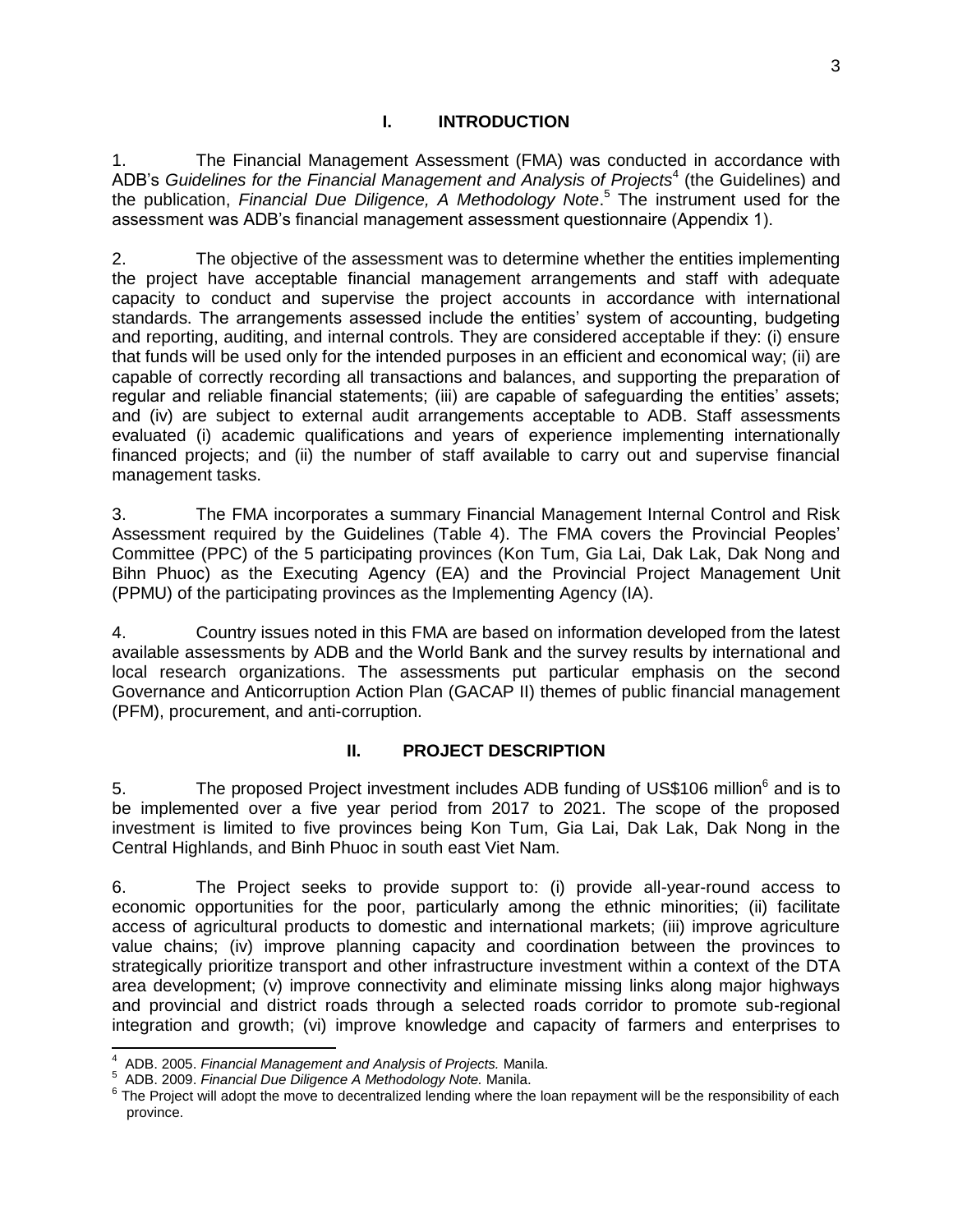capitalize on its comparative advantage, agriculture and agribusiness; and (vii) improve capacities, including preparation of an implementable strategy for development planning, resource mobilization and allocation, provision of national and sub-regional public goods, and engagement with the domestic regional and international private sector, which will also help five provinces' commitment and resources to move the CLV-DTA initiative, particularly its Master Plan, forward.

7. The expected impact of the proposed Project is for the five Vietnamese DTA provinces (Kon Tum, Gia Lai, Dak Lak, Dak Nong and Binh Phuoc) to serve as an engine for growth and a gateway to wider markets. The outcome of the project will be increased movement of goods, vehicles, and people among DTA provinces and beyond.

# <span id="page-5-0"></span>**III. COUNTRY ISSUES**

8. Country issues that could impact on the effective financial management of the project are concerned with: (i) public financial management (PFM); (ii) management and skills capacity; and (iii) the country environment.

# <span id="page-5-1"></span>**A. Public Financial Management**

9. In 2013, PFM arrangements in Vietnam were evaluated based on the Public Expenditure and Financial Accountability (PEFA) assessment framework developed by the World Bank in collaboration with other development partners.<sup>7</sup> Table 1 is a summary of the results of this assessment. Indicators are scored from A to D, with A indicating better performance.

|  |  | Table 1: Summary of 2013 Performance Measurement Framework |  |
|--|--|------------------------------------------------------------|--|
|  |  |                                                            |  |

| <b>Indicators</b>                                                           | <b>Score</b> |
|-----------------------------------------------------------------------------|--------------|
| A. Credibility of the budget                                                |              |
| Aggregate expenditure out-turn compared to original approved budget         | C            |
| Composition of expenditure out-turn to original approved budget             | D+           |
| Aggregate revenue out-turn compared to original approved budget             | D.           |
| Stock and monitoring of expenditure payment arrears                         | NR.          |
| B. Comprehensiveness and transparency                                       |              |
| Classification of the budget                                                | D            |
| Comprehensiveness of information included in budget documentation           | B            |
| Extent of unreported government operations                                  | C+           |
| Transparency of intergovernmental fiscal relations                          | $B+$         |
| Oversight of aggregate fiscal risk from other public sector entities        | C+           |
| Public access to key fiscal information                                     | B            |
| C. Budget execution                                                         |              |
| (i) Policy-based budgeting                                                  |              |
| Orderliness and participation in the annual budget process                  | B            |
| Multiyear perspective in fiscal planning, expenditure policy, and budgeting | C            |
| (ii) Predictability and control in budget execution                         |              |
| Transparency of taxpayer obligations and liabilities                        | $C+$         |
| Effectiveness of measures for taxpayer registration and tax assessment      | C+           |
| Effectiveness in collection of tax payments                                 | C+           |
| Predictability in the availability of funds for commitment of expenditures  | B+           |
|                                                                             |              |

 7 The "Vietnam Public Expenditure and Financial Accountability, Public Financial Management Assessment" report (July 2013) resulted from a process of self-assessment led by the Ministry of Finance (MOF), under the guidance of PEFA Secretariat and support from the World Bank and other development partners.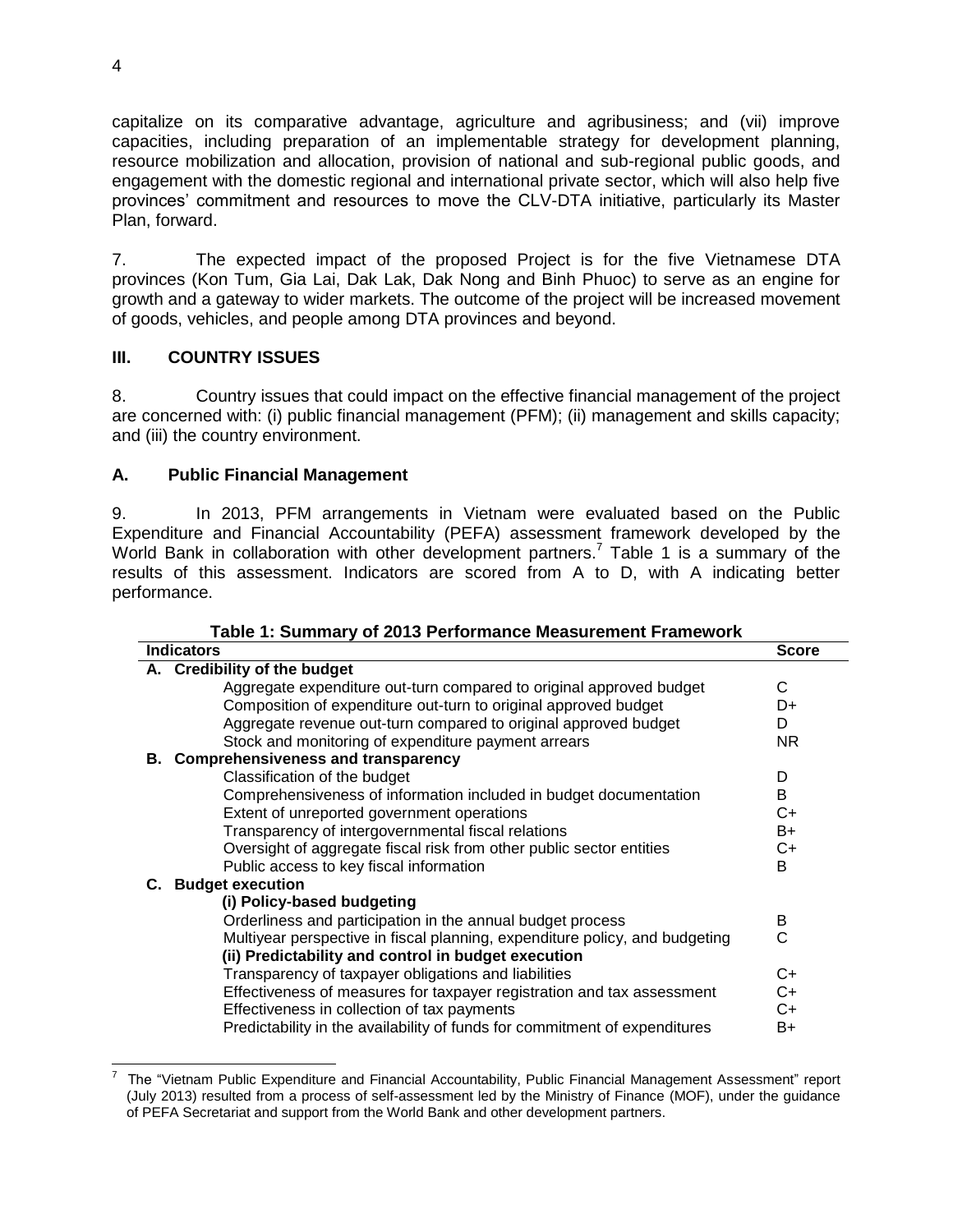| <b>Indicators</b>                                                           | <b>Score</b> |
|-----------------------------------------------------------------------------|--------------|
| Recording and management of cash balances, debt, and guarantees             | в            |
| Effectiveness of payroll controls                                           | B            |
| Competition, value for money, and procurement controls                      | C+           |
| Effectiveness of internal controls for non-salary expenditure               | D+           |
| Effectiveness of internal audit                                             | D+           |
| (iii) Accounting, recording, and reporting                                  |              |
| Timeliness and regularity of accounts reconciliation                        | B+           |
| Availability of information on resources received by service delivery units | A            |
| Quality and timeliness of in-year budget reports                            | D+           |
| Quality and timeliness of annual financial statements                       | D+           |
| (iv) External scrutiny and audit                                            |              |
| Scope, nature, and follow-up of external audit                              | $C+$         |
| Legislative scrutiny of the annual Budget Law                               | B+           |
| Legislative scrutiny of external audit reports                              | B+           |
| <b>D.</b> Donor practices                                                   |              |
| Predictability of direct budget support                                     | D+           |
| Donor information for budgeting and reporting on project/program aid        | B            |
| Proportion of aid managed by national procedures                            | С            |

Source: Vietnam Public Expenditure and Financial Accountability, Public Financial Management Assessment (July 2013) - self-assessment report led by the Ministry of Finance, under the guidance of PEFA Secretariat and support from the World Bank and other development partners.

Note: Indicators are scored A to D. Score of A indicates better performance; NR = not rated.

10. According to the 2013 PEFA assessment, budget preparation process has been streamlined and budget transparency has increased. A well-developed and orderly budget calendar sets out the timetable and activities for budget preparation by line ministries and provinces as well as the schedule for presentation of budget by government for its consideration and approval. The budget process culminates with the review and approval of the National Assembly (NA) by 15 November of each year, followed by the notification of the overall allocations for the ministries and provinces – both revenue and expenditures – by the MOF. The budget cycle is well adhered to with the NA approving the annual budget on time every year for the past 5 years. However, there is a lack of integration between the capital and recurrent budget. In Vietnam, the allocations of current and capital expenditures are assigned separately to MOF and MPI. Expenditure is also reported separately by the MOF (recurrent expenditure) and MPI (capital spending). Despite regular consultation and coordination between MOF and MPI, it is difficult for MOF to have a comprehensive estimate of the sector allocations both at the national and sub-national levels, as well as their links to development plans, including forecasting of the recurrent needs of capital investments over the medium-term to long-term.

11. Budget classification is consistent with Government Financial Statistics and broadly consistent with Classification of the Functions of Government and is used for accounting and reporting. But the system is not consistently applied in all the stages of budget preparation, allocation, execution and final account presentation. National accounting standards are currently used for reporting purposes, but are not consistent with International Public Sector Accounting Standards (IPSAS). MOF is examining the implications of adopting IPSAS, and is trying to develop a set of public accounting standards based on IPSAS to facilitate the consolidation of information and the preparation of a balance sheet.

12. As a measure of the government's oversight of budget execution and internal controls, a fully effective internal audit function has not yet been established. The internal audit/inspection services of some ministries have only begun to do work which has some of the character of internal audit. However, responsibility for supervision and coordination of internal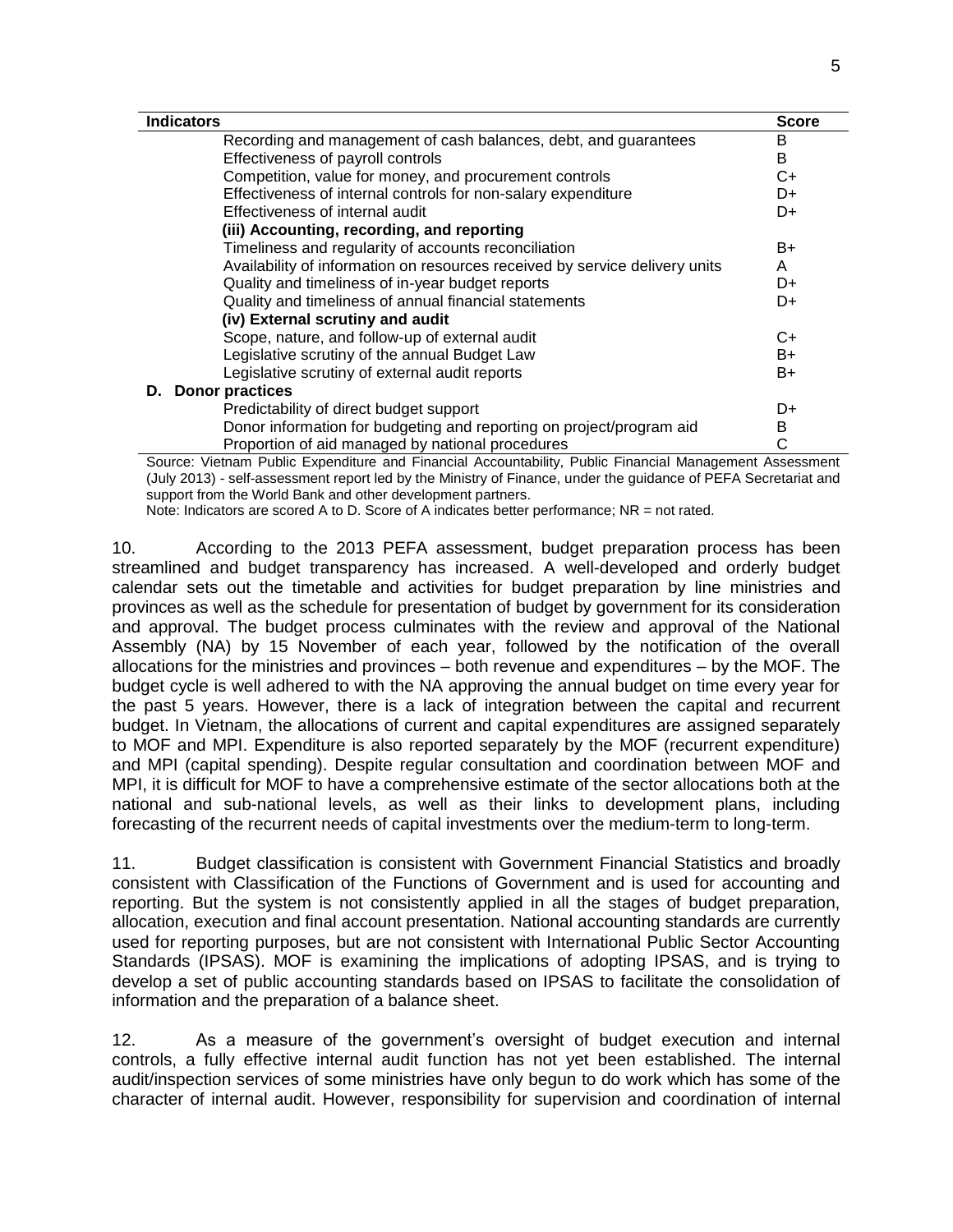audit work among agencies across the government has not been decided, and reports have gone only to the concerned ministries.

13. The State Audit of Vietnam (SAV) performs a wide range of audit work and reports to the NA. Its staff numbers have doubled over the last four years, and SAV now has some 1,600 staff working in 8 departments at its headquarters and in 13 offices in the provinces. An overall report is produced covering the execution of the consolidated state budget. SAV's report on budget execution is published once it has been approved by the NA; elements of its other reports may be published a month after delivery to the NA if SAV so decides. In addition, reports are produced covering individual entities or particular topics, but resource limitations restrict the annual coverage of its audit to not much more than 60% of central government departments and 50% of sub-national governments. The NA has approved a development plan for the SAV for the period 2011-2020, which will provide for an increase in staff from the present 1,600 to 3,500. This will make it possible for SAV to audit all ministries, provinces and SOEs every year (instead of the 50%-60% coverage currently achieved), as well as extending its work on performance audits.

14. The ADB, IMF, JICA, EU, World Bank and other development partners are involved in several initiatives to modernize the policies, institutional structures and PFM systems in Vietnam. Development partners participate in regular meetings of the PFM Partnership Group which provides an important platform for continuous dialogue with the government agencies.

# <span id="page-7-0"></span>**B. Management and Skills Capacity**

15. The MPI has revealed increasing investment in education to improve human resources in Vietnam and support the rapid development of the country. Vietnam, however, could still not produce enough qualified professional accountants and auditors to meet the demand of all sectors. Qualified professional accountants and auditors prefer to work in the private sector, specifically in foreign-owned firms.

# <span id="page-7-1"></span>**C. Country Environment**

16. **Governance**. Vietnam's governance performance is below the ASEAN average on all indicators (Table 2). $8$  Similarly, among a pool of 215 countries included in the 2014 World Bank's Worldwide Governance Indicators, Vietnam was among the weakest in governance and was ranked in the bottom half for all indicators except government effectiveness.

| Table 2: ASEAN Governance Indicators. 2014 |                                |                                                          |                                    |                            |                       |                                         |  |  |
|--------------------------------------------|--------------------------------|----------------------------------------------------------|------------------------------------|----------------------------|-----------------------|-----------------------------------------|--|--|
| <b>ASEAN Country</b>                       | Voice &<br>Accounta-<br>bility | <b>Political</b><br>Stability /<br>No<br><b>Violence</b> | Gov't<br><b>Effective-</b><br>ness | Regula-<br>tory<br>Quality | <b>Rule of</b><br>Law | <b>Control</b><br>οf<br>Corrup-<br>tion |  |  |
| <b>Brunei</b>                              | $-0.66$                        | 1.27                                                     | 1.08                               | 0.97                       | 0.50                  | 0.63                                    |  |  |
| Cambodia                                   | $-1.08$                        | $-0.04$                                                  | $-0.68$                            | $-0.40$                    | $-0.93$               | $-1.08$                                 |  |  |
| Indonesia                                  | 0.13                           | $-0.37$                                                  | $-0.01$                            | $-0.10$                    | $-0.35$               | $-0.58$                                 |  |  |
| Lao PDR                                    | $-1.65$                        | 0.46                                                     | $-0.39$                            | $-0.85$                    | $-0.71$               | $-0.76$                                 |  |  |
| Malaysia                                   | $-0.33$                        | 0.34                                                     | 1.14                               | 0.84                       | 0.64                  | 0.48                                    |  |  |
| Myanmar                                    | $-1.39$                        | $-1.06$                                                  | $-1.28$                            | $-1.39$                    | $-1.17$               | $-0.92$                                 |  |  |

 8 The Worldwide Governance Indicators (WGI) are a research dataset summarizing the views on the quality of governance provided by a large number of enterprise, citizen and expert survey respondents in industrial and developing countries.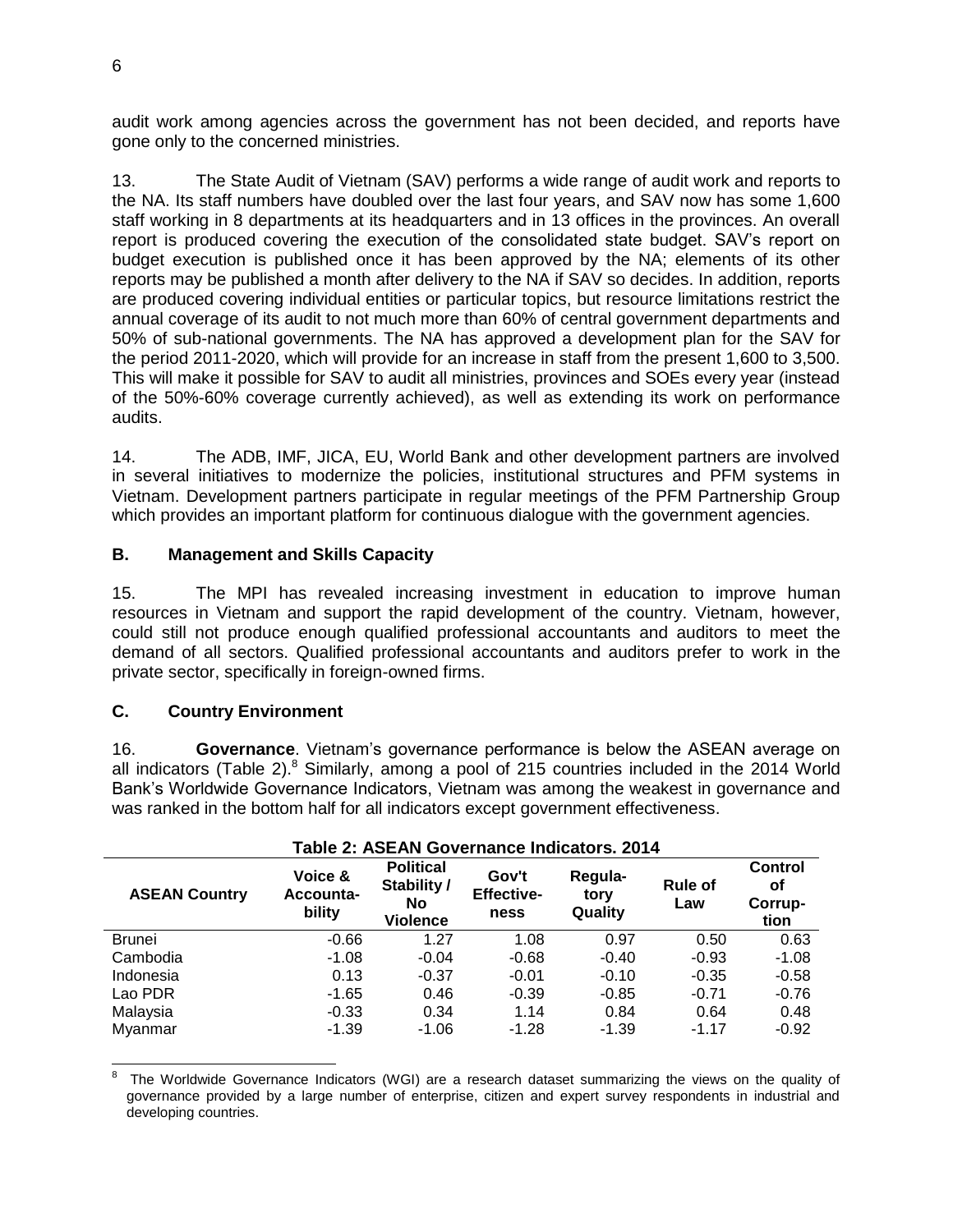| <b>ASEAN Country</b>     | Voice &<br>Accounta-<br>bility                                                                                 | <b>Political</b><br>Stability /<br><b>No</b><br><b>Violence</b> | Gov't<br><b>Effective-</b><br>ness | Regula-<br>tory<br>Quality | <b>Rule of</b><br>Law | <b>Control</b><br>οf<br>Corrup-<br>tion |  |  |  |
|--------------------------|----------------------------------------------------------------------------------------------------------------|-----------------------------------------------------------------|------------------------------------|----------------------------|-----------------------|-----------------------------------------|--|--|--|
| Philippines              | 0.13                                                                                                           | $-0.70$                                                         | 0.19                               | $-0.01$                    | $-0.33$               | $-0.44$                                 |  |  |  |
| Singapore                | $-0.11$                                                                                                        | 1.23                                                            | 2.19                               | 2.23                       | 1.89                  | 2.12                                    |  |  |  |
| Thailand                 | $-0.85$                                                                                                        | $-0.91$                                                         | 0.34                               | 0.27                       | $-0.15$               | $-0.41$                                 |  |  |  |
| <b>Viet Nam</b>          | $-1.34$                                                                                                        | 0.00                                                            | $-0.06$                            | $-0.59$                    | $-0.31$               | $-0.50$                                 |  |  |  |
| <b>ASEAN average</b>     | $-0.71$                                                                                                        | 0.02                                                            | 0.25                               | 0.10                       | $-0.09$               | $-0.15$                                 |  |  |  |
| World<br>Governance      |                                                                                                                |                                                                 |                                    |                            |                       |                                         |  |  |  |
| Indicators<br>Percentile |                                                                                                                |                                                                 |                                    |                            |                       |                                         |  |  |  |
| οf<br>Vietnam<br>rank    |                                                                                                                |                                                                 |                                    |                            |                       |                                         |  |  |  |
| among 215 countries      | 10                                                                                                             | 46                                                              | 52                                 | 30                         | 45                    | 38                                      |  |  |  |
|                          | Notes: The governance indicators are measured in the range of -2.5 (weak) to +2.5 (strong) with a higher score |                                                                 |                                    |                            |                       |                                         |  |  |  |

indicating better governance. The percentile rank among 215 countries ranges from 0 (lowest) to 100 (highest) rank.

Source: World Bank - Worldwide Governance Indicators, http://databank.worldbank.org/

17. The Viet Nam Provincial Governance and Public Administration Performance Index  $(PAPI)^9$  is the largest time-series national governance and public administration performance monitoring tool in Viet Nam of all provinces exclusively based on citizens' experiences. The 2015 governance and public administration performance results of the 5 provinces participating in the project are summarized in Table 3 below. Out of 6 governance indicators, Kon Tum was ranked as a poor performer in all indicators except for vertical accountability (high average). Gia Lai was ranked either as a low average or poor performer in all indicators except for participation at local levels (high average) and public administrative procedures (high average). Dak Lak was ranked either as a low average or poor performer in all indicators except for public administrative procedures (high average) and public service delivery (high average). Dak Nong was ranked as a poor performer in all indicators except for participation at local levels (high average) and control of corruption (high average). Binh Phuoc was ranked either as a low average or poor performer in all indicators except for transparency (high average), vertical accountability (high average) and public administrative procedures (best performer).

|   | Table 3: Provincial Governance and Public Administration Performance Index. 2015 |               |          |                 |                |                   |                 |  |
|---|----------------------------------------------------------------------------------|---------------|----------|-----------------|----------------|-------------------|-----------------|--|
|   |                                                                                  | Participa-    |          |                 | <b>Control</b> | <b>Public</b>     |                 |  |
|   |                                                                                  | tion at       |          | <b>Vertical</b> | Οf             | Adminis-          | <b>Public</b>   |  |
|   |                                                                                  | Local         | Transpa- | Accoun-         | Corrup-        | trative           | <b>Service</b>  |  |
|   | <b>Province</b>                                                                  | <b>Levels</b> | rency    | tability        | tion           | <b>Procedures</b> | <b>Delivery</b> |  |
|   | <b>Kon Tum</b>                                                                   |               |          |                 |                |                   |                 |  |
|   | Index <sup>a</sup>                                                               | 4.38          | 4.92     | 5.75            | 5.11           | 6.37              | 6.78            |  |
|   | Rank <sup>b</sup>                                                                | 52            | 51       | 19              | 57             | 59                | 49              |  |
|   | Performance <sup>c</sup>                                                         | P             | P        | н               | P              | P                 | P               |  |
| 2 | Gia Lai                                                                          |               |          |                 |                |                   |                 |  |
|   | Index <sup>a</sup>                                                               | 4.84          | 5.33     | 5.48            | 5.47           | 6.9               | 6.51            |  |
|   | Rank <sup>b</sup>                                                                | 28            | 36       | 38              | 48             | 26                | 56              |  |
|   | Performance <sup>c</sup>                                                         | Н             |          | L               | P              | H                 | P               |  |
| 3 | Dak Lak                                                                          |               |          |                 |                |                   |                 |  |
|   | Index <sup>a</sup>                                                               | 4.6           | 5.28     | 5.44            | 5.07           | 7.02              | 7.13            |  |
|   | Rank <sup>b</sup>                                                                | 45            | 38       | 40              | 58             | 17                | 19              |  |
|   | Performance <sup>c</sup>                                                         |               |          |                 | P              | н                 | H               |  |
| 4 | Dak Nong                                                                         |               |          |                 |                |                   |                 |  |

<sup>9</sup> PAPI is a joint collaboration between the Centre for Community Support Development Studies under the Viet Nam Union of Science and Technology Associations , and the United Nations Development Programme in Viet Nam

 $\overline{a}$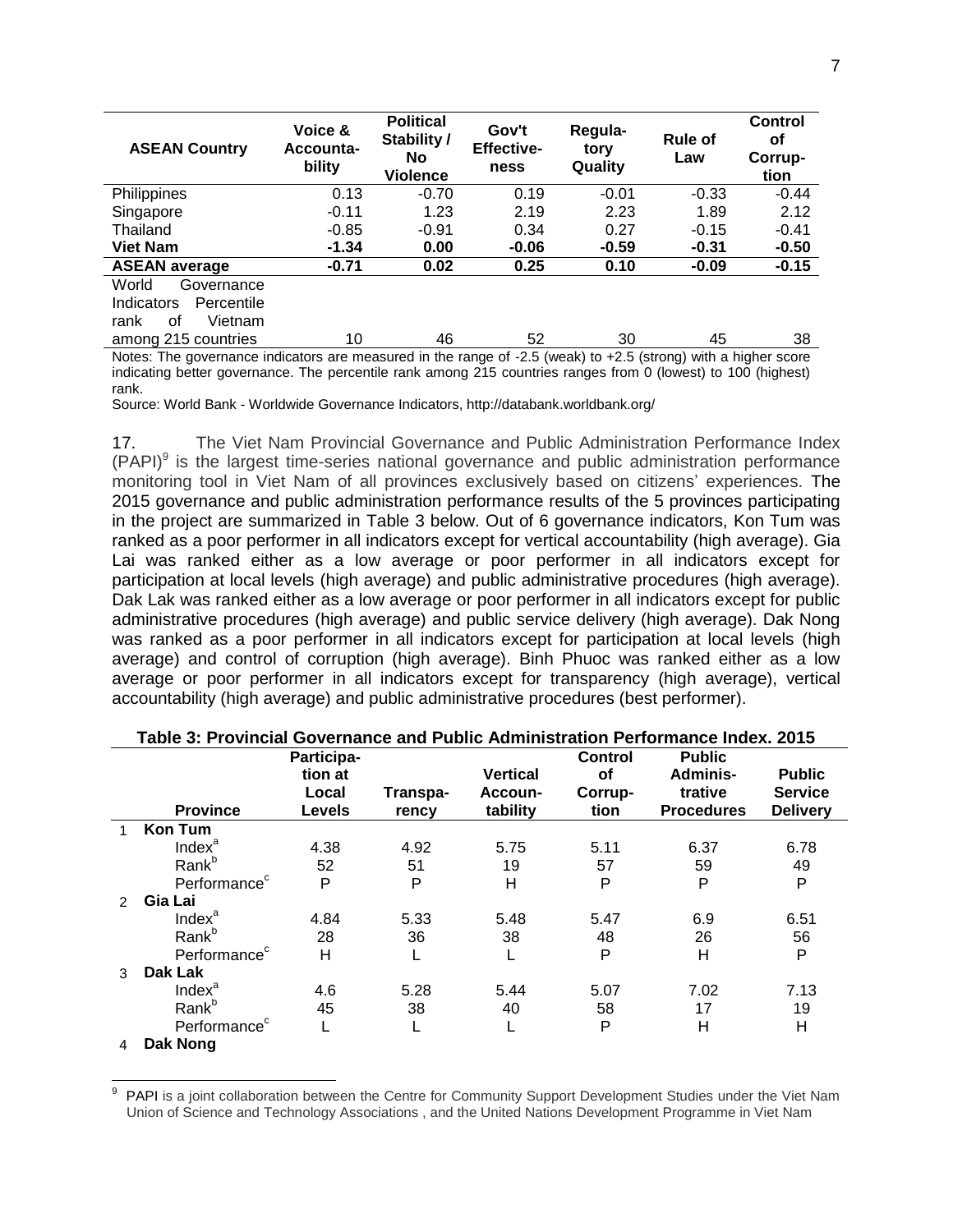|                          | <b>Province</b>          | Participa-<br>tion at<br>Local<br><b>Levels</b> | Transpa-<br>rency | <b>Vertical</b><br>Accoun-<br>tability | <b>Control</b><br><b>of</b><br>Corrup-<br>tion | <b>Public</b><br>Adminis-<br>trative<br><b>Procedures</b> | <b>Public</b><br><b>Service</b><br><b>Delivery</b> |
|--------------------------|--------------------------|-------------------------------------------------|-------------------|----------------------------------------|------------------------------------------------|-----------------------------------------------------------|----------------------------------------------------|
|                          | Index <sup>a</sup>       | 4.84                                            | 4.92              | 5.01                                   | 5.94                                           | 6.38                                                      | 6.32                                               |
|                          | Rank <sup>b</sup>        | 29                                              | 52                | 56                                     | 30                                             | 58                                                        | 62                                                 |
|                          | Performance <sup>c</sup> | H                                               | P                 | P                                      | Η                                              | P                                                         | P                                                  |
| $5^{\circ}$              | <b>Binh Phuoc</b>        |                                                 |                   |                                        |                                                |                                                           |                                                    |
|                          | Index <sup>a</sup>       | 4.76                                            | 5.65              | 5.7                                    | 5.67                                           | 7.28                                                      | 6.32                                               |
|                          | Rank <sup>b</sup>        | 34                                              | 23                | 22                                     | 40                                             | 5                                                         | 63                                                 |
|                          | Performance <sup>c</sup> |                                                 | н                 | Н                                      |                                                | B                                                         | P                                                  |
|                          | <b>Index of Highest</b>  |                                                 |                   |                                        |                                                |                                                           |                                                    |
|                          | <b>Scoring</b>           |                                                 |                   |                                        |                                                |                                                           |                                                    |
| $\overline{\phantom{0}}$ | <b>Province</b>          | 6.44                                            | 7.24              | 7.51                                   | 7.27                                           | 7.51                                                      | 7.76                                               |

<sup>a</sup> Index is scored from 0 (poor) to 10 (best)

<sup>b</sup> Provinces are ranked from 1 (highest) to 63 (lowest) out of all provinces in Vietnam

 $\textdegree$  B = best performer, H = high average, L = low average, P = poor performer

Source: The Viet Nam Provincial Governance and Public Administration Performance Index, 2015

18. **Procurement**. The Procurement Law and implementing decree (No. 85/2009), and a number of circulars containing operational guidelines have strengthened the legal and regulatory framework of public procurement in Vietnam. The framework provides for public access to procurement information including government procurement plans, bidding opportunities, contract awards, and data on resolution of procurement complaints. However, the results of complaints against procurement decisions are not yet published. An independent system to handle complaints exists, but is not much used and lacks the authority needed to suspend contracts. Contract awards are published in MPI's Procurement Gazette and on the Ministry's website. Its implementation, however, falls short of expectations. Procurement in Vietnam leaves too much scope for direct contracting. The 2013 PEFA assessment estimated that 70% (by number) and 40% (by value) of 2009 and 2010 contracts were let directly, thus undermining open competition and value for money.

19. **Anti-Corruption.** Many of the features most commonly associated with systemic corruption exist in Vietnam. In 2015, the Transparency International Corruption Perception Index ranked Vietnam at 112 of 167 countries assessed. Previously, the country had a rank of 119 in 2014 (pool of 174 countries), 116 in 2013 (pool of 177 countries), 123 in 2012 (pool of 176 countries), and 112 in 2011 (pool of 183 countries). Institutions which are perceived by the public to be most affected by corruption are in the following order: (i) police; (ii) education; (iii) public officials and civil servants; (iv) judiciary; (v) business and private sector; and (vi) military. Institutions which are perceived to be least affected by corruption are in the following order: (i) religious bodies: (ii) non-government organizations; (iii) parliament and legislature; (iv) political parties; and (v) media.<sup>10</sup>

# **IV. PROJECT FINANCIAL MANAGEMENT SYSTEM**

# <span id="page-9-1"></span><span id="page-9-0"></span>**A. Overview of the Executing and Implementing Agencies**

20. The executing agencies (EA) for the project will be the Provincial Peoples' Committees (PPC) of the 5 participating provinces (Kon Tum, Gia Lai, Dak Lak, Dak Nong and Bihn Phuoc). Ministry of Planning and Investment (MPI) and Ministry of Transport (MOT) will provide guidance and support. A Project Coordinating Committee (PCC), which will be based in

 <sup>10</sup> 2015 Transparency International Corruption Perception Index.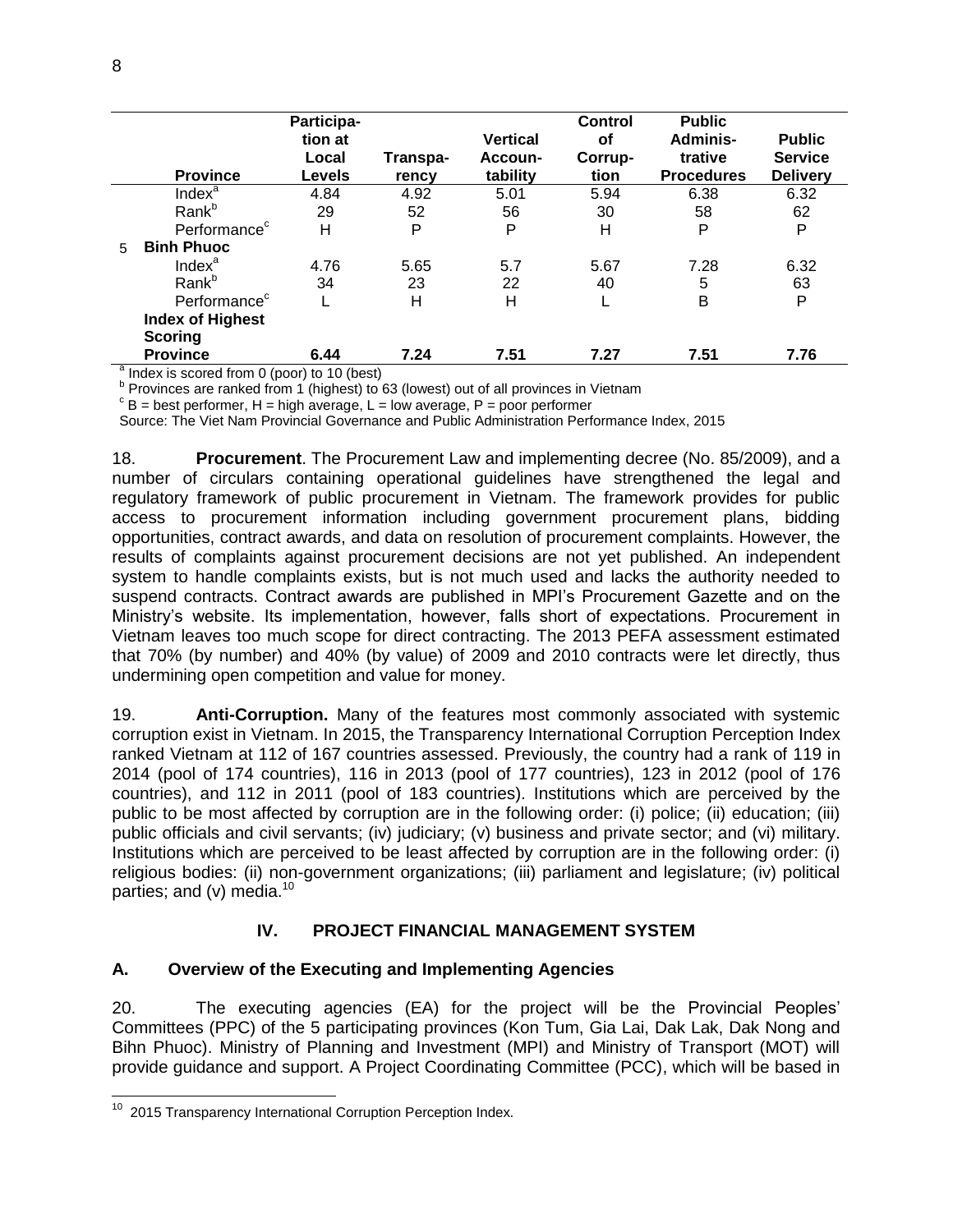Dak Lak, will be established with the participation of leaders from the 5 participating provinces. The PPCs will each establish a Provincial Project Management Unit (PPMU) to serve as the implementing agencies (IA) and carry out the daily activities. All the 5 PPCs have experience in implementing externally financed projects but less in transport and none by ADB.

21. The full implementation arrangements are described in detail in the Project Administration Manual (PAM); refer Section C Project Management Structure.

# <span id="page-10-0"></span>**B. Strengths**

22. Accounting regulations, policies and procedures issued by the Ministry of Finance for project accounting are already in existence. Financial management reporting regulations issued by the Ministry of Planning and Investments with regards capital investment are also in place. These accounting regulations, policies and procedures will guide the PPMU staff on how to maintain the project accounts in terms of accounting standards and method of accounting, prepare financial reports in their required formats, and the frequency these reports are prepared and submitted to concerned agencies and entities. The regulations relevant to the project are:

- (i) Financial reports as required by the Accounting Policy for the Investor in Decision no:195/2012/QĐ-BTC dated 15/11/2012
- (ii) Quarter and Annual Financial management reports as regulated in Circular 01/2014 / TT-BKHĐT dated 09/01/2014 of the Ministry of Planning and Investment
- (iii) Statement of Expenditures (SOE) of ODA disbursed funds as regulated in Circular 218/2013/TT-BTC by MOF dated 31/12/2013
- (iv) Report on the liquidation of completed project as regulated in Circular no 09/2016/TT-BTC by MOF dated 18/1/2016

23. The project has a Financial Management Manual (FMM) that will be used (and updated from time to time) during project implementation. The manual was specifically prepared under the project preparatory technical assistance (PPTA 8849-VIE: Support to Border Areas Development) funded by ADB. The manual will serve as a guide to the PPMU staff on how to maintain the project accounts, prepare financial reports in their required formats, and the frequency these reports are prepared and submitted to concerned agencies and entities. Responsibilities of each PPMU staff related to financial management and accounting are outlined in the manual to ensure staff accountability.

24. A Project Administration Manual will be available to the PPMU staff that will serve as a guide with regards the disbursement arrangements of the loan proceeds for the project in addition to ADB's *Loan Disbursement Handbook* (2015, as amended from time to time). Online training is available for project staff on disbursement policies and procedures at the ADB's website. This online training will build staff capacity to help ensure efficient disbursement and fiduciary control. All procurement and recruitment of consultants to be financed by the ADB loan will be in accordance with ADB's Procurement Guidelines (2015, as amended from time to time) and ADB's Guidelines on the Use of Consultants (2013, as amended from time to time). The government's public procurement regulations (as acceptable to ADB) will be applied for packages procured using national competitive bidding and shopping procedures.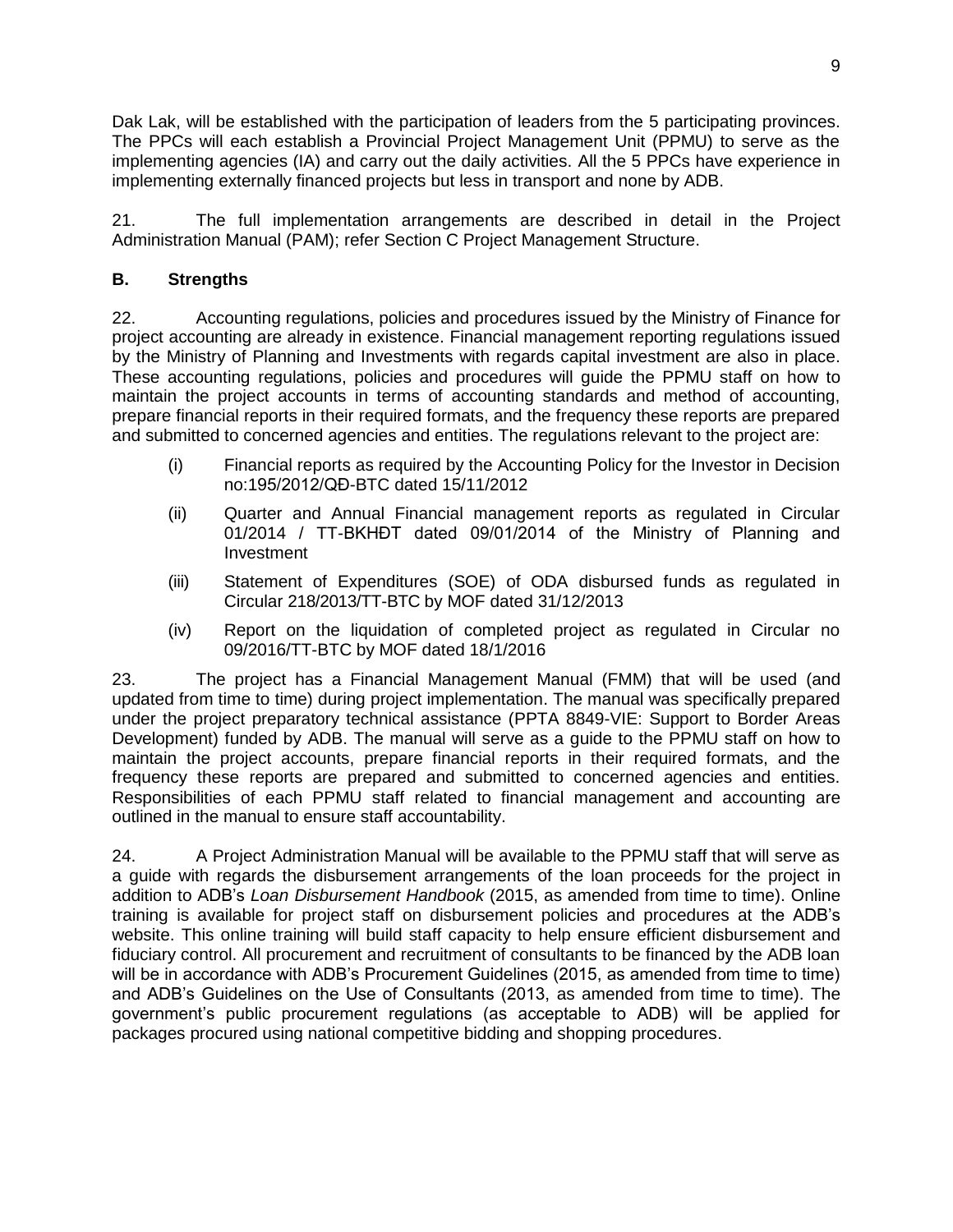## <span id="page-11-0"></span>**C. Weaknesses**

25. Although the PPCs have adequate experience in implementing externally financed projects, they have not managed projects funded by ADB. Project Implementation Support Consultants (PISC) will be recruited to support the PPMUs implement the project. The PISC will provide a range of specialties (including Financial and Accounting Specialist) needed to support the PPMU to implement the project and meet the reporting and procedural requirements of ADB. The PISC will support the following activities:

- (i) undertake feasibility studies/investment reports, including technical assessments, financial and economic analysis subprojects, and preparation of safeguard documents;
- (ii) assist PPMU in the recruitment and supervision of all consultants;
- (iii) assist in the supervision of the construction work by serving as the "Employer's Representative";
- (iv) assist in project performance monitoring and evaluation; and
- (v) carry out training activities.

26. Apart from providing support in the financial management and accounting of the project, the Financial and Accounting Specialist as member of the PISC will provide on-the-job training and classroom presentations to the accounts staff to build their capacity. The terms of reference (TOR) of the Financial and Accounting Specialist are outlined in Appendix 2. The complete list of specialists as members of the PISC is presented in the PAM.

27. The PPMUs are still to be established. The experience and capacity of staff to be selected and assigned to the PPMUs are not known. The PPCs will provide ADB with the terms of reference (TOR) and curriculum vitae (CV) of all of proposed PPMU's key and professional staff for ADB's review and concurrence prior to assigning and staffing.

# <span id="page-11-1"></span>**D. Personnel, Accounting Policies and Procedures, Internal and External Audit**

28. The PPMU accounts staff are still to be selected and appointed. Experienced and qualified accounts staff (chief accountant and assistant accountant positions), if available from within the Accounts Department of the PPC, shall be seconded to the PPMU to exclusively handle separate accounts and related records for the Project. Should they not be available for the Project, the PPMU shall recruit experienced and qualified staff from recently completed PPC projects or from outside. They must have a bachelor's degree diploma in accounting, finance, or related course, adequate enterprise or project accounting experience, preferably in foreignassisted projects, above average proficiency in oral and written English, and good computer skills with sufficient knowledge of MS Word and Excel. Upon recruitment, they will be trained in ADB procurement, disbursement and reporting procedures and the use of project accounting software. They must be contracted several weeks before start of Project implementation to undergo appropriate training in ADB procedures.

29. The accounting system will follow MOF's accounting regulation under Circular 195/2012. The Vietnamese Accounting Standards (VAS) and modified cash method of accounting as currently practiced will be used.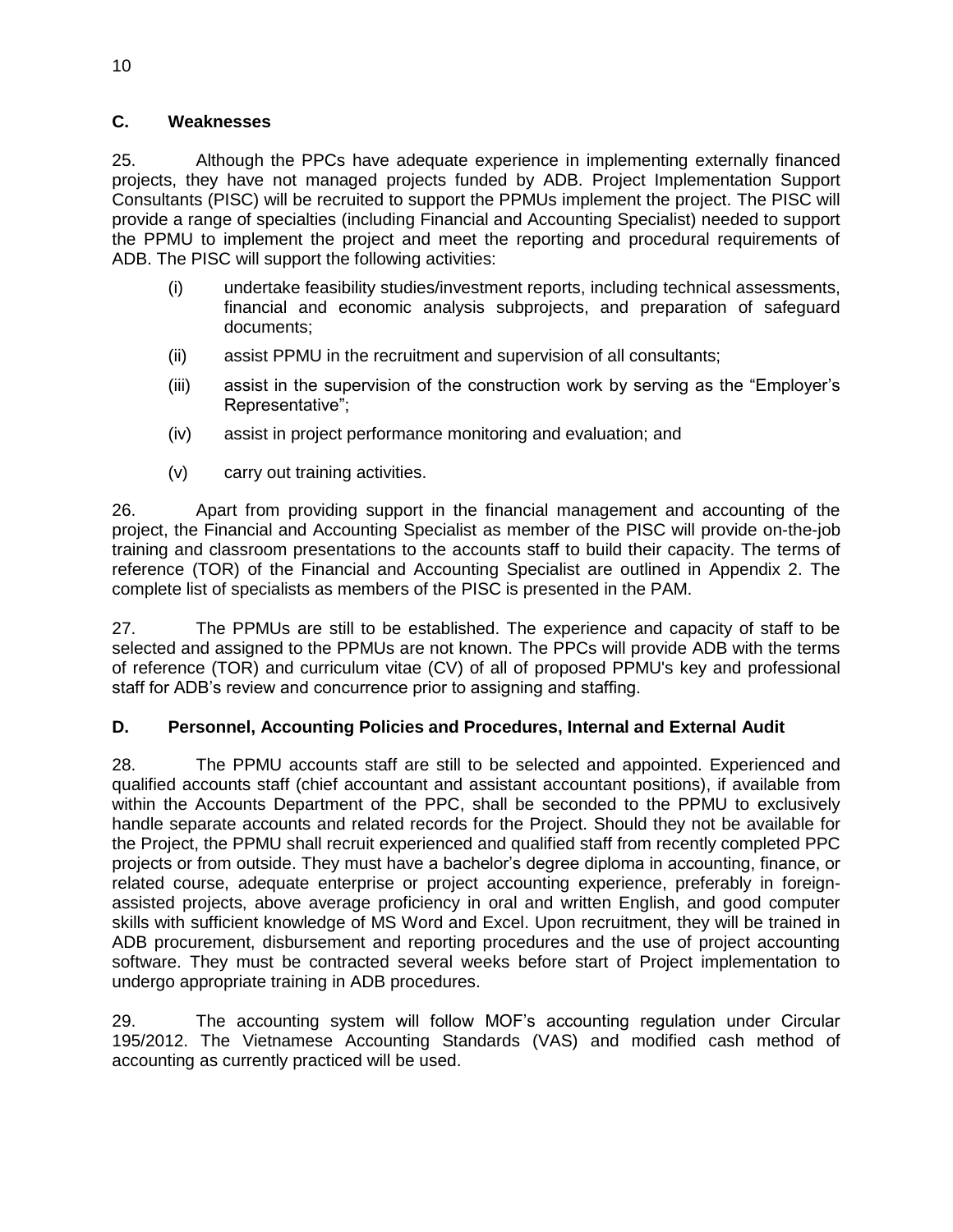30. The PPMU will procure for the Project a user friendly and VAS compliant accounting software that has been tested bug-free and used in other external donors' projects. The 5 PPMUs are encouraged to coordinate in the procurement of the same software for leverage with the supplier. Using the same software will enable inter-province consultations in software use among the PPMU accounts staff during project implementation. The accounting system will be dedicated to the recording of project financial transactions including the allocation of expenditures in accordance with the respective components, disbursement categories and sources of funds. Controls will be in place concerning the preparation and approval of transactions, ensuring that all transactions are correctly made and adequately explained.

31. The chart of accounts under Circular 195/2012 will be used to properly account for and report on project activities and disbursement categories. The 5 PPMUs shall use uniform general leger and subsidiary ledger accounts to record for project activities and disbursement categories for ease of comparison and consolidation of accounts. Cost allocations will be made to the various funding sources accurately and in accordance with established agreements. The general ledger and subsidiary ledgers will be reconciled monthly and in balance. All accounting and supporting documents will be retained in accordance with ADB and Government established requirements that allow authorized users easy access, including Government and independent external auditors.

32. Procurement of goods and services will be made in accordance with ADB's procurement guidelines. The functions of ordering, receiving, accounting for, and paying for goods and services will be appropriately segregated. Bank reconciliation will be done monthly and payments will be in accordance with ADB's and project disbursement guidelines.

33. Budget of project financial expenditures will be estimated in accordance with physical targets of implementation progress. Budgets will be prepared for all significant activities in sufficient detail and in accordance with the respective components, disbursement categories, and sources of funds. Actual expenditures will be compared with budget on a monthly basis and reasons for significant variations will be required. Approvals for variations from the budget are required in advance.

34. There is no internal audit function in the PPMU or PPC as a whole. Typically, a donor-funded project is subject to an audit under the following situations:

- (i) annual financial audit conducted by an independent auditor (as required by donors, occurring after the year-end);
- (ii) investment audit to check the finalization of investment expenditures of the project, conducted by an independent auditor after the project's completion (not conducted for all projects, only conducted at the request of the People's Committee);
- (iii) audit of the State Audit of Vietnam occurring after the project's completion (not conducted for all projects);
- (iv) inspection of the project (by Governmental Inspectorate, on an ad-hoc basis, occurring only when there is a problem with project management or implementation); and
- (v) inspection by the DOF (occurring after the year-end, only for counterpart funds)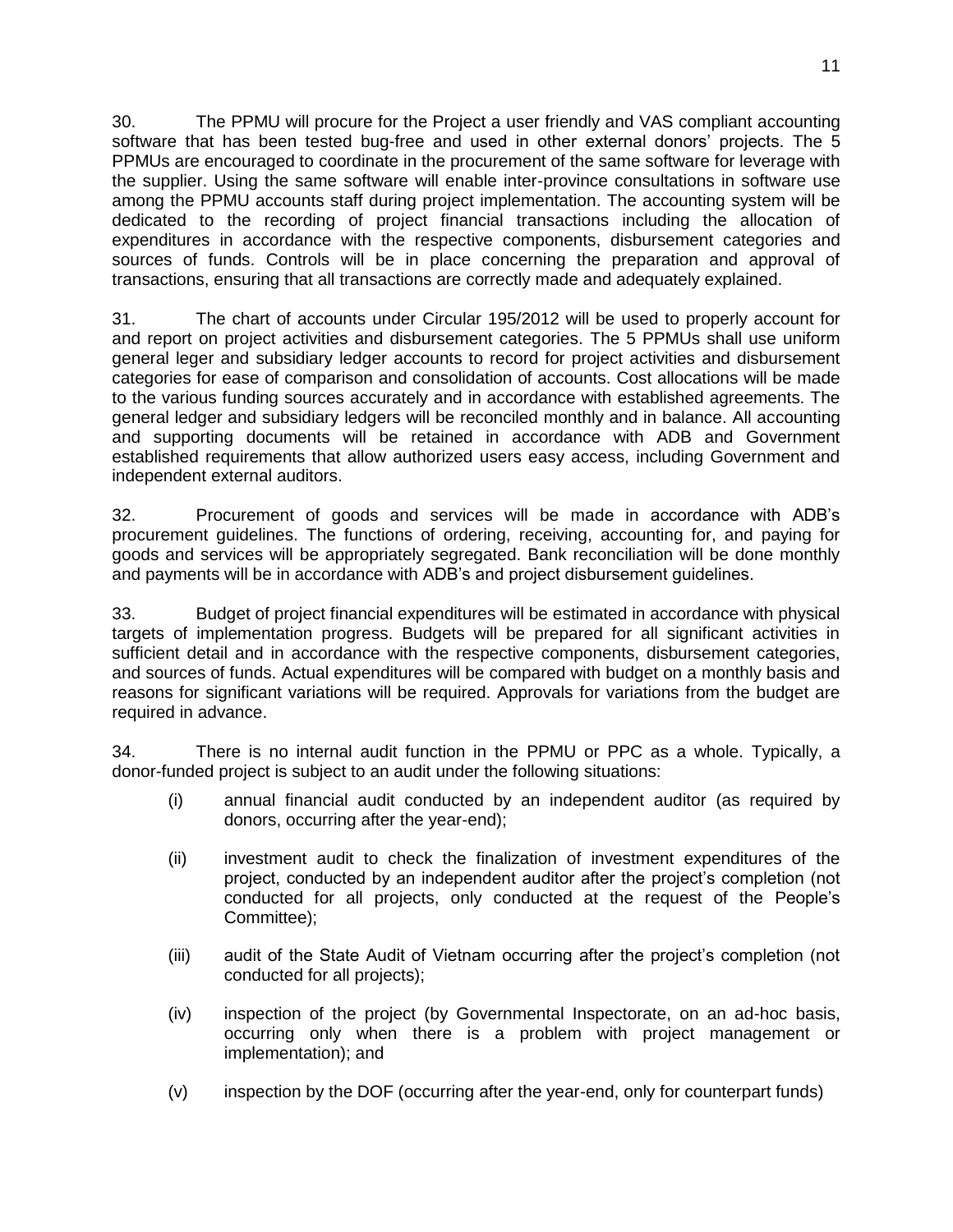35. Adequate internal control procedures are outlined in the project's FMM to mitigate the risk of not having an internal audit function in the PPMU and PPC. In addition, timely annual external audit is mandatory for the Project during implementation.

36. Each PPMU will cause the detailed project accounts to be audited in accordance with International Standards on Auditing by an independent auditor acceptable to ADB. The audited accounts, together with the auditor's opinion, will be submitted in the English language to ADB within six months of the end of the fiscal year by each executing agency. The annual audit report will include a management letter and auditor's opinions, which cover (i) whether the project financial statements present an accurate and fair view or are presented fairly, in all material respects, in accordance with the applicable financial reporting standards; (ii) whether the proceeds of the loan were used only for the purpose(s) of the project; and (iii) whether the borrower or executing agency was in compliance with the financial covenants contained in the legal agreements (where applicable). Appendix 3 contains the draft Terms of Reference for the Independent Audit of Project Financial Statements.

# <span id="page-13-0"></span>**E. Financial Reporting, Use of Information Technology**

37. The PPMU will: (i) ensure timely preparation and distribution of integrated quarterly financial management and project management reports and annual project financial reports and statements required by ADB, under the provisions of the Loan Agreement, as well as by the Government of Viet Nam; (ii) provide any special financial reports that may be required from time to time on specific aspects of project's financial progress or position as may be requested by ADB and/or the Government; and (iii) prepare and submit to ADB a project completion report within 3 months of the completion of the Project.

38. The PPMU will procure for the Project a user friendly and VAS compliant accounting software that has been used and tested in other external donors' projects. The PPMU will undertake regular backups of all financial and accounting data and appropriate security measures over backed-up data shall be in place.

# <span id="page-13-1"></span>**F. Disbursement Arrangements, Funds Flow Mechanism**

39. The loan proceeds will be disbursed in accordance with ADB's *Loan Disbursement Handbook* (2015, as amended from time to time), and detailed arrangements agreed upon between the government and ADB. Online training for project staff on disbursement policies and procedures is available at: http://wpqr4.adb.org/disbursement elearning. Project staff are encouraged to avail of this training to help ensure efficient disbursement and fiduciary control.

40. Disbursements will be made using the direct payment procedure, reimbursement and imprest fund procedure. Disbursements for the loan shall be managed through the imprest account in each of the PPMU in the provinces of Kon Tum, Gia Lai, Dak Lak, Dak Nong and Binh Phuoc.

41. **Imprest Fund Procedure.** To ensure the timely release of loan proceeds and to expedite project implementation, each PPMU will, immediately upon loan effectiveness, open and maintain an imprest account at a commercial bank acceptable to the State Bank of Vietnam and ADB. Each PPMU will be responsible for establishing, managing, replenishing, and liquidating the imprest account. The currency of the imprest account is the US dollar. The imprest account is to be used exclusively for ADB's share of eligible expenditures. The total outstanding advance to the imprest account should not exceed the estimate of ADB's share of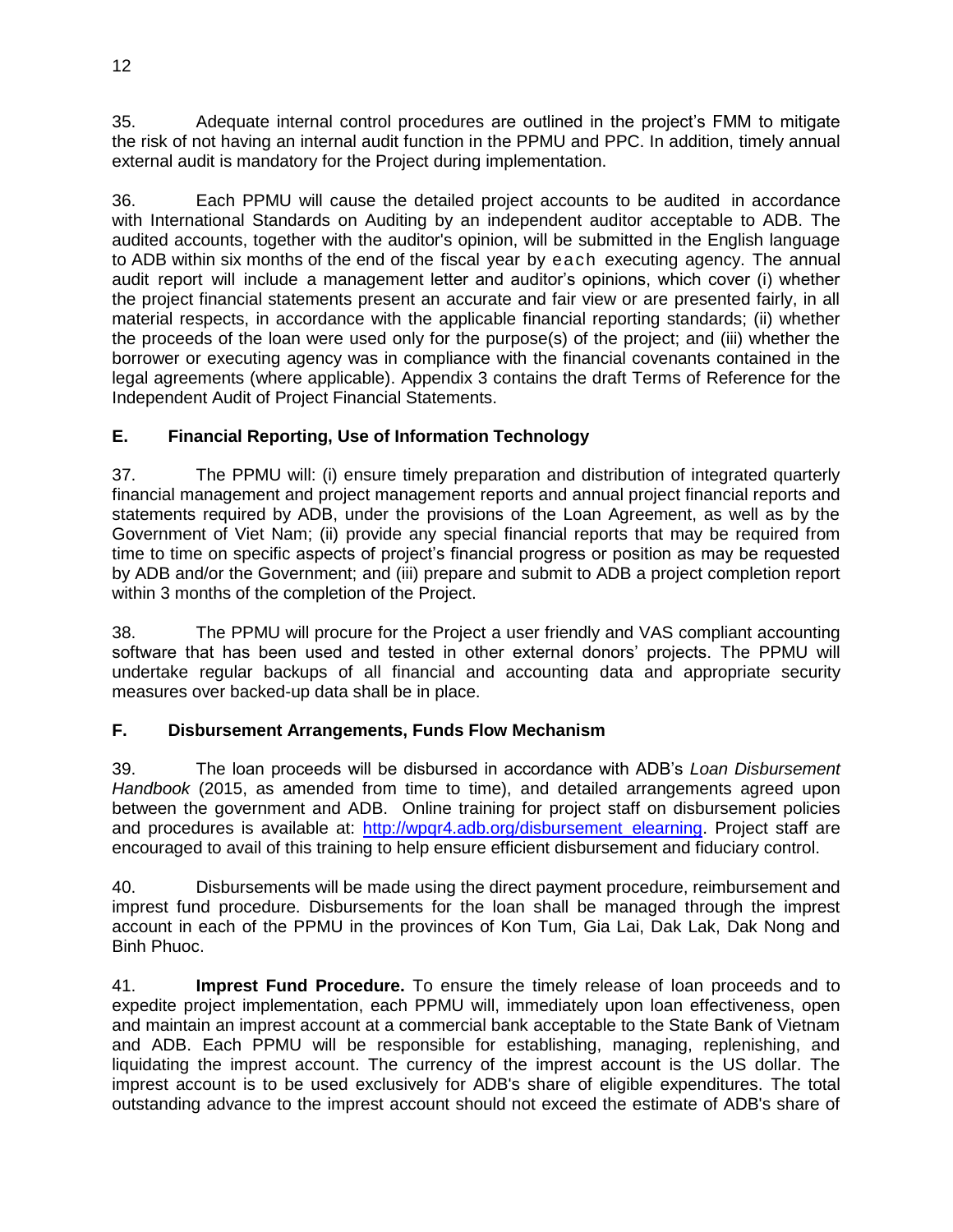expenditures to be paid through the imprest account for the forthcoming six months. The imprest account will be replenished in accordance with standard procedures outlined in the ADB's Loan Disbursement Handbook (2015, as amended from time to time). The PPMU who established the imprest account in its name is accountable and responsible for proper use of advances to the imprest account.

42. The request for the initial and additional advances to the imprest account should be accompanied by an Estimate of Expenditure Sheet<sup>11</sup> setting out the estimated expenditures for the forthcoming six months of project implementation. Supporting documents for every liquidation and replenishment of the imprest account, are (a) Statement of Account (Bank Statement) where the imprest account is maintained, and (b) the Imprest Account Reconciliation Statement (IARS) reconciling the above mentioned bank statement against the EA's records.<sup>12</sup>

43. **Statement of Expenditures Procedure.**<sup>13</sup> The SOE procedure may be used for reimbursement of eligible expenses or liquidation/replenishment of advances to the imprest account. All supporting documents and records should be maintained and made readily available for inspection by ADB's disbursement and review missions, upon ADB's request for submission of supporting documents on a sampling basis, and for independent audit. Each PPC will be responsible for ensuring that SOEs are operated in accordance with ADB's requirement.

44. Before the submission of the first withdrawal application, each PPMU should submit to ADB sufficient evidence of the authority of the person(s) who will sign the withdrawal applications on behalf of the borrower, together with the authenticated specimen signatures of each authorized person. The minimum value per withdrawal application is US\$100,000 equivalent, Individual payments below this amount should be paid (i) by the PPMU and subsequently claimed to ADB through reimbursement, or (ii) through the imprest fund procedure, unless otherwise accepted by ADB.

45. **Funds Flow.** Below in Figure 1 is the proposed funds flow diagram for the project.

# **V. RISK DESCRIPTION AND RATING**

<span id="page-14-0"></span>46. The summary Financial Management Internal Control and Risk Assessment presented in Table 4 was completed based on the International Standard on Auditing 400: *Risk*  Assessment and Internal Control and ADB quidelines.<sup>14</sup>

 <sup>11</sup> Available in Appendix 10B of the *Loan Disbursement Handbook* found in http://www.adb.org/documents/loandisbursement-handbook

<sup>12</sup> Follow the format provided in Appendix 10C of the *Loan Disbursement Handbook.*

<sup>&</sup>lt;sup>13</sup> SOE form is available in Appendix 9B of ADB's Loan Disbursement Handbook (2015, as amended from time to

time). 14 ADB. 2005. *Financial Management and Analysis of Projects*. Manila.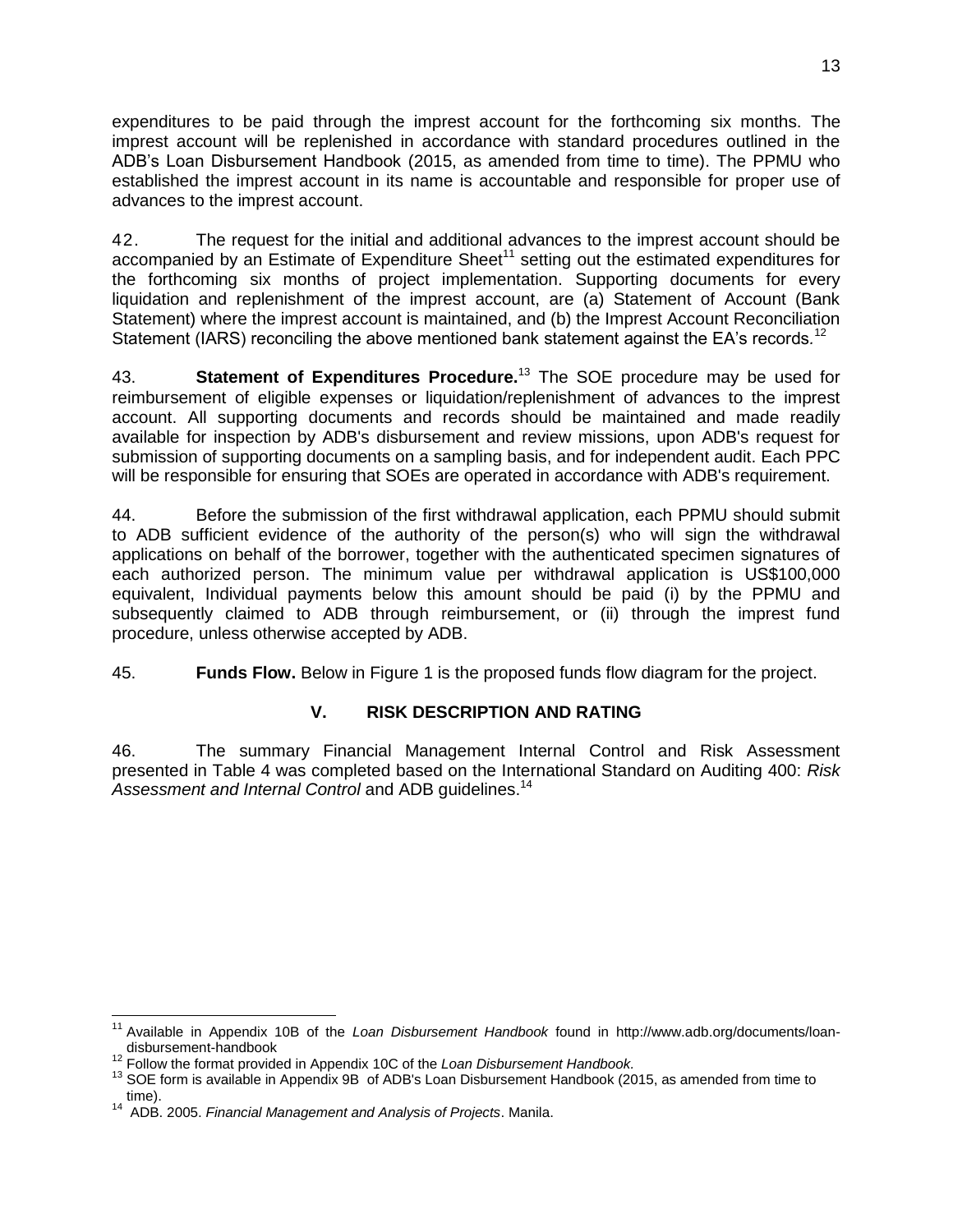

**Figure 1: Funds Flow Diagram**

Legend:

1: Submission of claims

2: Endorsement of claims payable from counterpart funds

3: Payment of claims from counterpart funds

4: Payment of eligible claims for ADB-financed items from Imprest Account

5: Submission of withdrawal applications for Imprest Account advance, replenishments and requests for direct payment

6: Endorsement of withdrawal applications for Imprest Account advance, replenishments and requests for direct payment

7: Deposit of Imprest Account advance and replenishments

- 8: Direct payment of eligible claims for ADB-financed items
- 9: Transfer of central government share of counterpart fund contribution

ADB = Asian Development Bank, MOF = Ministry of Finance, PPMU = Provincial Project Management Unit, KT = Kon Tum, GL = Gia Lai, DL = Dak Lak, DN = Dak Nong, BP = Binh Phuoc Source: Asian Development Bank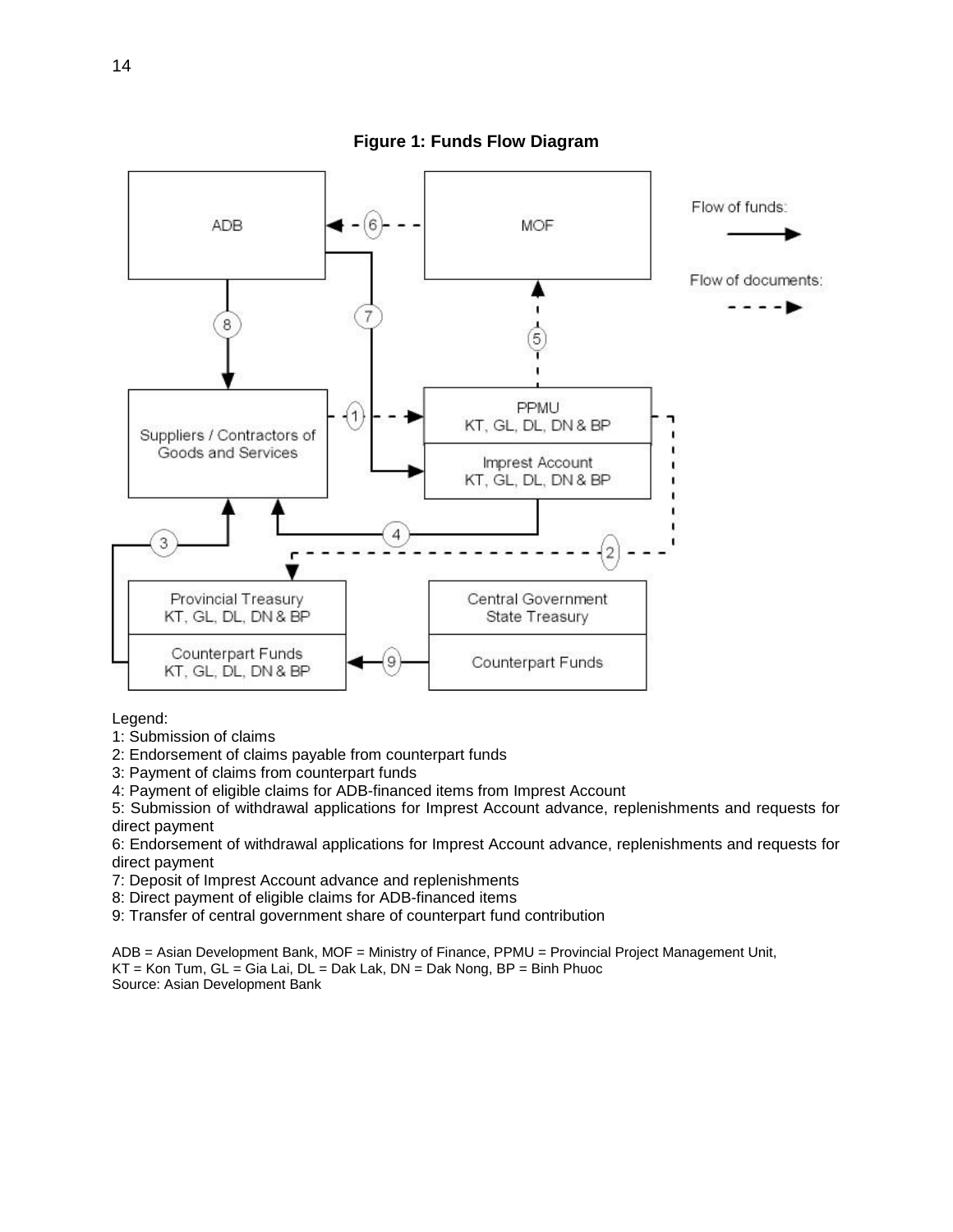| <b>Risk Type</b>                              | <b>Risk description</b>                                                                                                                        | <b>Risk and</b><br><b>Impact</b>                                                                      | Likelihood | <b>Mitigation Measures</b>                                                                                                                                                                                                                                                                                                                                                                                                                                             | <b>Risk With</b><br><b>Mitigation</b> |
|-----------------------------------------------|------------------------------------------------------------------------------------------------------------------------------------------------|-------------------------------------------------------------------------------------------------------|------------|------------------------------------------------------------------------------------------------------------------------------------------------------------------------------------------------------------------------------------------------------------------------------------------------------------------------------------------------------------------------------------------------------------------------------------------------------------------------|---------------------------------------|
| Country-<br>specific risks                    |                                                                                                                                                |                                                                                                       |            |                                                                                                                                                                                                                                                                                                                                                                                                                                                                        |                                       |
| 1. Public<br>financial<br>management<br>risks | Weak PFM system,<br>particularly accounting,<br>budget preparation and<br>execution, cash planning<br>and performance<br>measurement.          | High - Chances<br>of error and non-<br>compliance with<br>accounting and<br>reporting<br>requirements | Likely     | ADB, World Bank and other<br>development partners continue to<br>support on-going efforts to strengthen<br>PFM arrangements, through technical<br>assistance and lending.                                                                                                                                                                                                                                                                                              | Moderate                              |
|                                               | Shortage of skills in<br>financial management,<br>including financial<br>analysis, management<br>accounting, financial<br>reporting and audit. | High - Chances<br>of error and non-<br>compliance with<br>accounting and<br>reporting<br>requirements | Likely     | On-going and planned efforts by ADB,<br>World Bank and other development<br>partners to support PFM reforms and<br>capacity building in all PFM aspects.                                                                                                                                                                                                                                                                                                               | Moderate                              |
|                                               | Malpractice and abuse<br>of PFM rules by<br>employees.                                                                                         | High - Chances<br>of fraud or<br>misappropriation<br>of assets                                        | Likely     | The NA has approved a development<br>plan (2011-2020) for the SAV to increase<br>staff number from 1,600 to 3,500. This<br>will make it possible for the SAV to audit<br>all Ministries, provinces and SOEs every<br>year (instead of the 50-60% coverage<br>currently achieved), as well as extending<br>its work on performance audits The SAV<br>has started capacity-building activities to<br>improve financial audits with support<br>from development partners. | Moderate                              |
| Project-<br>specific risks                    |                                                                                                                                                |                                                                                                       |            |                                                                                                                                                                                                                                                                                                                                                                                                                                                                        |                                       |

**Table 4: Financial Management Risk Assessment and Mitigation Measures**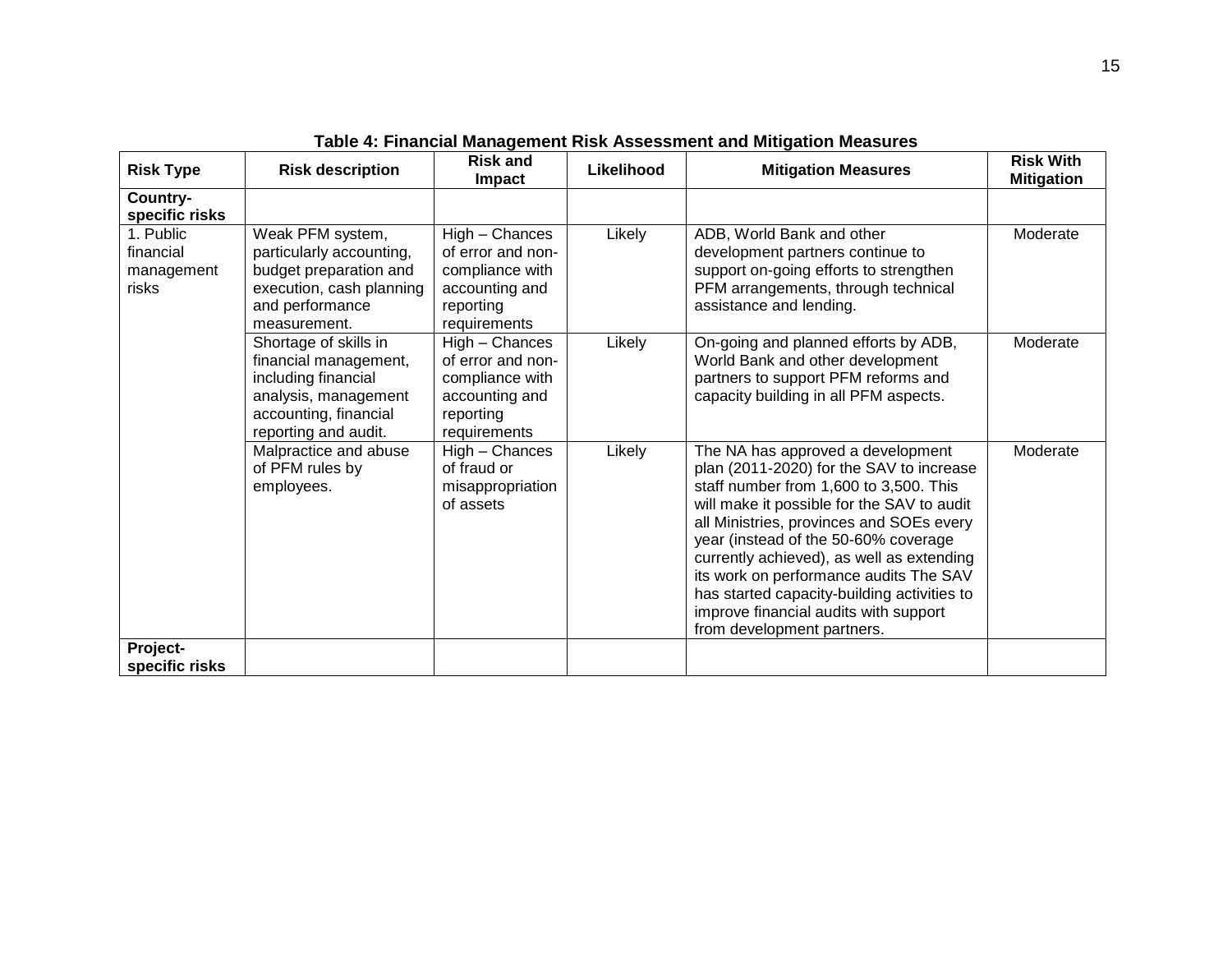| <b>Risk Type</b>                 | <b>Risk description</b>                                                                                                                            | <b>Risk and</b><br><b>Impact</b>                                                                             | Likelihood | <b>Mitigation Measures</b>                                                                                                                                                                                                                                                                                                                                                         | <b>Risk With</b><br><b>Mitigation</b> |
|----------------------------------|----------------------------------------------------------------------------------------------------------------------------------------------------|--------------------------------------------------------------------------------------------------------------|------------|------------------------------------------------------------------------------------------------------------------------------------------------------------------------------------------------------------------------------------------------------------------------------------------------------------------------------------------------------------------------------------|---------------------------------------|
| 2. Government<br>financing risks | Government may be<br>unable to meet funding<br>obligations due to<br>budget constraints.                                                           | High - Chances<br>of project delay                                                                           | Likely     | Project financing plan has been<br>formulated in consultation with the<br>government to ensure affordable<br>counterpart financing; a covenant to be<br>included in the loan agreement requiring<br>government assurance that necessary<br>counterpart funds shall be included in the<br>provincial five-year plans and will be<br>provided on an annual basis starting in<br>2017 | Moderate                              |
| 3. Procurement<br>risks          | Procurement capacity is<br>limited.                                                                                                                | Moderate -<br>Chances of<br>project delay                                                                    | Likely     | PPMU staff will be trained in ADB<br>procurement guidelines. Support and<br>training will be provided by a<br>procurement consultant, member of the<br>project implementation support<br>consulting team.                                                                                                                                                                          | Low                                   |
|                                  | Potential corruption from<br>weak procurement<br>oversight.                                                                                        | Moderate -<br>Chances of<br>fraud or<br>misappropriation<br>of assets                                        | Likely     | Standard ADB bidding documents and<br>procedures will be used. Grievance<br>redress procedures, including misuse of<br>funds, will be published on the project<br>website, and mechanisms put in place to<br>address any grievances received.                                                                                                                                      | Low                                   |
| 4. Funds flow                    | Funds may not reach<br>intended beneficiaries in<br>a timely manner.                                                                               | Moderate -<br>Chances of<br>project delay                                                                    | Likely     | ADB disbursement arrangements, which<br>have been tested in prior ADB projects<br>and proven successful, will be used.                                                                                                                                                                                                                                                             | Low                                   |
| 5. Staffing                      | <b>PPMU</b> has limited staff<br>capability in financial<br>management,<br>accounting, budgeting,<br>internal controls and<br>financial reporting. | Moderate -<br>Chances of error<br>and non-<br>compliance with<br>accounting and<br>reporting<br>requirements | Likely     | Experienced and qualified staff shall be<br>appointed in the PPMU. Staff will be<br>trained in ADB project accounting and<br>reporting requirements. Support and<br>training will be provided by a financial<br>management consultant, member of the<br>project implementation support<br>consulting team.                                                                         | Low                                   |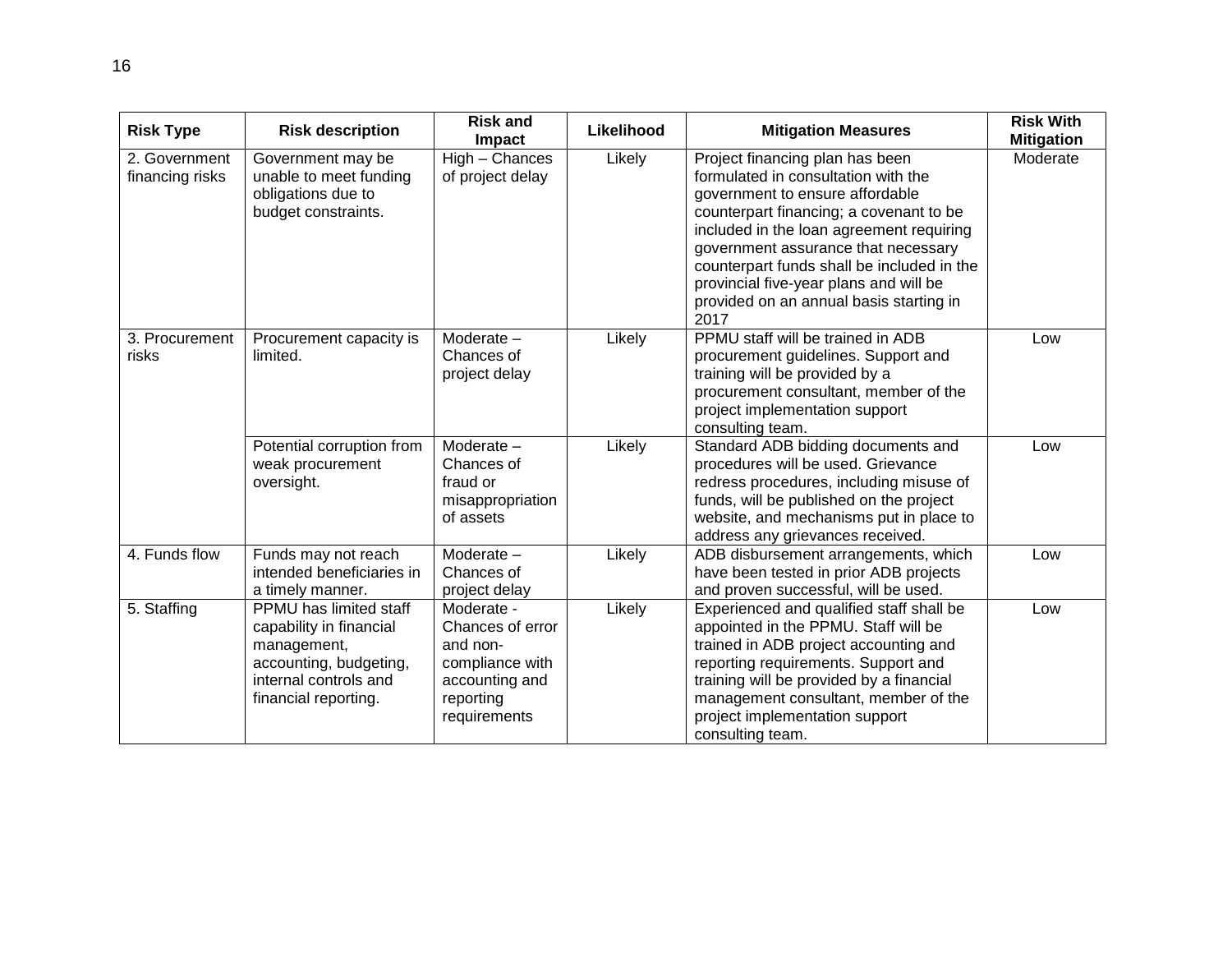| <b>Risk Type</b>                            | <b>Risk description</b>                                                                                                 | <b>Risk and</b><br>Impact                                                                                 | Likelihood      | <b>Mitigation Measures</b>                                                                                                                                                                                                                                                                                                              | <b>Risk With</b><br><b>Mitigation</b> |
|---------------------------------------------|-------------------------------------------------------------------------------------------------------------------------|-----------------------------------------------------------------------------------------------------------|-----------------|-----------------------------------------------------------------------------------------------------------------------------------------------------------------------------------------------------------------------------------------------------------------------------------------------------------------------------------------|---------------------------------------|
| 6. Accounting<br>policies and<br>procedures | Maintenance of project<br>accounts does not meet<br>ADB requirements.                                                   | Moderate -<br>Chances of<br>delay in<br>complying with<br>ADB accounting<br>and reporting<br>requirements | Unlikely        | Accounting policies will be consistent<br>with VAS. Separate project accounts will<br>be used to identify the: (i) goods and<br>services financed from loan proceeds; (ii)<br>financing resources received; (iii)<br>expenditures incurred on each<br>component; and (iv) counterpart and co-<br>financier funds received and expended. | Low                                   |
| 7. Internal audit                           | Weak capacity of or no<br>internal audit department<br>at PPC.                                                          | Moderate-<br>Chances of<br>fraud or<br>misappropriation<br>of assets                                      | <b>Unlikely</b> | Project FMM outlines adequate internal<br>control procedures; timely annual<br>external audit is mandatory for the<br>project during implementation.                                                                                                                                                                                    | Low                                   |
| 8. External<br>audit.                       | Delay in the submission<br>of externally audited<br>project accounts; annual<br>audit may not meet ADB<br>requirements. | Moderate -<br>Chances of<br>delay in<br>complying with<br>ADB audit<br>requirements                       | Likely          | PPMU will recruit an external auditor<br>whose qualifications, experience and<br>TOR are acceptable to ADB; external<br>audit will be in accordance with<br>international auditing standards.                                                                                                                                           | Low                                   |
| 9. Reporting<br>and monitoring              | Unreliable reports due to<br>errors and limited staff<br>capability in ADB<br>financial reporting<br>requirements.      | Moderate -<br>Chances of error<br>and non-<br>compliance with<br>ADB reporting<br>requirements            | Likely          | Experienced and qualified staff shall be<br>appointed in the PPMU. Staff will be<br>trained in ADB project accounting and<br>reporting requirements. Support and<br>training will be provided by a financial<br>management consultant, member of the<br>project implementation support<br>consulting team.                              | Low                                   |
| 10. Information<br>systems                  | Accounting data not<br>adequately safeguarded.                                                                          | Moderate-<br>Chances of loss<br>of accounting<br>data                                                     | Likely          | PPMU will undertake regular backups of<br>all financial and accounting data and<br>appropriate security measures over<br>backed-up data shall be in place.                                                                                                                                                                              | Low                                   |
| <b>Overall Risk</b>                         |                                                                                                                         | <b>Moderate</b>                                                                                           |                 |                                                                                                                                                                                                                                                                                                                                         | Low                                   |

ADB = Asian Development Bank; PFM = Public Financial Management; NA = National Assembly, SAV = State Audit of Vietnam, SOE = State-owned Enterprise, PPC = Provincial Peoples' Committee, PPMU = Provincial Project Management Unit, VAS = Vietnamese Accounting Standards, IFRS = International Financial Reporting Standards, LARC = Land Acquisition and Resettlement Cost, TOR = Terms of Reference Source: Asian Development Bank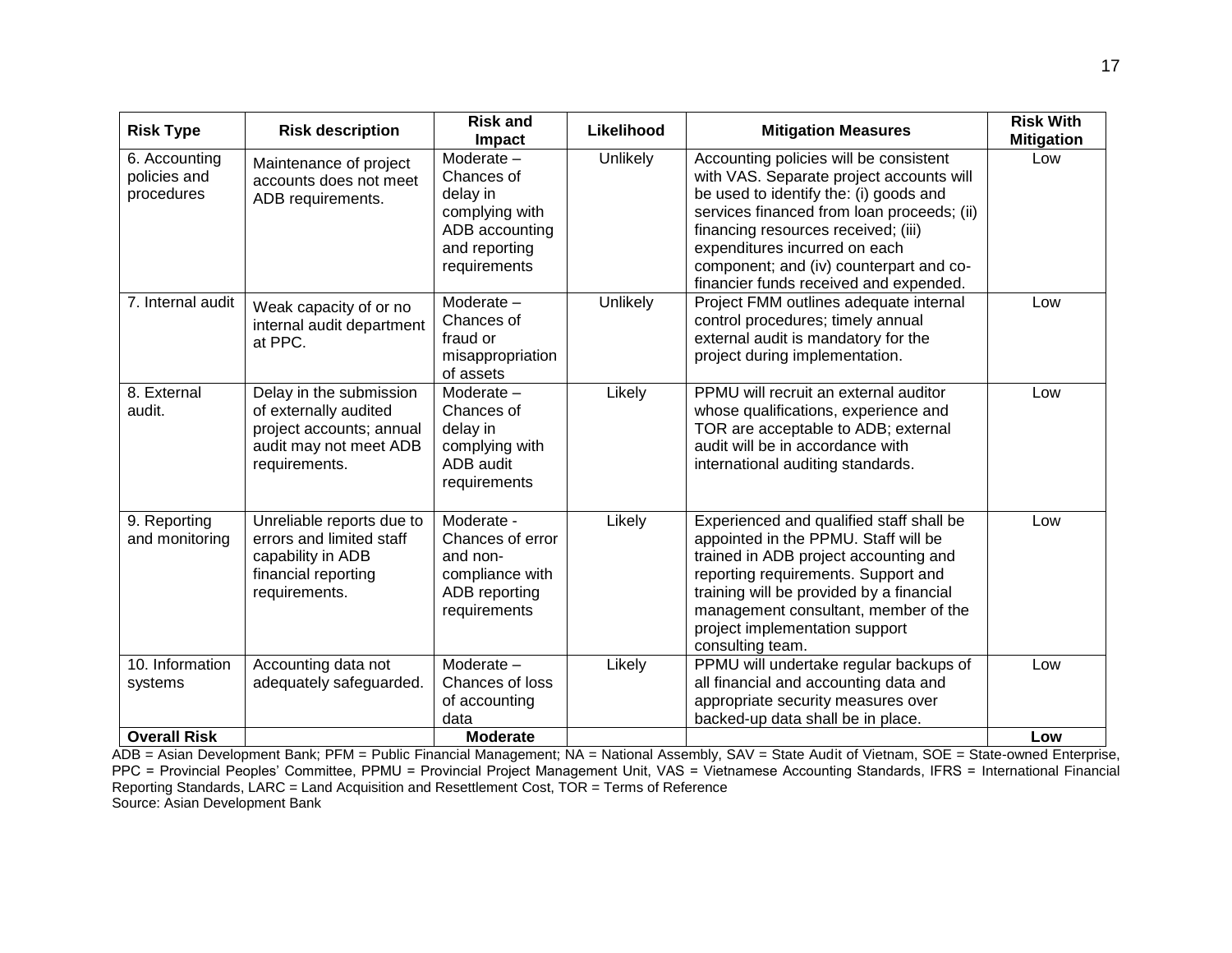# **VI. PROPOSED TIME-BOUND ACTION PLAN**

<span id="page-19-0"></span>

| The proposed time-bound action plan is outlined below. |
|--------------------------------------------------------|
|--------------------------------------------------------|

|                                                                                                                                                                                                          | <b>Table 5: Time-Bound Action Plan</b>                                                                                                                                                                                                                                                                                                               |                       |                                                          |  |  |  |  |  |  |  |
|----------------------------------------------------------------------------------------------------------------------------------------------------------------------------------------------------------|------------------------------------------------------------------------------------------------------------------------------------------------------------------------------------------------------------------------------------------------------------------------------------------------------------------------------------------------------|-----------------------|----------------------------------------------------------|--|--|--|--|--|--|--|
| <b>Weakness</b>                                                                                                                                                                                          | <b>Mitigation Action</b>                                                                                                                                                                                                                                                                                                                             | <b>Responsibility</b> | <b>Timeframe</b>                                         |  |  |  |  |  |  |  |
| No experience in<br>implementing projects<br>funded by ADB; Lack of<br>knowledge in ADB<br>procurement,<br>disbursement and<br>reporting guidelines and<br>procedures may result<br>to project delay and | Start-up/Procurement<br>Specialist will be<br>recruited to assist the<br>PPMUs in the (i)<br>recruitment of<br>consultants and (ii)<br>preparing for project<br>procurement in<br>compliance with Project                                                                                                                                            | PPMU                  | Before loan effectiveness                                |  |  |  |  |  |  |  |
| non-compliance with<br>ADB project<br>requirements                                                                                                                                                       | documents<br>PISC will be recruited to<br>support the PPMUs<br>implement the project.<br>The PISC will provide a<br>range of specialties<br>(including Financial and<br><b>Accounting Specialist)</b><br>needed to support the<br>PPMU to implement the<br>project and meet the<br>reporting and<br>procedural requirements<br>of ADB and government | PPMU                  | Upon mobilization of Start-<br>up/Procurement Specialist |  |  |  |  |  |  |  |
|                                                                                                                                                                                                          | Key PPC and PPMU<br>staff will attend ADB<br>training on procurement,<br>disbursement and<br>financial reporting                                                                                                                                                                                                                                     | PPMU / ADB            | Before loan effectiveness                                |  |  |  |  |  |  |  |
|                                                                                                                                                                                                          | On-the-job training and<br>classroom presentations<br>on financial<br>management, project<br>accounting and financial<br>reporting will be<br>provided to PPMU<br>accounts staff                                                                                                                                                                     | <b>PISC</b>           | During project implementation                            |  |  |  |  |  |  |  |
| PPMUs are still to be<br>established. The<br>experience,<br>qualifications and<br>capacity of staff to be<br>assigned to the PPMU<br>are not known.<br>Assigning unqualified                             | The PPCs will provide<br>ADB with the terms of<br>reference (TOR) and<br>curriculum vitae (CV) of<br>all of proposed PPMU's<br>key and professional<br>staff for ADB's review<br>and concurrence prior to                                                                                                                                            | PPC / ADB             | Before loan effectiveness                                |  |  |  |  |  |  |  |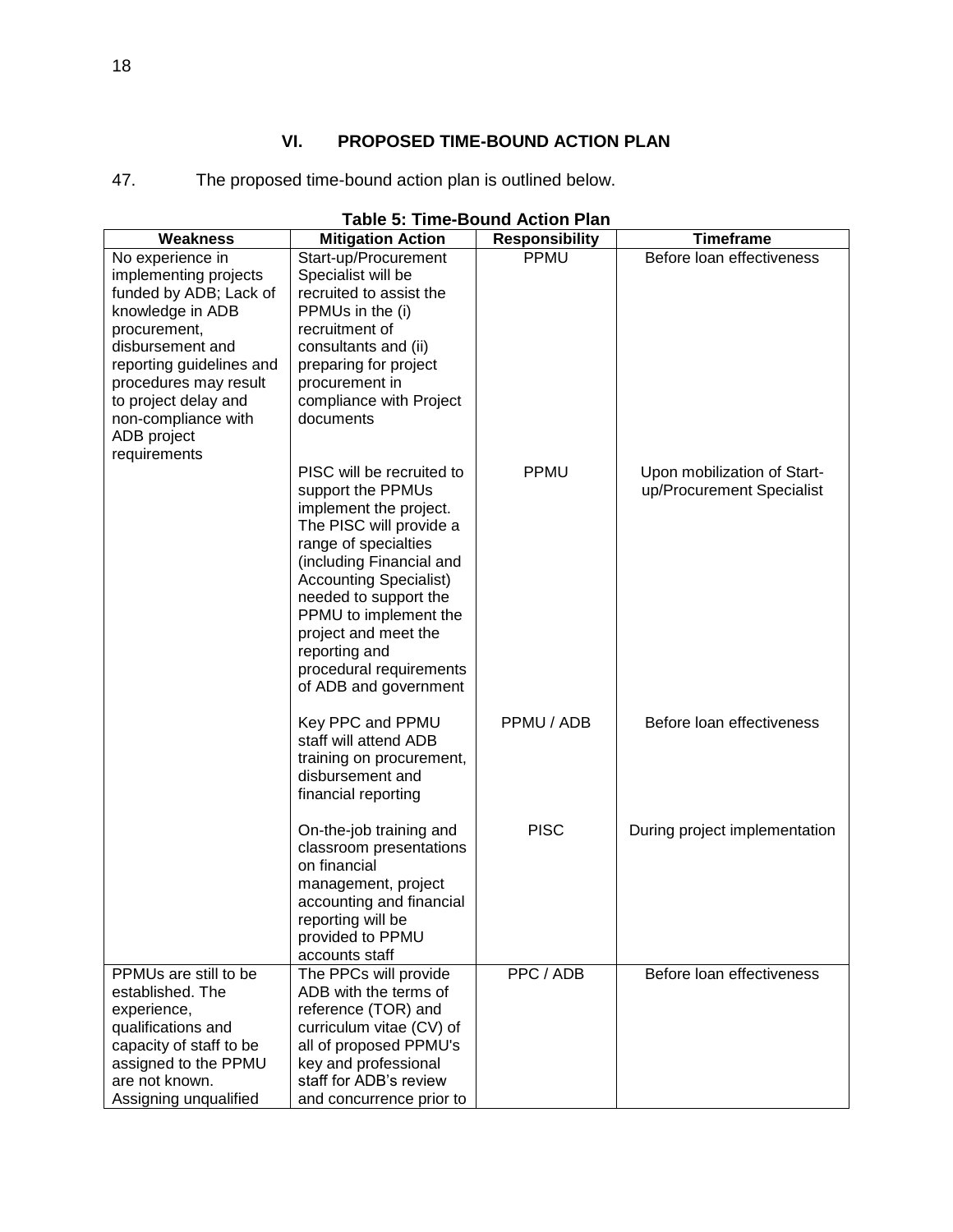| Weakness                                                                                                   | <b>Mitigation Action</b> | <b>Responsibility</b> | <b>Timeframe</b> |
|------------------------------------------------------------------------------------------------------------|--------------------------|-----------------------|------------------|
| staff to the PPMU may<br>result to project delay<br>and non-compliance<br>with ADB project<br>requirements | assigning and staffing   |                       |                  |

# **VII. SUGGESTED FINANCIAL MANAGEMENT COVENANTS**

- <span id="page-20-0"></span>48. The following are the suggested covenants related to financial management:
	- (i) Necessary counterpart funds shall be included in the provincial five-year plans and will be provided on an annual basis starting in 2017. The provinces will take the necessary action to provide counterpart funds in accordance with the Project requirements including possible front loading to support project start-up;
	- (ii) The provinces shall provide adequate funds in a timely manner from provincial budgets to implement the maintenance management plan;
	- (iii) The provinces shall ensure that the provincial recurrent costs and financing charges accruing to the loan proceeds on-lent will not result in a net reduction to the annual DOT budget for capital and or maintenance program;
	- (iv) The provinces shall (i) maintain, or cause to be maintained, separate accounts for the Project; (ii) have such accounts and related financial statements audited annually, in accordance with appropriate auditing standards consistently applied, by independent auditors whose qualifications, experience and terms of reference are acceptable to ADB; (iii) furnish to ADB, as soon as available but in any event not later than 6 months after the end of each related fiscal year, certified copies of such audited accounts and financial statements and the report of the auditors relating thereto (including the auditors' opinion on the use of the Loan proceeds and compliance with the financial covenants of this Loan Agreement), all in the English language; and (iv) furnish to ADB such other information concerning such accounts and financial statements and the audit thereof as ADB shall from time to time reasonably request;
	- (v) The provinces shall enable ADB, upon ADB's request, to discuss the provinces' financial statements for the Project and the financial affairs related to the Project from time to time with the auditors appointed by the provinces and shall authorize and require any representative of such auditors to participate in any such discussions requested by ADB, provided that any such discussion shall be conducted only in the presence of an authorized officer of the provinces unless the provinces shall otherwise agree.

# **VIII. CONCLUSION**

<span id="page-20-1"></span>49. The financial management assessment indicates that the project-specific risks, which are generally moderate, can be reduced to low with the appropriate mitigation measures. These mitigation measures involve the appointment of experienced and qualified staff to the PPMU, technical support from PISC and training in ADB procedures. The financial management arrangements of the project can comply with ADB accounting and reporting requirements.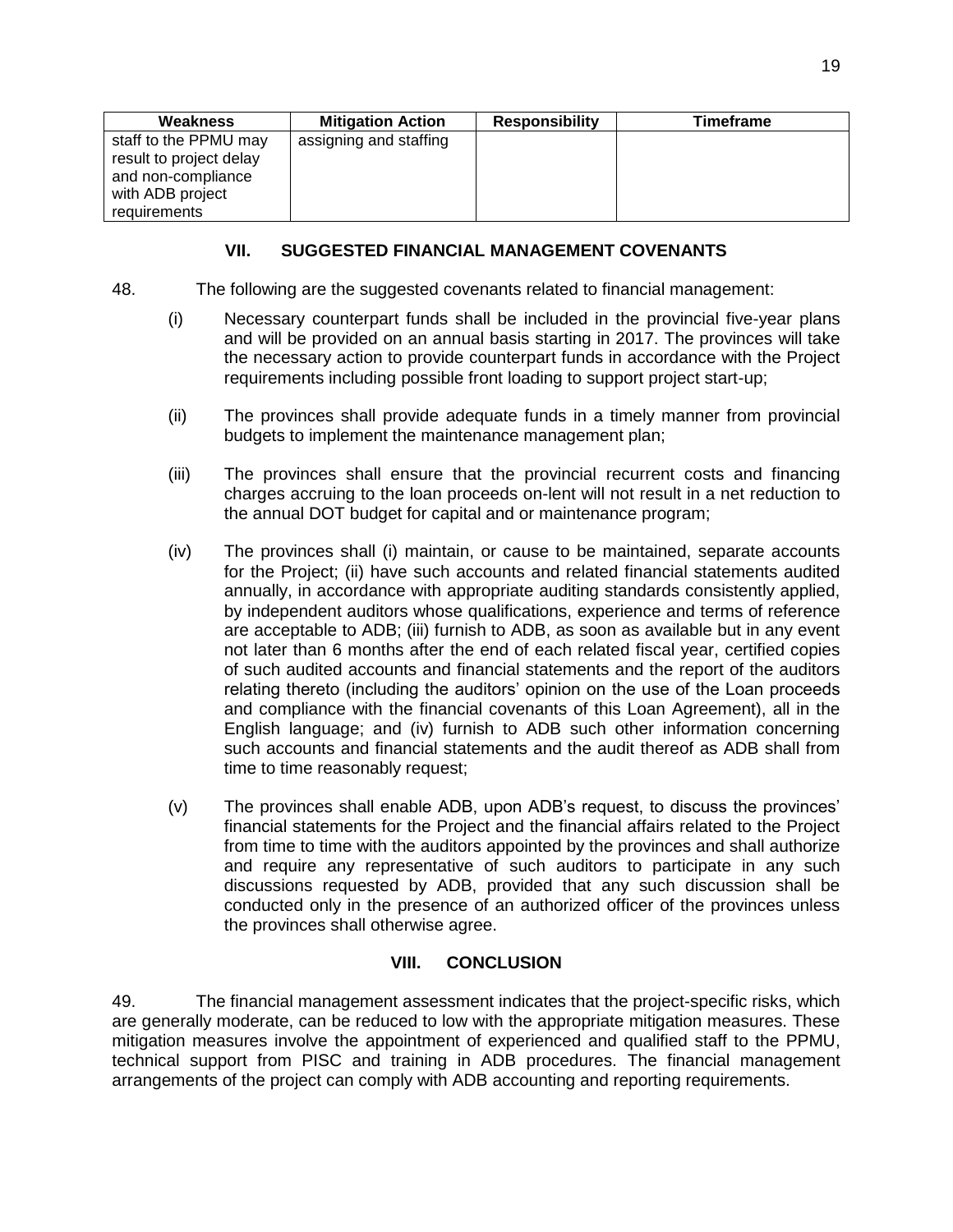|     |                                                                                                                                        | <b>Respons</b>                                                                                                                                                                                                                                               | <b>Respons</b>                                                                                                            | <b>Respons</b>                                                                                                                                                                                                                       | <b>Respons</b>                                                                                                               | <b>Respons</b>                                                                                                                    |                                                                                                                                                                                                                                                   |
|-----|----------------------------------------------------------------------------------------------------------------------------------------|--------------------------------------------------------------------------------------------------------------------------------------------------------------------------------------------------------------------------------------------------------------|---------------------------------------------------------------------------------------------------------------------------|--------------------------------------------------------------------------------------------------------------------------------------------------------------------------------------------------------------------------------------|------------------------------------------------------------------------------------------------------------------------------|-----------------------------------------------------------------------------------------------------------------------------------|---------------------------------------------------------------------------------------------------------------------------------------------------------------------------------------------------------------------------------------------------|
|     |                                                                                                                                        | е                                                                                                                                                                                                                                                            | е                                                                                                                         | е                                                                                                                                                                                                                                    | e                                                                                                                            | e                                                                                                                                 | <b>Potential</b>                                                                                                                                                                                                                                  |
|     |                                                                                                                                        |                                                                                                                                                                                                                                                              |                                                                                                                           |                                                                                                                                                                                                                                      | <b>Dak</b>                                                                                                                   | <b>Binh</b>                                                                                                                       | <b>Risk</b>                                                                                                                                                                                                                                       |
|     | <b>Topic</b>                                                                                                                           | <b>Kon Tum</b>                                                                                                                                                                                                                                               | Gia Lai                                                                                                                   | Dak Lak                                                                                                                                                                                                                              | <b>Nong</b>                                                                                                                  | <b>Phuoc</b>                                                                                                                      | <b>Event</b>                                                                                                                                                                                                                                      |
|     | 1. Executing /<br>Implementing<br><b>Agency</b>                                                                                        | It is the executive agency of the Provincial People's Council                                                                                                                                                                                                |                                                                                                                           |                                                                                                                                                                                                                                      |                                                                                                                              |                                                                                                                                   |                                                                                                                                                                                                                                                   |
| 1.1 | What is the<br>entity's legal<br>status /<br>registration?                                                                             | and the State administrative agency at provincial level. It is<br>responsible for executing and carrying out State management<br>at local level in accordance with the Constitution, law and<br>documents of State agencies at higher levels and resolutions |                                                                                                                           |                                                                                                                                                                                                                                      |                                                                                                                              |                                                                                                                                   |                                                                                                                                                                                                                                                   |
| 1.2 | How much<br>equity<br>(shareholding)<br>is owned by the<br>Government?                                                                 |                                                                                                                                                                                                                                                              | of the Provincial People's Council<br>100% owned                                                                          |                                                                                                                                                                                                                                      |                                                                                                                              |                                                                                                                                   |                                                                                                                                                                                                                                                   |
| 1.3 | Obtain the list<br>of beneficial<br>owners of major<br>blocks of<br>shares (non-<br>governmental<br>portion), if<br>any. <sup>15</sup> | None                                                                                                                                                                                                                                                         |                                                                                                                           |                                                                                                                                                                                                                                      |                                                                                                                              |                                                                                                                                   |                                                                                                                                                                                                                                                   |
| 1.4 | Has the entity<br>implemented an<br>externally-<br>financed project<br>in the past? If<br>yes, please<br>provide details.              | Implemen<br>ted<br>externally<br>financed<br>projects<br>of NGO,<br><b>ODA</b><br>grants<br>and ODA<br>Concessi<br>onal<br>credit.<br>(Grant Aid<br>from<br>UNDP,<br>UNFPA,<br><b>UNICEF</b><br>for Kon<br>Tum -<br>United<br><b>Nations</b><br>Project      | Implemen<br>ted The<br>Highland<br>Central<br>Poverty<br>Reduction<br>Project -<br>Gia Lai<br>province<br>with WB<br>loan | Implemen<br>ted The<br>Highland<br>Central<br>Poverty<br>Reduction<br>Project-<br>Dak Lak<br>province<br>with WB<br>loan and<br>the Rural<br>Developm<br>ent<br>Project-<br>Dak Lak<br>province<br>funded by<br><b>GTZ</b><br>(2005) | Implemen<br>ted The<br>Highland<br>Central<br>Poverty<br>Reduction<br>$Project -$<br>Dak Nong<br>province<br>with WB<br>loan | Implemen<br>ted The<br>Communit<br>y Based<br>Rural<br>Developm<br>ent<br>Project<br>funded by<br>the WB<br>from<br>2002-<br>2009 | <b>Entities</b><br>do not<br>have<br>experienc<br>e<br>implemen<br>ting ADB-<br>financed<br>project.<br>Training<br>on ADB<br>procedur<br>es is<br>required<br>for the<br>PPMU<br>staff on<br>disburse<br>ments,<br>financial<br>reporting<br>and |

**APPENDIX 1 FINANCIAL MANAGEMENT ASSESSMENT QUESTIONNAIRE**

<sup>&</sup>lt;sup>15</sup> In such cases, consult OAI on the need for integrity due diligence on non-governmental beneficial owners.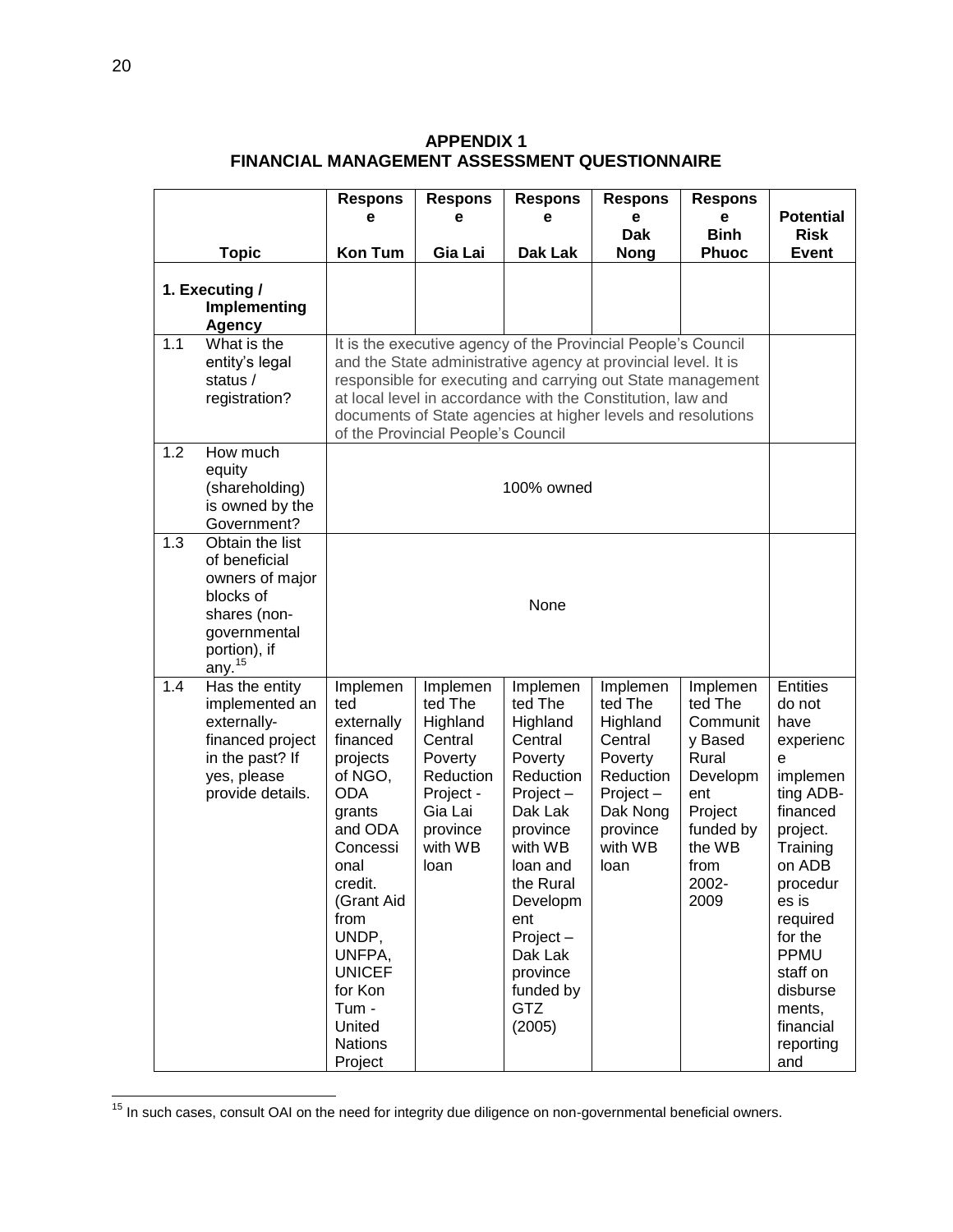|     |                                                                                                                  | <b>Respons</b>                                                                                                                                                                                                                                                                                                                                                                                                                                                                                                                                                                                                                                         | <b>Respons</b> | <b>Respons</b>                                                                                                                                                        | <b>Respons</b>  | <b>Respons</b>   |                                 |
|-----|------------------------------------------------------------------------------------------------------------------|--------------------------------------------------------------------------------------------------------------------------------------------------------------------------------------------------------------------------------------------------------------------------------------------------------------------------------------------------------------------------------------------------------------------------------------------------------------------------------------------------------------------------------------------------------------------------------------------------------------------------------------------------------|----------------|-----------------------------------------------------------------------------------------------------------------------------------------------------------------------|-----------------|------------------|---------------------------------|
|     |                                                                                                                  | е                                                                                                                                                                                                                                                                                                                                                                                                                                                                                                                                                                                                                                                      | е              | е                                                                                                                                                                     | е<br><b>Dak</b> | е<br><b>Binh</b> | <b>Potential</b><br><b>Risk</b> |
|     | <b>Topic</b>                                                                                                     | <b>Kon Tum</b>                                                                                                                                                                                                                                                                                                                                                                                                                                                                                                                                                                                                                                         | Gia Lai        | Dak Lak                                                                                                                                                               | <b>Nong</b>     | <b>Phuoc</b>     | <b>Event</b>                    |
|     |                                                                                                                  | (from<br>2007-<br>2011) and<br>the Child<br>Friendly<br>Project<br>(from<br>2012-<br>$2016$ ;<br>Loan from<br>WB and<br>ADB for<br>Poverty<br>Reduction                                                                                                                                                                                                                                                                                                                                                                                                                                                                                                |                |                                                                                                                                                                       |                 |                  | procurem<br>ent                 |
|     |                                                                                                                  | program<br>in Central                                                                                                                                                                                                                                                                                                                                                                                                                                                                                                                                                                                                                                  |                |                                                                                                                                                                       |                 |                  |                                 |
| 1.5 | Briefly describe<br>the statutory<br>reporting<br>requirements<br>for the entity.                                | Vietnam.<br>PPMUs are not yet established at the moment. The<br>regulations relevant to the project are:<br>Financial reports as required by the Accounting Policy for<br>the Investor in Decision no:195/2012/QĐ-BTC dated<br>15/11/2012<br>Quarter and Annual Financial management reports as<br>regulated in Circular<br>09/01/2014 of the Ministry of Planning and Investment<br>Statement of Expenditures (SOE) of ODA disbursed funds<br>$\bullet$<br>as regulated in Circular 218/2013/TT-BTC by MOF dated<br>31/12/2013<br>Report on the liquidation of completed project as regulated<br>in Circular no 09/2016/TT-BTC by MOF dated 18/1/2016 |                |                                                                                                                                                                       |                 |                  |                                 |
| 1.6 | Describe the<br>regulatory or<br>supervisory<br>agency of the<br>entity.                                         | National Assembly through the State Audit                                                                                                                                                                                                                                                                                                                                                                                                                                                                                                                                                                                                              |                |                                                                                                                                                                       |                 |                  |                                 |
| 1.7 | What is the<br>governing body<br>for the project?<br>Is the governing<br>body for the<br>project<br>independent? | The PPC is the EA with the PPMU as the IA                                                                                                                                                                                                                                                                                                                                                                                                                                                                                                                                                                                                              |                |                                                                                                                                                                       |                 |                  |                                 |
| 1.8 | Obtain current<br>organizational<br>structure and<br>describe key<br>management<br>personnel. Is<br>the          |                                                                                                                                                                                                                                                                                                                                                                                                                                                                                                                                                                                                                                                        |                | PPMUs are not yet established at the moment. Please refer<br>to proposed implementation arrangements and organization<br>structure for the project in the main report |                 |                  |                                 |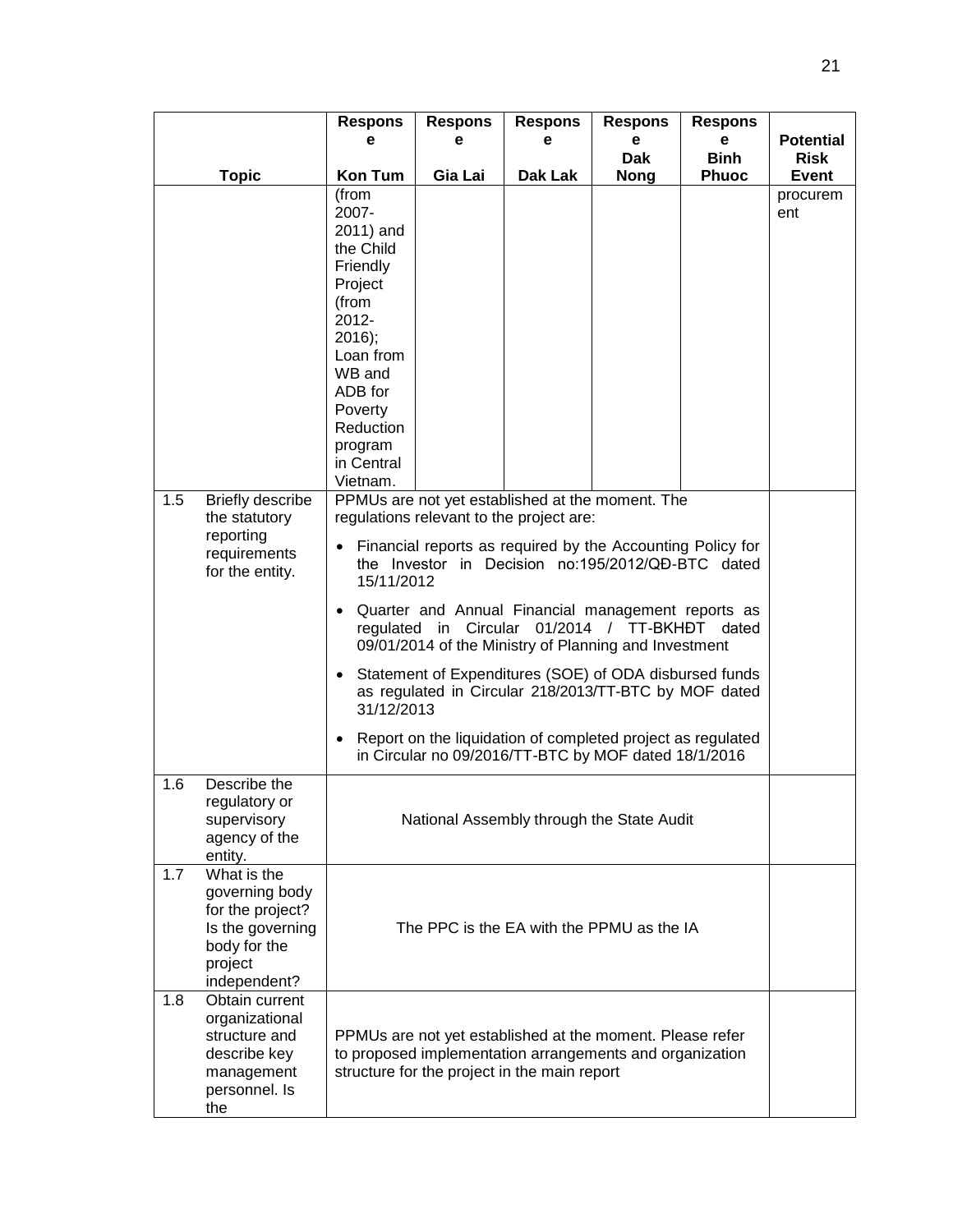|      |                                                                                                                                                                                                                                                                                                                                                          | <b>Respons</b><br>е                                  | <b>Respons</b><br>e                                        | <b>Respons</b><br>е                                  | <b>Respons</b><br>e<br><b>Dak</b>                    | <b>Respons</b><br>е<br><b>Binh</b>                   | <b>Potential</b><br><b>Risk</b> |
|------|----------------------------------------------------------------------------------------------------------------------------------------------------------------------------------------------------------------------------------------------------------------------------------------------------------------------------------------------------------|------------------------------------------------------|------------------------------------------------------------|------------------------------------------------------|------------------------------------------------------|------------------------------------------------------|---------------------------------|
|      | <b>Topic</b>                                                                                                                                                                                                                                                                                                                                             | <b>Kon Tum</b>                                       | Gia Lai                                                    | <b>Dak Lak</b>                                       | <b>Nong</b>                                          | <b>Phuoc</b>                                         | <b>Event</b>                    |
|      | organizational<br>structure and<br>governance<br>appropriate for<br>the needs of the<br>project?                                                                                                                                                                                                                                                         |                                                      |                                                            |                                                      |                                                      |                                                      |                                 |
| 1.9  | Does the entity<br>have a Code of<br>Ethics in place?                                                                                                                                                                                                                                                                                                    | Yes                                                  | Yes                                                        | Yes                                                  | Yes                                                  | Yes                                                  |                                 |
| 1.10 | Describe (if<br>any) any<br>historical issues<br>reports of ethics<br>violations<br>involving the<br>entity and<br>management.<br>How were they<br>addressed?                                                                                                                                                                                            | No<br>reported<br>issues of<br>ethical<br>violations | No<br>reported<br>issues of<br>ethical<br>violations       | No<br>reported<br>issues of<br>ethical<br>violations | No<br>reported<br>issues of<br>ethical<br>violations | No<br>reported<br>issues of<br>ethical<br>violations |                                 |
|      | 2. Funds Flow<br><b>Arrangements</b>                                                                                                                                                                                                                                                                                                                     |                                                      |                                                            |                                                      |                                                      |                                                      |                                 |
| 2.1  | Describe the<br>(proposed)<br>project funds<br>flow<br>arrangements<br>in detail,<br>including a<br>funds flow<br>diagram and<br>explanation of<br>the flow of<br>funds from<br>ADB,<br>government<br>and other<br>financiers, to<br>the<br>government,<br>EA, IA,<br>suppliers,<br>contractors,<br>ultimate<br>beneficiaries,<br>etc. as<br>applicable. | main report                                          | Please refer to funds flow arrangements and diagram in the |                                                      |                                                      |                                                      |                                 |
| 2.2  | Are the<br>(proposed)<br>arrangements<br>to transfer the                                                                                                                                                                                                                                                                                                 |                                                      |                                                            | Yes                                                  |                                                      |                                                      |                                 |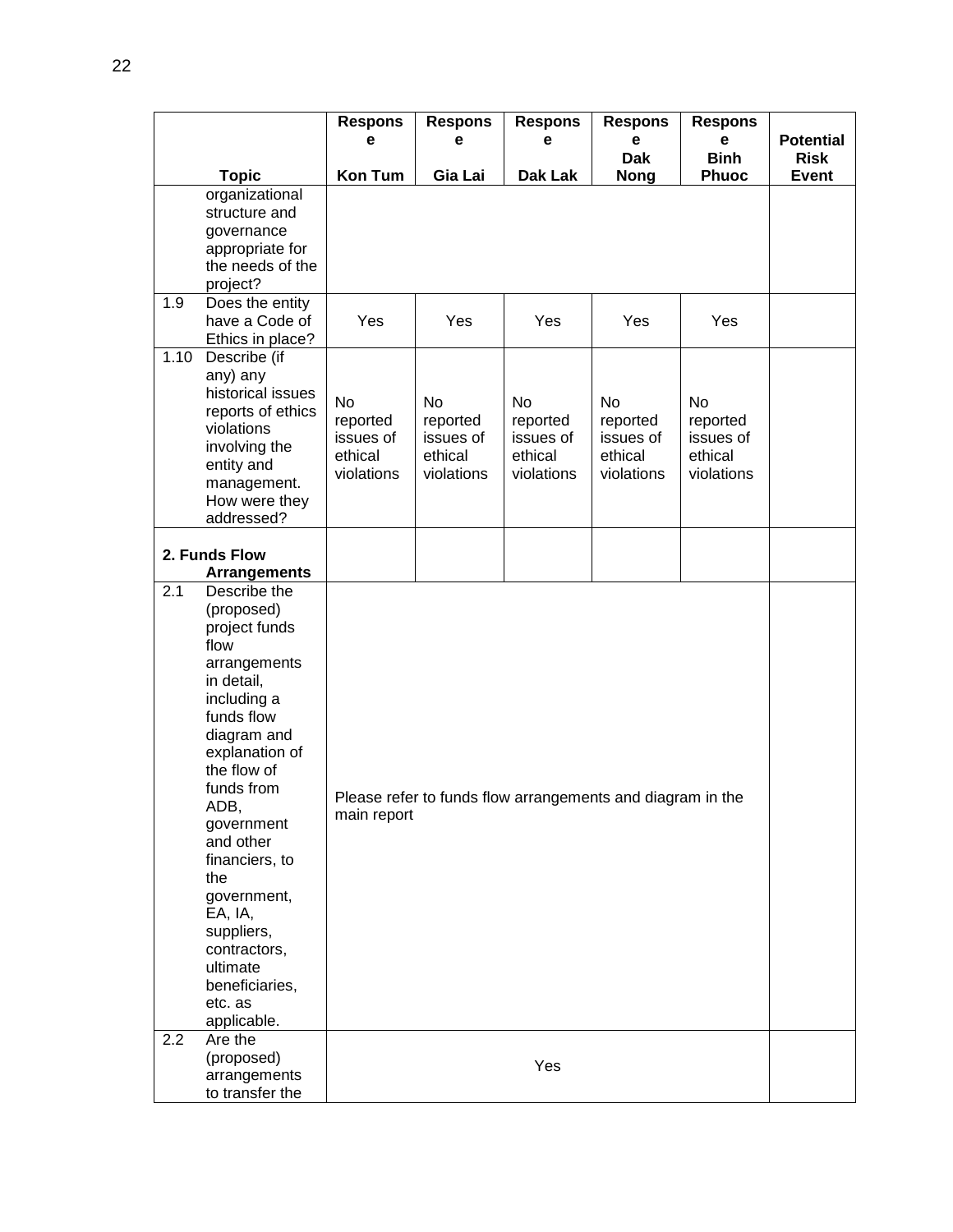|           |                                                                                                                                                          | <b>Respons</b><br>е                                   | <b>Respons</b><br>е                                                    | <b>Respons</b><br>е                                   | <b>Respons</b><br>е                            | <b>Respons</b><br>е                                   | <b>Potential</b> |  |
|-----------|----------------------------------------------------------------------------------------------------------------------------------------------------------|-------------------------------------------------------|------------------------------------------------------------------------|-------------------------------------------------------|------------------------------------------------|-------------------------------------------------------|------------------|--|
|           |                                                                                                                                                          |                                                       |                                                                        |                                                       | <b>Dak</b>                                     | <b>Binh</b>                                           | <b>Risk</b>      |  |
|           | <b>Topic</b>                                                                                                                                             | Kon Tum                                               | Gia Lai                                                                | Dak Lak                                               | <b>Nong</b>                                    | <b>Phuoc</b>                                          | <b>Event</b>     |  |
|           | proceeds of the<br>loan (from the<br>government /<br>Finance<br>Ministry) to the<br>entity and to the<br>end-recipients<br>satisfactory?                 |                                                       |                                                                        |                                                       |                                                |                                                       |                  |  |
| 2.3       | Are the<br>disbursement<br>methods<br>appropriate?                                                                                                       |                                                       |                                                                        | Yes                                                   |                                                |                                                       |                  |  |
| 2.4       | What have<br>been the major<br>problems in the<br>past involving<br>the receipt,<br>accounting<br>and/or<br>administration<br>of funds by the<br>entity? | <b>No</b><br>problems<br>of major<br>significan<br>ce | <b>No</b><br>problems<br>of major<br>significan<br>ce                  | <b>No</b><br>problems<br>of major<br>significan<br>ce | No<br>problems<br>of major<br>significan<br>ce | <b>No</b><br>problems<br>of major<br>significan<br>ce |                  |  |
| 2.5       | In which bank<br>will the Imprest<br>Account (if<br>applicable) be<br>established?                                                                       |                                                       | Any commercial bank acceptable to the State Bank of<br>Vietnam and ADB |                                                       |                                                |                                                       |                  |  |
| 2.6       | Is the bank in<br>which the<br>imprest account<br>is established<br>capable of -<br>Executing<br>foreign and<br>local currency<br>transactions?          | Yes                                                   | Yes                                                                    | Yes                                                   | Yes                                            | Yes                                                   |                  |  |
| $\bullet$ | Issuing and<br>administering<br>letters of<br>credit (LC)?                                                                                               | Yes                                                   | Yes                                                                    | Yes                                                   | Yes                                            | Yes                                                   |                  |  |
| $\bullet$ | Handling a<br>large volume<br>of                                                                                                                         | Yes                                                   | Yes                                                                    | Yes                                                   | Yes                                            | Yes                                                   |                  |  |
| $\bullet$ | transaction?<br>Issuing<br>detailed<br>monthly bank<br>statements<br>promptly?                                                                           | Yes                                                   | Yes                                                                    | Yes                                                   | Yes                                            | Yes                                                   |                  |  |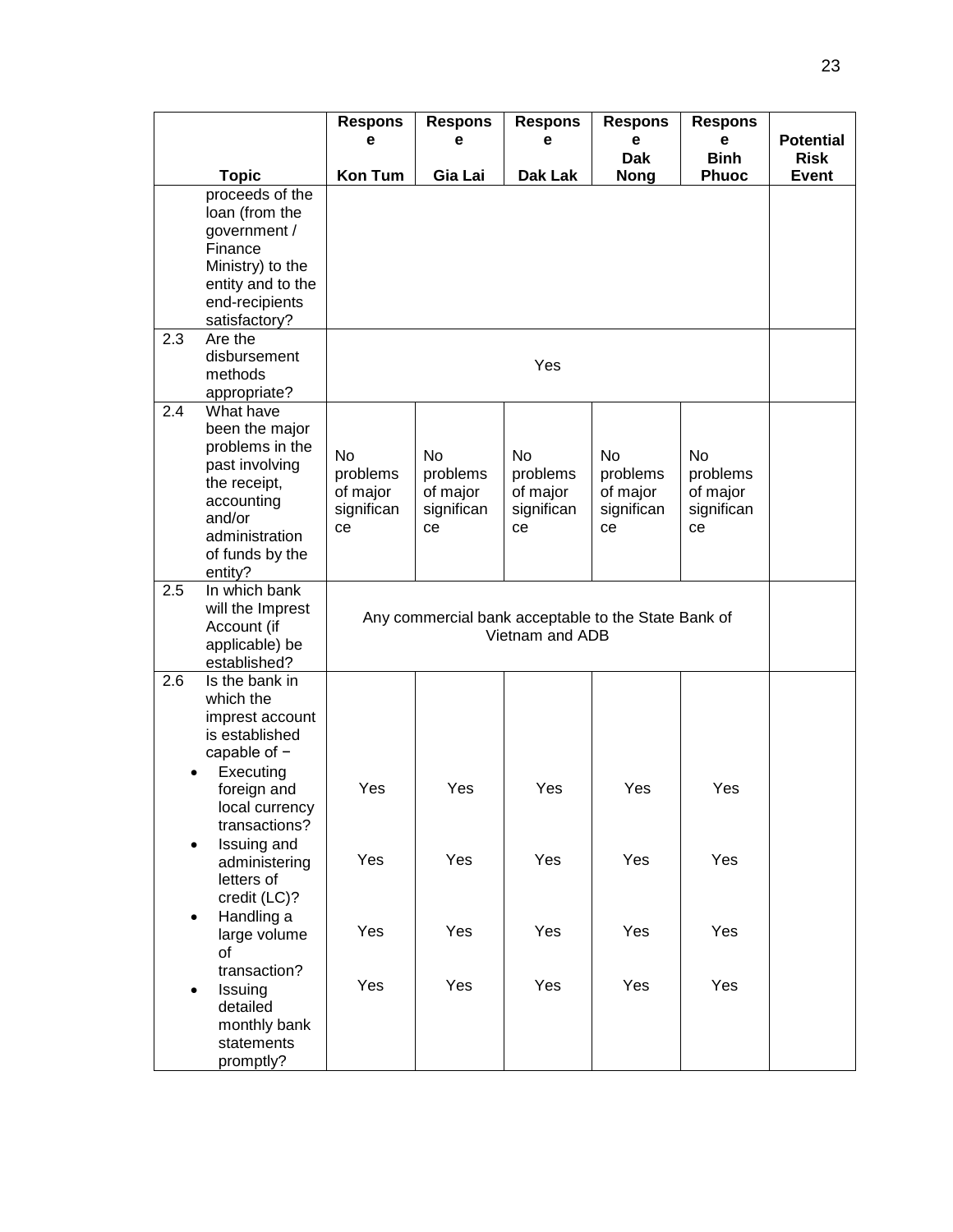|      |                                                                                                                                                                                                                                                                                                                                                                                                                                                                                   | <b>Respons</b><br>е | <b>Respons</b><br>е                                                                                                                                                                                                                                                                                                                                               | <b>Respons</b><br>е | <b>Respons</b><br>e<br><b>Dak</b> | <b>Respons</b><br>e<br><b>Binh</b> | <b>Potential</b><br>Risk                                                                                 |
|------|-----------------------------------------------------------------------------------------------------------------------------------------------------------------------------------------------------------------------------------------------------------------------------------------------------------------------------------------------------------------------------------------------------------------------------------------------------------------------------------|---------------------|-------------------------------------------------------------------------------------------------------------------------------------------------------------------------------------------------------------------------------------------------------------------------------------------------------------------------------------------------------------------|---------------------|-----------------------------------|------------------------------------|----------------------------------------------------------------------------------------------------------|
|      | <b>Topic</b>                                                                                                                                                                                                                                                                                                                                                                                                                                                                      | <b>Kon Tum</b>      | Gia Lai                                                                                                                                                                                                                                                                                                                                                           | Dak Lak             | <b>Nong</b>                       | <b>Phuoc</b>                       | <b>Event</b>                                                                                             |
| 2.7  | Is the ceiling for<br>disbursements<br>from the<br>imprest account<br>and SOE<br>appropriate/req<br>uired?                                                                                                                                                                                                                                                                                                                                                                        |                     |                                                                                                                                                                                                                                                                                                                                                                   |                     |                                   |                                    |                                                                                                          |
| 2.8  | Does the<br>(proposed)<br>project<br>implementing<br>unit (PIU) have<br>experience in<br>the<br>management of<br>disbursements<br>from ADB?                                                                                                                                                                                                                                                                                                                                       | <b>No</b>           | <b>No</b>                                                                                                                                                                                                                                                                                                                                                         | No                  | No                                | No                                 | <b>PPMU</b><br>accounts<br>staff shall<br>be trained<br>in ADB<br>procedur<br>es to<br>mitigate<br>risks |
| 2.9  | Does the PIU<br>have adequate<br>administrative<br>and accounting<br>capacity to<br>manage the<br>imprest fund<br>and statement<br>of expenditure<br>(SOE)<br>procedures in<br>accordance<br>with ADB's<br>Loan<br><b>Disbursement</b><br>Handbook<br>(LDH)? Identify<br>any concern or<br>uncertainty<br>about the PIU's<br>administrative<br>and accounting<br>capability which<br>would support<br>the<br>establishment<br>of a ceiling on<br>the use of the<br>SOE procedure. |                     | PPMUs are not yet established at the moment. Accounts<br>personnel with adequate project accounting experience in<br>foreign assisted projects will be recruited and trained in ADB<br>disbursements, accounting and reporting procedures. No<br>previous experience in ADB procedures would support the<br>establishment of ceiling on the use of SOE procedure. |                     |                                   |                                    |                                                                                                          |
| 2.10 | Is the entity<br>exposed to<br>foreign<br>exchange risk?<br>If yes, describe<br>the entity's                                                                                                                                                                                                                                                                                                                                                                                      |                     | Yes. Provincial Treasury will seek and follow guidance from<br>the MOF in managing foreign exchange risk                                                                                                                                                                                                                                                          |                     |                                   |                                    | Foreign<br>exchange<br>risk exists<br>from the<br>subloan.<br>Provincial                                 |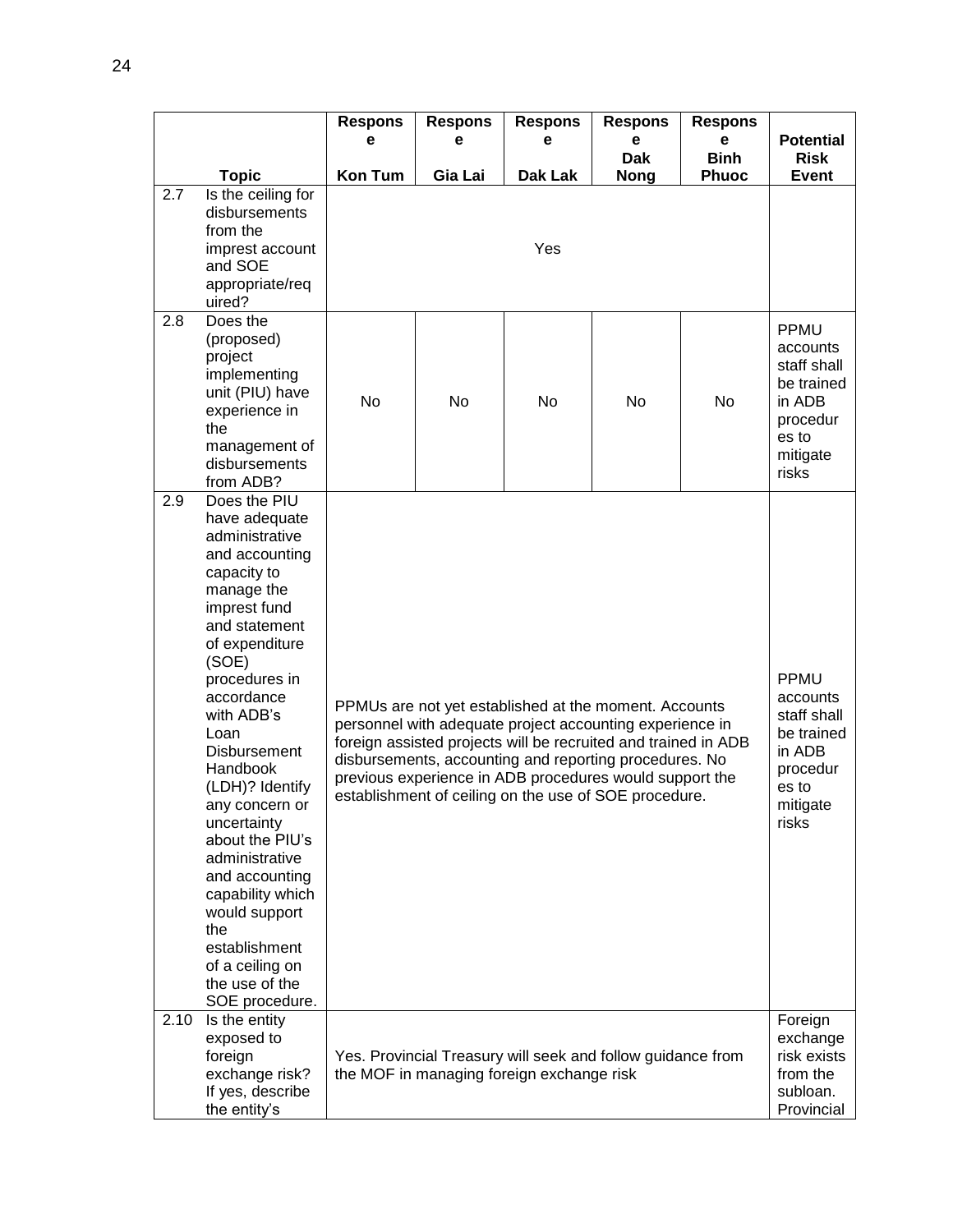|      |                                  | <b>Respons</b> | <b>Respons</b>              | <b>Respons</b>                                                                                                            | <b>Respons</b> | <b>Respons</b> |                          |  |  |  |
|------|----------------------------------|----------------|-----------------------------|---------------------------------------------------------------------------------------------------------------------------|----------------|----------------|--------------------------|--|--|--|
|      |                                  | е              | е                           | е                                                                                                                         | е              | е              | <b>Potential</b>         |  |  |  |
|      |                                  |                |                             |                                                                                                                           | <b>Dak</b>     | <b>Binh</b>    | <b>Risk</b>              |  |  |  |
|      | <b>Topic</b><br>policy and       | <b>Kon Tum</b> | Gia Lai                     | Dak Lak                                                                                                                   | <b>Nong</b>    | <b>Phuoc</b>   | <b>Event</b><br>Treasury |  |  |  |
|      | arrangements                     |                |                             |                                                                                                                           |                |                | shall seek               |  |  |  |
|      | for managing                     |                |                             |                                                                                                                           |                |                | guidance                 |  |  |  |
|      | foreign                          |                |                             |                                                                                                                           |                |                | from the<br>MOF in       |  |  |  |
|      | exchange risk.                   |                |                             |                                                                                                                           |                |                |                          |  |  |  |
|      |                                  |                |                             |                                                                                                                           |                |                |                          |  |  |  |
| 2.11 | How are the                      |                |                             | Through the DOF; share of the central government in the<br>counterpart funds will be transferred to the provinces through |                |                | Possible<br>delay of     |  |  |  |
|      | counterpart<br>funds             |                | the regular budget transfer |                                                                                                                           |                |                | counterpa                |  |  |  |
|      | accessed?                        |                |                             |                                                                                                                           |                |                | rt funds                 |  |  |  |
|      |                                  |                |                             |                                                                                                                           |                |                | availabilit              |  |  |  |
|      |                                  |                |                             |                                                                                                                           |                |                | y could                  |  |  |  |
|      |                                  |                | occur; a<br>loan            |                                                                                                                           |                |                |                          |  |  |  |
|      |                                  |                |                             |                                                                                                                           |                |                |                          |  |  |  |
|      |                                  |                |                             |                                                                                                                           |                |                |                          |  |  |  |
|      |                                  |                |                             |                                                                                                                           |                |                |                          |  |  |  |
|      |                                  |                |                             |                                                                                                                           |                |                |                          |  |  |  |
|      |                                  |                |                             |                                                                                                                           |                |                | timely                   |  |  |  |
|      |                                  |                |                             |                                                                                                                           |                |                | and                      |  |  |  |
|      |                                  |                |                             |                                                                                                                           |                |                | adequate<br>counterpa    |  |  |  |
|      |                                  |                |                             |                                                                                                                           |                |                | rt funds                 |  |  |  |
|      |                                  |                |                             |                                                                                                                           |                |                | shall be                 |  |  |  |
| 2.12 | How are                          |                |                             |                                                                                                                           |                |                | made                     |  |  |  |
|      | payments made                    |                |                             | Payments are made based on approved budget and in                                                                         |                |                |                          |  |  |  |
|      | from the                         |                |                             | compliance with established MOF guidelines and procedures                                                                 |                |                |                          |  |  |  |
|      | counterpart<br>funds?            |                |                             |                                                                                                                           |                |                |                          |  |  |  |
| 2.13 | If project funds                 |                |                             |                                                                                                                           |                |                |                          |  |  |  |
|      | will flow to                     |                |                             |                                                                                                                           |                |                |                          |  |  |  |
|      | communities or<br>NGOs, does the |                |                             |                                                                                                                           |                |                |                          |  |  |  |
|      | PIU have the                     |                |                             |                                                                                                                           |                |                |                          |  |  |  |
|      | necessary                        |                |                             |                                                                                                                           |                |                |                          |  |  |  |
|      | reporting and                    |                |                             |                                                                                                                           |                |                |                          |  |  |  |
|      | monitoring<br>arrangements       |                |                             | No project funds will flow to communities or NGOs                                                                         |                |                |                          |  |  |  |
|      | and features                     |                |                             |                                                                                                                           |                |                |                          |  |  |  |
|      | built into its                   |                |                             |                                                                                                                           |                |                |                          |  |  |  |
|      | systems to                       |                |                             |                                                                                                                           |                |                |                          |  |  |  |
|      | track the use of<br>project      |                |                             |                                                                                                                           |                |                |                          |  |  |  |
|      | proceeds by                      |                |                             |                                                                                                                           |                |                |                          |  |  |  |
|      | such entities?                   |                |                             |                                                                                                                           |                |                |                          |  |  |  |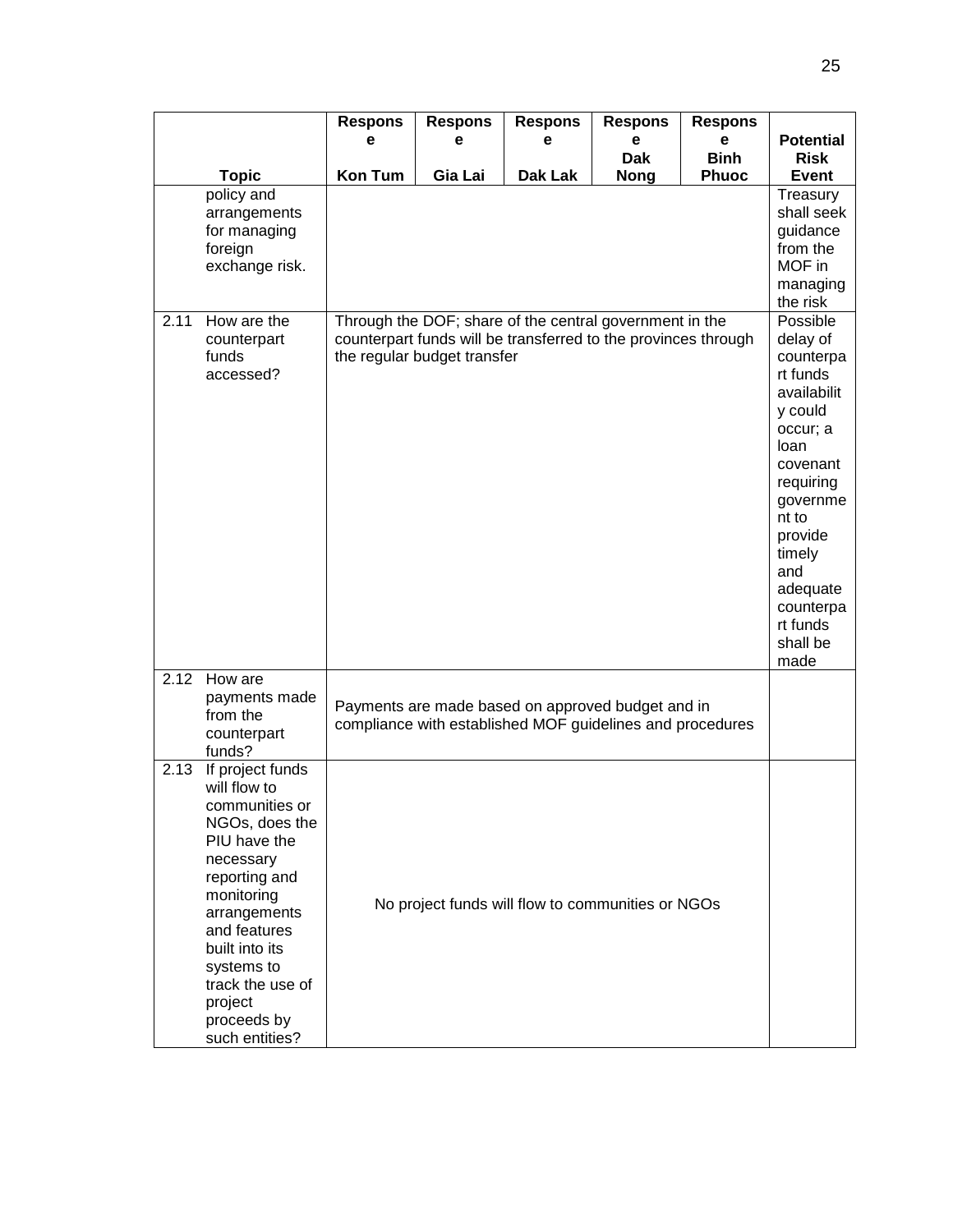|               |                                                                                                                                                                                                                                                                                                                                                                          | <b>Respons</b><br>е                                                                                                                                                   | <b>Respons</b><br>е               | <b>Respons</b><br>е                                          | <b>Respons</b><br>e       | <b>Respons</b><br>e         | <b>Potential</b>                                                                                                                                                                                     |
|---------------|--------------------------------------------------------------------------------------------------------------------------------------------------------------------------------------------------------------------------------------------------------------------------------------------------------------------------------------------------------------------------|-----------------------------------------------------------------------------------------------------------------------------------------------------------------------|-----------------------------------|--------------------------------------------------------------|---------------------------|-----------------------------|------------------------------------------------------------------------------------------------------------------------------------------------------------------------------------------------------|
|               | <b>Topic</b>                                                                                                                                                                                                                                                                                                                                                             | <b>Kon Tum</b>                                                                                                                                                        | Gia Lai                           | <b>Dak Lak</b>                                               | <b>Dak</b><br><b>Nong</b> | <b>Binh</b><br><b>Phuoc</b> | <b>Risk</b><br>Event                                                                                                                                                                                 |
| 2.14<br>?     | Are the<br>beneficiaries<br>required to<br>contribute to<br>project costs? If<br>beneficiaries<br>have an option<br>to contribute in<br>kind (in the form<br>of labor or<br>material), are<br>proper<br>guidelines and<br>arrangements<br>formulated to<br>record and<br>value the labor<br>or material<br>contributions at<br>appraisal and<br>during<br>implementation | investment.                                                                                                                                                           |                                   | No, beneficiaries are not required to contribute to project  |                           |                             |                                                                                                                                                                                                      |
| 3. Staffing   |                                                                                                                                                                                                                                                                                                                                                                          |                                                                                                                                                                       |                                   |                                                              |                           |                             |                                                                                                                                                                                                      |
| 3.1<br>chart. | What is the<br>current and/or<br>proposed<br>organizational<br>structure of the<br>accounting<br>department?<br>Attach an<br>organization                                                                                                                                                                                                                                | PPMUs are not yet established at the moment. Please refer<br>to proposed implementation arrangements and organization<br>structure for the project in the main report |                                   |                                                              |                           |                             |                                                                                                                                                                                                      |
| 3.2           | Will existing<br>staff be<br>assigned to the<br>project, or will<br>new staff be<br>recruited?                                                                                                                                                                                                                                                                           |                                                                                                                                                                       | staff to be seconded to the PPMU. | PPMU is still to be established. PPC will select and appoint |                           |                             | Unqualifie<br>d staff are<br>assigned<br>to the<br>PPMU;<br>PPC shall<br>submit to<br>ADB the<br>CVs of<br>staff to be<br>seconded<br>for review<br>and<br>approval<br>prior to<br>their<br>assignme |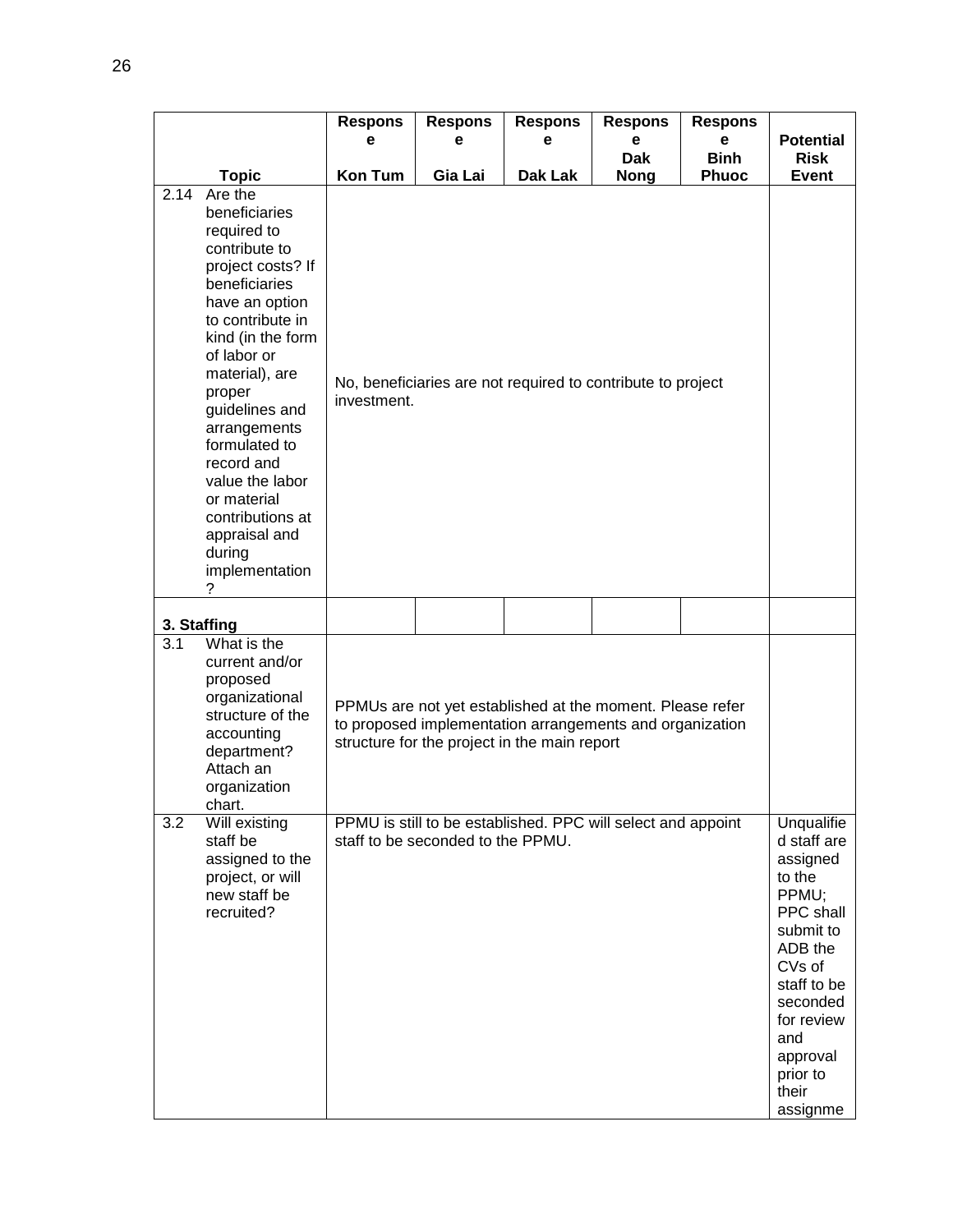|     |                                                                                                                                                                                                                                                                             | <b>Respons</b>  | <b>Respons</b>        | <b>Respons</b>                                                                                                                                                                                                                                                                                                                                                                                                                                                                                                                                                                                                                                                                                      | <b>Respons</b>  | <b>Respons</b>   |                                                                                                                                                                                                            |
|-----|-----------------------------------------------------------------------------------------------------------------------------------------------------------------------------------------------------------------------------------------------------------------------------|-----------------|-----------------------|-----------------------------------------------------------------------------------------------------------------------------------------------------------------------------------------------------------------------------------------------------------------------------------------------------------------------------------------------------------------------------------------------------------------------------------------------------------------------------------------------------------------------------------------------------------------------------------------------------------------------------------------------------------------------------------------------------|-----------------|------------------|------------------------------------------------------------------------------------------------------------------------------------------------------------------------------------------------------------|
|     |                                                                                                                                                                                                                                                                             | е               | е                     | е                                                                                                                                                                                                                                                                                                                                                                                                                                                                                                                                                                                                                                                                                                   | е<br><b>Dak</b> | е<br><b>Binh</b> | <b>Potential</b><br><b>Risk</b>                                                                                                                                                                            |
|     | <b>Topic</b>                                                                                                                                                                                                                                                                | <b>Kon Tum</b>  | Gia Lai               | Dak Lak                                                                                                                                                                                                                                                                                                                                                                                                                                                                                                                                                                                                                                                                                             | <b>Nong</b>     | <b>Phuoc</b>     | <b>Event</b>                                                                                                                                                                                               |
|     |                                                                                                                                                                                                                                                                             |                 |                       |                                                                                                                                                                                                                                                                                                                                                                                                                                                                                                                                                                                                                                                                                                     |                 |                  | nt                                                                                                                                                                                                         |
| 3.3 | Describe the<br>existing or<br>proposed<br>project<br>accounting<br>staff, including<br>job title,<br>responsibilities,<br>educational<br>background and<br>professional<br>experience.<br>Attach job<br>descriptions<br>and CVs of key<br>existing<br>accounting<br>staff. | Word and Excel. |                       | (i) Chief Accountant who has overall responsibility for PMU<br>finance and accounting; bachelor's degree diploma in<br>finance, accounting or related course required with adequate<br>accounting experience in foreign-assisted projects, above<br>average proficiency in oral and written English, and good<br>computer skills with knowledge of MS Word and Excel; and<br>(ii) Accounts Assistant who will assist the Chief Accountant;<br>bachelor's degree diploma required with experience in<br>accounting, above average proficiency in oral and written<br>English, and good computer skills with knowledge of MS                                                                          |                 |                  |                                                                                                                                                                                                            |
| 3.4 | Is the project<br>finance and<br>accounting<br>function staffed<br>adequately?                                                                                                                                                                                              |                 |                       | PPMUs are not yet established at the moment. Adequately<br>qualified staff will be recruited and trained in ADB procedures                                                                                                                                                                                                                                                                                                                                                                                                                                                                                                                                                                          |                 |                  | Accounts<br>section is<br>inadequat<br>ely<br>staffed;<br>PPC shall<br>ensure to<br>follow the<br>PPMU<br>staffing<br>as<br>described<br>in the<br><b>PAM</b>                                              |
| 3.5 | Are the project<br>finance and<br>accounting staff<br>adequately<br>qualified and<br>experienced?                                                                                                                                                                           |                 | of MS Word and Excel. | PPMUs are not yet established at the moment. Adequately<br>qualified and experienced staff will be assigned to the PPMU:<br>(i) Chief Accountant who has overall responsibility for PMU<br>finance and accounting; bachelor's degree diploma in<br>finance, accounting or related course required with adequate<br>accounting experience in foreign-assisted projects, good in<br>oral and written English, and good computer skills with<br>knowledge of MS Word and Excel; and (ii) Accounts Assistant<br>who will assist the Chief Accountant; bachelor's degree<br>diploma required with experience in accounting, good in oral<br>and written English, and good computer skills with knowledge |                 |                  | Unqualifie<br>d staff are<br>assigned<br>to the<br>PPMU;<br>PPC shall<br>submit to<br>ADB the<br>CVs of<br>staff to be<br>seconded<br>for review<br>and<br>approval<br>prior to<br>their<br>assignme<br>nt |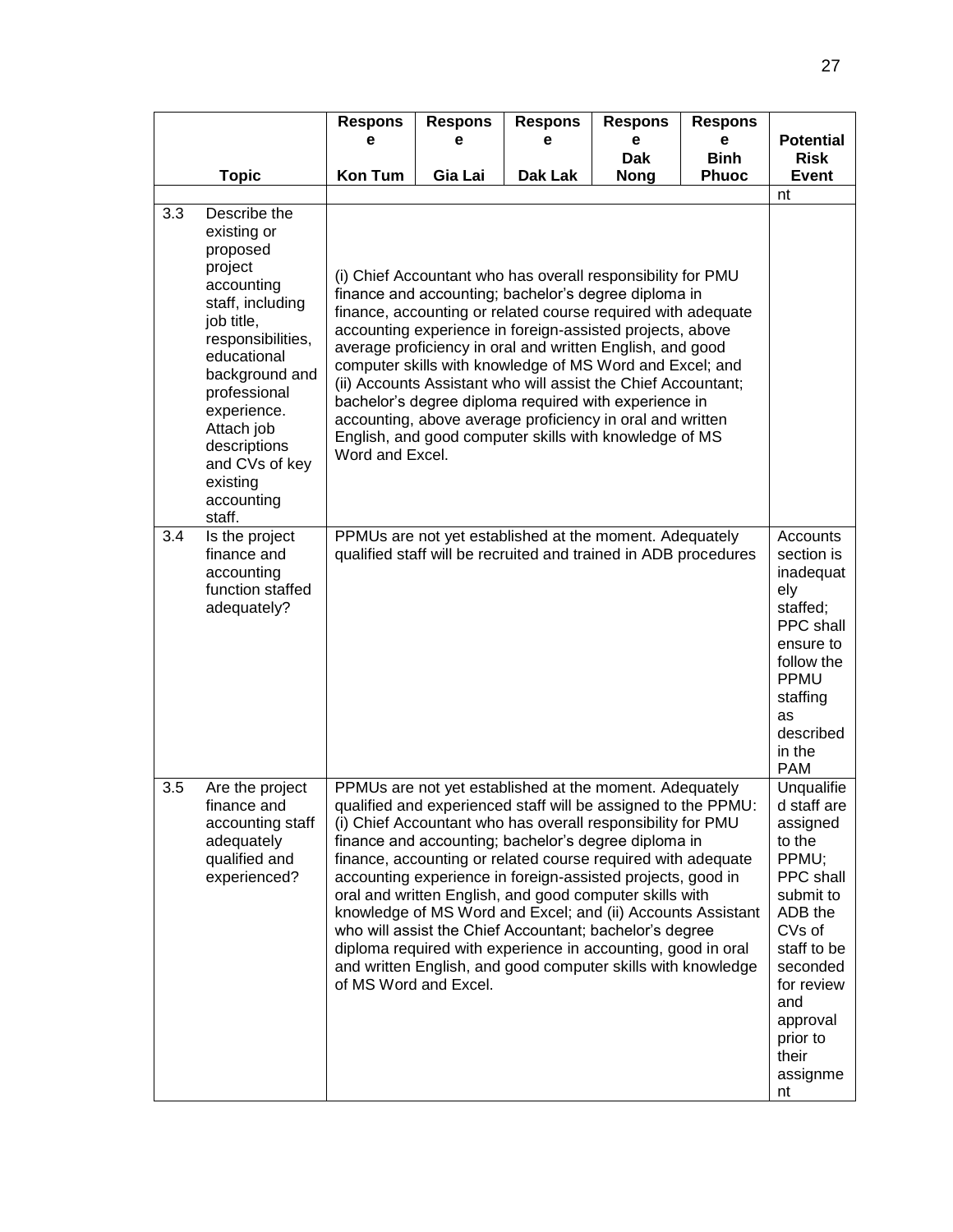|      |                                                                                                                                                                                                                                       | <b>Respons</b>                                                                                                                                                                                                                                                                                                                                                                                                                                                                                                                                                                                                                                   | <b>Respons</b><br>е                                                                                                                                                                                   | <b>Respons</b>                                                                                                                                                                                                                                                                                                              | <b>Respons</b>  | <b>Respons</b><br>е |                                 |  |  |
|------|---------------------------------------------------------------------------------------------------------------------------------------------------------------------------------------------------------------------------------------|--------------------------------------------------------------------------------------------------------------------------------------------------------------------------------------------------------------------------------------------------------------------------------------------------------------------------------------------------------------------------------------------------------------------------------------------------------------------------------------------------------------------------------------------------------------------------------------------------------------------------------------------------|-------------------------------------------------------------------------------------------------------------------------------------------------------------------------------------------------------|-----------------------------------------------------------------------------------------------------------------------------------------------------------------------------------------------------------------------------------------------------------------------------------------------------------------------------|-----------------|---------------------|---------------------------------|--|--|
|      |                                                                                                                                                                                                                                       | е                                                                                                                                                                                                                                                                                                                                                                                                                                                                                                                                                                                                                                                |                                                                                                                                                                                                       | е                                                                                                                                                                                                                                                                                                                           | е<br><b>Dak</b> | <b>Binh</b>         | <b>Potential</b><br><b>Risk</b> |  |  |
|      | <b>Topic</b>                                                                                                                                                                                                                          | <b>Kon Tum</b>                                                                                                                                                                                                                                                                                                                                                                                                                                                                                                                                                                                                                                   | Gia Lai                                                                                                                                                                                               | Dak Lak                                                                                                                                                                                                                                                                                                                     | <b>Nong</b>     | <b>Phuoc</b>        | <b>Event</b>                    |  |  |
| 3.6  | Are the project<br>finance and<br>accounting staff<br>trained in ADB<br>procedures,<br>including the<br>disbursement<br>guidelines (i.e.,<br>LDH)?                                                                                    |                                                                                                                                                                                                                                                                                                                                                                                                                                                                                                                                                                                                                                                  | PPMUs are not yet established at the moment. Once the new<br>accounts personnel are recruited, they will be trained in ADB<br>disbursements, accounting and reporting procedures.                     |                                                                                                                                                                                                                                                                                                                             |                 |                     |                                 |  |  |
| 3.7  | What is the<br>duration of the<br>contract with<br>the project<br>finance and<br>accounting<br>staff?                                                                                                                                 |                                                                                                                                                                                                                                                                                                                                                                                                                                                                                                                                                                                                                                                  | One year and renewable each year until project completion                                                                                                                                             |                                                                                                                                                                                                                                                                                                                             |                 |                     |                                 |  |  |
| 3.8  | Identify any key<br>positions of<br>project finance<br>and accounting<br>staff not<br>contracted or<br>filled yet, and<br>the estimated<br>date of<br>appointment.                                                                    |                                                                                                                                                                                                                                                                                                                                                                                                                                                                                                                                                                                                                                                  | PPMUs are not yet established at the moment. Chief<br>Accountant and Accounts Assistant; to be recruited and<br>appointed months prior to the start of the project for training in<br>ADB procedures. |                                                                                                                                                                                                                                                                                                                             |                 |                     |                                 |  |  |
| 3.9  | For new staff,<br>describe the<br>proposed<br>project finance<br>and accounting<br>staff, including<br>job title,<br>responsibilities,<br>educational<br>background and<br>professional<br>experience.<br>Attach job<br>descriptions. | PPMUs are not yet established at the moment. (i) Chief<br>Accountant who has overall responsibility for PMU finance<br>and accounting; bachelor's degree diploma in finance,<br>accounting or related course required with adequate<br>accounting experience in foreign-assisted projects, good in<br>oral and written English, and good computer skills with<br>knowledge of MS Word and Excel; and (ii) Accounts Assistant<br>who will assist the Chief Accountant; bachelor's degree<br>diploma required with experience in accounting, good in oral<br>and written English, and good computer skills with knowledge<br>of MS Word and Excel. |                                                                                                                                                                                                       |                                                                                                                                                                                                                                                                                                                             |                 |                     |                                 |  |  |
| 3.10 | Does the<br>project have<br>written position<br>descriptions<br>that clearly<br>define duties,<br>responsibilities,<br>lines of<br>supervision,<br>and limits of<br>authority for all<br>of the officers,                             |                                                                                                                                                                                                                                                                                                                                                                                                                                                                                                                                                                                                                                                  |                                                                                                                                                                                                       | Financial management manual prepared under the PPTA (TA<br>8849-VIE: Support to Border Areas Development) funded by<br>ADB will be available outlining position descriptions that<br>clearly define duties, responsibilities, lines of supervision, and<br>limits of authority for all of the officers, managers, and staff |                 |                     |                                 |  |  |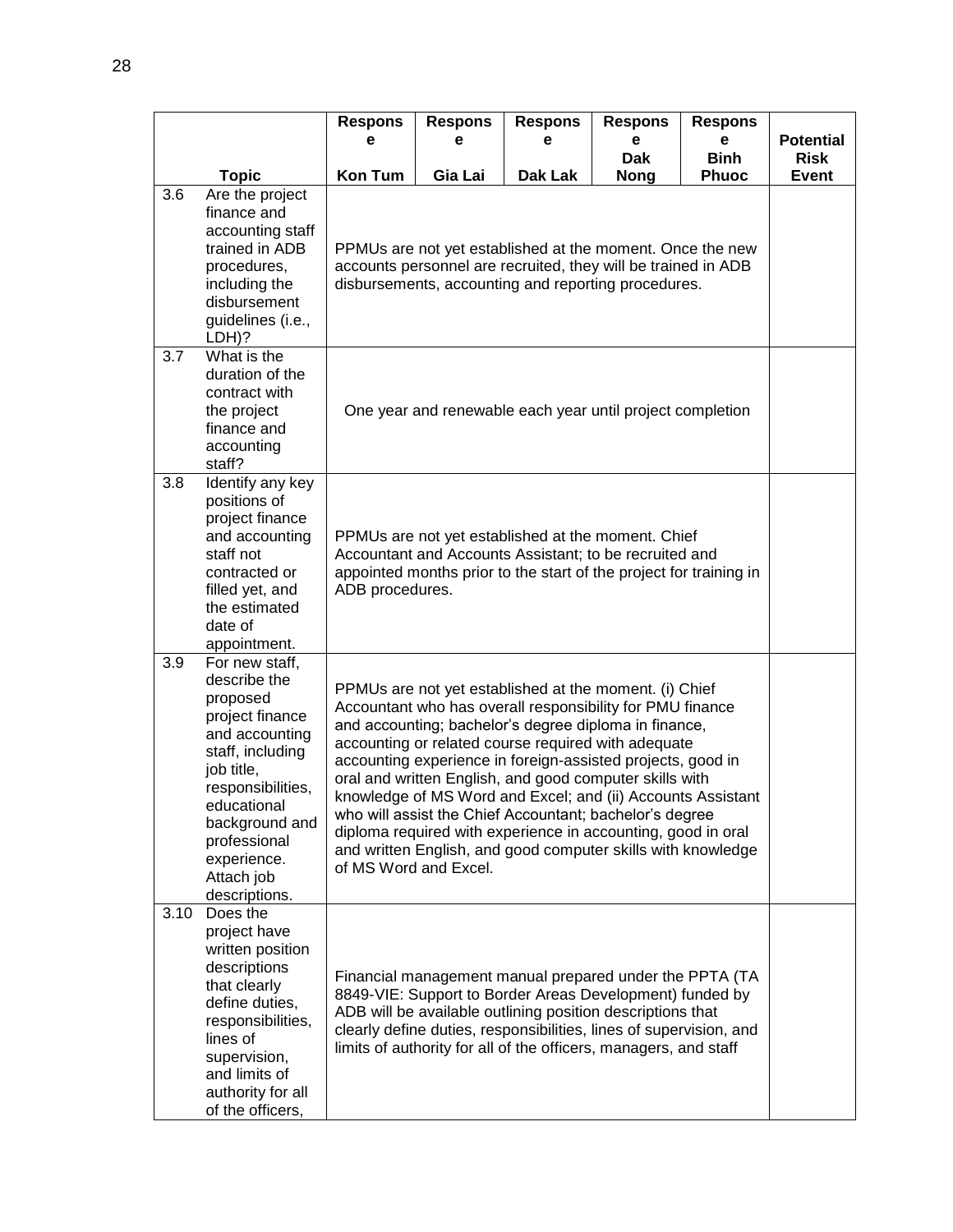|      |                                                                                                                                                                                                                                                                                                        | <b>Respons</b><br>е                                                                                                                                                                                                                                                                                                                                                                                                                                                                | <b>Respons</b><br>е             | <b>Respons</b><br>е | <b>Respons</b><br>е       | <b>Respons</b><br>е         | <b>Potential</b>            |  |  |
|------|--------------------------------------------------------------------------------------------------------------------------------------------------------------------------------------------------------------------------------------------------------------------------------------------------------|------------------------------------------------------------------------------------------------------------------------------------------------------------------------------------------------------------------------------------------------------------------------------------------------------------------------------------------------------------------------------------------------------------------------------------------------------------------------------------|---------------------------------|---------------------|---------------------------|-----------------------------|-----------------------------|--|--|
|      | <b>Topic</b>                                                                                                                                                                                                                                                                                           | <b>Kon Tum</b>                                                                                                                                                                                                                                                                                                                                                                                                                                                                     | Gia Lai                         | Dak Lak             | <b>Dak</b><br><b>Nong</b> | <b>Binh</b><br><b>Phuoc</b> | <b>Risk</b><br><b>Event</b> |  |  |
|      | managers, and<br>staff?                                                                                                                                                                                                                                                                                |                                                                                                                                                                                                                                                                                                                                                                                                                                                                                    |                                 |                     |                           |                             |                             |  |  |
| 3.11 | What is the<br>turnover rate for<br>finance and<br>accounting<br>personnel<br>(including<br>terminations,<br>resignations,<br>transfers, etc.)?                                                                                                                                                        |                                                                                                                                                                                                                                                                                                                                                                                                                                                                                    | PPMU is still to be established |                     |                           |                             |                             |  |  |
|      | 3.12 What is training<br>policy for the<br>finance and<br>accounting<br>staff?                                                                                                                                                                                                                         | Upon hiring, staff undergoes training on budget preparation &<br>planning, and accounting for receipts & disbursements<br>according to MOF rules and donors; staff undergoes training<br>when new regulations are introduced; staff attends training in<br>donor agency accounting & financial reporting procedures<br>from time to time                                                                                                                                           |                                 |                     |                           |                             |                             |  |  |
| 3.13 | Describe the list<br>of training<br>programs<br>attended by<br>finance and<br>accounting staff<br>in the last 3<br>years.                                                                                                                                                                              | PPMUs are still to be established. Upon recruitment, staff will<br>undergo training in accounting regulation under Circular<br>195/2012 of the MOF; financial management training for ODA<br>projects, particularly for ADB.                                                                                                                                                                                                                                                       |                                 |                     |                           |                             |                             |  |  |
|      | 4. Accounting<br><b>Policies and</b><br><b>Procedures</b>                                                                                                                                                                                                                                              |                                                                                                                                                                                                                                                                                                                                                                                                                                                                                    |                                 |                     |                           |                             |                             |  |  |
| 4.1  | Does the entity<br>have an<br>accounting<br>system that<br>allows for the<br>proper<br>recording of<br>project financial<br>transactions,<br>including the<br>allocation of<br>expenditures in<br>accordance<br>with the<br>respective<br>components,<br>disbursement<br>categories, and<br>sources of | PPMUs are still to be established. Upon project start, project<br>accounting system will be set up. Project will use accounting<br>system software that is dedicated to the recording of project<br>financial transactions including the allocation of expenditures<br>in accordance with the respective components, disbursement<br>categories and sources of funds. The accounting system will<br>be compliant with accounting regulation under Circular<br>195/2012 of the MOF. |                                 |                     |                           |                             |                             |  |  |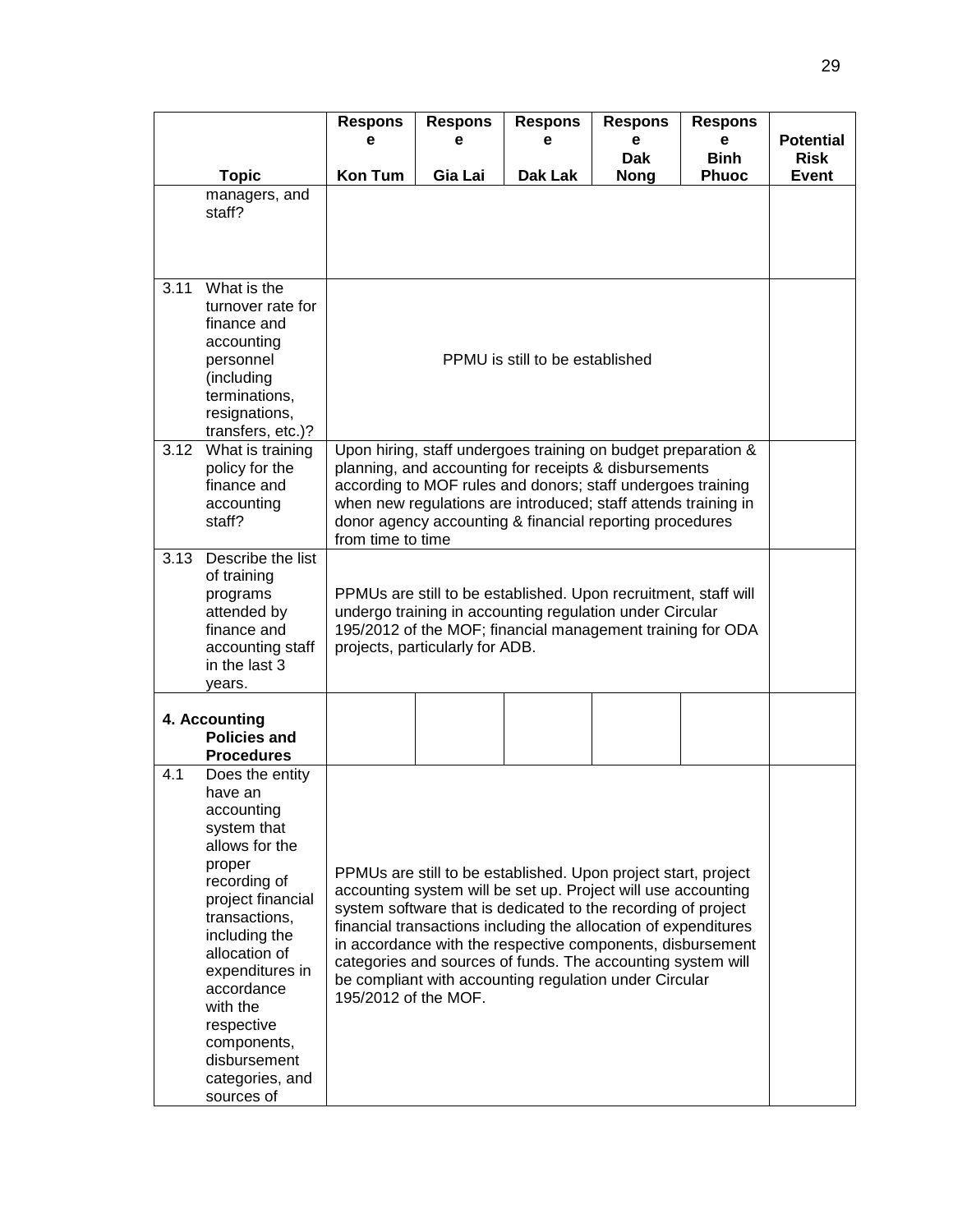|     |                                                                                                                                                                                                              | <b>Respons</b>                                                                                                                                                                                                                                                                                                                                                                                                                                                                             | <b>Respons</b> | <b>Respons</b>                                                                                                                                                                                                                                       | <b>Respons</b>            | <b>Respons</b>              |                             |
|-----|--------------------------------------------------------------------------------------------------------------------------------------------------------------------------------------------------------------|--------------------------------------------------------------------------------------------------------------------------------------------------------------------------------------------------------------------------------------------------------------------------------------------------------------------------------------------------------------------------------------------------------------------------------------------------------------------------------------------|----------------|------------------------------------------------------------------------------------------------------------------------------------------------------------------------------------------------------------------------------------------------------|---------------------------|-----------------------------|-----------------------------|
|     |                                                                                                                                                                                                              | е                                                                                                                                                                                                                                                                                                                                                                                                                                                                                          | е              | е                                                                                                                                                                                                                                                    | e                         | e                           | <b>Potential</b>            |
|     | <b>Topic</b>                                                                                                                                                                                                 | <b>Kon Tum</b>                                                                                                                                                                                                                                                                                                                                                                                                                                                                             | Gia Lai        | Dak Lak                                                                                                                                                                                                                                              | <b>Dak</b><br><b>Nong</b> | <b>Binh</b><br><b>Phuoc</b> | <b>Risk</b><br><b>Event</b> |
|     | funds (in<br>particular, the<br>legal<br>agreements<br>with ADB)? Will<br>the project use<br>the entity<br>accounting<br>system? If not,<br>what<br>accounting<br>system will be<br>used for the<br>project? |                                                                                                                                                                                                                                                                                                                                                                                                                                                                                            |                |                                                                                                                                                                                                                                                      |                           |                             |                             |
| 4.2 | Are controls in<br>place<br>concerning the<br>preparation and<br>approval of<br>transactions,<br>ensuring that all<br>transactions are<br>correctly made<br>and adequately<br>explained?                     | PPMUs are still to be established. Financial management<br>manual prepared under the PPTA (TA 8849-VIE: Support to<br>Border Areas Development) funded by ADB will be available<br>outlining internal control procedures. Controls will be in place<br>concerning the preparation and approval of transactions,<br>ensuring that all transactions are correctly made and<br>adequately explained. There will be separation of<br>responsibilities for processing and authorizing payments. |                |                                                                                                                                                                                                                                                      |                           |                             |                             |
| 4.3 | Is the chart of<br>accounts<br>adequate to<br>properly<br>account for and<br>report on<br>project activities<br>and<br>disbursement<br>categories?<br>Obtain a copy<br>of the chart of<br>accounts.          | PPMUs are still to be established. Upon project start, project<br>accounting system will be set up. The chart of accounts under<br>Circular 195/2012 will be used to properly account for and<br>report on project activities and disbursement categories. The<br>5 PPMUs shall use uniform general leger and subsidiary<br>ledger accounts to record for project activities and<br>disbursement categories for ease of comparison and<br>consolidation of accounts.                       |                |                                                                                                                                                                                                                                                      |                           |                             |                             |
| 4.4 | Are cost<br>allocations to<br>the various<br>funding sources<br>made<br>accurately and<br>in accordance<br>with established<br>agreements?                                                                   |                                                                                                                                                                                                                                                                                                                                                                                                                                                                                            |                | PPMUs are still to be established. Upon project start, project<br>accounting system will be set up. Yes, cost allocations to the<br>various funding sources will be made accurately and in<br>accordance with established agreements.                |                           |                             |                             |
| 4.5 | Are the General<br>Ledger and<br>subsidiary<br>ledgers<br>reconciled                                                                                                                                         |                                                                                                                                                                                                                                                                                                                                                                                                                                                                                            |                | PPMUs are still to be established. Upon project start, project<br>accounting system will be set up. Yes, the General Ledger<br>and subsidiary ledgers will be reconciled monthly and actions<br>will be taken to resolve reconciliation differences. |                           |                             |                             |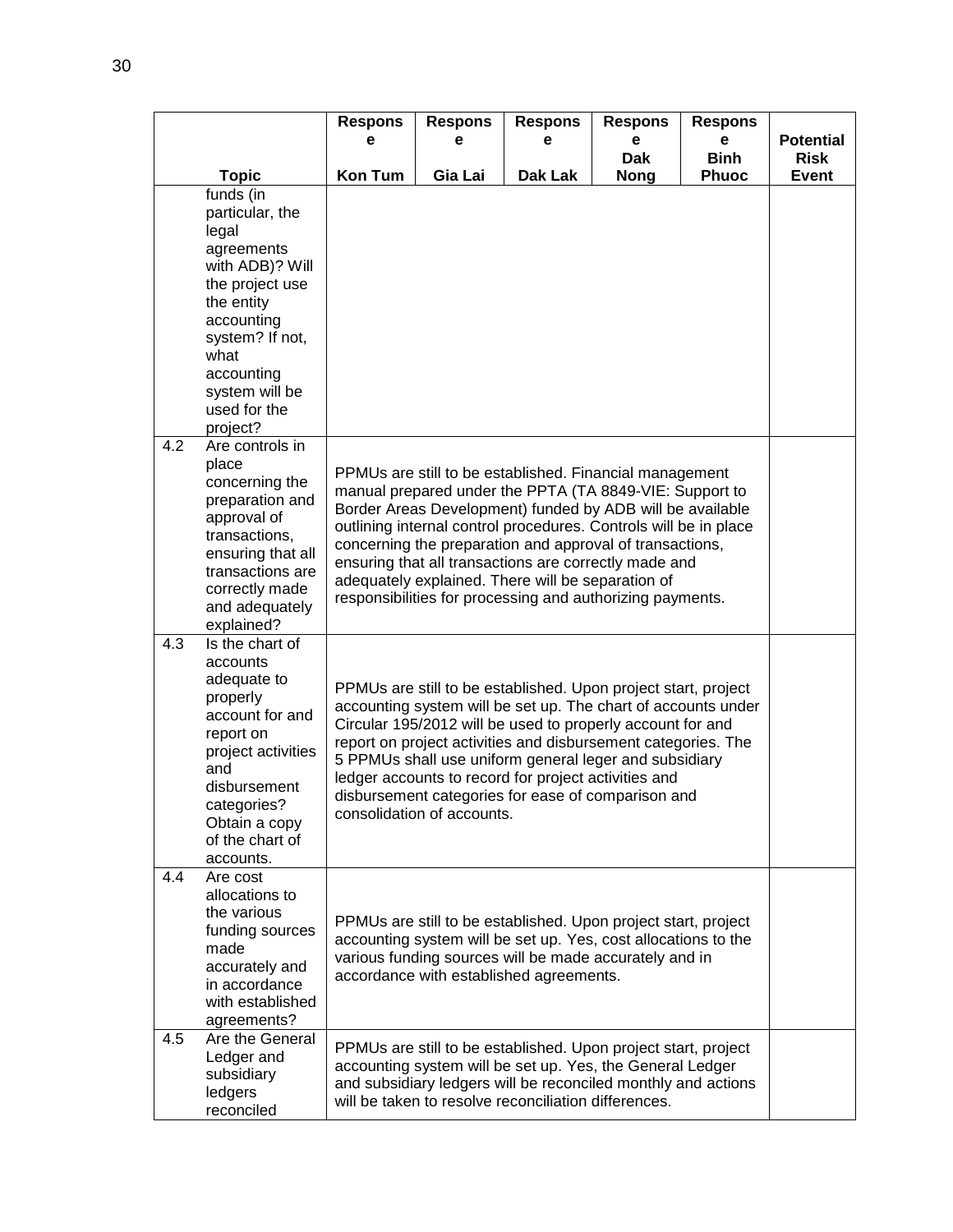|     |                                                                                                                                                                                                                                                                                                                                                                                                                                                                                                                                                                                           | <b>Respons</b><br>е | <b>Respons</b><br>е | <b>Respons</b><br>е                                                                                                                                                                                                                | <b>Respons</b><br>е | <b>Respons</b><br>е | <b>Potential</b> |
|-----|-------------------------------------------------------------------------------------------------------------------------------------------------------------------------------------------------------------------------------------------------------------------------------------------------------------------------------------------------------------------------------------------------------------------------------------------------------------------------------------------------------------------------------------------------------------------------------------------|---------------------|---------------------|------------------------------------------------------------------------------------------------------------------------------------------------------------------------------------------------------------------------------------|---------------------|---------------------|------------------|
|     |                                                                                                                                                                                                                                                                                                                                                                                                                                                                                                                                                                                           |                     |                     |                                                                                                                                                                                                                                    | <b>Dak</b>          | <b>Binh</b>         | <b>Risk</b>      |
|     | <b>Topic</b>                                                                                                                                                                                                                                                                                                                                                                                                                                                                                                                                                                              | <b>Kon Tum</b>      | Gia Lai             | Dak Lak                                                                                                                                                                                                                            | <b>Nong</b>         | <b>Phuoc</b>        | <b>Event</b>     |
|     | monthly? Are<br>actions taken to<br>resolve<br>reconciliation<br>differences?                                                                                                                                                                                                                                                                                                                                                                                                                                                                                                             |                     |                     |                                                                                                                                                                                                                                    |                     |                     |                  |
| 4.6 | Describe the<br>EA's policy for<br>retention of<br>accounting<br>records<br>including<br>supporting<br>documents (e.g,<br>ADB's policy<br>requires that all<br>documents<br>should be<br>retained for at<br>least 1 year<br>after ADB<br>receives the<br>audited project<br>financial<br>statements for<br>the final<br>accounting<br>period of<br>implementation,<br>or 2 years after<br>the loan closing<br>date, whichever<br>is later). Are all<br>accounting and<br>supporting<br>documents<br>retained in a<br>defined system<br>that allows<br>authorized<br>users easy<br>access? | auditors            |                     | All accounting and supporting documents will be retained in<br>accordance with Government (10 years) and ADB<br>established requirements that allow authorized users easy<br>access, including government and independent external |                     |                     |                  |
| 4.7 | Describe any<br>previous audit<br>findings that<br>have not been<br>addressed.                                                                                                                                                                                                                                                                                                                                                                                                                                                                                                            | Not<br>applicable   | Not<br>applicable   | Not<br>applicable                                                                                                                                                                                                                  | Not<br>applicable   | Not<br>applicable   |                  |
|     | Segregation of<br><b>Duties</b>                                                                                                                                                                                                                                                                                                                                                                                                                                                                                                                                                           |                     |                     |                                                                                                                                                                                                                                    |                     |                     |                  |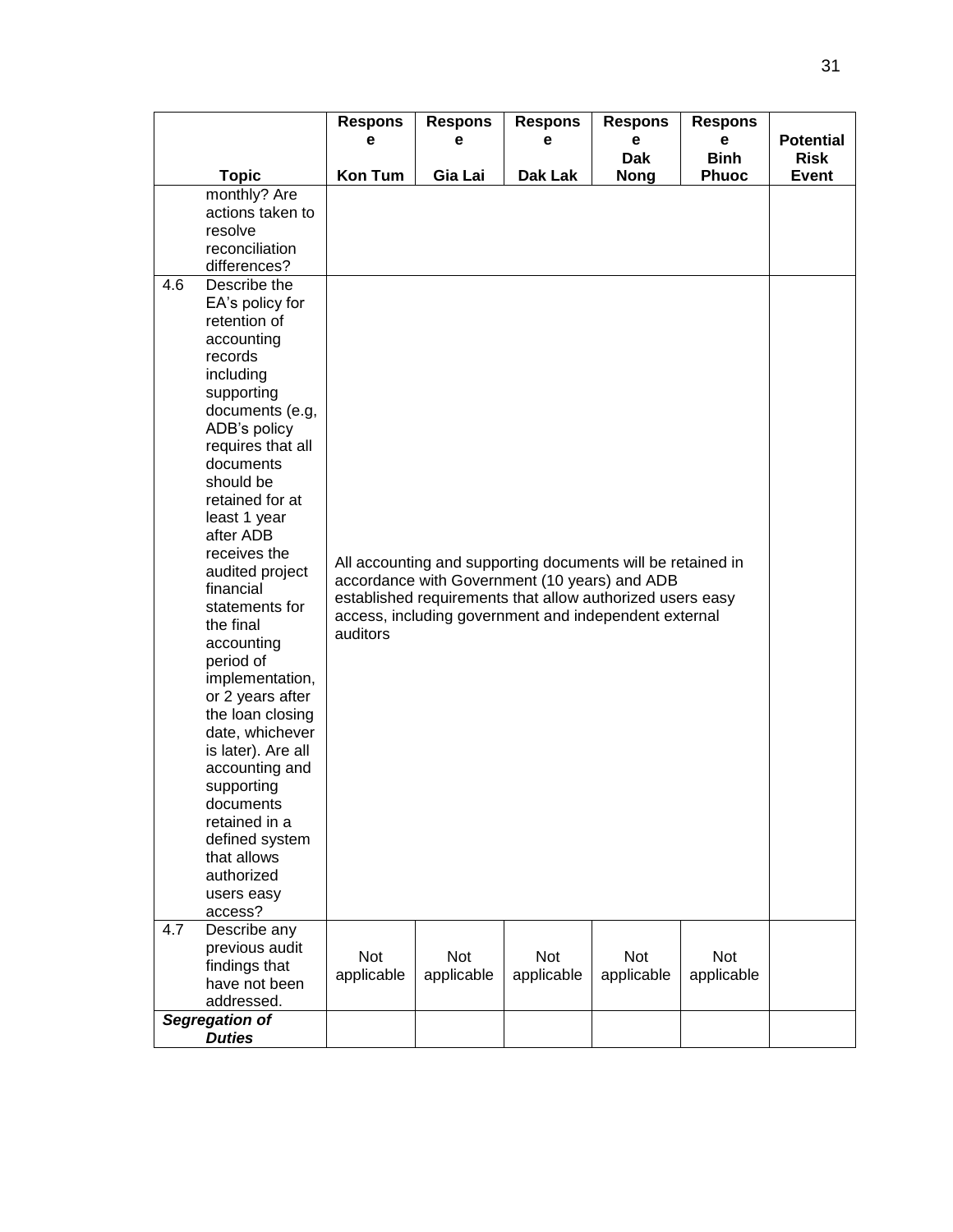|      |                                                                                                                                                                                                                                                                                                                                       | <b>Respons</b>                                                                                                                                                                                                                                                                                                                                                                                                                                                                                                                         | <b>Respons</b>         | <b>Respons</b>                                                                                                                                                                                                                                                                                                             | <b>Respons</b> | <b>Respons</b> |                  |
|------|---------------------------------------------------------------------------------------------------------------------------------------------------------------------------------------------------------------------------------------------------------------------------------------------------------------------------------------|----------------------------------------------------------------------------------------------------------------------------------------------------------------------------------------------------------------------------------------------------------------------------------------------------------------------------------------------------------------------------------------------------------------------------------------------------------------------------------------------------------------------------------------|------------------------|----------------------------------------------------------------------------------------------------------------------------------------------------------------------------------------------------------------------------------------------------------------------------------------------------------------------------|----------------|----------------|------------------|
|      |                                                                                                                                                                                                                                                                                                                                       | е                                                                                                                                                                                                                                                                                                                                                                                                                                                                                                                                      | е                      | е                                                                                                                                                                                                                                                                                                                          | е              | е              | <b>Potential</b> |
|      |                                                                                                                                                                                                                                                                                                                                       |                                                                                                                                                                                                                                                                                                                                                                                                                                                                                                                                        |                        |                                                                                                                                                                                                                                                                                                                            | <b>Dak</b>     | <b>Binh</b>    | <b>Risk</b>      |
| 4.8  | <b>Topic</b><br>Are the                                                                                                                                                                                                                                                                                                               | <b>Kon Tum</b>                                                                                                                                                                                                                                                                                                                                                                                                                                                                                                                         | Gia Lai                | Dak Lak                                                                                                                                                                                                                                                                                                                    | <b>Nong</b>    | <b>Phuoc</b>   | <b>Event</b>     |
|      | following<br>functional<br>responsibilities<br>performed by<br>different units or<br>persons: (i)<br>authorization to<br>execute a<br>transaction; (ii)<br>recording of the<br>transaction; (iii)<br>custody of<br>assets involved<br>in the<br>transaction; (iv)<br>reconciliation of<br>bank accounts<br>and subsidiary<br>ledgers? | PPMUs are still to be established. Financial management<br>manual prepared under the PPTA (TA 8849-VIE: Support to<br>Border Areas Development) funded by ADB will be available<br>outlining internal control procedures. Functional<br>responsibilities of the following will be performed by different<br>units or persons: (i) authorization to execute a transaction; (ii)<br>recording of the transaction; (iii) custody of assets involved in<br>the transaction; (iv) reconciliation of bank accounts and<br>subsidiary ledgers |                        |                                                                                                                                                                                                                                                                                                                            |                |                |                  |
| 4.9  | Are the<br>functions of<br>ordering,<br>receiving,<br>accounting for,<br>and paying for<br>goods and<br>services<br>appropriately<br>segregated?                                                                                                                                                                                      | PPMUs are still to be established. Financial management<br>manual prepared under the PPTA (TA 8849-VIE: Support to<br>Border Areas Development) funded by ADB will be available<br>outlining internal control procedures. The functions of<br>ordering, receiving, accounting for, and paying for goods and<br>services will be appropriately segregated                                                                                                                                                                               |                        |                                                                                                                                                                                                                                                                                                                            |                |                |                  |
|      | <b>Budgeting System</b>                                                                                                                                                                                                                                                                                                               |                                                                                                                                                                                                                                                                                                                                                                                                                                                                                                                                        |                        |                                                                                                                                                                                                                                                                                                                            |                |                |                  |
|      | 4.10 Do budgets                                                                                                                                                                                                                                                                                                                       |                                                                                                                                                                                                                                                                                                                                                                                                                                                                                                                                        |                        | PPMUs are still to be established. Financial management                                                                                                                                                                                                                                                                    |                |                |                  |
|      | include physical<br>and financial<br>targets?                                                                                                                                                                                                                                                                                         | financial targets                                                                                                                                                                                                                                                                                                                                                                                                                                                                                                                      |                        | manual prepared under the PPTA (TA 8849-VIE: Support to<br>Border Areas Development) funded by ADB will be available<br>for the project. Yes, budgets will include physical and                                                                                                                                            |                |                |                  |
| 4.11 | Are budgets<br>prepared for all<br>significant<br>activities in<br>sufficient detail<br>to allow<br>meaningful<br>monitoring of<br>subsequent<br>performance?                                                                                                                                                                         |                                                                                                                                                                                                                                                                                                                                                                                                                                                                                                                                        | subsequent performance | PPMUs are still to be established. Financial management<br>manual prepared under the PPTA (TA 8849-VIE: Support to<br>Border Areas Development) funded by ADB will be available<br>for the project. Yes, budgets will be prepared for all significant<br>activities in sufficient detail to allow meaningful monitoring of |                |                |                  |
| 4.12 | Are actual<br>expenditures<br>compared to<br>the budget with<br>reasonable                                                                                                                                                                                                                                                            |                                                                                                                                                                                                                                                                                                                                                                                                                                                                                                                                        |                        | PPMUs are still to be established. Financial management<br>manual prepared under the PPTA (TA 8849-VIE: Support to<br>Border Areas Development) funded by ADB will be available<br>for the project. Budget comparisons will be done monthly.<br>Explanations will be required for significant variations against           |                |                |                  |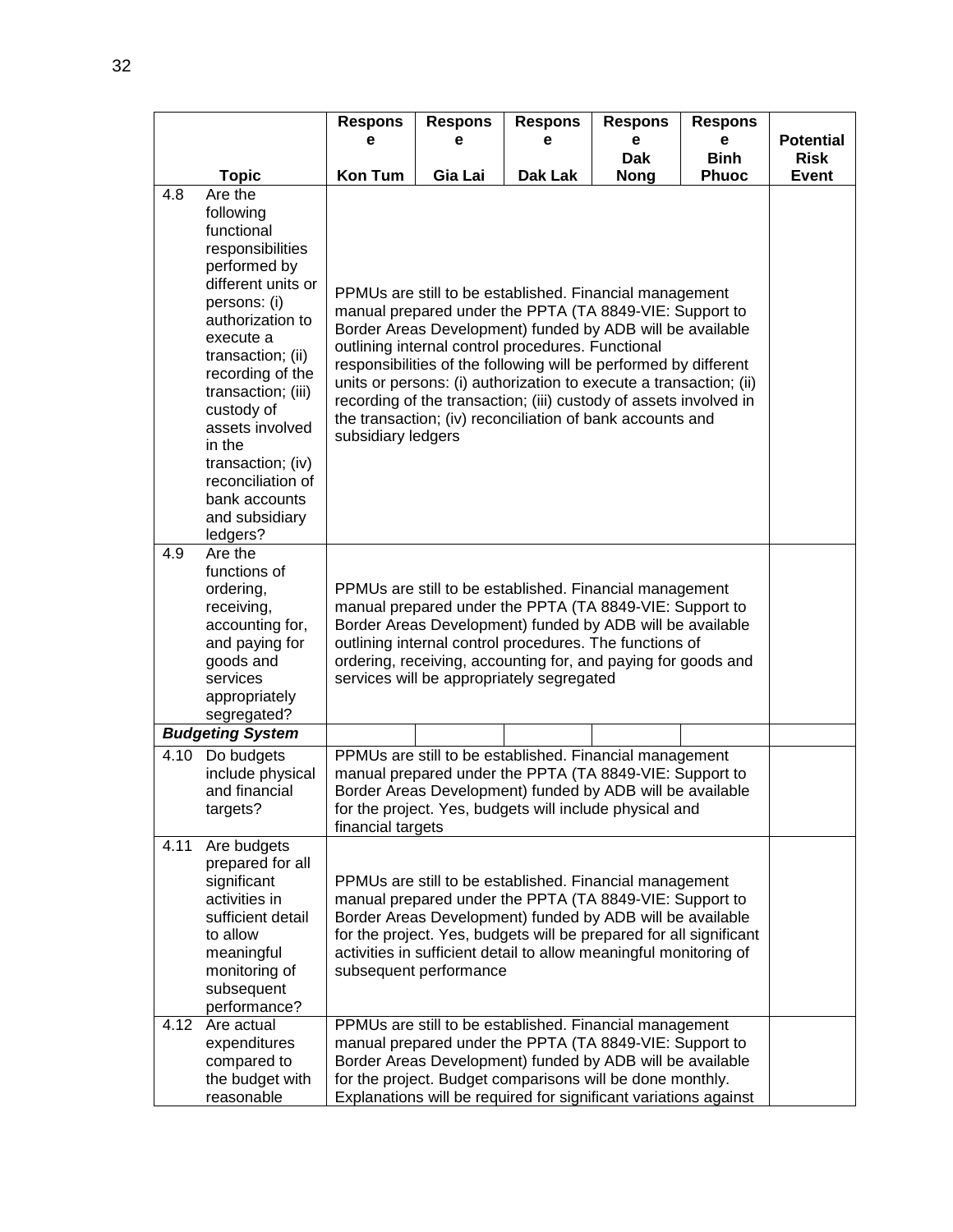|      |                                                                                                                                                                                                                            | <b>Respons</b><br>е                                                                                                                                                                                                      | <b>Respons</b><br>е                                                                                                                                                                                                                                                          | <b>Respons</b><br>е                                                                                                 | <b>Respons</b><br>е       | <b>Respons</b><br>е         | <b>Potential</b>            |  |  |
|------|----------------------------------------------------------------------------------------------------------------------------------------------------------------------------------------------------------------------------|--------------------------------------------------------------------------------------------------------------------------------------------------------------------------------------------------------------------------|------------------------------------------------------------------------------------------------------------------------------------------------------------------------------------------------------------------------------------------------------------------------------|---------------------------------------------------------------------------------------------------------------------|---------------------------|-----------------------------|-----------------------------|--|--|
|      | <b>Topic</b>                                                                                                                                                                                                               | <b>Kon Tum</b>                                                                                                                                                                                                           | Gia Lai                                                                                                                                                                                                                                                                      | Dak Lak                                                                                                             | <b>Dak</b><br><b>Nong</b> | <b>Binh</b><br><b>Phuoc</b> | <b>Risk</b><br><b>Event</b> |  |  |
|      | frequency? Are<br>explanations<br>required for<br>significant<br>variations<br>against the<br>budget?                                                                                                                      | the budget                                                                                                                                                                                                               |                                                                                                                                                                                                                                                                              |                                                                                                                     |                           |                             |                             |  |  |
| 4.13 | Are approvals<br>for variations<br>from the budget<br>required (i) in<br>advance, or (ii)<br>after the fact?                                                                                                               |                                                                                                                                                                                                                          | PPMUs are still to be established. Financial management<br>manual prepared under the PPTA (TA 8849-VIE: Support to<br>Border Areas Development) funded by ADB will be available<br>for the project. Approvals for variations from the project will<br>be required in advance |                                                                                                                     |                           |                             |                             |  |  |
| 4.14 | Is there a<br>ceiling, up to<br>which variations<br>from the budget<br>may be incurred<br>without<br>obtaining prior<br>approval?                                                                                          | Not<br>applicable                                                                                                                                                                                                        | <b>Not</b><br>applicable                                                                                                                                                                                                                                                     | Not<br>applicable                                                                                                   | <b>Not</b><br>applicable  | Not<br>applicable           |                             |  |  |
| 4.15 | Who is<br>responsible for<br>preparation,<br>approval and<br>oversight/monit<br>oring of<br>budgets?                                                                                                                       | process.                                                                                                                                                                                                                 | PPMUs are still to be established. PPMUs will prepare the<br>budget and will be approved through the normal government                                                                                                                                                       |                                                                                                                     |                           |                             |                             |  |  |
| 4.16 | Describe the<br>budget process.<br>Are procedures<br>in place to plan<br>project<br>activities,<br>collect<br>information<br>from the units in<br>charge of the<br>different<br>components,<br>and prepare the<br>budgets? | PPMUs are still to be established. Units responsible of the<br>different components will submit budget details based on<br>planned project activities for consolidation by PPMU finance<br>and approval by PPMU Director |                                                                                                                                                                                                                                                                              |                                                                                                                     |                           |                             |                             |  |  |
| 4.17 | Are the project<br>plans and<br>budgets of<br>project activities<br>realistic, based<br>on valid<br>assumptions,<br>and developed<br>by                                                                                    | committees and ADB                                                                                                                                                                                                       |                                                                                                                                                                                                                                                                              | Yes, based on PPTA consultants' estimates, vetted by project<br>implementation consultants and approved by steering |                           |                             |                             |  |  |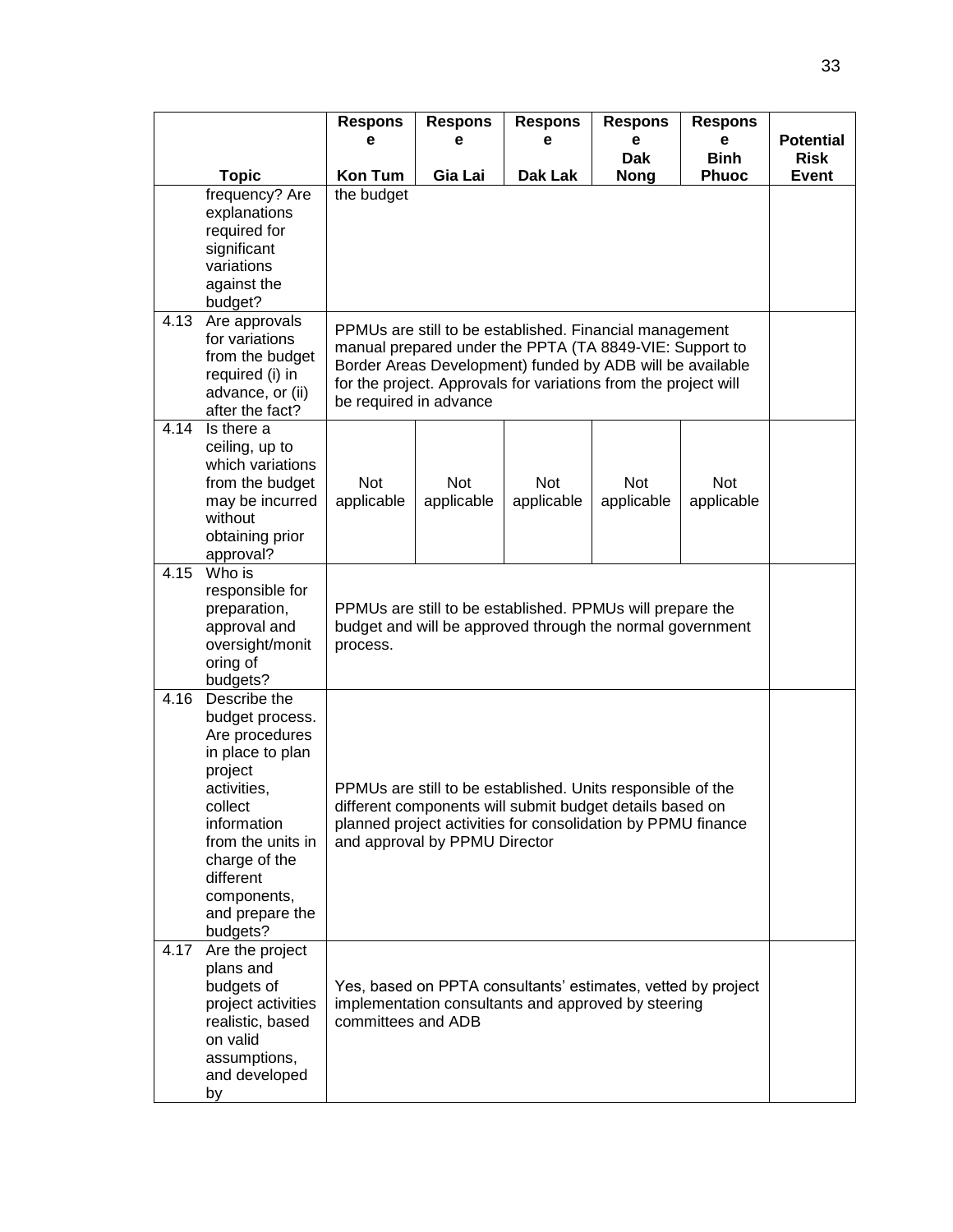|      |                                                                                                                                                                                                                                         | <b>Respons</b>         | <b>Respons</b> | <b>Respons</b>                                                                                                                                                                                                                                  | <b>Respons</b>            | <b>Respons</b>              |                      |
|------|-----------------------------------------------------------------------------------------------------------------------------------------------------------------------------------------------------------------------------------------|------------------------|----------------|-------------------------------------------------------------------------------------------------------------------------------------------------------------------------------------------------------------------------------------------------|---------------------------|-----------------------------|----------------------|
|      |                                                                                                                                                                                                                                         | е                      | е              | е                                                                                                                                                                                                                                               | e                         | е                           | <b>Potential</b>     |
|      | <b>Topic</b>                                                                                                                                                                                                                            | <b>Kon Tum</b>         | Gia Lai        | Dak Lak                                                                                                                                                                                                                                         | <b>Dak</b><br><b>Nong</b> | <b>Binh</b><br><b>Phuoc</b> | <b>Risk</b><br>Event |
|      | knowledgeable<br>individuals?<br>Is there<br>evidence of<br>significant mid-<br>year revisions,<br>inadequate fund<br>releases<br>against<br>allocations, or<br>inability of the<br>EA to<br>absorb/spend<br>released funds?            |                        |                | None                                                                                                                                                                                                                                            |                           |                             |                      |
|      | Is there<br>evidence that<br>government<br>counterpart<br>funding is not<br>made available<br>adequately or<br>on a timely<br>basis in prior<br>projects?<br>What is the<br>extent of over-<br>or under-<br>budgeting of<br>major heads |                        |                | None                                                                                                                                                                                                                                            |                           |                             |                      |
|      | over the last 3<br>years? Is there<br>a consistent<br>trend either<br>way?                                                                                                                                                              |                        |                | No consistent trend of over or under budgeting                                                                                                                                                                                                  |                           |                             |                      |
|      | <b>Payments</b>                                                                                                                                                                                                                         |                        |                |                                                                                                                                                                                                                                                 |                           |                             |                      |
| 4.18 | Do invoice-<br>processing<br>procedures<br>require: (i)<br>Copies of<br>purchase<br>orders and<br>receiving<br>reports to be<br>obtained<br>directly from<br>issuing<br>departments?                                                    | project implementation |                | PPMUs are still to be established. Financial management<br>manual prepared under the PPTA (TA 8849-VIE: Support to<br>Border Areas Development) funded by ADB will be available<br>for the project. Yes, these tasks will be carried out during |                           |                             |                      |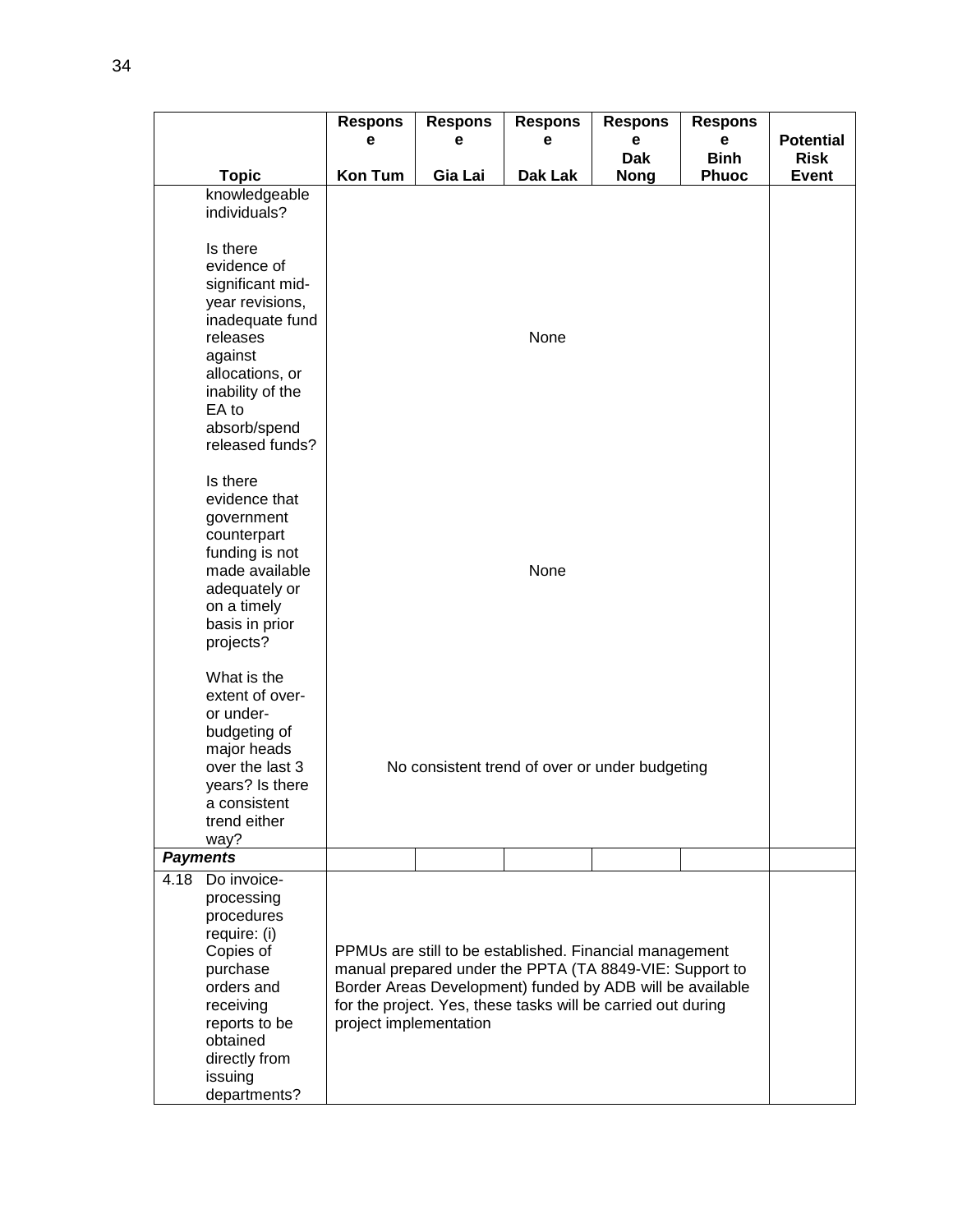|      |                                          | <b>Respons</b>         | <b>Respons</b>              | <b>Respons</b>                                                                                                            | <b>Respons</b> | <b>Respons</b> |                  |
|------|------------------------------------------|------------------------|-----------------------------|---------------------------------------------------------------------------------------------------------------------------|----------------|----------------|------------------|
|      |                                          | е                      | е                           | е                                                                                                                         | е              | е              | <b>Potential</b> |
|      |                                          |                        |                             |                                                                                                                           | <b>Dak</b>     | <b>Binh</b>    | <b>Risk</b>      |
|      | <b>Topic</b>                             | <b>Kon Tum</b>         | Gia Lai                     | Dak Lak                                                                                                                   | <b>Nong</b>    | <b>Phuoc</b>   | <b>Event</b>     |
|      | (ii) Comparison<br>of invoice            |                        |                             |                                                                                                                           |                |                |                  |
|      | quantities,                              |                        |                             |                                                                                                                           |                |                |                  |
|      | prices and                               |                        |                             |                                                                                                                           |                |                |                  |
|      | terms, with                              |                        |                             |                                                                                                                           |                |                |                  |
|      | those indicated                          |                        |                             |                                                                                                                           |                |                |                  |
|      | on the purchase                          |                        |                             |                                                                                                                           |                |                |                  |
|      | order and with                           |                        |                             |                                                                                                                           |                |                |                  |
|      | records of                               |                        |                             |                                                                                                                           |                |                |                  |
|      | goods actually                           |                        |                             |                                                                                                                           |                |                |                  |
|      | received? (iii)                          |                        |                             |                                                                                                                           |                |                |                  |
|      | Comparison of                            |                        |                             |                                                                                                                           |                |                |                  |
|      | invoice                                  |                        |                             |                                                                                                                           |                |                |                  |
|      | quantities with                          |                        |                             |                                                                                                                           |                |                |                  |
|      | those indicated<br>on the receiving      |                        |                             |                                                                                                                           |                |                |                  |
|      | reports? (iv)                            |                        |                             |                                                                                                                           |                |                |                  |
|      | Checking the                             |                        |                             |                                                                                                                           |                |                |                  |
|      | accuracy of                              |                        |                             |                                                                                                                           |                |                |                  |
|      | calculations?                            |                        |                             |                                                                                                                           |                |                |                  |
|      | (v) Checking                             |                        |                             |                                                                                                                           |                |                |                  |
|      | authenticity of                          |                        |                             |                                                                                                                           |                |                |                  |
|      | invoices and                             |                        |                             |                                                                                                                           |                |                |                  |
|      | supporting                               |                        |                             |                                                                                                                           |                |                |                  |
|      | documents?                               |                        |                             |                                                                                                                           |                |                |                  |
| 4.19 | Are all invoices<br>stamped PAID,        |                        |                             |                                                                                                                           |                |                |                  |
|      | dated, reviewed                          |                        |                             |                                                                                                                           |                |                |                  |
|      | and approved,                            |                        |                             |                                                                                                                           |                |                |                  |
|      | recorded/entere                          |                        |                             | PPMUs are still to be established. Financial management                                                                   |                |                |                  |
|      | d into the                               |                        |                             | manual prepared under the PPTA (TA 8849-VIE: Support to                                                                   |                |                |                  |
|      | system                                   |                        |                             | Border Areas Development) funded by ADB will be available<br>for the project. Yes, these tasks will be carried out during |                |                |                  |
|      | correctly, and                           | project implementation |                             |                                                                                                                           |                |                |                  |
|      | clearly marked                           |                        |                             |                                                                                                                           |                |                |                  |
|      | for account                              |                        |                             |                                                                                                                           |                |                |                  |
|      | code                                     |                        |                             |                                                                                                                           |                |                |                  |
| 4.20 | assignment?<br>Do controls               |                        |                             |                                                                                                                           |                |                |                  |
|      | exist for the                            |                        |                             |                                                                                                                           |                |                |                  |
|      | preparation of                           |                        |                             | PPMUs are still to be established. Financial management                                                                   |                |                |                  |
|      | the payroll? Are                         |                        |                             | manual prepared under the PPTA (TA 8849-VIE: Support to                                                                   |                |                |                  |
|      | changes                                  |                        |                             | Border Areas Development) funded by ADB will be available                                                                 |                |                |                  |
|      | (additions/dedu                          |                        |                             | for the project outlining internal control procedures. Yes,                                                               |                |                |                  |
|      | ctions/modificati                        |                        |                             | controls will exist for payroll preparation and payroll changes                                                           |                |                |                  |
|      | ons) to the                              |                        | will be properly authorized |                                                                                                                           |                |                |                  |
|      | payroll properly                         |                        |                             |                                                                                                                           |                |                |                  |
|      | authorized?                              |                        |                             |                                                                                                                           |                |                |                  |
|      | <b>Policies And</b><br><b>Procedures</b> |                        |                             |                                                                                                                           |                |                |                  |
| 4.21 | What is the                              |                        |                             |                                                                                                                           |                |                |                  |
|      | basis of                                 |                        |                             | Entity uses modified cash basis of accounting and the project                                                             |                |                |                  |
|      | accounting                               |                        |                             | will use modified cash basis accounting                                                                                   |                |                |                  |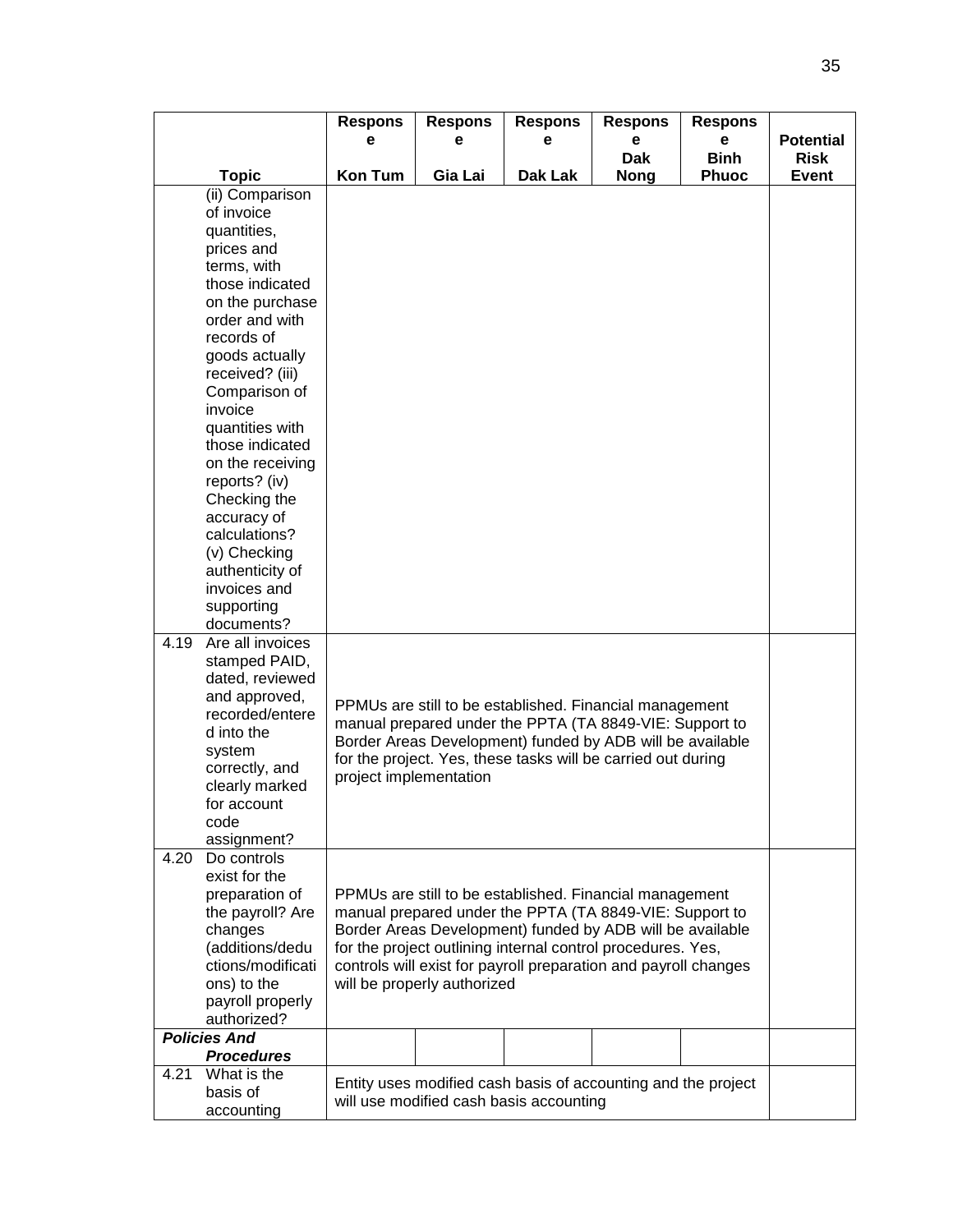|      |                                      | <b>Respons</b><br>e | <b>Respons</b><br>е     | <b>Respons</b><br>е                                                                                                | <b>Respons</b><br>e | <b>Respons</b><br>e | <b>Potential</b> |
|------|--------------------------------------|---------------------|-------------------------|--------------------------------------------------------------------------------------------------------------------|---------------------|---------------------|------------------|
|      |                                      |                     |                         |                                                                                                                    | <b>Dak</b>          | <b>Binh</b>         | <b>Risk</b>      |
|      | <b>Topic</b>                         | <b>Kon Tum</b>      | Gia Lai                 | Dak Lak                                                                                                            | <b>Nong</b>         | <b>Phuoc</b>        | Event            |
|      | (e.g., cash,<br>accrual)             |                     |                         |                                                                                                                    |                     |                     |                  |
|      | followed (i) by                      |                     |                         |                                                                                                                    |                     |                     |                  |
|      | the entity? (ii)                     |                     |                         |                                                                                                                    |                     |                     |                  |
|      | By the project?                      |                     |                         |                                                                                                                    |                     |                     |                  |
| 4.22 | What                                 |                     |                         |                                                                                                                    |                     |                     |                  |
|      | accounting<br>standards are          |                     |                         |                                                                                                                    |                     |                     |                  |
|      | followed                             |                     |                         |                                                                                                                    |                     |                     |                  |
|      | (International                       |                     |                         |                                                                                                                    |                     |                     |                  |
|      | Financial                            |                     |                         |                                                                                                                    |                     |                     |                  |
|      | Reporting                            |                     |                         |                                                                                                                    |                     |                     |                  |
|      | Standards,<br>International          |                     |                         | Vietnam Accounting Standards; modified cash basis of                                                               |                     |                     |                  |
|      | <b>Public Sector</b>                 |                     |                         | accounting                                                                                                         |                     |                     |                  |
|      | Accounting                           |                     |                         |                                                                                                                    |                     |                     |                  |
|      | Standards-                           |                     |                         |                                                                                                                    |                     |                     |                  |
|      | cash or accrual,                     |                     |                         |                                                                                                                    |                     |                     |                  |
|      | or National<br>Accounting            |                     |                         |                                                                                                                    |                     |                     |                  |
|      | <b>Standards</b>                     |                     |                         |                                                                                                                    |                     |                     |                  |
|      | (specify) or                         |                     |                         |                                                                                                                    |                     |                     |                  |
|      | other?                               |                     |                         |                                                                                                                    |                     |                     |                  |
| 4.23 | Does the                             |                     |                         |                                                                                                                    |                     |                     |                  |
|      | project have<br>adequate             |                     |                         | PPMUs are still to be established. Financial management<br>manual prepared under the PPTA (TA 8849-VIE: Support to |                     |                     |                  |
|      | policies and                         |                     |                         | Border Areas Development) funded by ADB will be available                                                          |                     |                     |                  |
|      | procedures                           |                     |                         | for the project to guide activities and ensure staff                                                               |                     |                     |                  |
|      | manual(s) to                         |                     |                         | accountability. In addition, established MOF guidelines and                                                        |                     |                     |                  |
|      | guide activities<br>and ensure staff |                     |                         | procedures and ADB Project Administration Manual and Loan<br>Disbursement Handbook will be available.              |                     |                     |                  |
|      | accountability?                      |                     |                         |                                                                                                                    |                     |                     |                  |
| 4.24 | Is the                               |                     |                         |                                                                                                                    |                     |                     |                  |
|      | accounting                           |                     |                         | PPMUs are still to be established. Financial management                                                            |                     |                     |                  |
|      | policy and                           |                     |                         | manual prepared under the PPTA (TA 8849-VIE: Support to                                                            |                     |                     |                  |
|      | procedure<br>manual updated          |                     |                         | Border Areas Development) funded by ADB will be available                                                          |                     |                     |                  |
|      | regularly and                        |                     |                         | for the project. The manual will be updated regularly during                                                       |                     |                     |                  |
|      | for the project                      |                     | project implementation. |                                                                                                                    |                     |                     |                  |
| 4.25 | activities?                          |                     |                         |                                                                                                                    |                     |                     |                  |
|      | Do procedures<br>exist to ensure     |                     |                         |                                                                                                                    |                     |                     |                  |
|      | that only                            |                     |                         |                                                                                                                    |                     |                     |                  |
|      | authorized                           |                     |                         | PPMUs are still to be established. Financial management                                                            |                     |                     |                  |
|      | persons can                          |                     |                         | manual prepared under the PPTA (TA 8849-VIE: Support to                                                            |                     |                     |                  |
|      | alter or                             |                     |                         | Border Areas Development) funded by ADB will be available                                                          |                     |                     |                  |
|      | establish a new<br>accounting        |                     |                         | for the project. Yes, only authorized persons can alter or                                                         |                     |                     |                  |
|      | policy or                            |                     |                         | establish a new accounting policy or procedure to be used.                                                         |                     |                     |                  |
|      | procedure to be                      |                     |                         |                                                                                                                    |                     |                     |                  |
|      | used by the                          |                     |                         |                                                                                                                    |                     |                     |                  |
|      | entity?                              |                     |                         |                                                                                                                    |                     |                     |                  |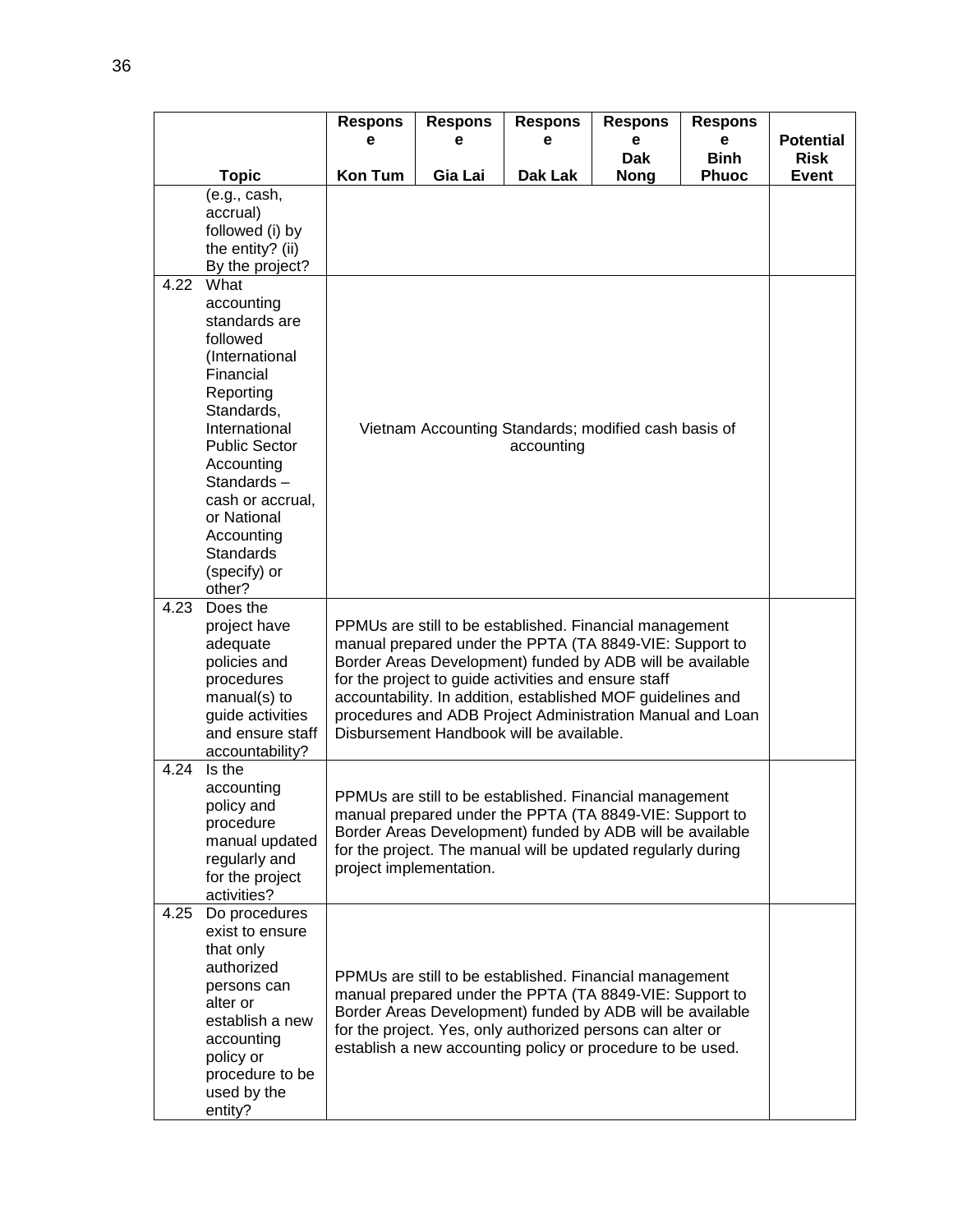| <b>Binh</b><br><b>Dak</b><br><b>Risk</b><br><b>Topic</b><br><b>Kon Tum</b><br>Gia Lai<br>Dak Lak<br><b>Phuoc</b><br><b>Event</b><br><b>Nong</b><br>4.26<br>Are there<br>written policies<br>and procedures<br>PPMUs are still to be established. Financial management<br>manual prepared under the PPTA (TA 8849-VIE: Support to<br>covering all<br>routine financial<br>Border Areas Development) funded by ADB will be available<br>for the project. The manual covers all routine financial<br>management<br>and related<br>management and related administrative activities<br>administrative<br>activities?<br>4.27<br>Do policies and<br>procedures<br>clearly define<br>conflict of<br>interest and<br>related party<br>transactions<br>Yes, based on government policy and donor guidelines<br>(real and<br>apparent) and<br>provide<br>safeguards to<br>protect the<br>organization<br>from them?<br>PPMUs are still to be established. Financial management<br>4.28<br>Are manuals<br>manual prepared under the PPTA (TA 8849-VIE: Support to<br>distributed to<br>Border Areas Development) funded by ADB will be available<br>appropriate<br>personnel?<br>for the project. Yes, the manual will be distributed to<br>appropriate personnel<br>4.29<br>Describe how<br>compliance with<br>policies and<br>PPMUs are still to be established. Compliance with policies<br>and procedures will be verified and monitored through audit<br>procedures are<br>verified and<br>monitored.<br><b>Cash and Bank</b><br>4.30<br>Indicate names<br>and positions of<br>authorized<br>signatories for<br>bank accounts.<br>Include those<br>persons who<br>PPMUs are still to be established. Authorized signatories will<br>be the PPMU Director and PPMU Deputy Director<br>have custody<br>over bank<br>passwords,<br>USB keys, or<br>equivalent for<br>online<br>transactions.<br>4.31<br>Does the<br>PPMUs are still to be established. Financial management<br>manual prepared under the PPTA (TA 8849-VIE: Support to |              | <b>Respons</b><br>е | <b>Respons</b><br>е | <b>Respons</b><br>е | <b>Respons</b><br>е | <b>Respons</b><br>е | <b>Potential</b> |  |  |  |
|--------------------------------------------------------------------------------------------------------------------------------------------------------------------------------------------------------------------------------------------------------------------------------------------------------------------------------------------------------------------------------------------------------------------------------------------------------------------------------------------------------------------------------------------------------------------------------------------------------------------------------------------------------------------------------------------------------------------------------------------------------------------------------------------------------------------------------------------------------------------------------------------------------------------------------------------------------------------------------------------------------------------------------------------------------------------------------------------------------------------------------------------------------------------------------------------------------------------------------------------------------------------------------------------------------------------------------------------------------------------------------------------------------------------------------------------------------------------------------------------------------------------------------------------------------------------------------------------------------------------------------------------------------------------------------------------------------------------------------------------------------------------------------------------------------------------------------------------------------------------------------------------------------------------------------------------------------------------------------------------------------------------------------|--------------|---------------------|---------------------|---------------------|---------------------|---------------------|------------------|--|--|--|
|                                                                                                                                                                                                                                                                                                                                                                                                                                                                                                                                                                                                                                                                                                                                                                                                                                                                                                                                                                                                                                                                                                                                                                                                                                                                                                                                                                                                                                                                                                                                                                                                                                                                                                                                                                                                                                                                                                                                                                                                                                |              |                     |                     |                     |                     |                     |                  |  |  |  |
|                                                                                                                                                                                                                                                                                                                                                                                                                                                                                                                                                                                                                                                                                                                                                                                                                                                                                                                                                                                                                                                                                                                                                                                                                                                                                                                                                                                                                                                                                                                                                                                                                                                                                                                                                                                                                                                                                                                                                                                                                                |              |                     |                     |                     |                     |                     |                  |  |  |  |
|                                                                                                                                                                                                                                                                                                                                                                                                                                                                                                                                                                                                                                                                                                                                                                                                                                                                                                                                                                                                                                                                                                                                                                                                                                                                                                                                                                                                                                                                                                                                                                                                                                                                                                                                                                                                                                                                                                                                                                                                                                |              |                     |                     |                     |                     |                     |                  |  |  |  |
|                                                                                                                                                                                                                                                                                                                                                                                                                                                                                                                                                                                                                                                                                                                                                                                                                                                                                                                                                                                                                                                                                                                                                                                                                                                                                                                                                                                                                                                                                                                                                                                                                                                                                                                                                                                                                                                                                                                                                                                                                                |              |                     |                     |                     |                     |                     |                  |  |  |  |
|                                                                                                                                                                                                                                                                                                                                                                                                                                                                                                                                                                                                                                                                                                                                                                                                                                                                                                                                                                                                                                                                                                                                                                                                                                                                                                                                                                                                                                                                                                                                                                                                                                                                                                                                                                                                                                                                                                                                                                                                                                |              |                     |                     |                     |                     |                     |                  |  |  |  |
|                                                                                                                                                                                                                                                                                                                                                                                                                                                                                                                                                                                                                                                                                                                                                                                                                                                                                                                                                                                                                                                                                                                                                                                                                                                                                                                                                                                                                                                                                                                                                                                                                                                                                                                                                                                                                                                                                                                                                                                                                                |              |                     |                     |                     |                     |                     |                  |  |  |  |
|                                                                                                                                                                                                                                                                                                                                                                                                                                                                                                                                                                                                                                                                                                                                                                                                                                                                                                                                                                                                                                                                                                                                                                                                                                                                                                                                                                                                                                                                                                                                                                                                                                                                                                                                                                                                                                                                                                                                                                                                                                |              |                     |                     |                     |                     |                     |                  |  |  |  |
|                                                                                                                                                                                                                                                                                                                                                                                                                                                                                                                                                                                                                                                                                                                                                                                                                                                                                                                                                                                                                                                                                                                                                                                                                                                                                                                                                                                                                                                                                                                                                                                                                                                                                                                                                                                                                                                                                                                                                                                                                                |              |                     |                     |                     |                     |                     |                  |  |  |  |
|                                                                                                                                                                                                                                                                                                                                                                                                                                                                                                                                                                                                                                                                                                                                                                                                                                                                                                                                                                                                                                                                                                                                                                                                                                                                                                                                                                                                                                                                                                                                                                                                                                                                                                                                                                                                                                                                                                                                                                                                                                |              |                     |                     |                     |                     |                     |                  |  |  |  |
|                                                                                                                                                                                                                                                                                                                                                                                                                                                                                                                                                                                                                                                                                                                                                                                                                                                                                                                                                                                                                                                                                                                                                                                                                                                                                                                                                                                                                                                                                                                                                                                                                                                                                                                                                                                                                                                                                                                                                                                                                                |              |                     |                     |                     |                     |                     |                  |  |  |  |
|                                                                                                                                                                                                                                                                                                                                                                                                                                                                                                                                                                                                                                                                                                                                                                                                                                                                                                                                                                                                                                                                                                                                                                                                                                                                                                                                                                                                                                                                                                                                                                                                                                                                                                                                                                                                                                                                                                                                                                                                                                |              |                     |                     |                     |                     |                     |                  |  |  |  |
|                                                                                                                                                                                                                                                                                                                                                                                                                                                                                                                                                                                                                                                                                                                                                                                                                                                                                                                                                                                                                                                                                                                                                                                                                                                                                                                                                                                                                                                                                                                                                                                                                                                                                                                                                                                                                                                                                                                                                                                                                                |              |                     |                     |                     |                     |                     |                  |  |  |  |
|                                                                                                                                                                                                                                                                                                                                                                                                                                                                                                                                                                                                                                                                                                                                                                                                                                                                                                                                                                                                                                                                                                                                                                                                                                                                                                                                                                                                                                                                                                                                                                                                                                                                                                                                                                                                                                                                                                                                                                                                                                |              |                     |                     |                     |                     |                     |                  |  |  |  |
|                                                                                                                                                                                                                                                                                                                                                                                                                                                                                                                                                                                                                                                                                                                                                                                                                                                                                                                                                                                                                                                                                                                                                                                                                                                                                                                                                                                                                                                                                                                                                                                                                                                                                                                                                                                                                                                                                                                                                                                                                                |              |                     |                     |                     |                     |                     |                  |  |  |  |
|                                                                                                                                                                                                                                                                                                                                                                                                                                                                                                                                                                                                                                                                                                                                                                                                                                                                                                                                                                                                                                                                                                                                                                                                                                                                                                                                                                                                                                                                                                                                                                                                                                                                                                                                                                                                                                                                                                                                                                                                                                |              |                     |                     |                     |                     |                     |                  |  |  |  |
|                                                                                                                                                                                                                                                                                                                                                                                                                                                                                                                                                                                                                                                                                                                                                                                                                                                                                                                                                                                                                                                                                                                                                                                                                                                                                                                                                                                                                                                                                                                                                                                                                                                                                                                                                                                                                                                                                                                                                                                                                                |              |                     |                     |                     |                     |                     |                  |  |  |  |
|                                                                                                                                                                                                                                                                                                                                                                                                                                                                                                                                                                                                                                                                                                                                                                                                                                                                                                                                                                                                                                                                                                                                                                                                                                                                                                                                                                                                                                                                                                                                                                                                                                                                                                                                                                                                                                                                                                                                                                                                                                |              |                     |                     |                     |                     |                     |                  |  |  |  |
|                                                                                                                                                                                                                                                                                                                                                                                                                                                                                                                                                                                                                                                                                                                                                                                                                                                                                                                                                                                                                                                                                                                                                                                                                                                                                                                                                                                                                                                                                                                                                                                                                                                                                                                                                                                                                                                                                                                                                                                                                                |              |                     |                     |                     |                     |                     |                  |  |  |  |
|                                                                                                                                                                                                                                                                                                                                                                                                                                                                                                                                                                                                                                                                                                                                                                                                                                                                                                                                                                                                                                                                                                                                                                                                                                                                                                                                                                                                                                                                                                                                                                                                                                                                                                                                                                                                                                                                                                                                                                                                                                |              |                     |                     |                     |                     |                     |                  |  |  |  |
|                                                                                                                                                                                                                                                                                                                                                                                                                                                                                                                                                                                                                                                                                                                                                                                                                                                                                                                                                                                                                                                                                                                                                                                                                                                                                                                                                                                                                                                                                                                                                                                                                                                                                                                                                                                                                                                                                                                                                                                                                                |              |                     |                     |                     |                     |                     |                  |  |  |  |
|                                                                                                                                                                                                                                                                                                                                                                                                                                                                                                                                                                                                                                                                                                                                                                                                                                                                                                                                                                                                                                                                                                                                                                                                                                                                                                                                                                                                                                                                                                                                                                                                                                                                                                                                                                                                                                                                                                                                                                                                                                |              |                     |                     |                     |                     |                     |                  |  |  |  |
|                                                                                                                                                                                                                                                                                                                                                                                                                                                                                                                                                                                                                                                                                                                                                                                                                                                                                                                                                                                                                                                                                                                                                                                                                                                                                                                                                                                                                                                                                                                                                                                                                                                                                                                                                                                                                                                                                                                                                                                                                                |              |                     |                     |                     |                     |                     |                  |  |  |  |
|                                                                                                                                                                                                                                                                                                                                                                                                                                                                                                                                                                                                                                                                                                                                                                                                                                                                                                                                                                                                                                                                                                                                                                                                                                                                                                                                                                                                                                                                                                                                                                                                                                                                                                                                                                                                                                                                                                                                                                                                                                |              |                     |                     |                     |                     |                     |                  |  |  |  |
|                                                                                                                                                                                                                                                                                                                                                                                                                                                                                                                                                                                                                                                                                                                                                                                                                                                                                                                                                                                                                                                                                                                                                                                                                                                                                                                                                                                                                                                                                                                                                                                                                                                                                                                                                                                                                                                                                                                                                                                                                                |              |                     |                     |                     |                     |                     |                  |  |  |  |
|                                                                                                                                                                                                                                                                                                                                                                                                                                                                                                                                                                                                                                                                                                                                                                                                                                                                                                                                                                                                                                                                                                                                                                                                                                                                                                                                                                                                                                                                                                                                                                                                                                                                                                                                                                                                                                                                                                                                                                                                                                |              |                     |                     |                     |                     |                     |                  |  |  |  |
|                                                                                                                                                                                                                                                                                                                                                                                                                                                                                                                                                                                                                                                                                                                                                                                                                                                                                                                                                                                                                                                                                                                                                                                                                                                                                                                                                                                                                                                                                                                                                                                                                                                                                                                                                                                                                                                                                                                                                                                                                                |              |                     |                     |                     |                     |                     |                  |  |  |  |
|                                                                                                                                                                                                                                                                                                                                                                                                                                                                                                                                                                                                                                                                                                                                                                                                                                                                                                                                                                                                                                                                                                                                                                                                                                                                                                                                                                                                                                                                                                                                                                                                                                                                                                                                                                                                                                                                                                                                                                                                                                |              |                     |                     |                     |                     |                     |                  |  |  |  |
|                                                                                                                                                                                                                                                                                                                                                                                                                                                                                                                                                                                                                                                                                                                                                                                                                                                                                                                                                                                                                                                                                                                                                                                                                                                                                                                                                                                                                                                                                                                                                                                                                                                                                                                                                                                                                                                                                                                                                                                                                                |              |                     |                     |                     |                     |                     |                  |  |  |  |
|                                                                                                                                                                                                                                                                                                                                                                                                                                                                                                                                                                                                                                                                                                                                                                                                                                                                                                                                                                                                                                                                                                                                                                                                                                                                                                                                                                                                                                                                                                                                                                                                                                                                                                                                                                                                                                                                                                                                                                                                                                |              |                     |                     |                     |                     |                     |                  |  |  |  |
|                                                                                                                                                                                                                                                                                                                                                                                                                                                                                                                                                                                                                                                                                                                                                                                                                                                                                                                                                                                                                                                                                                                                                                                                                                                                                                                                                                                                                                                                                                                                                                                                                                                                                                                                                                                                                                                                                                                                                                                                                                |              |                     |                     |                     |                     |                     |                  |  |  |  |
|                                                                                                                                                                                                                                                                                                                                                                                                                                                                                                                                                                                                                                                                                                                                                                                                                                                                                                                                                                                                                                                                                                                                                                                                                                                                                                                                                                                                                                                                                                                                                                                                                                                                                                                                                                                                                                                                                                                                                                                                                                |              |                     |                     |                     |                     |                     |                  |  |  |  |
|                                                                                                                                                                                                                                                                                                                                                                                                                                                                                                                                                                                                                                                                                                                                                                                                                                                                                                                                                                                                                                                                                                                                                                                                                                                                                                                                                                                                                                                                                                                                                                                                                                                                                                                                                                                                                                                                                                                                                                                                                                |              |                     |                     |                     |                     |                     |                  |  |  |  |
|                                                                                                                                                                                                                                                                                                                                                                                                                                                                                                                                                                                                                                                                                                                                                                                                                                                                                                                                                                                                                                                                                                                                                                                                                                                                                                                                                                                                                                                                                                                                                                                                                                                                                                                                                                                                                                                                                                                                                                                                                                |              |                     |                     |                     |                     |                     |                  |  |  |  |
|                                                                                                                                                                                                                                                                                                                                                                                                                                                                                                                                                                                                                                                                                                                                                                                                                                                                                                                                                                                                                                                                                                                                                                                                                                                                                                                                                                                                                                                                                                                                                                                                                                                                                                                                                                                                                                                                                                                                                                                                                                |              |                     |                     |                     |                     |                     |                  |  |  |  |
|                                                                                                                                                                                                                                                                                                                                                                                                                                                                                                                                                                                                                                                                                                                                                                                                                                                                                                                                                                                                                                                                                                                                                                                                                                                                                                                                                                                                                                                                                                                                                                                                                                                                                                                                                                                                                                                                                                                                                                                                                                |              |                     |                     |                     |                     |                     |                  |  |  |  |
|                                                                                                                                                                                                                                                                                                                                                                                                                                                                                                                                                                                                                                                                                                                                                                                                                                                                                                                                                                                                                                                                                                                                                                                                                                                                                                                                                                                                                                                                                                                                                                                                                                                                                                                                                                                                                                                                                                                                                                                                                                |              |                     |                     |                     |                     |                     |                  |  |  |  |
|                                                                                                                                                                                                                                                                                                                                                                                                                                                                                                                                                                                                                                                                                                                                                                                                                                                                                                                                                                                                                                                                                                                                                                                                                                                                                                                                                                                                                                                                                                                                                                                                                                                                                                                                                                                                                                                                                                                                                                                                                                |              |                     |                     |                     |                     |                     |                  |  |  |  |
|                                                                                                                                                                                                                                                                                                                                                                                                                                                                                                                                                                                                                                                                                                                                                                                                                                                                                                                                                                                                                                                                                                                                                                                                                                                                                                                                                                                                                                                                                                                                                                                                                                                                                                                                                                                                                                                                                                                                                                                                                                |              |                     |                     |                     |                     |                     |                  |  |  |  |
|                                                                                                                                                                                                                                                                                                                                                                                                                                                                                                                                                                                                                                                                                                                                                                                                                                                                                                                                                                                                                                                                                                                                                                                                                                                                                                                                                                                                                                                                                                                                                                                                                                                                                                                                                                                                                                                                                                                                                                                                                                |              |                     |                     |                     |                     |                     |                  |  |  |  |
|                                                                                                                                                                                                                                                                                                                                                                                                                                                                                                                                                                                                                                                                                                                                                                                                                                                                                                                                                                                                                                                                                                                                                                                                                                                                                                                                                                                                                                                                                                                                                                                                                                                                                                                                                                                                                                                                                                                                                                                                                                |              |                     |                     |                     |                     |                     |                  |  |  |  |
|                                                                                                                                                                                                                                                                                                                                                                                                                                                                                                                                                                                                                                                                                                                                                                                                                                                                                                                                                                                                                                                                                                                                                                                                                                                                                                                                                                                                                                                                                                                                                                                                                                                                                                                                                                                                                                                                                                                                                                                                                                |              |                     |                     |                     |                     |                     |                  |  |  |  |
|                                                                                                                                                                                                                                                                                                                                                                                                                                                                                                                                                                                                                                                                                                                                                                                                                                                                                                                                                                                                                                                                                                                                                                                                                                                                                                                                                                                                                                                                                                                                                                                                                                                                                                                                                                                                                                                                                                                                                                                                                                |              |                     |                     |                     |                     |                     |                  |  |  |  |
|                                                                                                                                                                                                                                                                                                                                                                                                                                                                                                                                                                                                                                                                                                                                                                                                                                                                                                                                                                                                                                                                                                                                                                                                                                                                                                                                                                                                                                                                                                                                                                                                                                                                                                                                                                                                                                                                                                                                                                                                                                |              |                     |                     |                     |                     |                     |                  |  |  |  |
|                                                                                                                                                                                                                                                                                                                                                                                                                                                                                                                                                                                                                                                                                                                                                                                                                                                                                                                                                                                                                                                                                                                                                                                                                                                                                                                                                                                                                                                                                                                                                                                                                                                                                                                                                                                                                                                                                                                                                                                                                                |              |                     |                     |                     |                     |                     |                  |  |  |  |
|                                                                                                                                                                                                                                                                                                                                                                                                                                                                                                                                                                                                                                                                                                                                                                                                                                                                                                                                                                                                                                                                                                                                                                                                                                                                                                                                                                                                                                                                                                                                                                                                                                                                                                                                                                                                                                                                                                                                                                                                                                |              |                     |                     |                     |                     |                     |                  |  |  |  |
|                                                                                                                                                                                                                                                                                                                                                                                                                                                                                                                                                                                                                                                                                                                                                                                                                                                                                                                                                                                                                                                                                                                                                                                                                                                                                                                                                                                                                                                                                                                                                                                                                                                                                                                                                                                                                                                                                                                                                                                                                                | organization |                     |                     |                     |                     |                     |                  |  |  |  |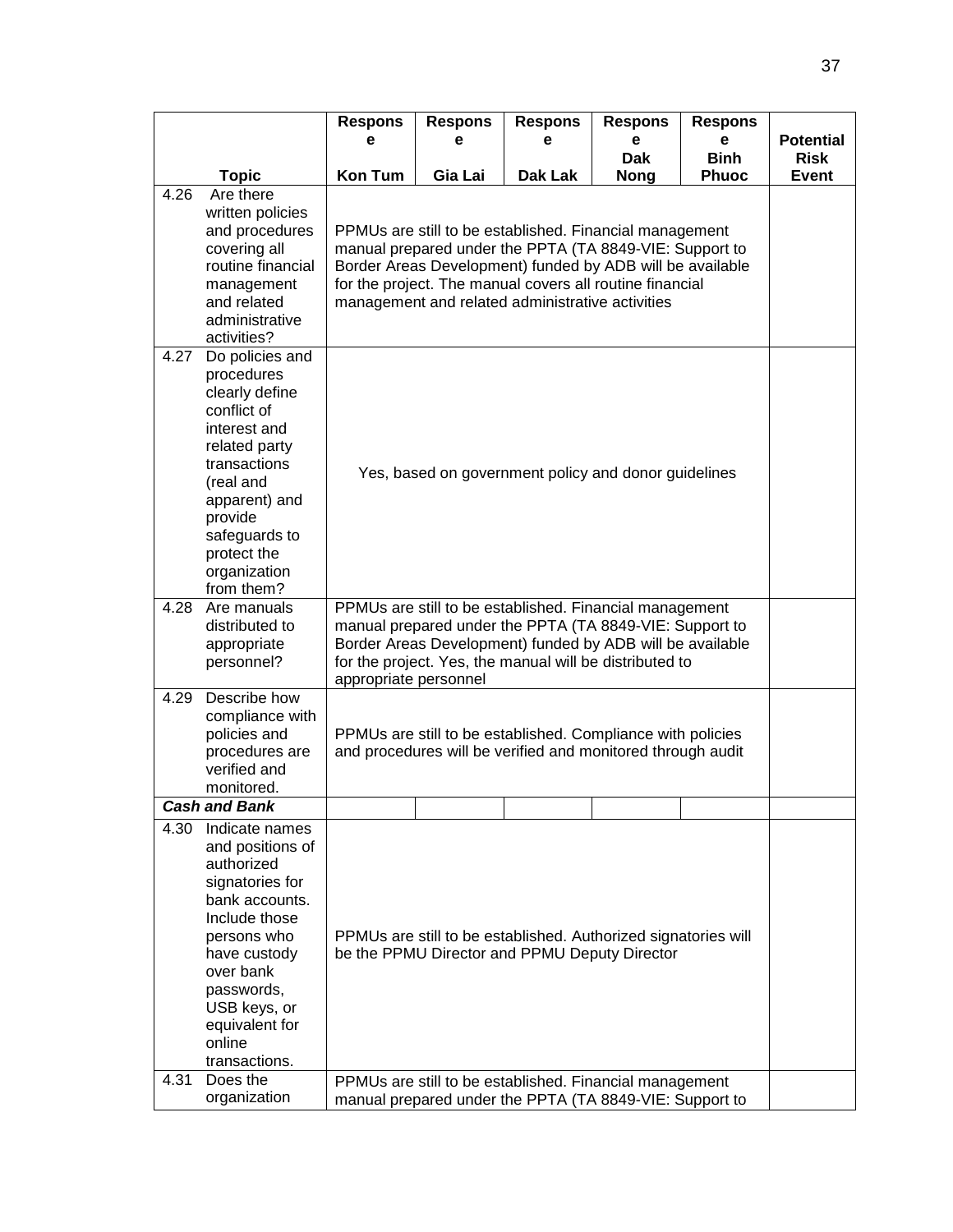|      |                                  | <b>Respons</b>                                                                                                   | <b>Respons</b>                                                                                                         | <b>Respons</b>                                                  | <b>Respons</b> | <b>Respons</b> |                  |  |  |
|------|----------------------------------|------------------------------------------------------------------------------------------------------------------|------------------------------------------------------------------------------------------------------------------------|-----------------------------------------------------------------|----------------|----------------|------------------|--|--|
|      |                                  | е                                                                                                                | е                                                                                                                      | е                                                               | е              | e              | <b>Potential</b> |  |  |
|      |                                  |                                                                                                                  |                                                                                                                        |                                                                 | <b>Dak</b>     | <b>Binh</b>    | <b>Risk</b>      |  |  |
|      | <b>Topic</b>                     | <b>Kon Tum</b>                                                                                                   | Gia Lai                                                                                                                | Dak Lak                                                         | <b>Nong</b>    | <b>Phuoc</b>   | <b>Event</b>     |  |  |
|      | maintain an                      |                                                                                                                  | Border Areas Development) funded by ADB will be available<br>for the project. Yes, the PPMUs will maintain an adequate |                                                                 |                |                |                  |  |  |
|      | adequate and                     |                                                                                                                  |                                                                                                                        |                                                                 |                |                |                  |  |  |
|      | up-to-date                       |                                                                                                                  |                                                                                                                        | and up-to-date cashbook recording receipts and payments         |                |                |                  |  |  |
|      | cashbook                         |                                                                                                                  |                                                                                                                        | the manual will be distributed to appropriate personnel         |                |                |                  |  |  |
|      | recording                        |                                                                                                                  |                                                                                                                        |                                                                 |                |                |                  |  |  |
|      | receipts and<br>payments?        |                                                                                                                  |                                                                                                                        |                                                                 |                |                |                  |  |  |
| 4.32 | Describe the                     |                                                                                                                  |                                                                                                                        |                                                                 |                |                |                  |  |  |
|      | collection                       |                                                                                                                  |                                                                                                                        |                                                                 |                |                |                  |  |  |
|      | process and                      |                                                                                                                  |                                                                                                                        |                                                                 |                |                |                  |  |  |
|      | cash handling                    |                                                                                                                  |                                                                                                                        |                                                                 |                |                |                  |  |  |
|      | procedures. Do                   |                                                                                                                  |                                                                                                                        |                                                                 |                |                |                  |  |  |
|      | controls exist                   | ADB transfers funds to an imprest account; controls exist in                                                     |                                                                                                                        |                                                                 |                |                |                  |  |  |
|      | for the                          | accordance with MOF guidelines and procedures and ADB                                                            |                                                                                                                        |                                                                 |                |                |                  |  |  |
|      | collection,                      | guidelines                                                                                                       |                                                                                                                        |                                                                 |                |                |                  |  |  |
|      | timely deposit                   |                                                                                                                  |                                                                                                                        |                                                                 |                |                |                  |  |  |
|      | and recording                    |                                                                                                                  |                                                                                                                        |                                                                 |                |                |                  |  |  |
|      | of receipts at                   |                                                                                                                  |                                                                                                                        |                                                                 |                |                |                  |  |  |
|      | each collection                  |                                                                                                                  |                                                                                                                        |                                                                 |                |                |                  |  |  |
|      | location?                        |                                                                                                                  |                                                                                                                        |                                                                 |                |                |                  |  |  |
| 4.33 | Are bank                         |                                                                                                                  |                                                                                                                        |                                                                 |                |                |                  |  |  |
|      | accounts                         |                                                                                                                  |                                                                                                                        |                                                                 |                |                |                  |  |  |
|      | reconciled on a                  |                                                                                                                  |                                                                                                                        |                                                                 |                |                |                  |  |  |
|      | monthly basis?                   |                                                                                                                  |                                                                                                                        |                                                                 |                |                |                  |  |  |
|      | Or more often?                   |                                                                                                                  |                                                                                                                        | PPMUs are still to be established. Financial management         |                |                |                  |  |  |
|      | Is cash on hand                  |                                                                                                                  |                                                                                                                        | manual prepared under the PPTA (TA 8849-VIE: Support to         |                |                |                  |  |  |
|      | physically                       |                                                                                                                  |                                                                                                                        | Border Areas Development) funded by ADB will be available       |                |                |                  |  |  |
|      | verified, and<br>reconciled with |                                                                                                                  |                                                                                                                        | for the project. Yes, bank account will be reconciled on a      |                |                |                  |  |  |
|      | the cash books?                  | monthly basis                                                                                                    |                                                                                                                        |                                                                 |                |                |                  |  |  |
|      | With what                        |                                                                                                                  |                                                                                                                        |                                                                 |                |                |                  |  |  |
|      | frequency is this                |                                                                                                                  |                                                                                                                        |                                                                 |                |                |                  |  |  |
|      | done?                            |                                                                                                                  |                                                                                                                        |                                                                 |                |                |                  |  |  |
| 4.34 | Are all                          |                                                                                                                  |                                                                                                                        | PPMUs are still to be established. Financial management         |                |                |                  |  |  |
|      | reconciling                      |                                                                                                                  |                                                                                                                        | manual prepared under the PPTA (TA 8849-VIE: Support to         |                |                |                  |  |  |
|      | items approved                   |                                                                                                                  |                                                                                                                        | Border Areas Development) funded by ADB will be available       |                |                |                  |  |  |
|      | and recorded?                    |                                                                                                                  |                                                                                                                        | for the project. Yes, all reconciling items will be approved by |                |                |                  |  |  |
|      |                                  |                                                                                                                  |                                                                                                                        | appropriate authority and subsequently recorded                 |                |                |                  |  |  |
| 4.35 | Are all unusual                  |                                                                                                                  |                                                                                                                        |                                                                 |                |                |                  |  |  |
|      | items on the                     |                                                                                                                  |                                                                                                                        | PPMUs are still to be established. Financial management         |                |                |                  |  |  |
|      | bank                             | manual prepared under the PPTA (TA 8849-VIE: Support to                                                          |                                                                                                                        |                                                                 |                |                |                  |  |  |
|      | reconciliation                   | Border Areas Development) funded by ADB will be available<br>for the project. Yes, all unusual items on the bank |                                                                                                                        |                                                                 |                |                |                  |  |  |
|      | reviewed and                     |                                                                                                                  |                                                                                                                        |                                                                 |                |                |                  |  |  |
|      | approved by a                    |                                                                                                                  |                                                                                                                        | reconciliation will be reviewed and approved by appropriate     |                |                |                  |  |  |
|      | responsible                      | authority                                                                                                        |                                                                                                                        |                                                                 |                |                |                  |  |  |
|      | official?                        |                                                                                                                  |                                                                                                                        |                                                                 |                |                |                  |  |  |
| 4.36 | Are there any                    |                                                                                                                  |                                                                                                                        |                                                                 |                |                |                  |  |  |
|      | persistent/non-                  | Not                                                                                                              | Not                                                                                                                    | Not                                                             | Not            | Not            |                  |  |  |
|      | moving                           | applicable                                                                                                       | applicable                                                                                                             | applicable                                                      | applicable     | applicable     |                  |  |  |
|      | reconciling                      |                                                                                                                  |                                                                                                                        |                                                                 |                |                |                  |  |  |
|      | items?                           |                                                                                                                  |                                                                                                                        |                                                                 |                |                |                  |  |  |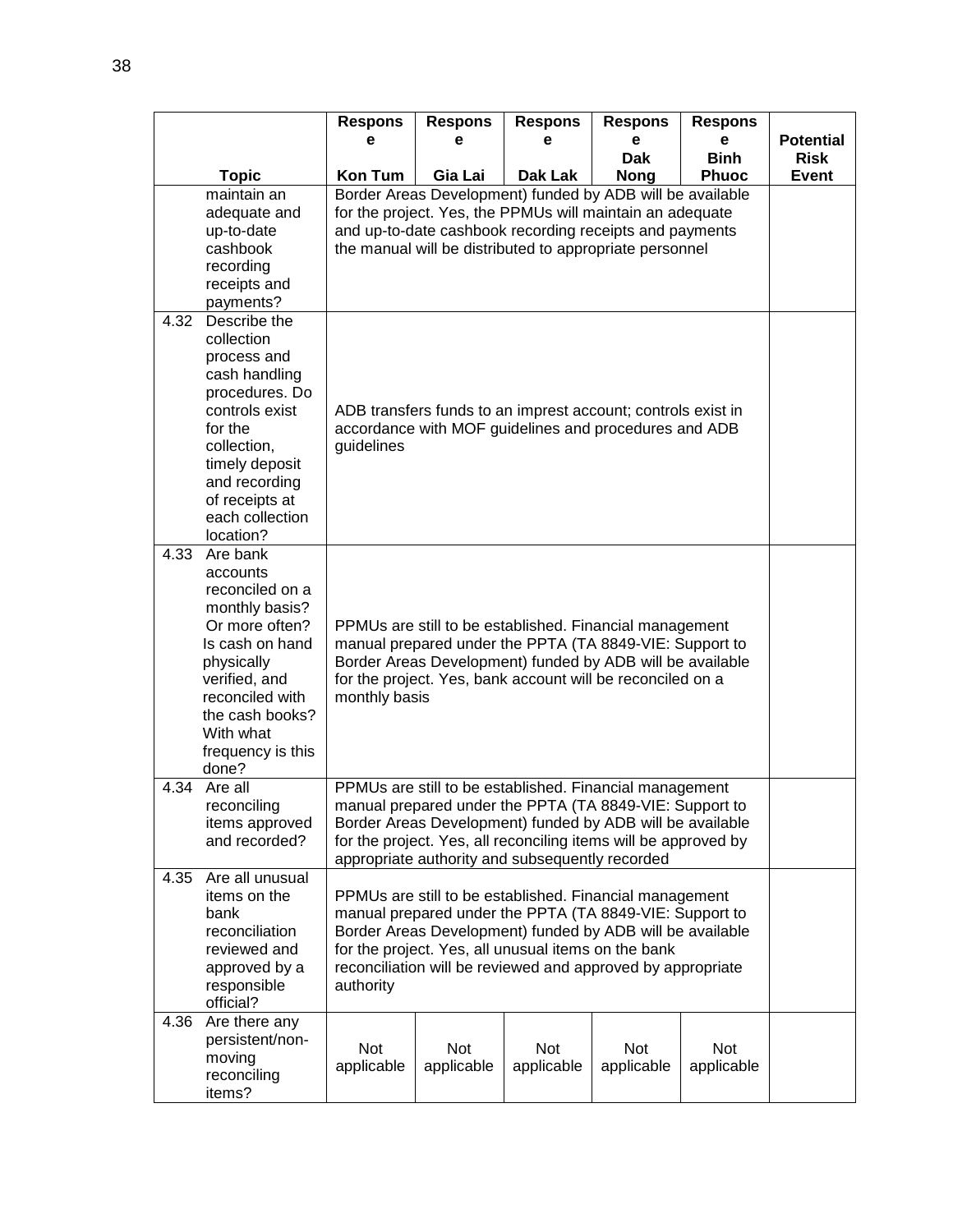|      |                                                                                                                                                                                             | <b>Respons</b>                                                                                                                                                                                                                                                                                                                                                                                                                                                                                                                                                                                                                                                      | <b>Respons</b>                                                                                                                                                                                                                                                                                                                                                                                                                          | <b>Respons</b>    | <b>Respons</b>            | <b>Respons</b>              |                             |  |  |
|------|---------------------------------------------------------------------------------------------------------------------------------------------------------------------------------------------|---------------------------------------------------------------------------------------------------------------------------------------------------------------------------------------------------------------------------------------------------------------------------------------------------------------------------------------------------------------------------------------------------------------------------------------------------------------------------------------------------------------------------------------------------------------------------------------------------------------------------------------------------------------------|-----------------------------------------------------------------------------------------------------------------------------------------------------------------------------------------------------------------------------------------------------------------------------------------------------------------------------------------------------------------------------------------------------------------------------------------|-------------------|---------------------------|-----------------------------|-----------------------------|--|--|
|      |                                                                                                                                                                                             | е                                                                                                                                                                                                                                                                                                                                                                                                                                                                                                                                                                                                                                                                   | е                                                                                                                                                                                                                                                                                                                                                                                                                                       | е                 | е                         | е                           | <b>Potential</b>            |  |  |
|      | <b>Topic</b>                                                                                                                                                                                | <b>Kon Tum</b>                                                                                                                                                                                                                                                                                                                                                                                                                                                                                                                                                                                                                                                      | Gia Lai                                                                                                                                                                                                                                                                                                                                                                                                                                 | Dak Lak           | <b>Dak</b><br><b>Nong</b> | <b>Binh</b><br><b>Phuoc</b> | <b>Risk</b><br><b>Event</b> |  |  |
|      | 4.37 Are there<br>appropriate<br>controls in<br>safekeeping of<br>unused<br>cheques, USB<br>keys and<br>passwords,<br>official receipts<br>and invoices?                                    |                                                                                                                                                                                                                                                                                                                                                                                                                                                                                                                                                                                                                                                                     | PPMUs are still to be established. Financial management<br>manual prepared under the PPTA (TA 8849-VIE: Support to<br>Border Areas Development) funded by ADB will be available<br>for the project outlining internal control procedures like<br>appropriate controls in safekeeping of unused cheques, USB<br>keys and passwords, official receipts and invoices.                                                                      |                   |                           |                             |                             |  |  |
| 4.38 | Are any large<br>cash balances<br>maintained at<br>the head office<br>or field offices?<br>If so, for what<br>purpose?                                                                      | Not<br>applicable                                                                                                                                                                                                                                                                                                                                                                                                                                                                                                                                                                                                                                                   | <b>Not</b><br>applicable                                                                                                                                                                                                                                                                                                                                                                                                                | Not<br>applicable | Not<br>applicable         | Not<br>applicable           |                             |  |  |
| 4.39 | For online<br>transactions,<br>how many<br>persons<br>possess USB<br>keys (or<br>equivalent), and<br>passwords?<br>Describe the<br>security rules<br>on password<br>and access<br>controls. | <b>Not</b><br>applicable                                                                                                                                                                                                                                                                                                                                                                                                                                                                                                                                                                                                                                            | <b>Not</b><br>applicable                                                                                                                                                                                                                                                                                                                                                                                                                | Not<br>applicable | Not<br>applicable         | Not<br>applicable           |                             |  |  |
|      | Safeguard over<br><b>Assets</b>                                                                                                                                                             |                                                                                                                                                                                                                                                                                                                                                                                                                                                                                                                                                                                                                                                                     |                                                                                                                                                                                                                                                                                                                                                                                                                                         |                   |                           |                             |                             |  |  |
| 4.40 | What policies<br>and procedures<br>are in place to<br>adequately<br>safeguard or<br>protect assets<br>from fraud,<br>waste and<br>abuse?                                                    | PPMUs are still to be established. Financial management<br>manual prepared under the PPTA (TA 8849-VIE: Support to<br>Border Areas Development) funded by ADB will be available<br>for the project. Assets will be appropriately labelled and<br>recorded; Fixed Asset Register will be maintained and<br>updated regularly; regular physical counts will be conducted<br>and reconciled with registers; only authorized personnel will<br>be allowed access and use of the assets.<br>Circular 198/2013 / TT-BTC dated 20/12/2013 of the Ministry<br>of Finance regulates the management, usage and handling of<br>the assets of the project using foreign capital |                                                                                                                                                                                                                                                                                                                                                                                                                                         |                   |                           |                             |                             |  |  |
| 4.41 | Does the entity<br>maintain a<br><b>Fixed Assets</b><br>Register? Is the<br>register<br>updated<br>monthly? Does                                                                            |                                                                                                                                                                                                                                                                                                                                                                                                                                                                                                                                                                                                                                                                     | PPMUs are still to be established. Financial management<br>manual prepared under the PPTA (TA 8849-VIE: Support to<br>Border Areas Development) funded by ADB will be available<br>for the project. Assets will be appropriately labelled and<br>recorded; Fixed Asset Register will be maintained and<br>updated regularly; regular physical counts will be conducted<br>and reconciled with registers; only authorized personnel will |                   |                           |                             |                             |  |  |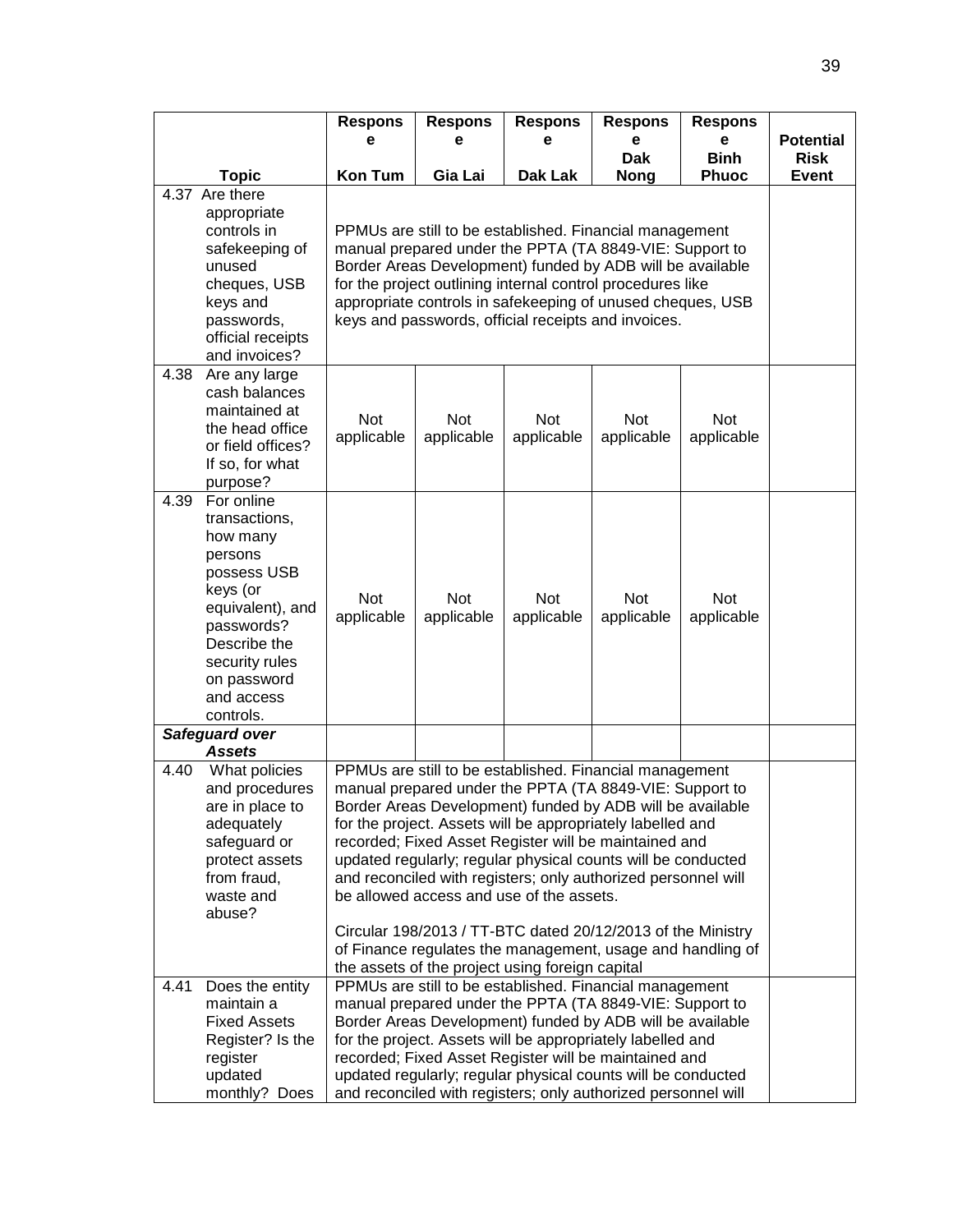|      |                                  | <b>Respons</b>   | <b>Respons</b>                                                                                                                | <b>Respons</b>                                                                                                          | <b>Respons</b> | <b>Respons</b> |                  |  |  |
|------|----------------------------------|------------------|-------------------------------------------------------------------------------------------------------------------------------|-------------------------------------------------------------------------------------------------------------------------|----------------|----------------|------------------|--|--|
|      |                                  | е                | е                                                                                                                             | е                                                                                                                       | e              | e              | <b>Potential</b> |  |  |
|      |                                  |                  |                                                                                                                               |                                                                                                                         | <b>Dak</b>     | <b>Binh</b>    | <b>Risk</b>      |  |  |
|      | <b>Topic</b><br>the register     | <b>Kon Tum</b>   | Gia Lai                                                                                                                       | Dak Lak<br>be allowed access and use of the assets                                                                      | <b>Nong</b>    | <b>Phuoc</b>   | <b>Event</b>     |  |  |
|      | record                           |                  |                                                                                                                               |                                                                                                                         |                |                |                  |  |  |
|      | ownership of                     |                  |                                                                                                                               |                                                                                                                         |                |                |                  |  |  |
|      | assets, any                      |                  |                                                                                                                               |                                                                                                                         |                |                |                  |  |  |
|      | assets under                     |                  |                                                                                                                               |                                                                                                                         |                |                |                  |  |  |
|      | lien or                          |                  |                                                                                                                               |                                                                                                                         |                |                |                  |  |  |
|      | encumbered, or                   |                  |                                                                                                                               |                                                                                                                         |                |                |                  |  |  |
|      | have been                        |                  |                                                                                                                               |                                                                                                                         |                |                |                  |  |  |
|      | pledged?                         |                  |                                                                                                                               |                                                                                                                         |                |                |                  |  |  |
| 4.42 | Are subsidiary                   |                  |                                                                                                                               |                                                                                                                         |                |                |                  |  |  |
|      | records of fixed                 |                  |                                                                                                                               | PPMUs are still to be established. Financial management                                                                 |                |                |                  |  |  |
|      | assets,<br>inventories and       |                  |                                                                                                                               | manual prepared under the PPTA (TA 8849-VIE: Support to                                                                 |                |                |                  |  |  |
|      | stocks kept up                   |                  |                                                                                                                               |                                                                                                                         |                |                |                  |  |  |
|      | to date and                      |                  | Border Areas Development) funded by ADB will be available<br>for the project. Subsidiary records of fixed assets, inventories |                                                                                                                         |                |                |                  |  |  |
|      | reconciled with                  |                  | and stocks will be kept up to date and reconciled with control<br>accounts                                                    |                                                                                                                         |                |                |                  |  |  |
|      | control                          |                  |                                                                                                                               |                                                                                                                         |                |                |                  |  |  |
|      | accounts?                        |                  |                                                                                                                               |                                                                                                                         |                |                |                  |  |  |
| 4.43 | Are there                        |                  |                                                                                                                               |                                                                                                                         |                |                |                  |  |  |
|      | periodic                         |                  |                                                                                                                               |                                                                                                                         |                |                |                  |  |  |
|      | physical                         |                  |                                                                                                                               | PPMUs are still to be established. Financial management                                                                 |                |                |                  |  |  |
|      | inventories of                   |                  |                                                                                                                               | manual prepared under the PPTA (TA 8849-VIE: Support to                                                                 |                |                |                  |  |  |
|      | fixed assets,<br>inventories and |                  |                                                                                                                               | Border Areas Development) funded by ADB will be available<br>for the project. Assets will be appropriately labelled and |                |                |                  |  |  |
|      | stocks? Are                      |                  |                                                                                                                               | recorded; Fixed Asset Register will be maintained and                                                                   |                |                |                  |  |  |
|      | fixed assets,                    |                  |                                                                                                                               | updated regularly; regular physical counts will be conducted                                                            |                |                |                  |  |  |
|      | inventories and                  |                  |                                                                                                                               | and reconciled with registers; only authorized personnel will                                                           |                |                |                  |  |  |
|      | stocks                           |                  |                                                                                                                               | be allowed access and use of the assets                                                                                 |                |                |                  |  |  |
|      | appropriately                    |                  |                                                                                                                               |                                                                                                                         |                |                |                  |  |  |
|      | labeled?                         |                  |                                                                                                                               |                                                                                                                         |                |                |                  |  |  |
| 4.44 | Are the physical<br>inventory of |                  |                                                                                                                               |                                                                                                                         |                |                |                  |  |  |
|      | fixed assets                     |                  |                                                                                                                               | PPMUs are still to be established. Financial management                                                                 |                |                |                  |  |  |
|      | and stocks                       |                  |                                                                                                                               | manual prepared under the PPTA (TA 8849-VIE: Support to                                                                 |                |                |                  |  |  |
|      | reconciled with                  |                  |                                                                                                                               | Border Areas Development) funded by ADB will be available                                                               |                |                |                  |  |  |
|      | the respective                   |                  |                                                                                                                               | for the project. Assets will be appropriately labelled and                                                              |                |                |                  |  |  |
|      | fixed assets                     |                  |                                                                                                                               | recorded; Fixed Asset Register will be maintained and<br>updated regularly; regular physical counts will be conducted   |                |                |                  |  |  |
|      | and stock                        |                  |                                                                                                                               | and reconciled with registers; discrepancies will be analyzed                                                           |                |                |                  |  |  |
|      | registers, and                   |                  |                                                                                                                               | and resolved; only authorized personnel will be allowed                                                                 |                |                |                  |  |  |
|      | discrepancies                    |                  | access and use of the assets                                                                                                  |                                                                                                                         |                |                |                  |  |  |
|      | analyzed and<br>resolved?        |                  |                                                                                                                               |                                                                                                                         |                |                |                  |  |  |
| 4.45 | Describe the                     |                  |                                                                                                                               |                                                                                                                         |                |                |                  |  |  |
|      | policies and                     |                  |                                                                                                                               |                                                                                                                         |                |                |                  |  |  |
|      | procedures in                    |                  |                                                                                                                               | PPMUs are still to be established. Financial management<br>manual prepared under the PPTA (TA 8849-VIE: Support to      |                |                |                  |  |  |
|      | disposal of                      |                  |                                                                                                                               | Border Areas Development) funded by ADB will be available                                                               |                |                |                  |  |  |
|      | assets. Is the                   | for the project. |                                                                                                                               |                                                                                                                         |                |                |                  |  |  |
|      | disposal of                      |                  |                                                                                                                               |                                                                                                                         |                |                |                  |  |  |
|      | each asset<br>appropriately      |                  |                                                                                                                               | MOF regulations and procedures will be followed on asset                                                                |                |                |                  |  |  |
|      | approved and                     |                  |                                                                                                                               | disposal, approval, recording, repair of broken assets, etc.                                                            |                |                |                  |  |  |
|      | recorded? Are                    |                  |                                                                                                                               |                                                                                                                         |                |                |                  |  |  |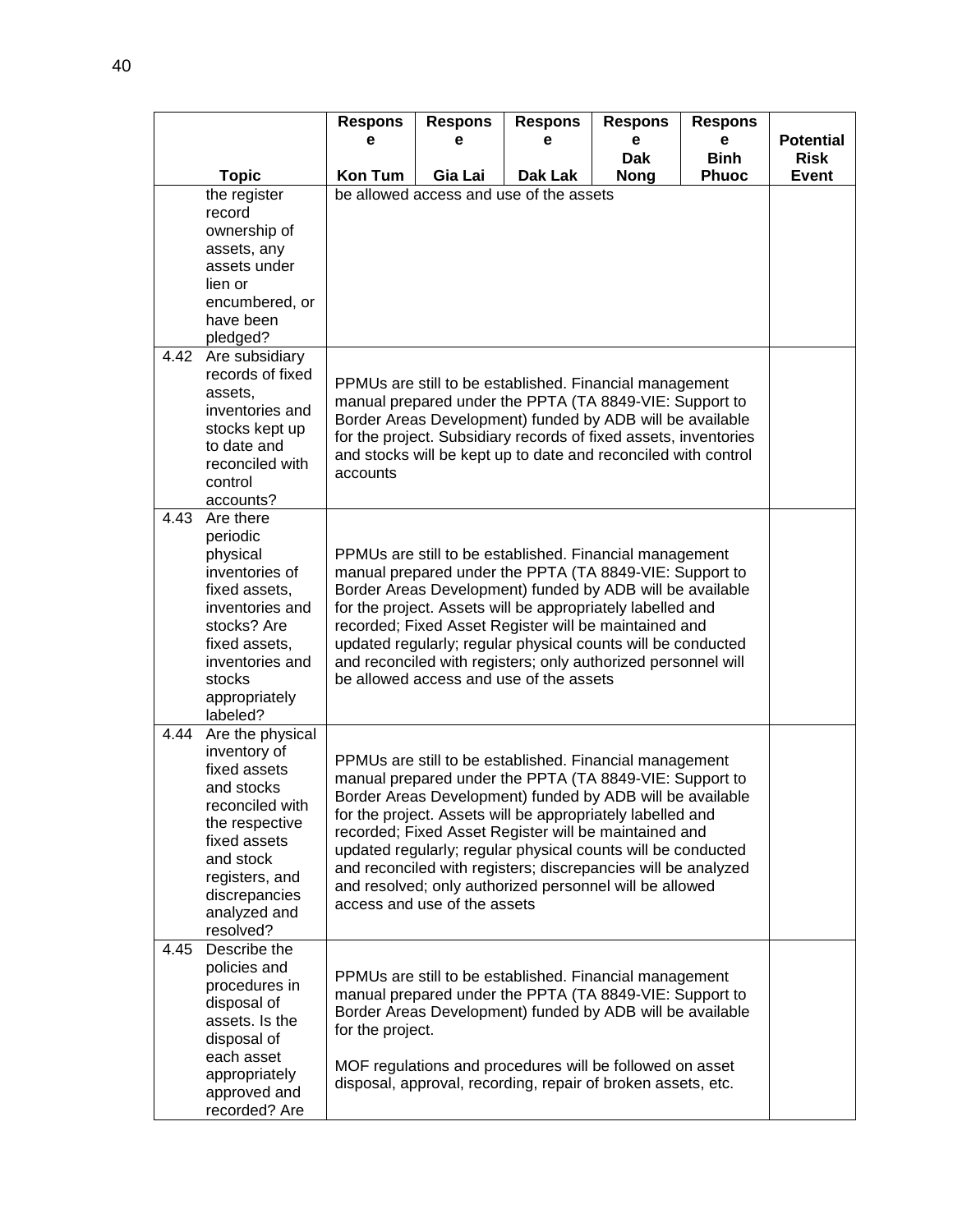|      |                                                                                                                                                                                                  | <b>Respons</b>                                                                                                                                                                                                                                                                                                                          | <b>Respons</b>                                                   | <b>Respons</b>                                                                                                                                                                                                                                                                                                                                            | <b>Respons</b>                                                   | <b>Respons</b>                                                 |                                 |
|------|--------------------------------------------------------------------------------------------------------------------------------------------------------------------------------------------------|-----------------------------------------------------------------------------------------------------------------------------------------------------------------------------------------------------------------------------------------------------------------------------------------------------------------------------------------|------------------------------------------------------------------|-----------------------------------------------------------------------------------------------------------------------------------------------------------------------------------------------------------------------------------------------------------------------------------------------------------------------------------------------------------|------------------------------------------------------------------|----------------------------------------------------------------|---------------------------------|
|      |                                                                                                                                                                                                  | e                                                                                                                                                                                                                                                                                                                                       | e                                                                | e                                                                                                                                                                                                                                                                                                                                                         | e<br><b>Dak</b>                                                  | e<br><b>Binh</b>                                               | <b>Potential</b><br><b>Risk</b> |
|      | <b>Topic</b>                                                                                                                                                                                     | <b>Kon Tum</b>                                                                                                                                                                                                                                                                                                                          | Gia Lai                                                          | <b>Dak Lak</b>                                                                                                                                                                                                                                                                                                                                            | <b>Nong</b>                                                      | <b>Phuoc</b>                                                   | Event                           |
|      | steps<br>immediately<br>taken to locate<br>lost, or repair<br>broken assets?                                                                                                                     |                                                                                                                                                                                                                                                                                                                                         |                                                                  |                                                                                                                                                                                                                                                                                                                                                           |                                                                  |                                                                |                                 |
| 4.46 | Are assets<br>sufficiently<br>covered by<br>insurance<br>policies?                                                                                                                               | Vehicles and equipment are covered during implementation<br>according to donor stipulations; civil works and equipment are<br>covered by contractors during construction; once assets are<br>transferred as public assets, government accepts the risk and<br>acts as its own insurer                                                   |                                                                  |                                                                                                                                                                                                                                                                                                                                                           |                                                                  |                                                                |                                 |
| 4.47 | Describe the<br>policies and<br>procedures in<br>identifying and<br>maintaining fully<br>depreciated<br>assets from<br>active assets.                                                            | PPMUs are still to be established. Financial management<br>manual prepared under the PPTA (TA 8849-VIE: Support to<br>Border Areas Development) funded by ADB will be available<br>for the project.<br>MOF regulations and procedures will be followed in<br>identifying and maintaining fully depreciated assets from<br>active assets |                                                                  |                                                                                                                                                                                                                                                                                                                                                           |                                                                  |                                                                |                                 |
|      | <b>Other Offices and</b><br><b>Implementing</b><br><b>Entities</b>                                                                                                                               |                                                                                                                                                                                                                                                                                                                                         |                                                                  |                                                                                                                                                                                                                                                                                                                                                           |                                                                  |                                                                |                                 |
| 4.48 | Describe any<br>other regional<br>offices or<br>executing<br>entities<br>participating in<br>implementation.                                                                                     | PMUs in<br>Gia Lai,<br>Dak Lak,<br>Dak Nong<br>and Binh<br>Phuoc                                                                                                                                                                                                                                                                        | PMUs in<br>Kon Tum,<br>Dak Lak,<br>Dak Nong<br>and Binh<br>Phuoc | PMUs in<br>Kon Tum,<br>Gia Lai,<br>Dak Nong<br>and Binh<br>Phuoc                                                                                                                                                                                                                                                                                          | PMUs in<br>Kon Tum,<br>Gia Lai,<br>Dak Lak,<br>and Binh<br>Phuoc | PMUs in<br>Kon Tum,<br>Gia Lai,<br>Dak Lak,<br>and Dak<br>Nong |                                 |
| 4.49 | Describe the<br>staff, their roles<br>and<br>responsibilities<br>in performing<br>accounting and<br>financial<br>management<br>functions of<br>such offices as<br>they relate to<br>the project. |                                                                                                                                                                                                                                                                                                                                         | accounting responsibilities.                                     | PPMUs are still to be established. Each PPMU will be<br>responsible for their respective province's project<br>implementation. New staff will be recruited: (i) Chief<br>Accountant who has overall responsibility for PMU finance<br>and accounting; and (ii) Accounts Assistant who will assist<br>the Chief Accountant in handling the PMU finance and |                                                                  |                                                                |                                 |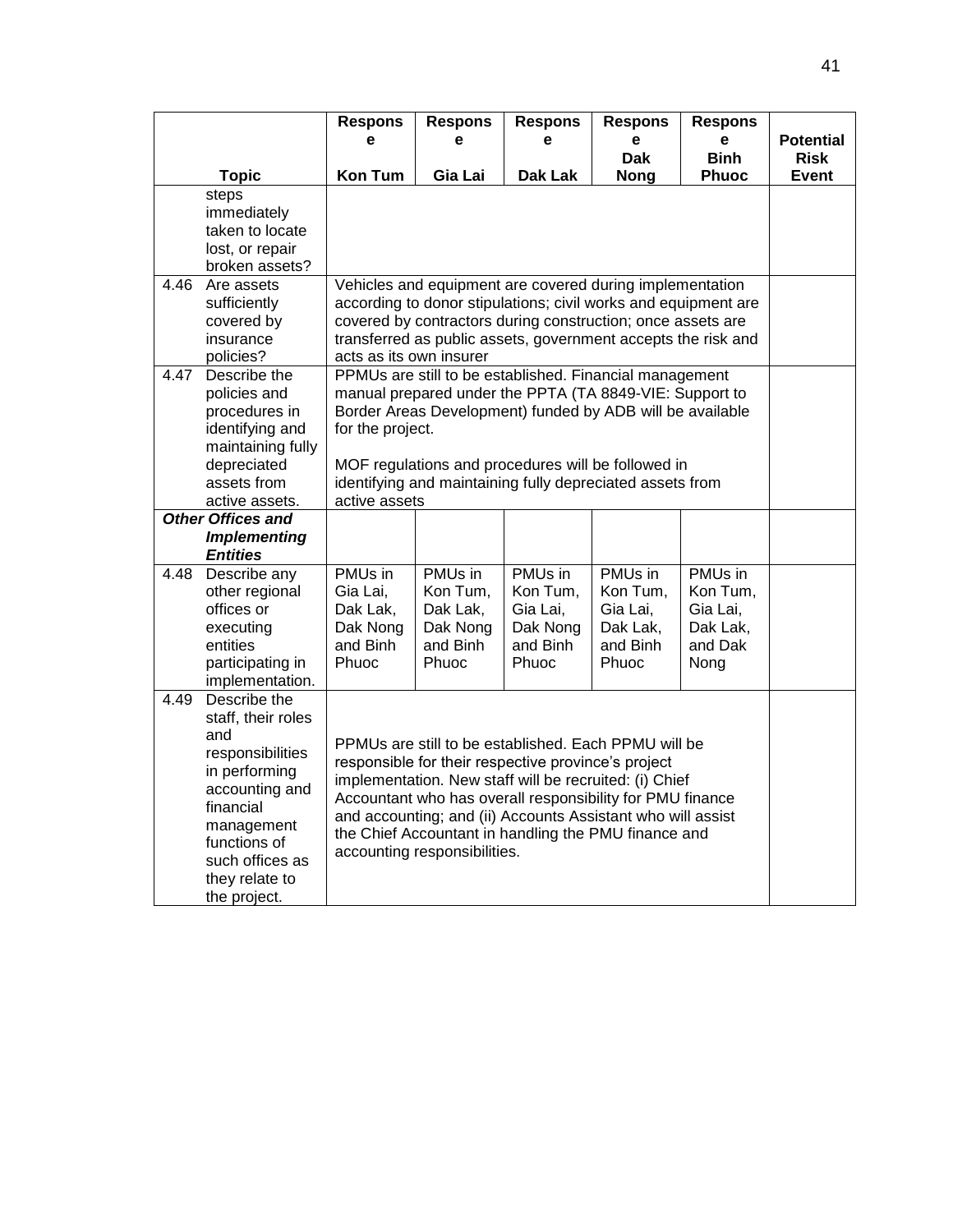|      |                                                                                                                                                                                                                                                                             | <b>Respons</b>                                                                                                                                                                                                                                                                                                                                                                                                                                        | <b>Respons</b> | <b>Respons</b>                                                                                                                                                                                                                                                                                                                                         | <b>Respons</b>            | <b>Respons</b>              |                             |
|------|-----------------------------------------------------------------------------------------------------------------------------------------------------------------------------------------------------------------------------------------------------------------------------|-------------------------------------------------------------------------------------------------------------------------------------------------------------------------------------------------------------------------------------------------------------------------------------------------------------------------------------------------------------------------------------------------------------------------------------------------------|----------------|--------------------------------------------------------------------------------------------------------------------------------------------------------------------------------------------------------------------------------------------------------------------------------------------------------------------------------------------------------|---------------------------|-----------------------------|-----------------------------|
|      |                                                                                                                                                                                                                                                                             | е                                                                                                                                                                                                                                                                                                                                                                                                                                                     | е              | е                                                                                                                                                                                                                                                                                                                                                      | е                         | e                           | <b>Potential</b>            |
|      | <b>Topic</b>                                                                                                                                                                                                                                                                | <b>Kon Tum</b>                                                                                                                                                                                                                                                                                                                                                                                                                                        | Gia Lai        | Dak Lak                                                                                                                                                                                                                                                                                                                                                | <b>Dak</b><br><b>Nong</b> | <b>Binh</b><br><b>Phuoc</b> | <b>Risk</b><br><b>Event</b> |
| 4.50 | Has the project<br>established<br>segregation of<br>duties, controls<br>and procedures<br>for flow of funds<br>and financial<br>information,<br>accountability,<br>and reporting<br>and audits in<br>relation to the<br>other offices or<br>entities?                       | PPMUs are still to be established. Financial management<br>manual prepared under the PPTA (TA 8849-VIE: Support to<br>Border Areas Development) funded by ADB will be available<br>for the project. Each PPMU will be responsible for their<br>respective province's project implementation, including<br>segregation of duties, controls and procedures for flow of<br>funds and financial information, accountability, and reporting<br>and audits. |                |                                                                                                                                                                                                                                                                                                                                                        |                           |                             |                             |
| 4.51 | Does<br>information<br>among the<br>different offices/<br>implementing<br>agencies flow in<br>an accurate and<br>timely fashion?<br>In particular, do<br>the offices other<br>than the head<br>office use the<br>same<br>accounting and<br>reporting<br>system?             | PPMUs are still to be established. Financial management<br>manual prepared under the PPTA (TA 8849-VIE: Support to<br>Border Areas Development) funded by ADB will be available<br>for the project. Each PPMU will be responsible for their<br>respective province's project implementation. Yes, the<br>PPMUs will use the same accounting and reporting system.                                                                                     |                |                                                                                                                                                                                                                                                                                                                                                        |                           |                             |                             |
| 4.52 | Are periodic<br>reconciliations<br>performed<br>among the<br>different<br>offices/impleme<br>nting agencies?<br>Describe the<br>project<br>reporting and<br>auditing<br>arrangements<br>between these<br>offices and the<br>main<br>executing/imple<br>menting<br>agencies. |                                                                                                                                                                                                                                                                                                                                                                                                                                                       |                | PPMUs are still to be established. Financial management<br>manual prepared under the PPTA (TA 8849-VIE: Support to<br>Border Areas Development) funded by ADB will be available<br>for the project. Each PPMU will be responsible for their<br>respective province's project implementation, including<br>project reporting and auditing arrangements. |                           |                             |                             |
| 4.53 | If any sub-<br>accounts (under<br>the Imprest<br>Account) will be                                                                                                                                                                                                           |                                                                                                                                                                                                                                                                                                                                                                                                                                                       |                | No sub-accounts will be maintained.                                                                                                                                                                                                                                                                                                                    |                           |                             |                             |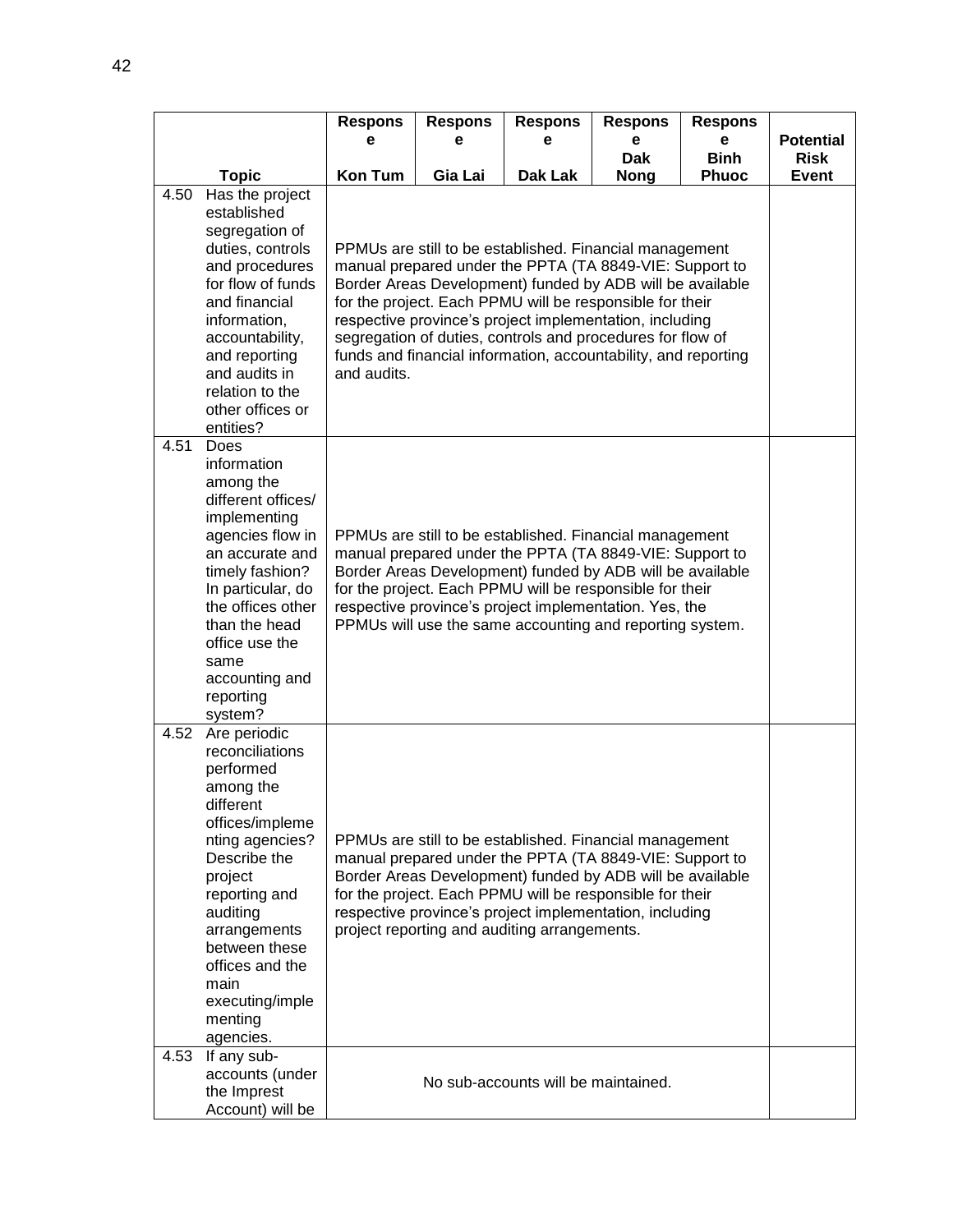|              |                   | <b>Respons</b><br>е                                                                                                       | <b>Respons</b><br>e         | <b>Respons</b><br>е                                           | <b>Respons</b><br>е | <b>Respons</b><br>е | <b>Potential</b> |  |  |
|--------------|-------------------|---------------------------------------------------------------------------------------------------------------------------|-----------------------------|---------------------------------------------------------------|---------------------|---------------------|------------------|--|--|
|              |                   |                                                                                                                           |                             |                                                               | <b>Dak</b>          | <b>Binh</b>         | <b>Risk</b>      |  |  |
|              | <b>Topic</b>      | <b>Kon Tum</b>                                                                                                            | Gia Lai                     | Dak Lak                                                       | <b>Nong</b>         | <b>Phuoc</b>        | <b>Event</b>     |  |  |
|              | maintained,       |                                                                                                                           |                             |                                                               |                     |                     |                  |  |  |
|              | describe the      |                                                                                                                           |                             |                                                               |                     |                     |                  |  |  |
|              | results of the    |                                                                                                                           |                             |                                                               |                     |                     |                  |  |  |
|              | assessment of     |                                                                                                                           |                             |                                                               |                     |                     |                  |  |  |
|              | the financial     |                                                                                                                           |                             |                                                               |                     |                     |                  |  |  |
|              | management        |                                                                                                                           |                             |                                                               |                     |                     |                  |  |  |
|              | capacity of the   |                                                                                                                           |                             |                                                               |                     |                     |                  |  |  |
|              | administrator of  |                                                                                                                           |                             |                                                               |                     |                     |                  |  |  |
|              | such sub-         |                                                                                                                           |                             |                                                               |                     |                     |                  |  |  |
|              | accounts.         |                                                                                                                           |                             |                                                               |                     |                     |                  |  |  |
| Contract     |                   |                                                                                                                           |                             |                                                               |                     |                     |                  |  |  |
|              | <b>Management</b> |                                                                                                                           |                             |                                                               |                     |                     |                  |  |  |
|              | and               |                                                                                                                           |                             |                                                               |                     |                     |                  |  |  |
|              | <b>Accounting</b> |                                                                                                                           |                             |                                                               |                     |                     |                  |  |  |
| 4.54         | Does the          |                                                                                                                           |                             |                                                               |                     |                     |                  |  |  |
|              | agency            |                                                                                                                           |                             |                                                               |                     |                     |                  |  |  |
|              | maintain          |                                                                                                                           |                             |                                                               |                     |                     |                  |  |  |
|              | contract-wise     |                                                                                                                           |                             |                                                               |                     |                     |                  |  |  |
|              | accounting        |                                                                                                                           |                             |                                                               |                     |                     |                  |  |  |
|              | records to        |                                                                                                                           |                             |                                                               |                     |                     |                  |  |  |
|              | indicate gross    |                                                                                                                           |                             |                                                               |                     |                     |                  |  |  |
|              | value of          | PPMUs are still to be established. Financial management                                                                   |                             |                                                               |                     |                     |                  |  |  |
|              | contract, and     | manual prepared under the PPTA (TA 8849-VIE: Support to                                                                   |                             |                                                               |                     |                     |                  |  |  |
|              | any               | Border Areas Development) funded by ADB will be available                                                                 |                             |                                                               |                     |                     |                  |  |  |
|              | amendments,       |                                                                                                                           |                             | for the project. Each PPMU will maintain contract-wise        |                     |                     |                  |  |  |
|              | variations and    |                                                                                                                           |                             | accounting records to indicate gross value of contract, and   |                     |                     |                  |  |  |
|              | escalations,      |                                                                                                                           |                             | any amendments, variations and escalations, payments          |                     |                     |                  |  |  |
|              | payments          |                                                                                                                           |                             | made and undisbursed balances. These records will be          |                     |                     |                  |  |  |
|              | made, and         |                                                                                                                           |                             | reconciled with physical outputs/deliverables of the contract |                     |                     |                  |  |  |
|              | undisbursed       |                                                                                                                           |                             |                                                               |                     |                     |                  |  |  |
|              | balances? Are     |                                                                                                                           |                             |                                                               |                     |                     |                  |  |  |
|              | the records       |                                                                                                                           |                             |                                                               |                     |                     |                  |  |  |
|              | consistent with   |                                                                                                                           |                             |                                                               |                     |                     |                  |  |  |
|              | physical          |                                                                                                                           |                             |                                                               |                     |                     |                  |  |  |
|              | outputs/delivera  |                                                                                                                           |                             |                                                               |                     |                     |                  |  |  |
|              | bles of the       |                                                                                                                           |                             |                                                               |                     |                     |                  |  |  |
|              | contract?         |                                                                                                                           |                             |                                                               |                     |                     |                  |  |  |
| 4.55         | If contract       |                                                                                                                           |                             |                                                               |                     |                     |                  |  |  |
|              | records are       |                                                                                                                           |                             | PPMUs are still to be established. Financial management       |                     |                     |                  |  |  |
|              | maintained,       |                                                                                                                           |                             | manual prepared under the PPTA (TA 8849-VIE: Support to       |                     |                     |                  |  |  |
|              | does the          |                                                                                                                           |                             |                                                               |                     |                     |                  |  |  |
|              | agency            | Border Areas Development) funded by ADB will be available<br>for the project. Each PPMU will reconcile contract records   |                             |                                                               |                     |                     |                  |  |  |
|              | reconcile them    | regularly with the contractor.                                                                                            |                             |                                                               |                     |                     |                  |  |  |
|              | regularly with    |                                                                                                                           |                             |                                                               |                     |                     |                  |  |  |
|              | the contractor?   |                                                                                                                           |                             |                                                               |                     |                     |                  |  |  |
| <b>Other</b> |                   |                                                                                                                           |                             |                                                               |                     |                     |                  |  |  |
| 4.56         | Describe          | ADB requirements on corruption, fraud and the mechanisms                                                                  |                             |                                                               |                     |                     |                  |  |  |
|              | project           | for lodging complaints will apply. Once the project starts, the<br>project will advise employees, beneficiaries and other |                             |                                                               |                     |                     |                  |  |  |
|              | arrangements      |                                                                                                                           |                             |                                                               |                     |                     |                  |  |  |
|              | for reporting     |                                                                                                                           |                             | recipients to whom to report if they suspect fraud, waste or  |                     |                     |                  |  |  |
|              | fraud,            |                                                                                                                           | misuse of project resources |                                                               |                     |                     |                  |  |  |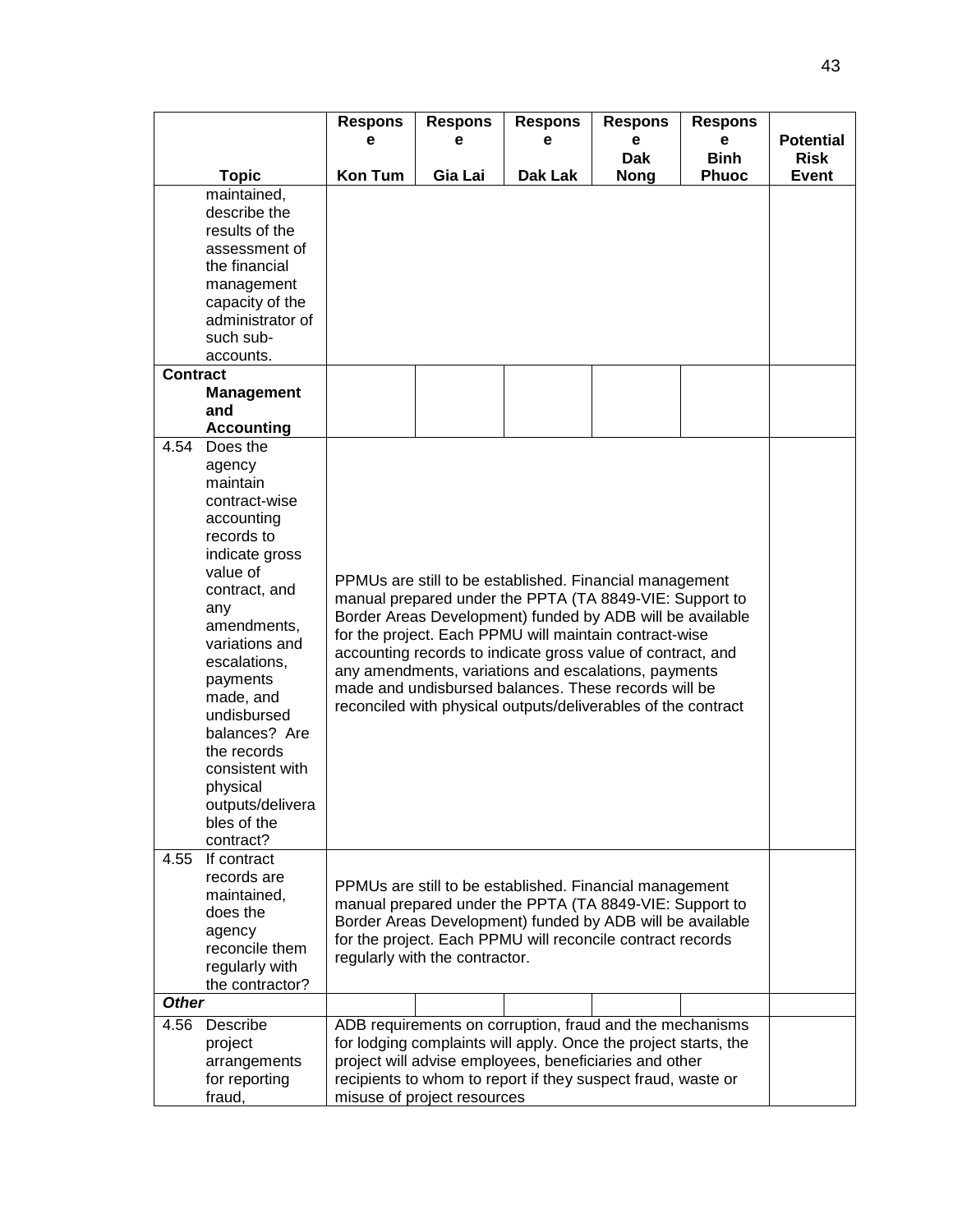|     |                                                                                                                                                                                                                                                                        | <b>Respons</b><br>е | <b>Respons</b><br>е      | <b>Respons</b><br>е | <b>Respons</b><br>е      | <b>Respons</b><br>e      | <b>Potential</b>                                                                                                                                                                   |
|-----|------------------------------------------------------------------------------------------------------------------------------------------------------------------------------------------------------------------------------------------------------------------------|---------------------|--------------------------|---------------------|--------------------------|--------------------------|------------------------------------------------------------------------------------------------------------------------------------------------------------------------------------|
|     |                                                                                                                                                                                                                                                                        |                     |                          |                     | <b>Dak</b>               | <b>Binh</b>              | <b>Risk</b>                                                                                                                                                                        |
|     | <b>Topic</b>                                                                                                                                                                                                                                                           | Kon Tum             | Gia Lai                  | Dak Lak             | <b>Nong</b>              | Phuoc                    | <b>Event</b>                                                                                                                                                                       |
|     | corruption,<br>waste and<br>misuse of<br>project<br>resources. Has<br>the project<br>advised<br>employees,<br>beneficiaries<br>and other<br>recipients to<br>whom to report<br>if they suspect<br>fraud, waste or<br>misuse of<br>project<br>resources or<br>property? |                     |                          |                     |                          |                          |                                                                                                                                                                                    |
|     | 5. Internal Audit                                                                                                                                                                                                                                                      |                     |                          |                     |                          |                          |                                                                                                                                                                                    |
| 5.1 | Is there an<br>internal audit<br>(IA) department<br>in the entity?                                                                                                                                                                                                     | No                  | No                       | No                  | No                       | No                       | Adequate<br>internal<br>control<br>procedur<br>es are<br>outlined<br>in the<br>project's<br>FMM to<br>mitigate<br>the risk of<br>not<br>having an<br>internal<br>audit<br>function |
| 5.2 | What are the<br>qualifications<br>and experience<br>of the IA staff?                                                                                                                                                                                                   | Not<br>applicable   | Not<br>applicable        | Not<br>applicable   | Not<br>applicable        | Not<br>applicable        |                                                                                                                                                                                    |
| 5.3 | To whom does<br>the head of the<br>internal audit<br>report?                                                                                                                                                                                                           | Not<br>applicable   | Not<br>applicable        | Not<br>applicable   | Not<br>applicable        | Not<br>applicable        |                                                                                                                                                                                    |
| 5.4 | Will the internal<br>audit<br>department<br>include the<br>project in its<br>annual work<br>program?                                                                                                                                                                   | Not<br>applicable   | <b>Not</b><br>applicable | Not<br>applicable   | <b>Not</b><br>applicable | <b>Not</b><br>applicable |                                                                                                                                                                                    |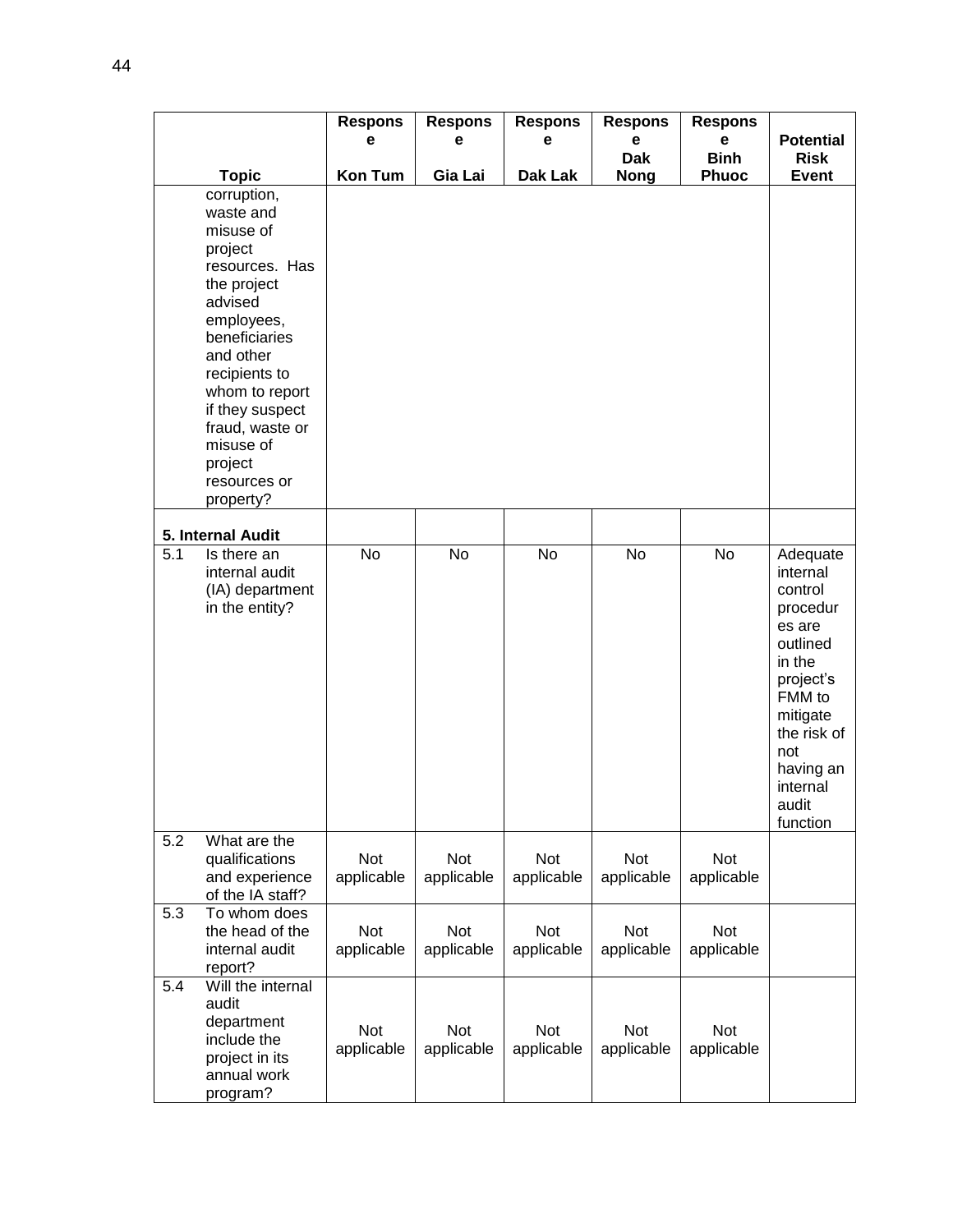|      |                                                                                                                                 | <b>Respons</b><br>е      | <b>Respons</b><br>е | <b>Respons</b><br>е | <b>Respons</b><br>е      | <b>Respons</b><br>е         | <b>Potential</b>            |
|------|---------------------------------------------------------------------------------------------------------------------------------|--------------------------|---------------------|---------------------|--------------------------|-----------------------------|-----------------------------|
|      | <b>Topic</b>                                                                                                                    | <b>Kon Tum</b>           | Gia Lai             | Dak Lak             | Dak<br><b>Nong</b>       | <b>Binh</b><br><b>Phuoc</b> | <b>Risk</b><br><b>Event</b> |
| 5.5  | Are actions                                                                                                                     |                          |                     |                     |                          |                             |                             |
|      | taken on the<br>internal audit<br>findings?                                                                                     | Not<br>applicable        | Not<br>applicable   | Not<br>applicable   | Not<br>applicable        | Not<br>applicable           |                             |
| 5.6  | What is the<br>scope of the<br>internal audit<br>program? How<br>was it<br>developed?                                           | Not<br>applicable        | Not<br>applicable   | Not<br>applicable   | <b>Not</b><br>applicable | <b>Not</b><br>applicable    |                             |
| 5.7  | Is the IA<br>department<br>independent?                                                                                         | Not<br>applicable        | Not<br>applicable   | Not<br>applicable   | Not<br>applicable        | Not<br>applicable           |                             |
| 5.8  | Do they perform<br>pre-audit of<br>transactions?                                                                                | <b>Not</b><br>applicable | Not<br>applicable   | Not<br>applicable   | <b>Not</b><br>applicable | <b>Not</b><br>applicable    |                             |
| 5.9  | Who approves<br>the internal<br>audit program?                                                                                  | Not<br>applicable        | Not<br>applicable   | Not<br>applicable   | Not<br>applicable        | Not<br>applicable           |                             |
| 5.10 | What standards<br>guide the<br>internal audit<br>program?                                                                       | Not<br>applicable        | Not<br>applicable   | Not<br>applicable   | Not<br>applicable        | Not<br>applicable           |                             |
| 5.11 | How are audit<br>deficiencies<br>tracked?                                                                                       | Not<br>applicable        | Not<br>applicable   | Not<br>applicable   | <b>Not</b><br>applicable | Not<br>applicable           |                             |
| 5.12 | How long have<br>the internal<br>audit staff<br>members been<br>with the<br>organization?                                       | Not<br>applicable        | Not<br>applicable   | Not<br>applicable   | Not<br>applicable        | Not<br>applicable           |                             |
| 5.13 | Does any of the<br>internal audit<br>staff have an IT<br>background?                                                            | Not<br>applicable        | Not<br>applicable   | Not<br>applicable   | Not<br>applicable        | Not<br>applicable           |                             |
| 5.14 | How frequently<br>does the<br>internal auditor<br>meet with the<br>audit committee<br>without the<br>presence of<br>management? | Not<br>applicable        | Not<br>applicable   | Not<br>applicable   | Not<br>applicable        | Not<br>applicable           |                             |
| 5.15 | Has the internal<br>auditor<br>identified /<br>reported any<br>issue with<br>reference to<br>availability and                   | Not<br>applicable        | Not<br>applicable   | Not<br>applicable   | Not<br>applicable        | Not<br>applicable           |                             |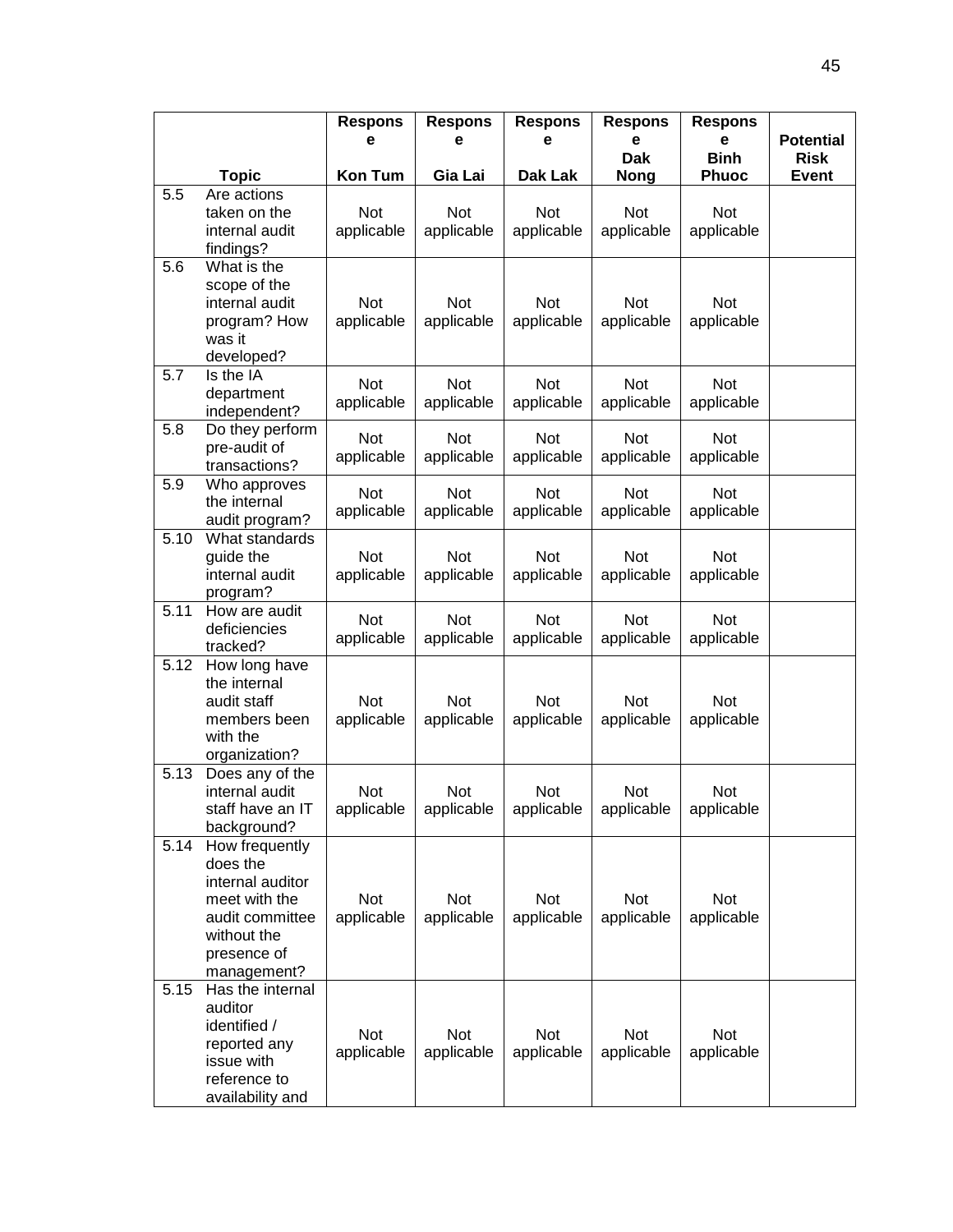|      |                                                                                                                                                                                                                                           | <b>Respons</b><br>е                                                                                                                                                                                                                     | <b>Respons</b><br>е      | <b>Respons</b><br>е                                                                           | <b>Respons</b><br>e | <b>Respons</b><br>e      | <b>Potential</b> |
|------|-------------------------------------------------------------------------------------------------------------------------------------------------------------------------------------------------------------------------------------------|-----------------------------------------------------------------------------------------------------------------------------------------------------------------------------------------------------------------------------------------|--------------------------|-----------------------------------------------------------------------------------------------|---------------------|--------------------------|------------------|
|      |                                                                                                                                                                                                                                           |                                                                                                                                                                                                                                         |                          |                                                                                               | <b>Dak</b>          | <b>Binh</b>              | <b>Risk</b>      |
|      | <b>Topic</b>                                                                                                                                                                                                                              | <b>Kon Tum</b>                                                                                                                                                                                                                          | Gia Lai                  | Dak Lak                                                                                       | <b>Nong</b>         | <b>Phuoc</b>             | <b>Event</b>     |
|      | completeness<br>of records?                                                                                                                                                                                                               |                                                                                                                                                                                                                                         |                          |                                                                                               |                     |                          |                  |
| 5.16 | Does the                                                                                                                                                                                                                                  |                                                                                                                                                                                                                                         |                          |                                                                                               |                     |                          |                  |
|      | internal auditor<br>have sufficient<br>knowledge and<br>understanding<br>of ADB's<br>guidelines and<br>procedures,<br>including the<br>disbursement<br>guidelines and<br>procedures<br>(i.e., LDH)?                                       | Not<br>applicable                                                                                                                                                                                                                       | <b>Not</b><br>applicable | <b>Not</b><br>applicable                                                                      | Not<br>applicable   | <b>Not</b><br>applicable |                  |
|      | 6. External Audit -<br>entity level                                                                                                                                                                                                       |                                                                                                                                                                                                                                         |                          |                                                                                               |                     |                          |                  |
| 6.1  | Is the entity<br>financial<br>statement<br>audited<br>regularly by an<br>independent<br>auditor? Who is<br>the auditor?                                                                                                                   | No, the financial statements of the PPCs are not audited<br>regularly. State Audit of Vietnam is responsible for the audit<br>of ministries, provinces and SOEs. But resources limitations<br>restrict the annual coverage of its audit |                          |                                                                                               |                     |                          |                  |
| 6.2  | Are there any<br>delays in audit<br>of the entity?<br>When are the<br>audit reports<br>issued?                                                                                                                                            |                                                                                                                                                                                                                                         |                          | Not applicable<br>If audit is conducted, audit report is normally issued June of<br>each year |                     |                          |                  |
| 6.3  | Is the audit of<br>the entity<br>conducted in<br>accordance<br>with the<br>International<br>Standards on<br>Auditing, or the<br>International<br>Standards for<br>Supreme Audit<br>Institutions, or<br>national<br>auditing<br>standards? | SAV follows national auditing standard                                                                                                                                                                                                  |                          |                                                                                               |                     |                          |                  |
| 6.4  | Were there any<br>major<br>accountability<br>issues noted in                                                                                                                                                                              |                                                                                                                                                                                                                                         |                          | Not applicable                                                                                |                     |                          |                  |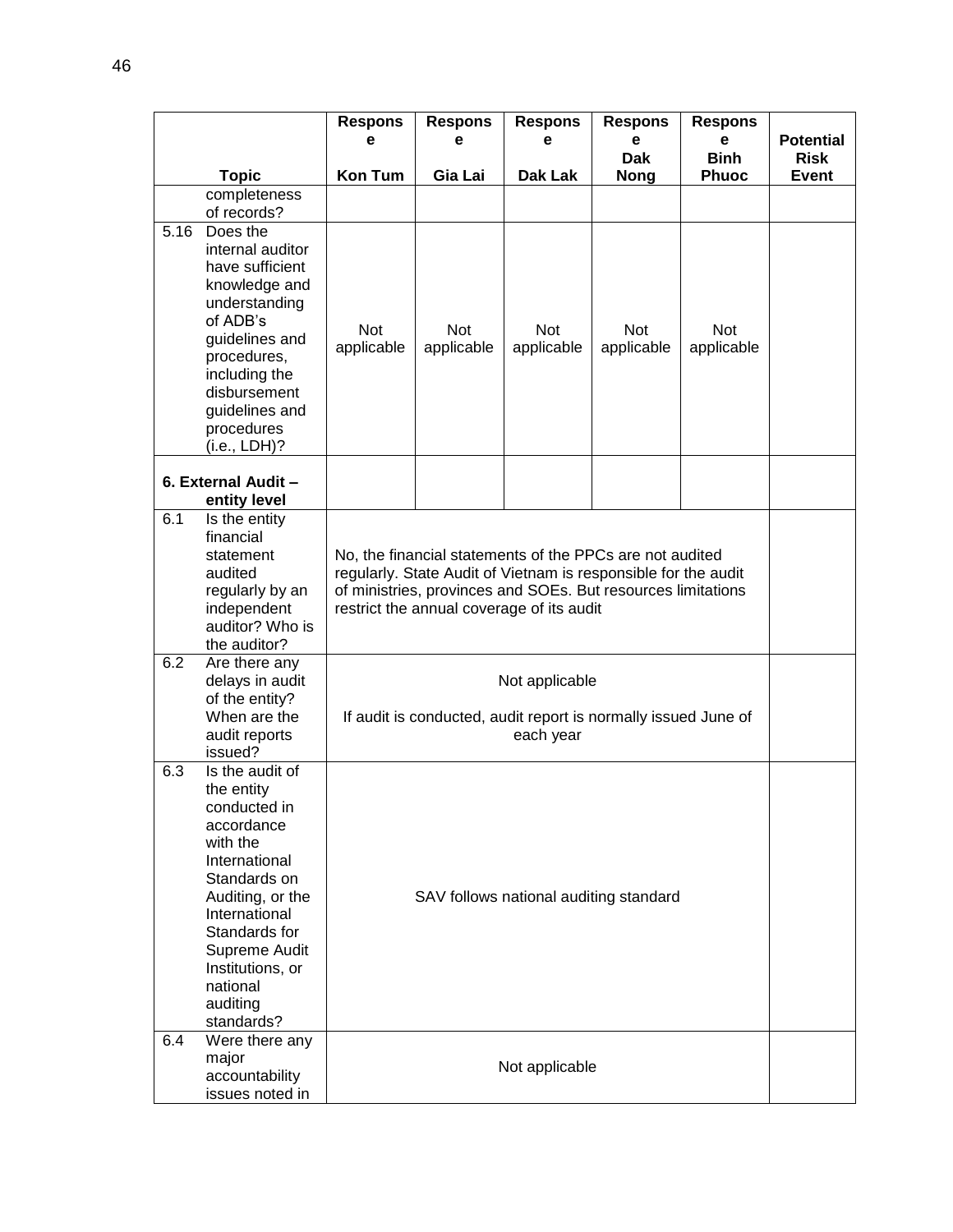|     |                                     | <b>Respons</b> | <b>Respons</b> | <b>Respons</b> | <b>Respons</b>  | <b>Respons</b>   |                                 |  |  |  |
|-----|-------------------------------------|----------------|----------------|----------------|-----------------|------------------|---------------------------------|--|--|--|
|     |                                     | е              | е              | е              | е<br><b>Dak</b> | е<br><b>Binh</b> | <b>Potential</b><br><b>Risk</b> |  |  |  |
|     | <b>Topic</b>                        | <b>Kon Tum</b> | Gia Lai        | Dak Lak        | <b>Nong</b>     | <b>Phuoc</b>     | <b>Event</b>                    |  |  |  |
|     | the audit report                    |                |                |                |                 |                  |                                 |  |  |  |
|     | for the past                        |                |                |                |                 |                  |                                 |  |  |  |
|     | three years?                        |                |                |                |                 |                  |                                 |  |  |  |
| 6.5 | Does the                            |                |                |                |                 |                  |                                 |  |  |  |
|     | external auditor                    |                |                |                |                 |                  |                                 |  |  |  |
|     | meet with the<br>audit committee    |                |                |                |                 |                  |                                 |  |  |  |
|     | without the                         |                | Not applicable |                |                 |                  |                                 |  |  |  |
|     | presence of                         |                |                |                |                 |                  |                                 |  |  |  |
|     | management?                         |                |                |                |                 |                  |                                 |  |  |  |
| 6.6 | Has the entity                      |                |                |                |                 |                  |                                 |  |  |  |
|     | engaged the                         |                |                |                |                 |                  |                                 |  |  |  |
|     | external audit                      |                |                |                |                 |                  |                                 |  |  |  |
|     | firm for any<br>non-audit           |                |                |                |                 |                  |                                 |  |  |  |
|     | engagements                         |                |                |                |                 |                  |                                 |  |  |  |
|     | (e.g.,                              |                |                |                |                 |                  |                                 |  |  |  |
|     | consulting)? If                     |                |                | Not applicable |                 |                  |                                 |  |  |  |
|     | yes, what is the                    |                |                |                |                 |                  |                                 |  |  |  |
|     | total value of                      |                |                |                |                 |                  |                                 |  |  |  |
|     | non-audit                           |                |                |                |                 |                  |                                 |  |  |  |
|     | engagements,<br>relative to the     |                |                |                |                 |                  |                                 |  |  |  |
|     | value of audit                      |                |                |                |                 |                  |                                 |  |  |  |
|     | services?                           |                |                |                |                 |                  |                                 |  |  |  |
| 6.7 | Has the                             |                |                |                |                 |                  |                                 |  |  |  |
|     | external auditor                    |                |                |                |                 |                  |                                 |  |  |  |
|     | expressed any                       |                |                |                |                 |                  |                                 |  |  |  |
|     | issues on the<br>availability of    |                |                | Not applicable |                 |                  |                                 |  |  |  |
|     | complete                            |                |                |                |                 |                  |                                 |  |  |  |
|     | records and                         |                |                |                |                 |                  |                                 |  |  |  |
|     | supporting                          |                |                |                |                 |                  |                                 |  |  |  |
|     | documents?                          |                |                |                |                 |                  |                                 |  |  |  |
| 6.8 | Does the                            |                |                |                |                 |                  |                                 |  |  |  |
|     | external auditor<br>have sufficient |                |                |                |                 |                  |                                 |  |  |  |
|     | knowledge and                       |                |                |                |                 |                  |                                 |  |  |  |
|     | understanding                       |                |                |                |                 |                  |                                 |  |  |  |
|     | of ADB's                            |                |                |                |                 |                  |                                 |  |  |  |
|     | guidelines and                      |                |                | Not applicable |                 |                  |                                 |  |  |  |
|     | procedures,                         |                |                |                |                 |                  |                                 |  |  |  |
|     | including the                       |                |                |                |                 |                  |                                 |  |  |  |
|     | disbursement                        |                |                |                |                 |                  |                                 |  |  |  |
|     | guidelines and<br>procedures        |                |                |                |                 |                  |                                 |  |  |  |
|     | (i.e., LDH)?                        |                |                |                |                 |                  |                                 |  |  |  |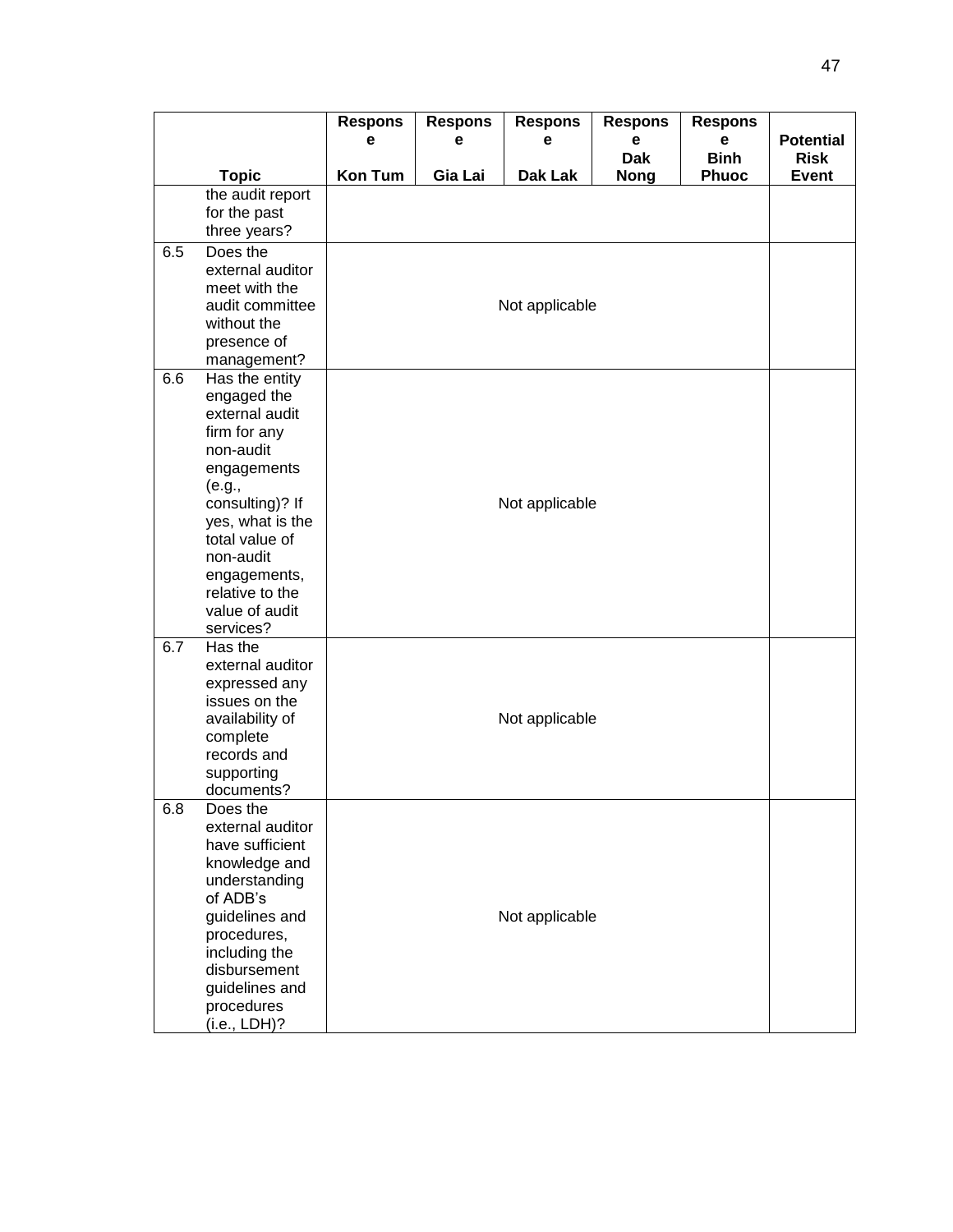|      |                                                                                                                                                                                           | <b>Respons</b><br>е                                              | <b>Respons</b><br>е           | <b>Respons</b><br>е                                                | <b>Respons</b><br>e       | <b>Respons</b><br>e         | <b>Potential</b>            |  |  |
|------|-------------------------------------------------------------------------------------------------------------------------------------------------------------------------------------------|------------------------------------------------------------------|-------------------------------|--------------------------------------------------------------------|---------------------------|-----------------------------|-----------------------------|--|--|
|      | <b>Topic</b>                                                                                                                                                                              | <b>Kon Tum</b>                                                   | Gia Lai                       | <b>Dak Lak</b>                                                     | <b>Dak</b><br><b>Nong</b> | <b>Binh</b><br><b>Phuoc</b> | <b>Risk</b><br><b>Event</b> |  |  |
| 6.9  | Are there any<br>material issues<br>noted during<br>the review of<br>the audited<br>entity financial<br>statements that<br>were not<br>reported in the<br>external audit<br>report?       |                                                                  |                               |                                                                    |                           |                             |                             |  |  |
|      | <b>External Audit -</b><br>project level                                                                                                                                                  |                                                                  |                               |                                                                    |                           |                             |                             |  |  |
|      | 6.10 Will the entity<br>auditor audit the<br>project<br>accounts or will<br>another auditor<br>be appointed to<br>audit the project<br>financial<br>statements?                           |                                                                  | and must be acceptable to ADB | The external auditor for project accounts is still to be recruited |                           |                             |                             |  |  |
| 6.11 | Are there any<br>recommendatio<br>ns made by the<br>auditors in prior<br>project audit<br>reports or<br>management<br>letters that have<br>not yet been<br>implemented?                   |                                                                  | Not applicable                |                                                                    |                           |                             |                             |  |  |
| 6.12 | Is the project<br>subject to any<br>kind of audit<br>from an<br>independent<br>governmental<br>entity (e.g. the<br>supreme audit<br>institution) in<br>addition to the<br>external audit? | Yes, if included by the State Audit of Vietnam in its audit work |                               |                                                                    |                           |                             |                             |  |  |
| 6.13 | Has the project<br>prepared<br>acceptable<br>terms of<br>reference for an<br>annual project<br>audit? Have<br>these been                                                                  |                                                                  |                               | Yes. TOR is still to be discussed with the EA and auditor.         |                           |                             |                             |  |  |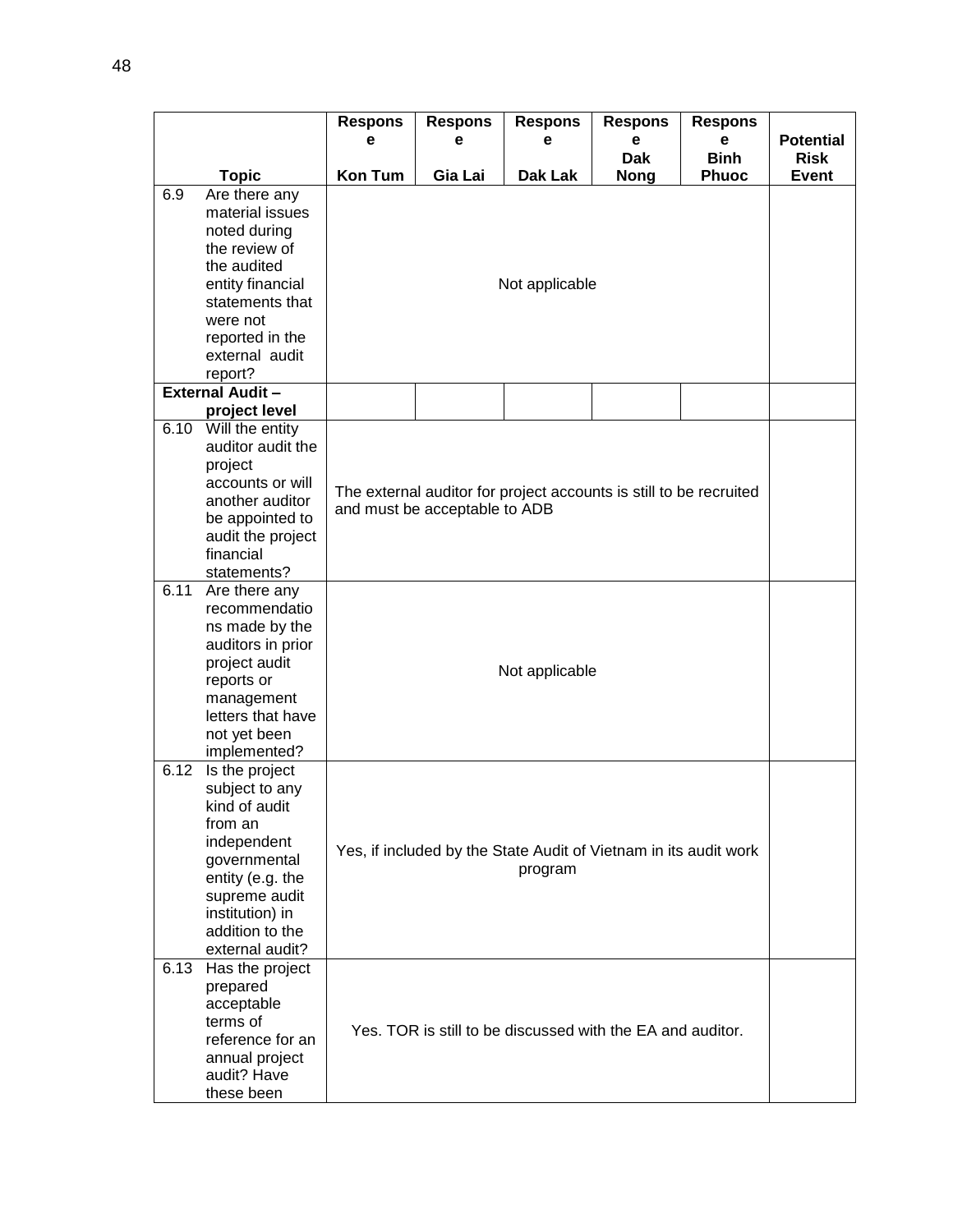|      |                                                                                                                                                                                                                 | <b>Respons</b><br>е | <b>Respons</b><br>е                                                                                                                                                                                                                                                                              | <b>Respons</b><br>е | <b>Respons</b><br>е       | <b>Respons</b><br>е         | <b>Potential</b>            |  |
|------|-----------------------------------------------------------------------------------------------------------------------------------------------------------------------------------------------------------------|---------------------|--------------------------------------------------------------------------------------------------------------------------------------------------------------------------------------------------------------------------------------------------------------------------------------------------|---------------------|---------------------------|-----------------------------|-----------------------------|--|
|      | <b>Topic</b>                                                                                                                                                                                                    | <b>Kon Tum</b>      | Gia Lai                                                                                                                                                                                                                                                                                          | Dak Lak             | <b>Dak</b><br><b>Nong</b> | <b>Binh</b><br><b>Phuoc</b> | <b>Risk</b><br><b>Event</b> |  |
|      | agreed and<br>discussed with<br>the EA and the<br>auditor?                                                                                                                                                      |                     |                                                                                                                                                                                                                                                                                                  |                     |                           |                             |                             |  |
| 6.14 | Has the project<br>auditor<br>identified any<br>issues with the<br>availability and<br>completeness<br>of records and<br>supporting<br>documents?                                                               |                     | There is a                                                                                                                                                                                                                                                                                       |                     |                           |                             |                             |  |
| 6.15 | Does the<br>external auditor<br>have sufficient<br>knowledge and<br>understanding<br>of ADB's<br>guidelines and<br>procedures,<br>including the<br>disbursement<br>guidelines and<br>procedures<br>(i.e., LDH)? | ADB.                | The external auditor is still to be recruited during project<br>implementation. The external auditor must be acceptable to<br>Sufficient knowledge and understanding of ADB's<br>disbursement guidelines and procedure will be a major<br>consideration in the selection of the external auditor |                     |                           |                             |                             |  |
| 6.16 | Are there any<br>recommendatio<br>ns made by the<br>auditors in prior<br>audit reports or<br>management<br>letters that have<br>not yet been<br>implemented?                                                    | Not<br>applicable   | <b>Not</b><br>applicable                                                                                                                                                                                                                                                                         | Not<br>applicable   | Not<br>applicable         | Not<br>applicable           | e to ADB                    |  |
| 6.17 | [For second or<br>subsequent<br>projects]<br>Were past audit<br>reports<br>complete, and<br>did they fully<br>address the<br>obligations<br>under the loan<br>agreements?<br>Were there any<br>material issues  | Not<br>applicable   | <b>Not</b><br>applicable                                                                                                                                                                                                                                                                         | Not<br>applicable   | Not<br>applicable         | Not<br>applicable           |                             |  |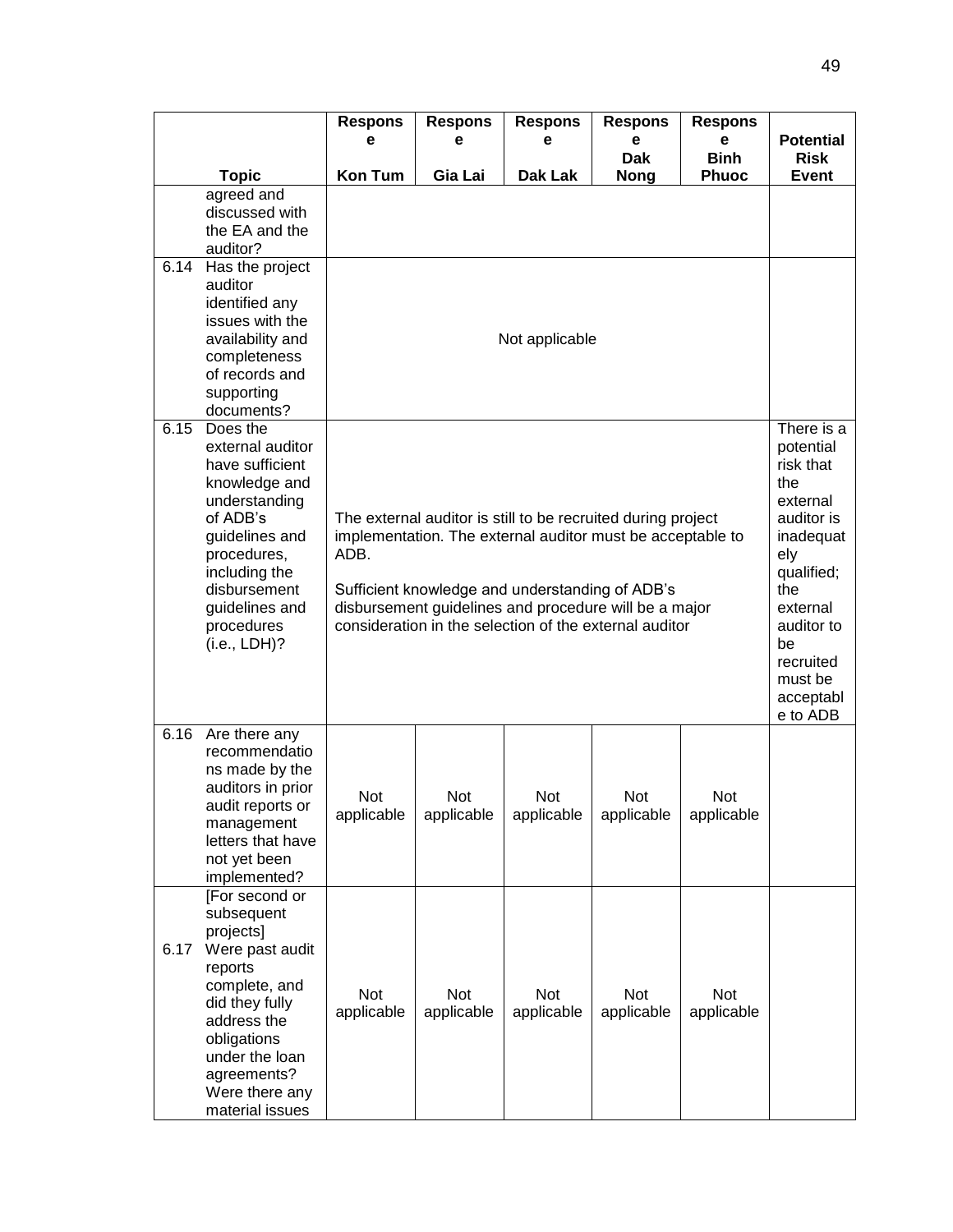|     |                                                                                                                                                                                                                     | <b>Respons</b><br>е                                                                                                                                                                                                                                                                                                                                                                          | <b>Respons</b><br>е                                                                                                   | <b>Respons</b><br>е | <b>Respons</b><br>е | <b>Respons</b><br>е | <b>Potential</b> |  |  |
|-----|---------------------------------------------------------------------------------------------------------------------------------------------------------------------------------------------------------------------|----------------------------------------------------------------------------------------------------------------------------------------------------------------------------------------------------------------------------------------------------------------------------------------------------------------------------------------------------------------------------------------------|-----------------------------------------------------------------------------------------------------------------------|---------------------|---------------------|---------------------|------------------|--|--|
|     |                                                                                                                                                                                                                     |                                                                                                                                                                                                                                                                                                                                                                                              |                                                                                                                       |                     | <b>Dak</b>          | <b>Binh</b>         | <b>Risk</b>      |  |  |
|     | <b>Topic</b>                                                                                                                                                                                                        | <b>Kon Tum</b>                                                                                                                                                                                                                                                                                                                                                                               | Gia Lai                                                                                                               | Dak Lak             | <b>Nong</b>         | <b>Phuoc</b>        | <b>Event</b>     |  |  |
|     | noted during<br>the review of<br>the audited<br>project financial<br>statements and<br>related audit<br>report that have<br>remained<br>unaddressed?                                                                |                                                                                                                                                                                                                                                                                                                                                                                              |                                                                                                                       |                     |                     |                     |                  |  |  |
|     | 7. Reporting and<br><b>Monitoring</b>                                                                                                                                                                               |                                                                                                                                                                                                                                                                                                                                                                                              |                                                                                                                       |                     |                     |                     |                  |  |  |
| 7.1 | Are financial<br>statements and<br>reports<br>prepared for the<br>entity?                                                                                                                                           | Yes                                                                                                                                                                                                                                                                                                                                                                                          | Yes                                                                                                                   | Yes                 | Yes                 | Yes                 |                  |  |  |
| 7.2 | Are financial<br>statements and<br>reports<br>prepared for the<br>implementing<br>unit(s)?                                                                                                                          | Yes                                                                                                                                                                                                                                                                                                                                                                                          | Yes                                                                                                                   | Yes                 | Yes                 | Yes                 |                  |  |  |
| 7.3 | What is the<br>frequency of<br>preparation of<br>financial<br>statements and<br>reports? Are the<br>reports<br>prepared in a<br>timely fashion<br>so as to be<br>useful to<br>management<br>for decision<br>making? |                                                                                                                                                                                                                                                                                                                                                                                              | Quarterly and annual reports are prepared timely for use by<br>management                                             |                     |                     |                     |                  |  |  |
| 7.4 | Does the entity<br>reporting<br>system need to<br>be adapted for<br>project<br>reporting?                                                                                                                           |                                                                                                                                                                                                                                                                                                                                                                                              | Project financial reports will follow Decision no:195/2012/QĐ-<br>BTC dated 15/11/2012 and ADB reporting requirements |                     |                     |                     |                  |  |  |
| 7.5 | Has the project<br>established<br>financial<br>management<br>reporting<br>responsibilities<br>that specify the<br>types of reports                                                                                  | The financial management manual prepared under the PPTA<br>(TA 8849-VIE: Support to Border Areas Development) funded<br>by ADB will be available for the project. The manual has<br>outlined financial management reporting responsibilities that<br>specify the types of reports to be prepared, the report<br>content, and purpose of the reports, including ADB reporting<br>requirements |                                                                                                                       |                     |                     |                     |                  |  |  |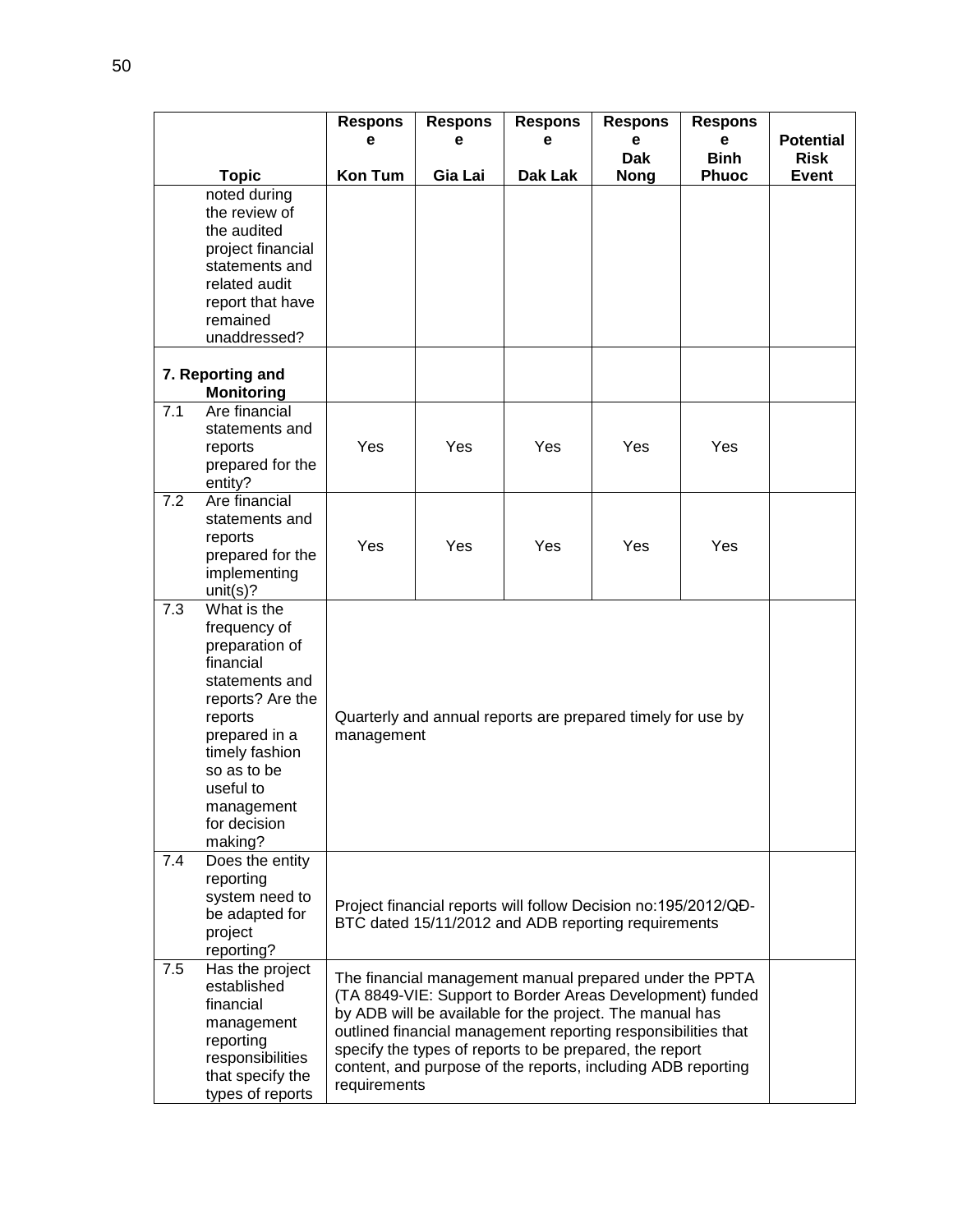|     |                                                                                                                                                                                                                 | <b>Respons</b>                                                                                                                                                    | <b>Respons</b>                                                                                                                                                                                                                                       | <b>Respons</b> | <b>Respons</b> | <b>Respons</b> |                  |  |
|-----|-----------------------------------------------------------------------------------------------------------------------------------------------------------------------------------------------------------------|-------------------------------------------------------------------------------------------------------------------------------------------------------------------|------------------------------------------------------------------------------------------------------------------------------------------------------------------------------------------------------------------------------------------------------|----------------|----------------|----------------|------------------|--|
|     |                                                                                                                                                                                                                 | е                                                                                                                                                                 | е                                                                                                                                                                                                                                                    | е              | е              | е              | <b>Potential</b> |  |
|     |                                                                                                                                                                                                                 |                                                                                                                                                                   |                                                                                                                                                                                                                                                      |                | <b>Dak</b>     | <b>Binh</b>    | <b>Risk</b>      |  |
|     | <b>Topic</b>                                                                                                                                                                                                    | <b>Kon Tum</b>                                                                                                                                                    | Gia Lai                                                                                                                                                                                                                                              | Dak Lak        | <b>Nong</b>    | <b>Phuoc</b>   | <b>Event</b>     |  |
|     | to be prepared,<br>the report<br>content, and<br>purpose of the<br>reports?                                                                                                                                     |                                                                                                                                                                   |                                                                                                                                                                                                                                                      |                |                |                |                  |  |
| 7.6 | Are financial<br>management<br>reports used by<br>management?                                                                                                                                                   | Yes                                                                                                                                                               | Yes                                                                                                                                                                                                                                                  | Yes            | Yes            | <b>Yes</b>     |                  |  |
| 7.7 | Do the financial<br>reports<br>compare actual<br>expenditures<br>with budgeted<br>and<br>programmed<br>allocations?                                                                                             | allocations                                                                                                                                                       | The financial management manual prepared under the PPTA<br>(TA 8849-VIE: Support to Border Areas Development) funded<br>by ADB will be available for the project. Financial reports will<br>compare actual expenditures with budgeted and programmed |                |                |                |                  |  |
| 7.8 | How are<br>financial reports<br>prepared? Are<br>financial reports<br>prepared<br>directly by the<br>automated<br>accounting<br>system or are<br>they prepared<br>by<br>spreadsheets or<br>some other<br>means? | Reports are prepared directly by the automated accounting<br>system but there are some reports prepared in Excel with<br>data extracted from the automated system |                                                                                                                                                                                                                                                      |                |                |                |                  |  |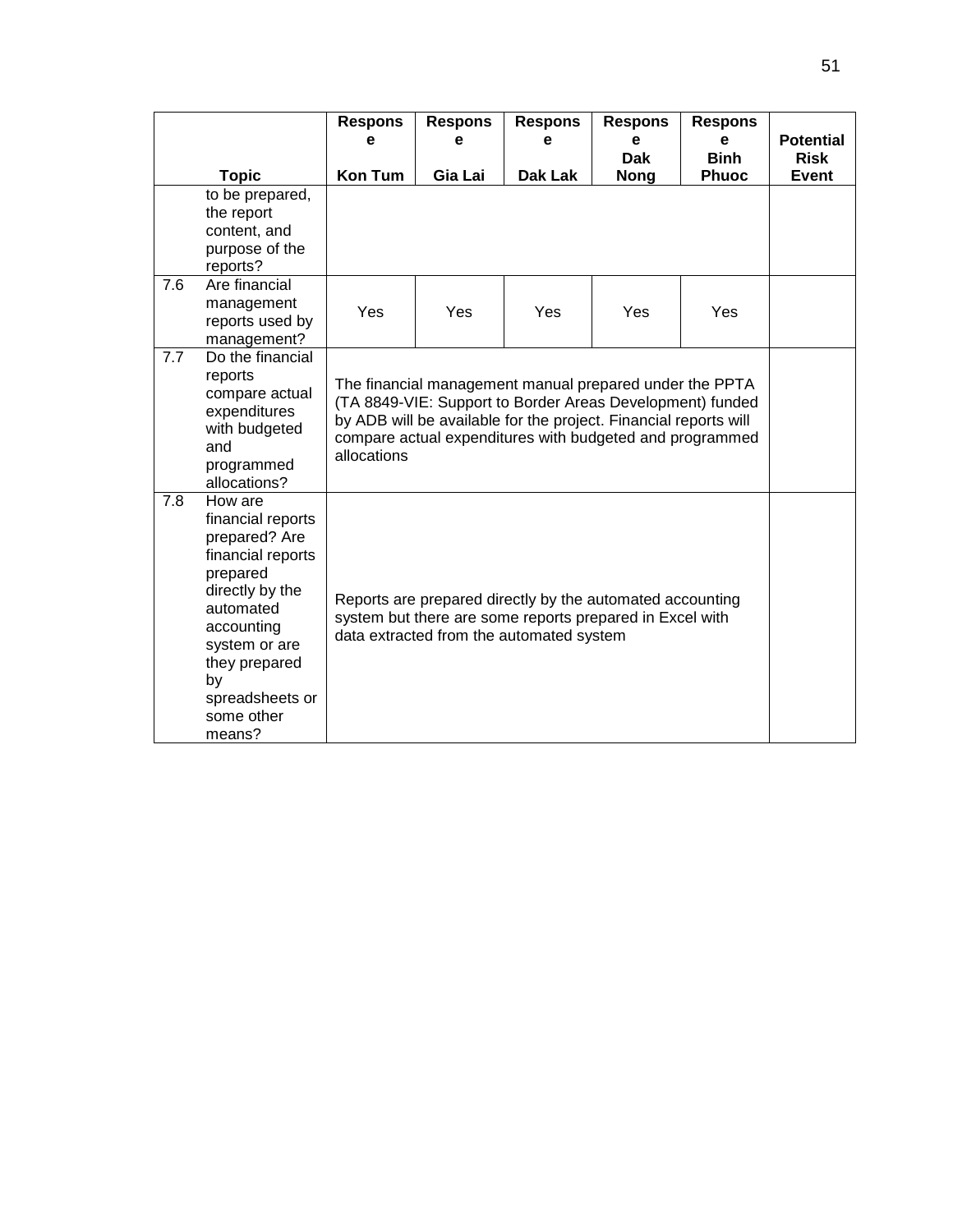|      |                                                                                                                                                                                                                                                                                                                                                                           | <b>Respons</b><br>е                                                                                                                                                                                                 | <b>Respons</b><br>е                                                                                                                                                                                                                                                                                 | <b>Respons</b><br>е       | <b>Respons</b><br>е<br><b>Dak</b> | <b>Respons</b><br>е<br><b>Binh</b> | <b>Potential</b><br><b>Risk</b> |
|------|---------------------------------------------------------------------------------------------------------------------------------------------------------------------------------------------------------------------------------------------------------------------------------------------------------------------------------------------------------------------------|---------------------------------------------------------------------------------------------------------------------------------------------------------------------------------------------------------------------|-----------------------------------------------------------------------------------------------------------------------------------------------------------------------------------------------------------------------------------------------------------------------------------------------------|---------------------------|-----------------------------------|------------------------------------|---------------------------------|
|      | <b>Topic</b>                                                                                                                                                                                                                                                                                                                                                              | <b>Kon Tum</b>                                                                                                                                                                                                      | Gia Lai                                                                                                                                                                                                                                                                                             | Dak Lak                   | <b>Nong</b>                       | <b>Phuoc</b>                       | <b>Event</b>                    |
| 7.9  | Does the<br>financial system<br>have the<br>capacity to link<br>the financial<br>information with<br>the project's<br>physical<br>progress? If<br>separate<br>systems are<br>used to gather<br>and compile<br>physical data,<br>what controls<br>are in place to<br>reduce the risk<br>that the<br>physical data<br>may not<br>synchronize<br>with the<br>financial data? | No. Physical data should be end of quarter data to reduce<br>risk that the physical data may not synchronize with the<br>financial data                                                                             | There is<br>risk that<br>the<br>physical<br>data may<br>not<br>synchroni<br>ze with<br>the<br>financial<br>data;.<br>Physical<br>data<br>should be<br>end of<br>quarter<br>data to<br>reduce<br>risk that<br>the<br>physical<br>data may<br>not<br>synchroni<br>ze with<br>the<br>financial<br>data |                           |                                   |                                    |                                 |
| 7.10 | Does the entity<br>have<br>experience in<br>implementing<br>projects of any<br>other donors,<br>co-financiers, or<br>development<br>partners?                                                                                                                                                                                                                             | Yes but<br>none by<br>ADB                                                                                                                                                                                           | Yes but<br>none by<br>ADB                                                                                                                                                                                                                                                                           | Yes but<br>none by<br>ADB | Yes but<br>none by<br>ADB         | Yes but<br>none by<br>ADB          |                                 |
|      | 8. Information<br><b>Systems</b>                                                                                                                                                                                                                                                                                                                                          |                                                                                                                                                                                                                     |                                                                                                                                                                                                                                                                                                     |                           |                                   |                                    |                                 |
| 8.1  | Is the financial<br>accounting and<br>reporting<br>system<br>computerized?                                                                                                                                                                                                                                                                                                | PPMUs are still to be established. Each PPMU will procure<br>for the Project a user friendly and VAS compliant accounting<br>software that has been tested bug-free and used in other<br>external donors' projects. |                                                                                                                                                                                                                                                                                                     |                           |                                   |                                    |                                 |
| 8.2  | If computerized,<br>is the software<br>off-the-shelf, or<br>customized?                                                                                                                                                                                                                                                                                                   | Off-the-shelf that is user friendly and VAS compliant and has<br>been tested bug-free and used in other external donors'<br>projects                                                                                |                                                                                                                                                                                                                                                                                                     |                           |                                   |                                    |                                 |
| 8.3  | Is the<br>computerized                                                                                                                                                                                                                                                                                                                                                    |                                                                                                                                                                                                                     |                                                                                                                                                                                                                                                                                                     | Standalone                |                                   |                                    |                                 |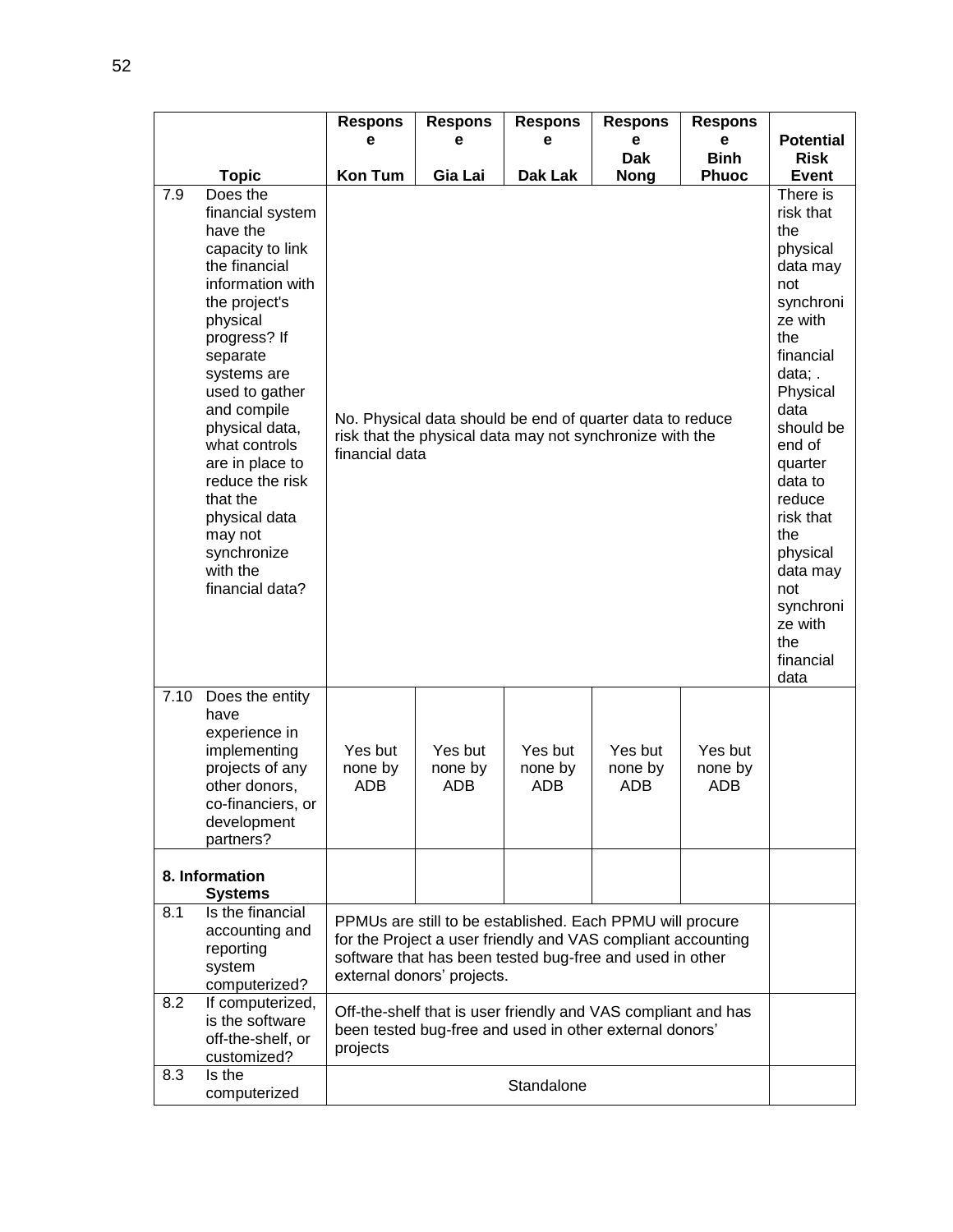|     |                                | <b>Respons</b><br>е                                       | <b>Respons</b><br>е | <b>Respons</b><br>е                                           | <b>Respons</b><br>е | <b>Respons</b><br>е | <b>Potential</b> |  |  |
|-----|--------------------------------|-----------------------------------------------------------|---------------------|---------------------------------------------------------------|---------------------|---------------------|------------------|--|--|
|     |                                |                                                           |                     |                                                               | <b>Dak</b>          | <b>Binh</b>         | <b>Risk</b>      |  |  |
|     | <b>Topic</b>                   | <b>Kon Tum</b>                                            | Gia Lai             | Dak Lak                                                       | <b>Nong</b>         | <b>Phuoc</b>        | <b>Event</b>     |  |  |
|     | software                       |                                                           |                     |                                                               |                     |                     |                  |  |  |
|     | standalone, or                 |                                                           |                     |                                                               |                     |                     |                  |  |  |
|     | integrated and                 |                                                           |                     |                                                               |                     |                     |                  |  |  |
|     | used by all<br>departments in  |                                                           |                     |                                                               |                     |                     |                  |  |  |
|     | the                            |                                                           |                     |                                                               |                     |                     |                  |  |  |
|     | headquarters                   |                                                           |                     |                                                               |                     |                     |                  |  |  |
|     | and field units                |                                                           |                     |                                                               |                     |                     |                  |  |  |
|     | using modules?                 |                                                           |                     |                                                               |                     |                     |                  |  |  |
| 8.4 | How are the                    |                                                           |                     |                                                               |                     |                     |                  |  |  |
|     | project financial              |                                                           |                     |                                                               |                     |                     |                  |  |  |
|     | data integrated                |                                                           |                     |                                                               |                     |                     |                  |  |  |
|     | with the entity                |                                                           |                     |                                                               |                     |                     |                  |  |  |
|     | financial data?                |                                                           |                     |                                                               |                     |                     |                  |  |  |
|     | Is it done                     |                                                           |                     |                                                               |                     |                     |                  |  |  |
|     | through a                      |                                                           |                     | Manual entry                                                  |                     |                     |                  |  |  |
|     | module in the                  |                                                           |                     |                                                               |                     |                     |                  |  |  |
|     | enterprise<br>financial system |                                                           |                     |                                                               |                     |                     |                  |  |  |
|     | with automatic                 |                                                           |                     |                                                               |                     |                     |                  |  |  |
|     | data transfer, or              |                                                           |                     |                                                               |                     |                     |                  |  |  |
|     | does it entail                 |                                                           |                     |                                                               |                     |                     |                  |  |  |
|     | manual entry?                  |                                                           |                     |                                                               |                     |                     |                  |  |  |
| 8.5 | Is the                         |                                                           |                     |                                                               |                     |                     |                  |  |  |
|     | computerized                   |                                                           |                     |                                                               |                     |                     |                  |  |  |
|     | software used                  |                                                           |                     |                                                               |                     |                     |                  |  |  |
|     | for directly                   |                                                           |                     |                                                               |                     |                     |                  |  |  |
|     | generating                     | Software to be procured must be able to directly generate |                     |                                                               |                     |                     |                  |  |  |
|     | periodic<br>financial          |                                                           |                     |                                                               |                     |                     |                  |  |  |
|     | statements, or                 | periodic and regular financial statements. But for some   |                     |                                                               |                     |                     |                  |  |  |
|     | does it require                |                                                           |                     | special purpose and specific-format reports, they will be     |                     |                     |                  |  |  |
|     | manual                         |                                                           |                     | prepared in Excel with data extracted from the software       |                     |                     |                  |  |  |
|     | intervention and               |                                                           |                     |                                                               |                     |                     |                  |  |  |
|     | use of Excel or                |                                                           |                     |                                                               |                     |                     |                  |  |  |
|     | similar                        |                                                           |                     |                                                               |                     |                     |                  |  |  |
|     | spreadsheet                    |                                                           |                     |                                                               |                     |                     |                  |  |  |
|     | software?                      |                                                           |                     |                                                               |                     |                     |                  |  |  |
| 8.6 | Can the system                 |                                                           |                     |                                                               |                     |                     |                  |  |  |
|     | automatically<br>produce the   |                                                           |                     |                                                               |                     |                     |                  |  |  |
|     | necessary                      |                                                           |                     | No. Project accounting is separate from entity accounting     |                     |                     |                  |  |  |
|     | project financial              |                                                           |                     |                                                               |                     |                     |                  |  |  |
|     | reports?                       |                                                           |                     |                                                               |                     |                     |                  |  |  |
| 8.7 | Is the staff                   |                                                           |                     |                                                               |                     |                     |                  |  |  |
|     | adequately                     |                                                           |                     |                                                               |                     |                     |                  |  |  |
|     | trained to                     |                                                           |                     | PPMUs are still to be established. PPMU staff will be trained |                     |                     |                  |  |  |
|     | maintain the                   |                                                           |                     | to use and maintain the computerized accounting system        |                     |                     |                  |  |  |
|     | computerized                   |                                                           |                     |                                                               |                     |                     |                  |  |  |
|     | system?                        |                                                           |                     |                                                               |                     |                     |                  |  |  |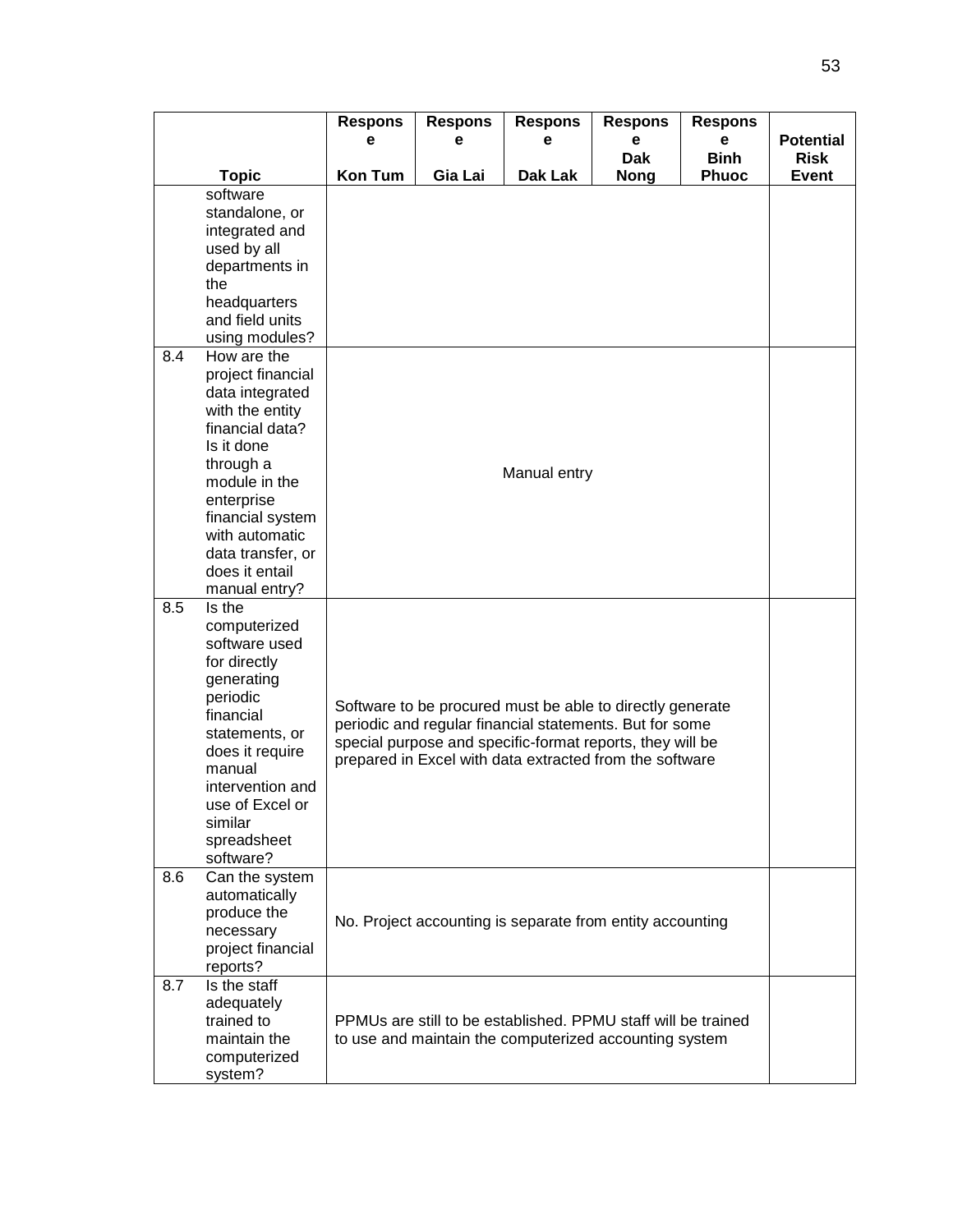|      |                                                                                                                                                                         | <b>Respons</b>                                                    | <b>Respons</b>                                                    | <b>Respons</b>                                                    | <b>Respons</b>                                                    | <b>Respons</b>                                                    |                  |
|------|-------------------------------------------------------------------------------------------------------------------------------------------------------------------------|-------------------------------------------------------------------|-------------------------------------------------------------------|-------------------------------------------------------------------|-------------------------------------------------------------------|-------------------------------------------------------------------|------------------|
|      |                                                                                                                                                                         | е                                                                 | е                                                                 | е                                                                 | е                                                                 | е                                                                 | <b>Potential</b> |
|      |                                                                                                                                                                         |                                                                   |                                                                   |                                                                   | <b>Dak</b>                                                        | <b>Binh</b>                                                       | <b>Risk</b>      |
|      | <b>Topic</b>                                                                                                                                                            | Kon Tum                                                           | Gia Lai                                                           | Dak Lak                                                           | <b>Nong</b>                                                       | <b>Phuoc</b>                                                      | <b>Event</b>     |
| 8.8  | Do the<br>management,<br>organization<br>and processes<br>and systems<br>safeguard the<br>confidentiality,<br>integrity and<br>availability of<br>the data?             | Yes                                                               | Yes                                                               | Yes                                                               | Yes                                                               | <b>Yes</b>                                                        |                  |
| 8.9  | Are there back-<br>up procedures<br>in place?                                                                                                                           | Yes                                                               | Yes                                                               | Yes                                                               | Yes                                                               | Yes                                                               |                  |
| 8.10 | Describe the<br>backup<br>procedures -<br>online storage,<br>offsite storage,<br>offshore<br>storage, fire,<br>earthquake and<br>calamity<br>protection for<br>backups. | Back-up<br>on<br>external<br>hard drive<br>for offsite<br>storage | Back-up<br>on<br>external<br>hard drive<br>for offsite<br>storage | Back-up<br>on<br>external<br>hard drive<br>for offsite<br>storage | Back-up<br>on<br>external<br>hard drive<br>for offsite<br>storage | Back-up<br>on<br>external<br>hard drive<br>for offsite<br>storage |                  |

PPC = Provincial People's Committee; MOF = Ministry of Finance; ODA = Official Development Assistance; EA = Executing Agency; IA = Implementing Agency; DOF = Department of Finance; SAV = State Audit of Vietnam; ADB = Asian Development Bank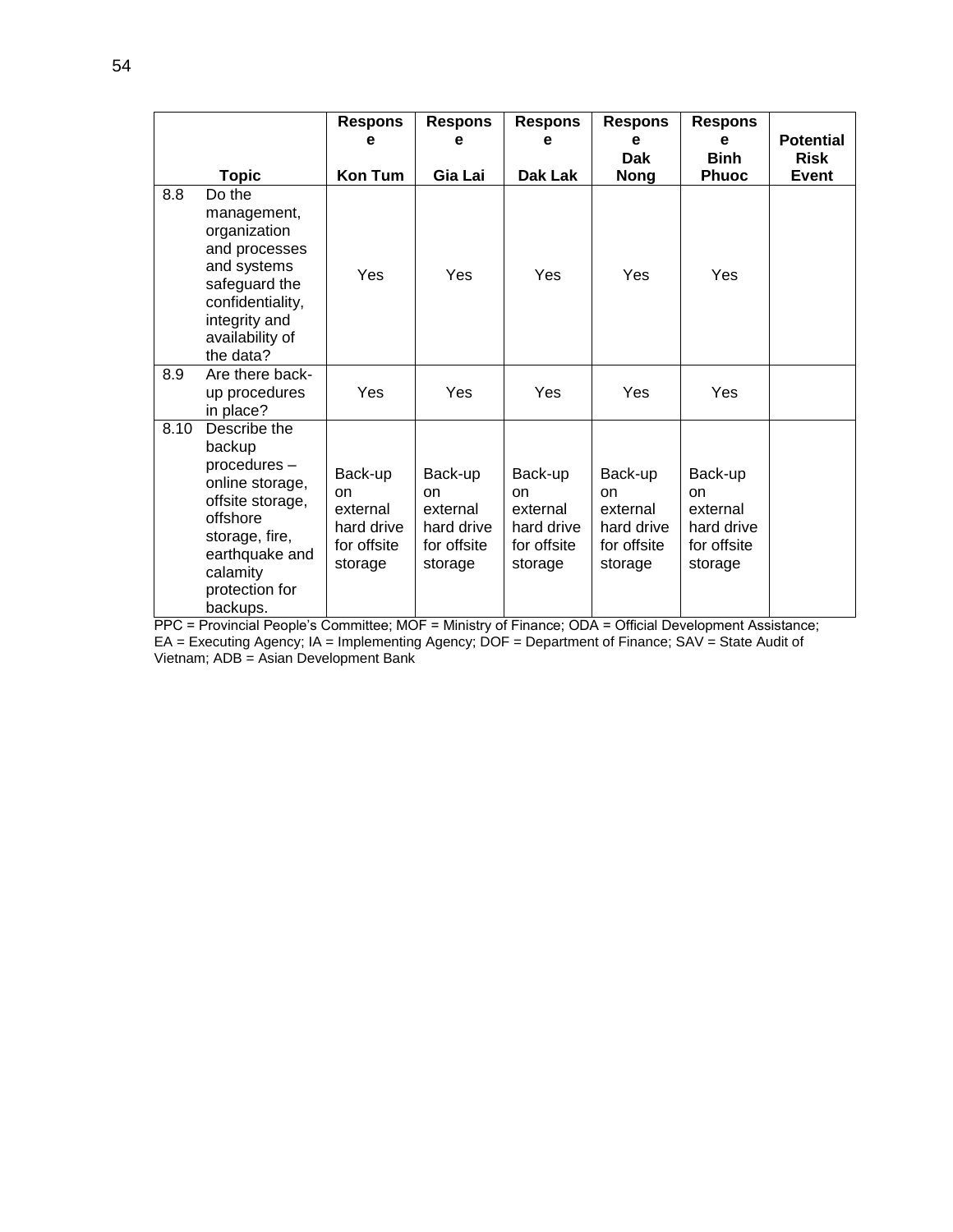#### **APPENDIX 2 TERMS OF REFERENCE FINANCIAL AND ACCOUNTING SPECIALIST (MEMBER OF THE PROJECT IMPLEMENTATION SUPPORT CONSULTANT)**

Qualifications: The Specialist shall have tertiary qualifications in accounting or similar discipline, or its equivalent - CPA qualifications is preferred. Experience: The specialist shall have extensive experience (minimum 10 years) in designing and implementing accounting systems or similar projects in Viet Nam. The specialist must have good working knowledge of English, and work experience with any donor-funded project a distinct advantage. Duties: The specialist will advise and assist PPMU on overall accounting functions and activities of the Project. The specialist will perform the following tasks:

- (i) Develop a suitable project accounting system, chart of accounts, and procure and adapt any necessary software to ensure an effective and efficient project accounting, monitoring and reporting system to project executing and implementing agency managers and ADB. The system will be capable of producing routine reports by which the Project's financial and physical progress can be monitored and evaluated;
- (ii) Ensure that financial transactions are, in all cases, recorded in project accounts accurately and on a timely basis and in accordance with ADB and Government requirements and agreed financial policies and procedures for the Project;
- (iii) Ensure that Project expenditures on contract payments are made in accordance with the terms and conditions of the respective contracts and are adequately certified by duly authorized officials in relation to works completed and/or goods or services provided;
- (iv) Ensure that adequate internal control is established and maintained in terms of separation of responsibilities for processing and authorizing payments and in the management and accounting for project expenditures and assets;
- (v) Ensure that all financial records are retained for audit purposes and for review by ADB and Government until at least one year following Project completion;
- (vi) Ensure that Project financial transactions are recorded in the accounts in accordance with Government of Viet Nam regulations and ADB requirements and that records are reconciled periodically, at least on a monthly basis;
- (vii) Ensure that the Imprest Account and Sub-Accounts to be established for the Project in local commercial banks are administered in accordance with ADB requirements;
- (viii) Ensure that withdrawal requests for reimbursements from ADB are prepared and submitted to the Government and to ADB on a timely basis and in accordance with ADB procedures to replenish the Imprest Account. Ensure that Statements of Expenditures (SOEs) supporting withdrawal requests accurately reflect qualifying project expenditures and that underlying documents that verify these expenditures are retained and available for review as required;
- (ix) Periodically, but at least quarterly, reconcile project records with ADB records relating to disbursements from ADB's Loan for all Project components. Project records and bank statements should be reconciled more frequently, at least monthly;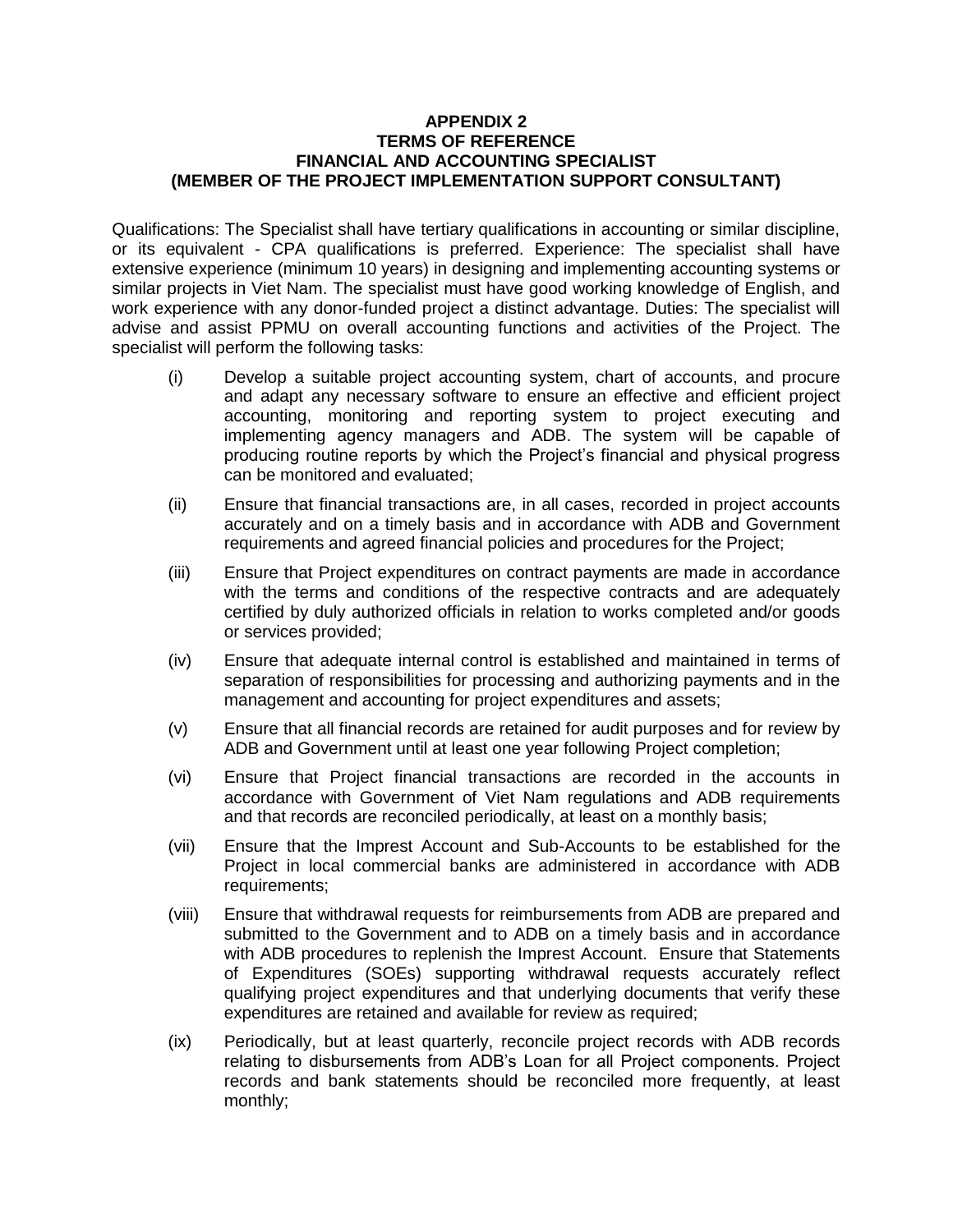- (x) Ensure timely preparation and distribution of integrated quarterly financial management and project management reports and annual project financial reports and statements required by ADB, under the provisions of the Loan Agreement, as well as by the Government of Viet Nam. Provide any special financial reports that may be required from time to time on specific aspects of project's financial progress or position as may be requested by ADB and/or the Government;
- (xi) Ensure that annual Project budgets are consistent with agreed program activity levels and expenditures and that budgetary allocations for the Project are available to meet projected cash flow requirements for contract payments, pending reimbursement by ADB, and for administrative expenditures of PPMU and implementing units;
- (xii) Ensure that Project assets and inventories are safeguarded and revalued and verified periodically in accordance with the requirements of ADB and Government of Viet Nam and to support annual Project financial audits;
- (xiii) Liaise effectively with auditors to ensure effective annual audits in accordance with ADB's requirements;
- (xiv) Conduct on-the-job training on project accounting and through classroom presentations; and
- (xv) Prepare progress reports for inclusion in the monthly, quarterly and annual progress reports to be prepared by PPMU.

#### **Inputs by Year**

# **Dak Lak, Dak Nong and Kon Tum Provincial Project Implementation Support Consultant**

| <b>POSITION TITLE</b> |                                     | 2017 | 2018 | 2019 | 2020 | 2021 | ™ota.     |
|-----------------------|-------------------------------------|------|------|------|------|------|-----------|
|                       | Financial and Accounting Specialist |      | c.   |      | 6    |      | ററ<br>-JU |

# **Binh Phouc and Gia Lai Provincial Project Implementation Support Consultant**

| <b>POSITION TITLE</b> |                                     |   | 2018        | 2019        | 2020   | 2021 | $\tau$ otal |
|-----------------------|-------------------------------------|---|-------------|-------------|--------|------|-------------|
|                       | Financial and Accounting Specialist | ៱ | $\sim$<br>▵ | $\sim$<br>- | $\sim$ | 12   | 60          |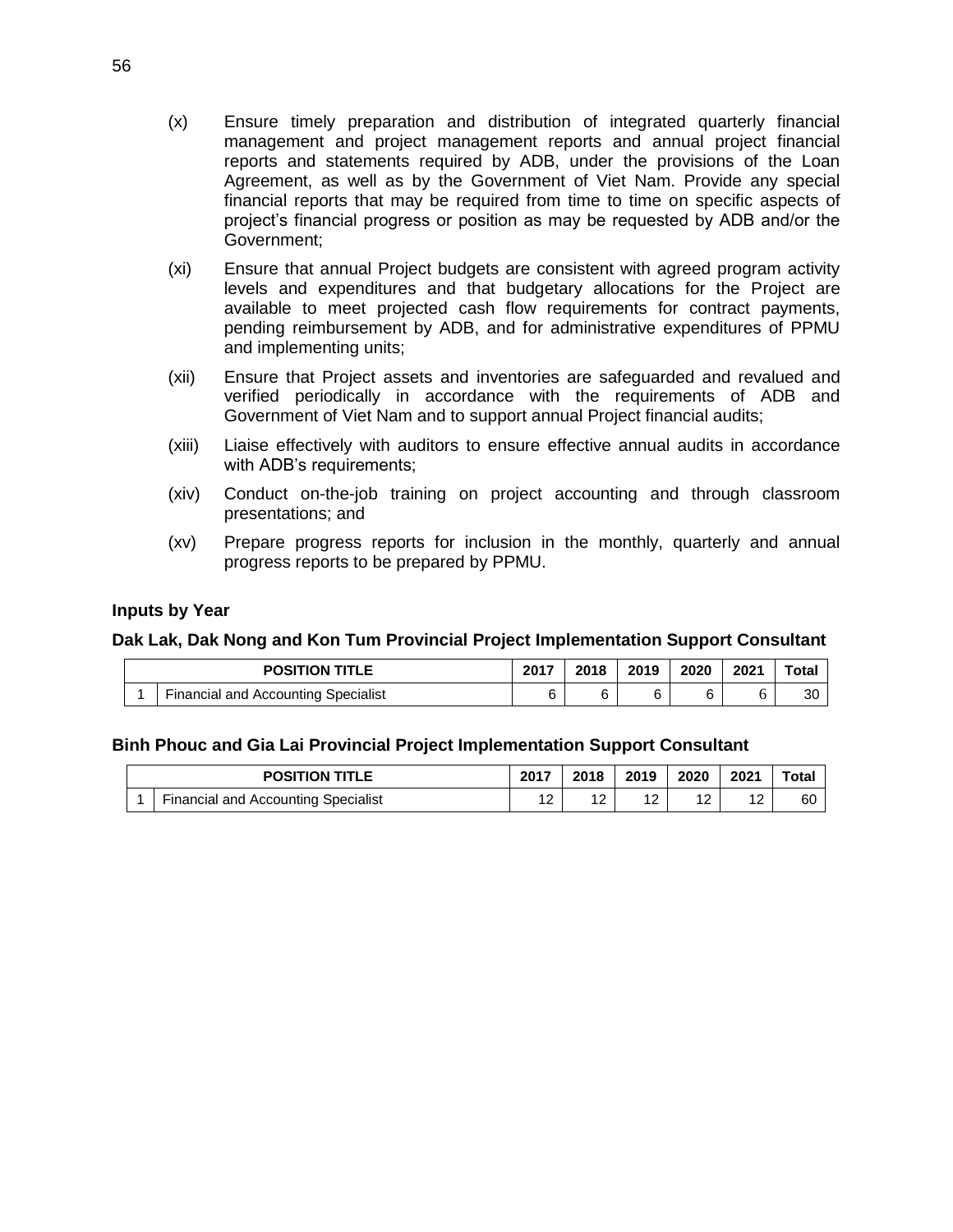#### **APPENDIX 3**

# **Terms of Reference for the Independent Audit of Project Financial Statements**

1. **Introduction:** A description of the project will be provided with a focus on: (i) the purpose for which the funds are intended, which is consistent with broad project objectives and budget, (ii) a description of the executing and implementing agencies, (iii) loan amount and project cost (by ADB, co-financier(s), and government counterpart), (iv) accounting and financial management practices, financial reporting periods to be audited (whether it is the first or last audit), and (v) other relevant information that should be brought to the attention of the auditors.

2. **Management's responsibility for preparing project financial statements:** The management is responsible for preparing and fairly presenting the project financial statements, and for maintaining sufficient internal controls to ensure that the financial statements are free from material misstatement, whether due to fraud or error. In addition, management is responsible for ensuring that funds were used only for the purpose(s) of the project, for compliance with financial covenants (where applicable), and for ensuring that effective internal controls, including over the procurement process, are maintained.

In this regard, management must:

- (i) Prepare and sign the Project Financial Statements. (**Annex D1**).
- (ii) Prepare and sign a Statement of Compliance. (**Annex D2**)

3. **Objectives:** The objectives of the audit of the project financial statements is to enable the auditor to (i) express an independent and objective opinion as to whether the project financial statements present fairly, in all material respects, or give a true and fair view of the project's financial position, its financial performance and cash flows, and (ii) provide a reasonable assurance opinion over certain specific representations made in the Statement of Compliance. (Refer to Annex D2).

4. **Auditing Standards:** The audit is required to be conducted in accordance with the Standards promulgated by the International Auditing and Assurance Standards Board (IAASB), including: (i) International Standards on Auditing (ISA); and (ii) International Standards on Assurance Engagements (ISAE). These standards require that the auditor comply with ethical requirements and plan and perform the audit to obtain reasonable assurance about whether the project financial statements are free from material misstatement.

An audit involves performing procedures to obtain audit evidence about the amounts and disclosures in the project financial statements. The procedures selected depend on the auditor's judgment, including the assessment of the risks of material misstatement of the project financial statements whether due to fraud or error. In making those risk assessments, the auditor considers the internal control relevant to the entity's preparation and fair presentation of the project financial statements in order to design audit procedures that are appropriate in the circumstances, but not for the purpose of expressing an opinion on the effectiveness of the entity's internal control.

An audit also includes evaluating the appropriateness of accounting policies used and the reasonableness of accounting estimates made by management, as well as evaluating the overall presentation of the project financial statements. The auditor also note the impact on APFS arising from any material deviations from the agreed accounting standards and comment on any accounting policy changes during a financial year or from one year to another.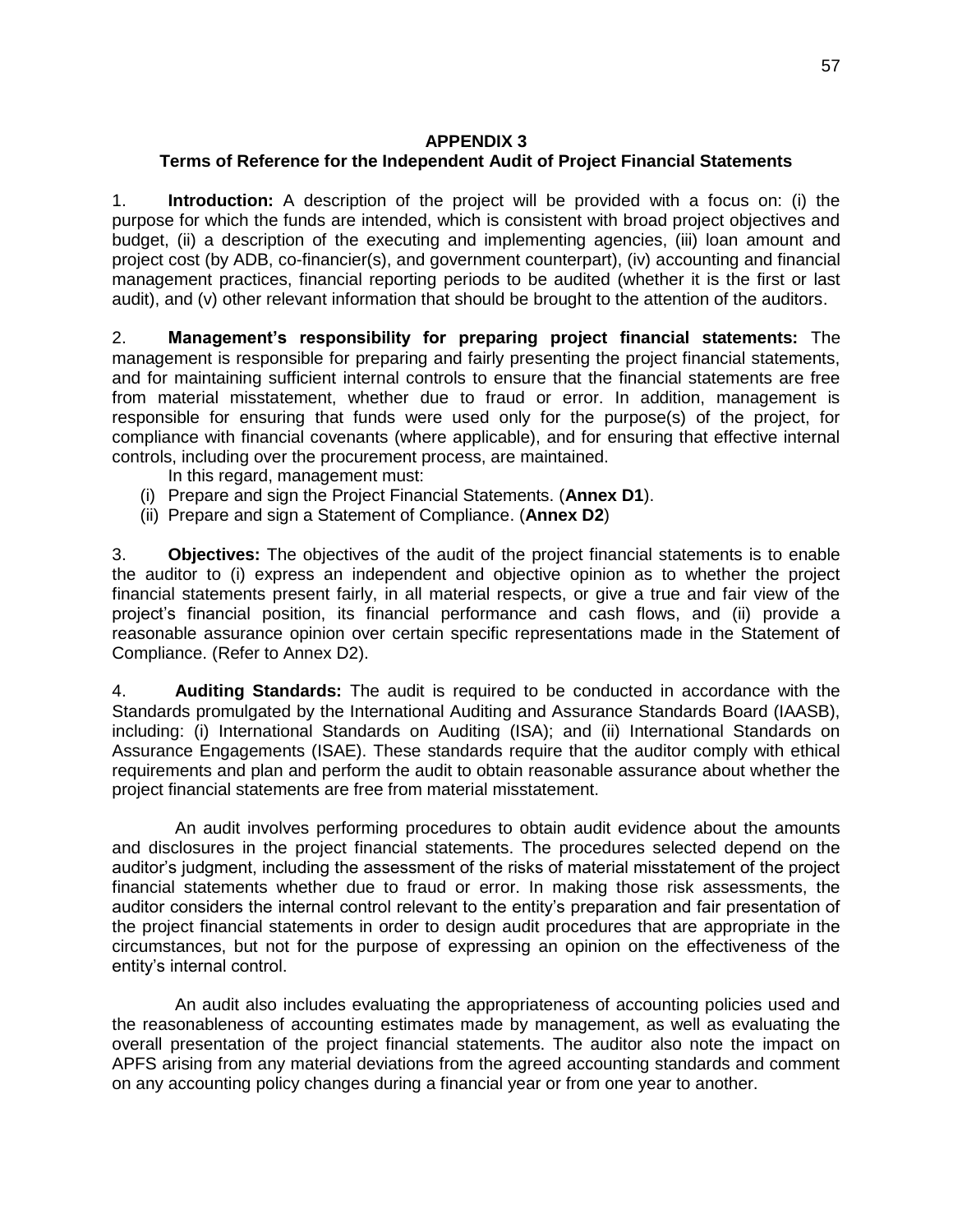In complying with ISA, the auditor will pay particular attention to the following standards:

- (i) ISA 800: Special Considerations Audits of Financial Statements Prepared in Accordance with Special Purpose Frameworks. Where the audit report has been issued under ISA 800, it shall include the mandatory Emphasis of Matter paragraph alerting users of the audit report that the project financial statements are prepared in accordance with a special purpose framework and that, as a result, the project financial statements may not be suitable for another purpose. The auditor shall include this paragraph under an appropriate heading;
- (ii) ISA 240: The Auditor's Responsibilities Relating to Fraud in an Audit of Financial Statements;
- (iii) ISA 250: Consideration of Laws and Regulations in an Audit of Financial Statements.
- (iv) ISA 260: Communication With Those Charged with Governance;
- (v) ISA 265: Communicating Deficiencies in Internal Control To Those Charged with Governance and Management;
- (vi) ISA 330: The Auditor's Responses to Assessed Risks.

# 5. **Audit Deliverables:**

- (i) The auditor must verify that the project financial statements have been prepared under modified cash basis of accounting in accordance with the ADB's reporting requirements as detailed in **Annex D1**. An auditor's opinion providing reasonable assurance over the project financial statements.
- (ii) The auditor will provide a reasonable assurance opinion following ISAE 3000 "Assurance Engagements other than Audits or Reviews of Historical Financial Information" for the following assertions by Management in the Statement of Compliance (see **Annex D2**) that:
	- a. the proceeds of the loan were used only for the purpose(s) of the project; and
	- b. the borrower or executing agency was in compliance with the financial covenants of the loan agreement(s), where applicable.

6. The auditor needs to outline the degree of compliance for each of the financial covenants in the loan agreement.

7. Where reasonable assurance has been provided using ISAE 3000 (on the use of loan proceeds and compliance with financial covenants), the assurance report must contain, among others:

- (i) A title that clearly indicates the report is an independent assurance report;
- (ii) An addressee;
- (iii) An identification and description of the subject matter information and, when appropriate, the subject matter;
- (iv) Identification of the criteria;
- (v) A statement that the engagement was performed in accordance with ISAE;
- (vi) A summary of the work performed; and
- (vii) The auditors' conclusion.

8. **Management letter:** The auditor will provide a management letter containing, at a minimum, the following: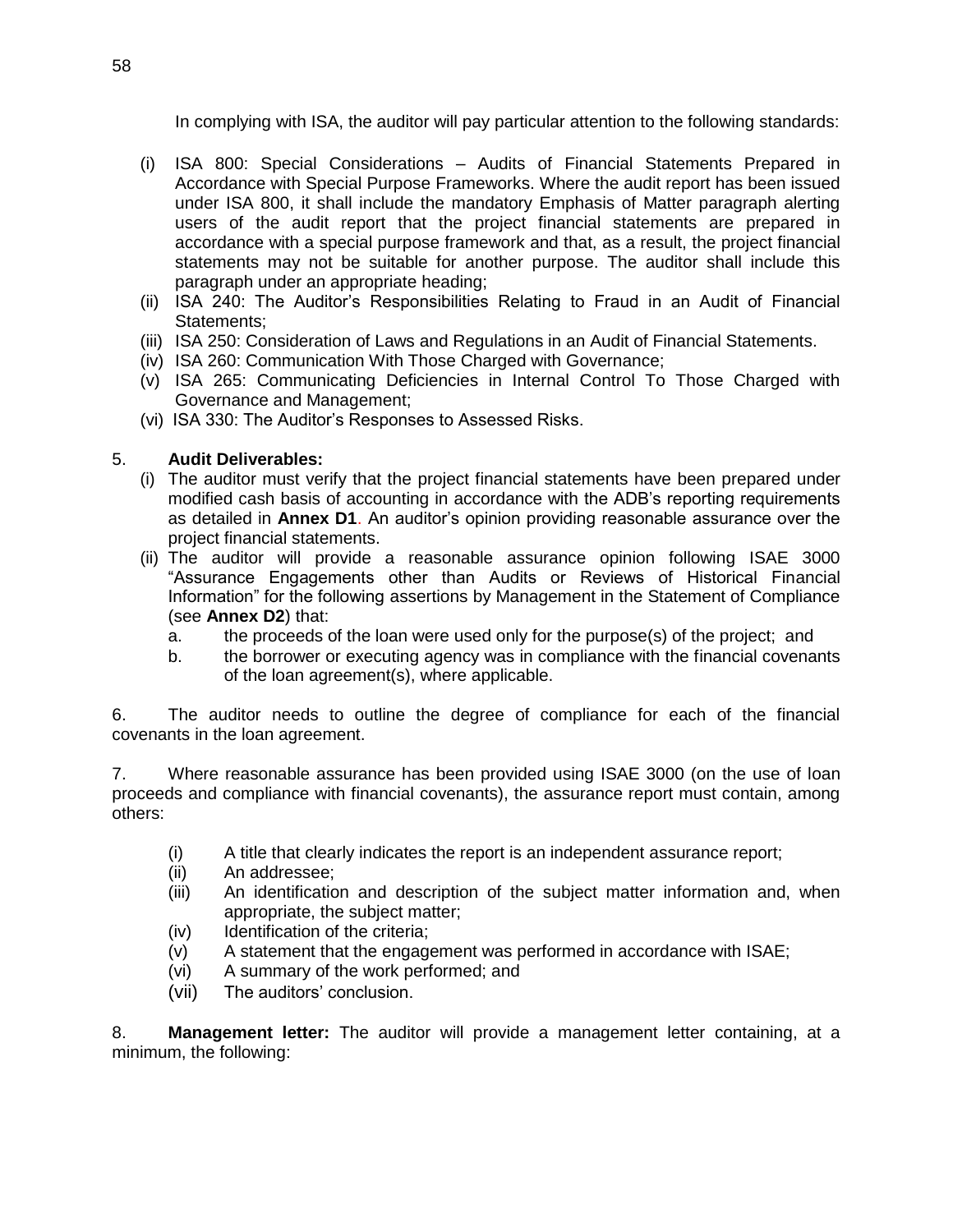- (i) Any weaknesses in the accounting and internal control systems that were identified during the audit, including any irregularity in the use of the imprest fund and statement of expenditures (SOE) procedures (where applicable);
- (ii) Any identified internal control weaknesses related to the procurement process such as, over the bidding, evaluation and contract management domains;
- (iii) Recommendations to rectify identified weaknesses;
- (iv) Management's comments on the audit recommendations along with the timeframe for implementation;
- (v) The status of significant matters raised in previous management letters;
- (vi) Any other matters that the auditor considers should be brought to the attention of the project's management; and
- (vii)Details of any ineligible expenditure identified during the audit. Expenditure is considered ineligible if it refers to (i) expenditures incurred for purposes other than the ones intended under the legal agreement(s); (ii) expenditures not allowed under the terms of the legal/financing agreements; and (iii) expenditures incurred in violation of applicable government regulations. If the auditor reports any ineligible expenditure in the management letter, the details of the findings should include the funding source to which the observation relates.

9. **Specific Considerations**: The auditor will, during the course of the audit, pay particular attention to the following:

(i) The use of external funds in accordance with the relevant legal and financing agreements;

(ii) The provision of counterpart funds in accordance with the relevant agreements and their use only for the purposes intended;

(iii) The maintenance of proper books and records;

(iv) The existence of project fixed assets and internal control related thereto;

(v) Project's accounting policies, and confirm the extent to which the agreed project accounting policies have been applied. In particular, the impact on the APFS arising from any material deviations from the agreed accounting standards. Comments on any accounting policy changes, either during a financial year, or from one year to another.

(vi) On the imprest fund procedure (where applicable), audit procedures are planned and performed to ensure (a) the imprest account (and any sub-accounts) has been managed in accordance with ADB's Loan Disbursement Handbook, (b) the cash balance of the imprest account (and any sub-accounts) is supported by evidence, (c) the expenditures paid from the imprest account (and any sub-accounts) comply with the approved project purpose and cost categories stipulated in the loan agreement, and (d) the amount of expenditures paid from the imprest account (and any sub-accounts) comply with disbursement percentage stipulated in the loan agreement

(vii)On the SOE procedure (where applicable), audit procedures are planned and performed to ensure that (a) the SOEs have been prepared in accordance with ADB's Loan Disbursement Handbook, (b) the individual payments for expenditures stated in the SOE are supported by evidence, (c) the expenditures stated in the SOEs comply with the approved project purpose and cost categories stipulated in loan agreement, (d) the amount of expenditures stated in the SOEs comply with disbursement percentages stipulated in the loan agreement, (e) adequate supporting documentation has been maintained to authenticate claims stated in the SOE for reimbursement of eligible expenditures incurred and liquidation of advances provided to the imprest account;

(viii) Any weakness in internal controls. Review and evaluate the system of internal controls in effect, including internal audit procedures, to determine the degree of reliance that may be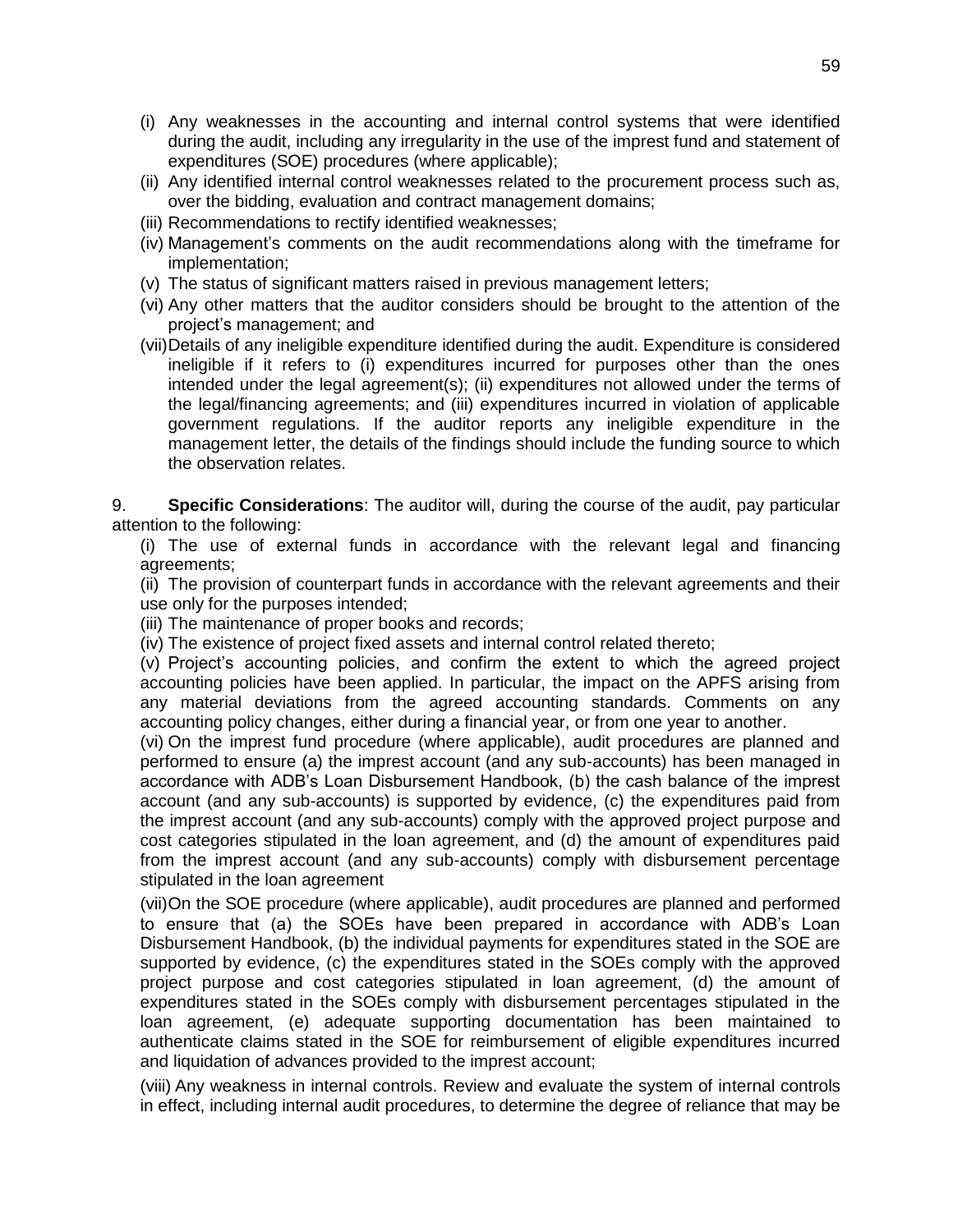placed upon them and to determine the extent of testing of actual transactions needed to assure the auditor of the accuracy of the accounting records

10. **Audit Deliverables:** All reports must be presented in the English language within 06 months following the end of the fiscal year. The Auditor's reports on the projects financial statements should be prepared in 08 hard copies.

11. **Public disclosure:** Public disclosure of the project financial statements, including the auditor's opinion on the audited project financial statements, will be guided by ADB's Public Communications Policy 2011.<sup>16</sup> After review, ADB will disclose the audited project financial statements and the opinion of the auditor on the audited project financial statements no later than 14 calendar days of ADB's confirmation of their acceptability by posting them on ADB's website. The management letter and the additional auditor's opinions will not be disclosed.

12. **Qualifications of Audit Firm:** The following are the requirements on the qualification of auditing firms for auditing ADB funded projects in Viet Nam. It must be authorized to practice in Viet Nam and be capable of applying established procedures and reliable methodology in conformity with ISA and ISAE. The detailed requirements on the qualification of auditing company are:

a. Be a legal entity with business license granted by the competent authority, as requested by Vietnamese law; having business registration or set up business in the fields relevant to the requirements of the TORs;

b. Must be impartial and independent from all aspects of management or financial interests in the EA/IA being audited. In particular, the auditor should be independent of the control of the entity;

c. Be included in the most updated list of authorized auditing companies and auditors which is approved by Ministry of Finance and published on website: www.mof.gov.vn;

d. Have adequate staff, with appropriate professional qualifications and suitable experience in finance/financial management in Official Development Assistance (ODA) funded projects or Government projects/ programs, including experience in auditing the Enterprise Financial system (EFS) comparable in nature, size and complexity to the entity whose audit they are to undertake;

e. Notify and get written endorsement of the executing agency every time an engagement team member is substituted; and

f. Subcontracting of audit services is not permitted.

13. The following are the requirements on the qualification of Individual auditor for each proposed position in the audit: The auditor must be authorized to practice in the country and be capable of applying the agreed auditing standards. The auditor should have appropriate professional qualifications and suitable experience, including experience in auditing the accounts of projects or entities comparable in nature, size and complexity to the project or entity whose audit they are to undertake. To this end, the auditor is required to provide curriculum vitae (CV) of the personnel who will provide the opinions and reports, together with the CVs of managers, supervisors and key personnel likely to be involved in the audit work. These CVs should include details of audits carried out by these staff, including ongoing assignments.

<sup>&</sup>lt;sup>16</sup> Public Communications Policy: <http://www.adb.org/documents/pcp-2011?ref=site/disclosure/publications>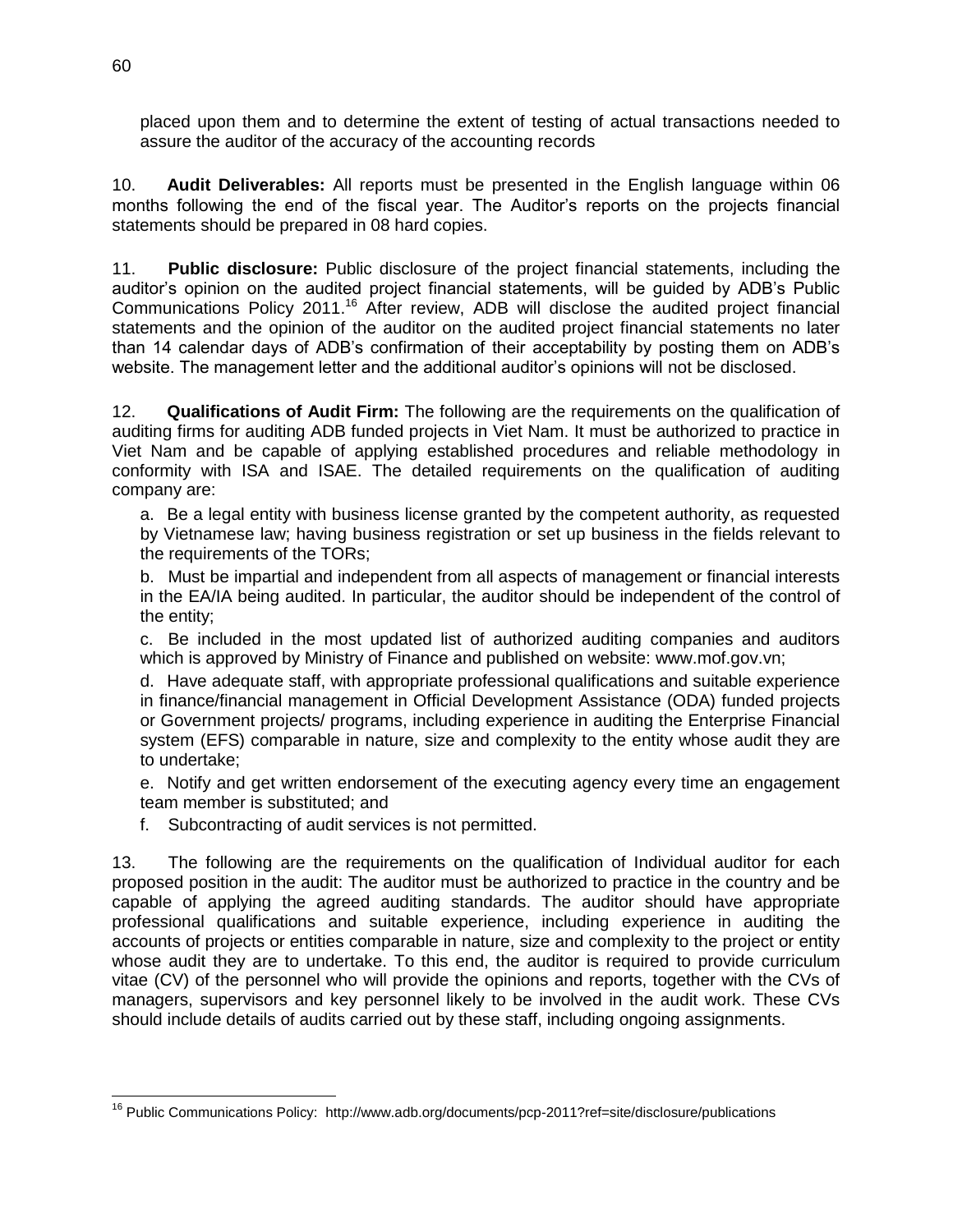The auditor will be impartial and independent from any aspects of management or financial interest in the entity or project under audit. In particular, the auditor should be independent of the control of the entity. The auditor should not, during the period covered by the audit, be employed by, or serve as director for, or have any financial or close business relationship with the entity. The auditor should not have any close personal relationships with any senior participant in the management of the entity. The auditor must disclose any issues or relationships that might compromise their independence.

The following are the outline TOR of each position<sup>17</sup>:

14. Audit Engagement Partner (X national expert):

a. Holding the highest responsibility for the audit engagement, the Partner will be responsible for:

- (i) Provide directives for the whole audit team from the planning, implementation of the audit and issuing audit opinions.
- (ii) Take responsibility for the overall quality of the audit. Assure the audit is carried out in compliance with the Firm's quality standards and procedures and with the requirements of clients.
- (iii) Developing an understanding of client's business and becoming a ''functional expert'' in the area.
- b. Minimum Qualifications**:** 
	- (i) A university graduate (preferably with a post–graduate degree) in accounting, auditing, finance, or related fields;
	- (ii) Holder of the Audit practitioner certificate granted by the Vietnamese MoF and, preferably, an internationally recognized professional certificate to practice audit or accounting, such as ACCA, CPA Australia, etc.;
	- (iii) Professional experience for 15 years or above working in financial, advisory or audit services, with 08 years or more providing audit services since being granted with Vietnamese or international auditor certificate, of which at least 04 years in directing auditing teams;
	- (iv) Experience as Audit Director or Partner for at least 03 audit contracts for projects funded by ADB, the World Bank, or large international donors;
	- (v) Experience working for a Big4 or large regional accounting firm is a plus; and
	- (vi) Fluent English is compulsory.
- 15. Audit Manager (X national expert):
- (a) The Manager will be responsible for**:**

- (i) Receive the instructional directives from Partner and give detailed guidance to all team members;
- (ii) Monitor the audit fieldwork of engagement team, reviews staff work and ensure that it meet professional standards and the internal audit department's guidelines;
- (iii) Take responsibility for the quality of the audit before submitting to the engagement partner;

 $17$  The TOR must indicate clearly how many international and national experts required for the assignment.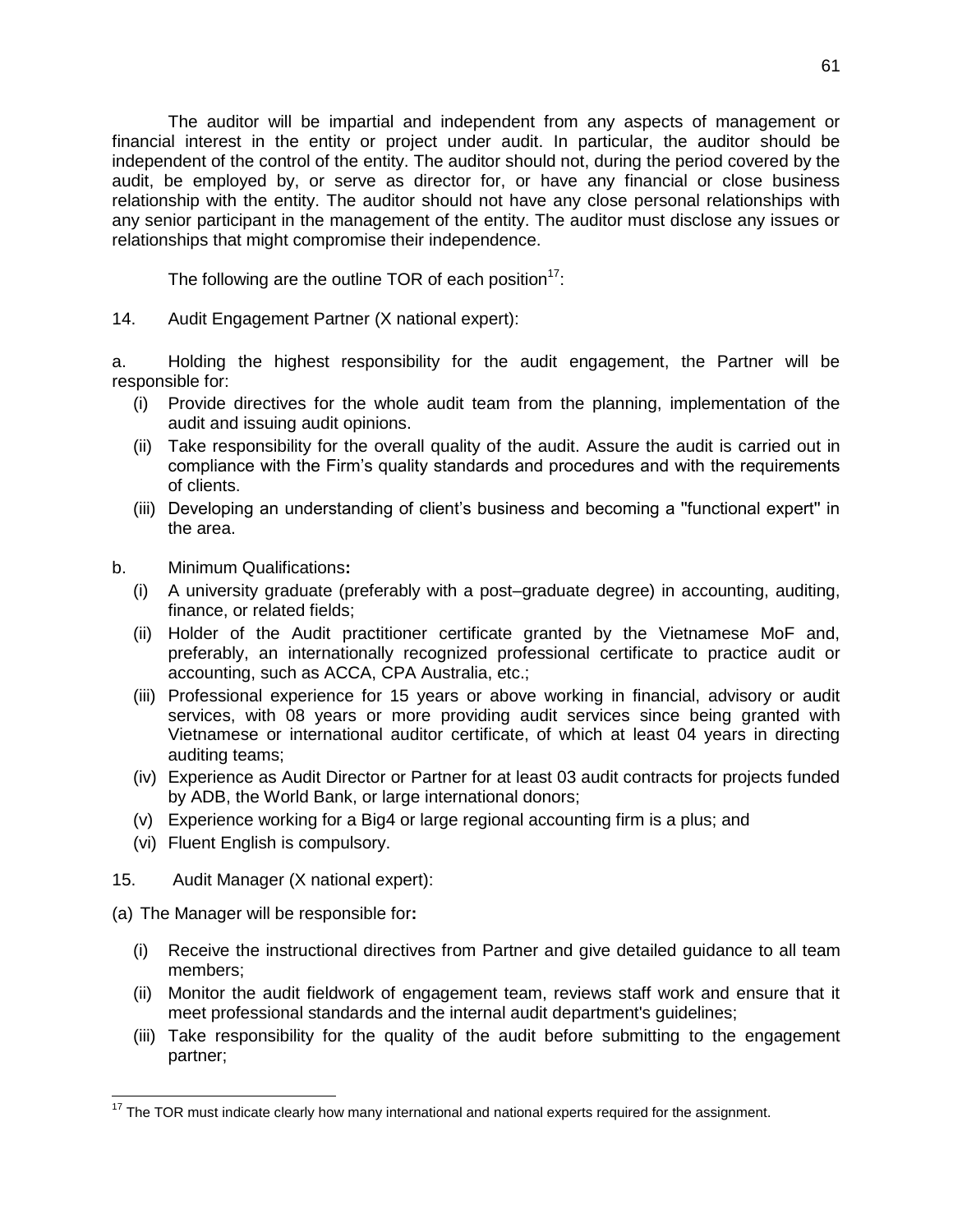- (iv) To be the contact point with project management regarding key issues identified, audit adjustments; and
- (v) Monitor the progress of the audit and monitor the adherence to the committed deadline

(b) Minimum Qualifications:

- (i) A university graduate (preferably with a post–graduate degree) in accounting, auditing, finance, or related fields;
- (ii) Holder of the Audit practitioner certificate granted by the Vietnamese MoF and/or an internationally recognized professional certificate to practice audit or accounting, such as ACCA, CPA Australia, etc.;
- (iii) At least 10 years of experience providing audit services, of which 05 years or more in managing the audit team;
- (iv) Audit experience for projects funded by ADB, the World Bank, or large international donors in Vietnam would be an advantage;
- (v) Experience working for a Big4 or large regional accounting firm is a plus; and
- (vi) Fluent English is compulsory.
- 16. Senior Auditors (X national experts):
- (a) The Senior Auditors will be responsible for**:** 
	- (i) Follow the instructions from Engagement Partner and Manager;
	- (ii) Keep the Partner and Manager updated on the key issues or audit adjustments on a regular basis;
	- (iii) Being responsible for the audit quality of the whole team in front of Manager;
	- (iv) Being responsible for the compliance with auditing firm quality standards and procedures and with the requirements of this TOR.

(b) Minimum Qualifications:

- (i) A university graduate in accounting, auditing, finance, or related fields;
- (ii) Preferably holder of the Audit practitioner certificate granted by the Vietnamese MoF and/or an internationally recognized professional certificate to practice audit or accounting, such as ACCA, CPA Australia, etc.;
- (iii) At least 05 years of experience in providing audit services;
- (iv) Audit experience for projects funded by ADB, the World Bank, or large international donors in Vietnam would be an advantage; and
- (v) English proficiency is preferable.
- 17. Junior Auditors (X national experts):
- (a) The Junior Auditors will be responsible for:

(i) Implement audit procedures, audit assigned sections in the agencies, be responsible for the data and issues related to the audit engagement;

(ii) Support the preparation of the audit report; draft the minutes of audit; report to the Audit Seniors regarding the issues related to the audit.

(b) Minimum Qualifications: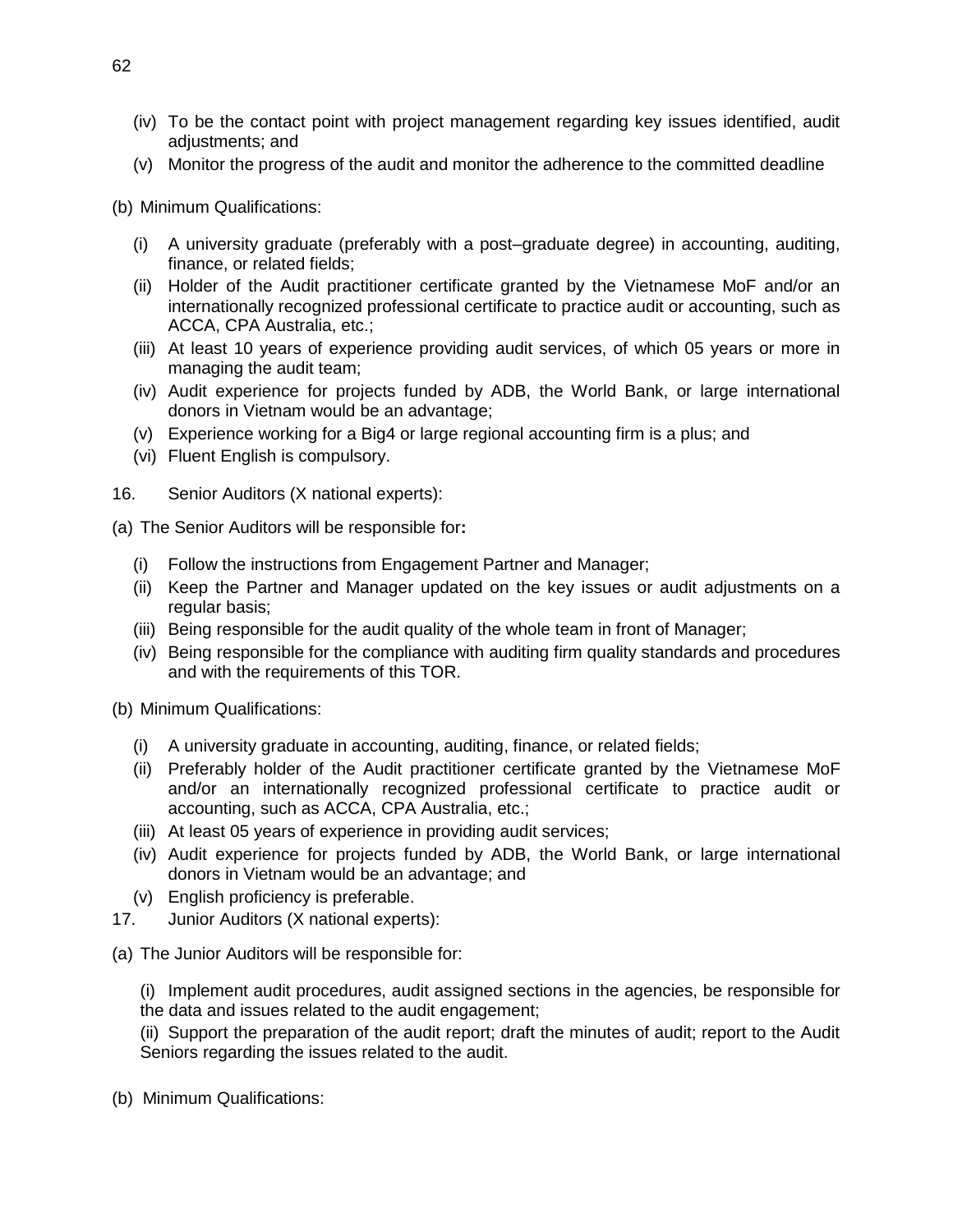- (i) A university graduate in accounting, auditing, finance, or related fields;
- (ii) Preferably holder of the Audit practitioner certificate granted by the Vietnamese MoF and/or an internationally recognized professional certificate to practice audit or accounting, such as ACCA, CPA Australia, etc.;
- (iii) At least 02 years of experience working in providing audit services;
- (iv) Audit experience for projects funded by ADB, the World Bank, or large international donors in Vietnam would be an advantage; and
- (v) English proficiency is preferable.

18. **Locations to be Audited:** The audit fieldwork shall be carried out in the PPMUs. Since the Project is implemented in provinces and districts, the auditors may have to travel to those provinces to do audit and randomly choose the locations to be visited.

19. **Phasing of the Audit:** The TORs must specify in the following table when the report will be submitted in draft and in final format:

| <b>Period</b> | <b>FY Start</b> | FY End     | <b>Report Submission to ADB</b> | <b>Remarks</b> |
|---------------|-----------------|------------|---------------------------------|----------------|
|               | 01/01/2017      | 31/12/2017 | 30/06/2018                      |                |
|               | 01/01/2018      | 31/12/2018 | 30/06/2019                      |                |
|               | 01/01/2019      | 31/12/2019 | 30/06/2020                      |                |
|               | 01/01/2020      | 31/12/2020 | 30/06/2021                      |                |
|               | 01/01/2021      | 31/12/2021 | 30/06/2022                      |                |

**Table 4: Month of fiscal year (FY) and report submission**

Although the auditing firm will be contracted for the mentioned audit phases (maximum three years per contract), it must submit the financial proposal in US\$ in a format indicating the amount for each financial year independently: (i) If performance is not satisfactory in one year then the client will not be bound for subsequent year's audits; and (ii) If the performance is satisfactory, the auditor may participate in bidding process for the next fiscal years, but the total assignment should be up to 6 years for one project.<sup>18</sup> The audited phases need to cover the period from loan effective date to the end of 04 months grace period (if any) succeeding the loan closing date.

# 20. **Available Information to be Provided to the Auditor:**

a. The auditor should have full and complete access, at all reasonable times, to all records and documents including books of account, legal agreements, bank records, invoices and any other information associated with the project and deemed necessary by the auditor. The auditor will also obtain confirmation of amounts disbursed and outstanding at ADB. The Auditor shall have the right of access to banks and depositories, consultants, contractors and other persons or firms engaged by the project. In case access has been restricted, the auditor must note this in the management letter.

b. The auditor will be provided with full cooperation by all employees of the entity and the project implementing units, whose activities involve, or might be reflected in, the annual project

 $\overline{a}$  $18$  In case project wants to lengthen the contract with Auditor, after the first three years contract, but not through rebidding, the project management is required to discuss the matter with ADB Team leader.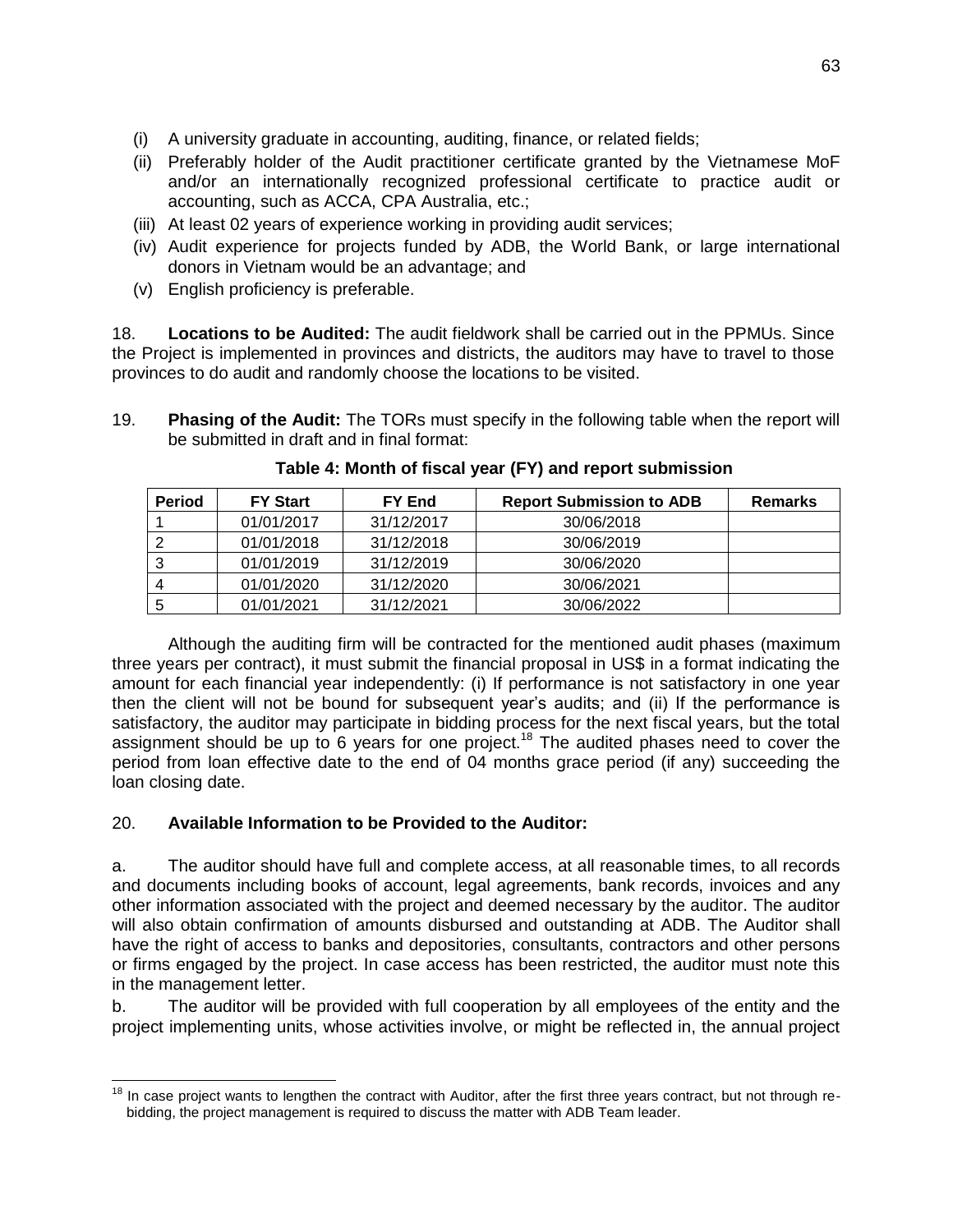financial statements. The auditor will be assured tights of access to banks and depositories, consultants, contractors, and other person or firms hired by the employer.

c. ADB can request access to the auditors unedited audit working papers. If necessary, the auditing company can be requested, free of charge, to participate in a wrap-up session for the Ministry of Finance (MOF), the EA/IAs and ADB to share common findings across projects being audited and provide recommendations for addressing bottlenecks in preparation for the next audit.

# 21. **Reporting Relationships**

- (a) The audit services will be contracted by PPMU, and the Auditor shall report to: the Project Director and Chief Accountant.
- (b) The Auditor should maintain and file the work papers and provide them to the Government and/or ADB when requested.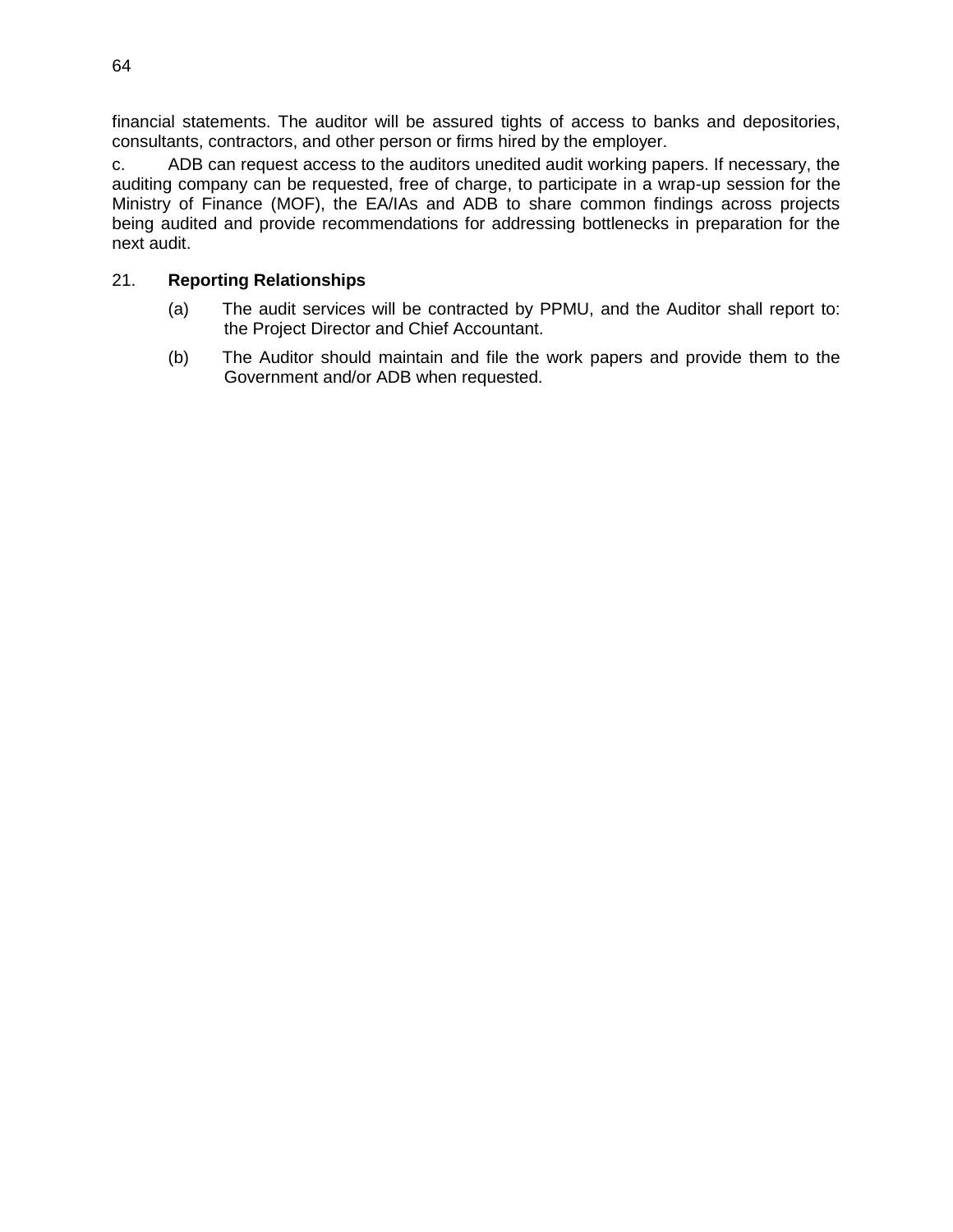# **Annex D1**

# **Form of Annual Project Financial Statements:**

- 1. The project accounting records are maintained using the modified cash basis of accounting and in accordance with requirements per Circular 195/2012/TT-BTC following the Vietnamese Accounting Standards (VAS). The annual project financial statements are prepared in accordance with the reporting requirements by ADB as set out below.
- 2. The project financial statements will include, but not limited to:

A statement of financial position (balance sheet) A statement of receipts and expenditures A statement of imprest account Significant accounting policies and explanatory notes Statement of withdrawal applications by specific reference number and SOE amounts by expenditure categories Any additional schedules, as necessary

- 3. Specific considerations:
	- a. Annual project financial statements should normally be presented in the local currency, with the basis for conversion of any foreign exchange transactions or commitments explicitly stated.
	- b. The project expenditures should be presented following the expenditure categories contained in the loan agreement and/or the PAM, and revisions thereto.
	- c. The annual project financial statements should include comparative figures for the preceding reporting year and cumulative figures from the loan effectiveness date to the end of the current reporting year. For projects that receive funding from other sources, the annual project financial statements should include all sources of funds (both ADB-provided and otherwise).
	- d. A Statement of Imprest Account: showing movement and reconciliation with the bank statements. The Auditor is also required to audit the activities of the Imprest Accounts/Sub Accounts associated with the Project that usually comprise of:
		- (i) Deposits and replenishments received from ADB;
		- (ii) Payments substantiated by withdrawal applications;
		- (iii) Interest that may be earned from the balances and which belong to the Borrower
		- (iv) The remaining balances at the end of each fiscal year.
	- e. The accompanying Notes to Financial Statements should provide sufficient explanation and information on the financials in narrative form or appropriate supporting schedules, including description of key financial reporting policies, and the adopted accounting standard.